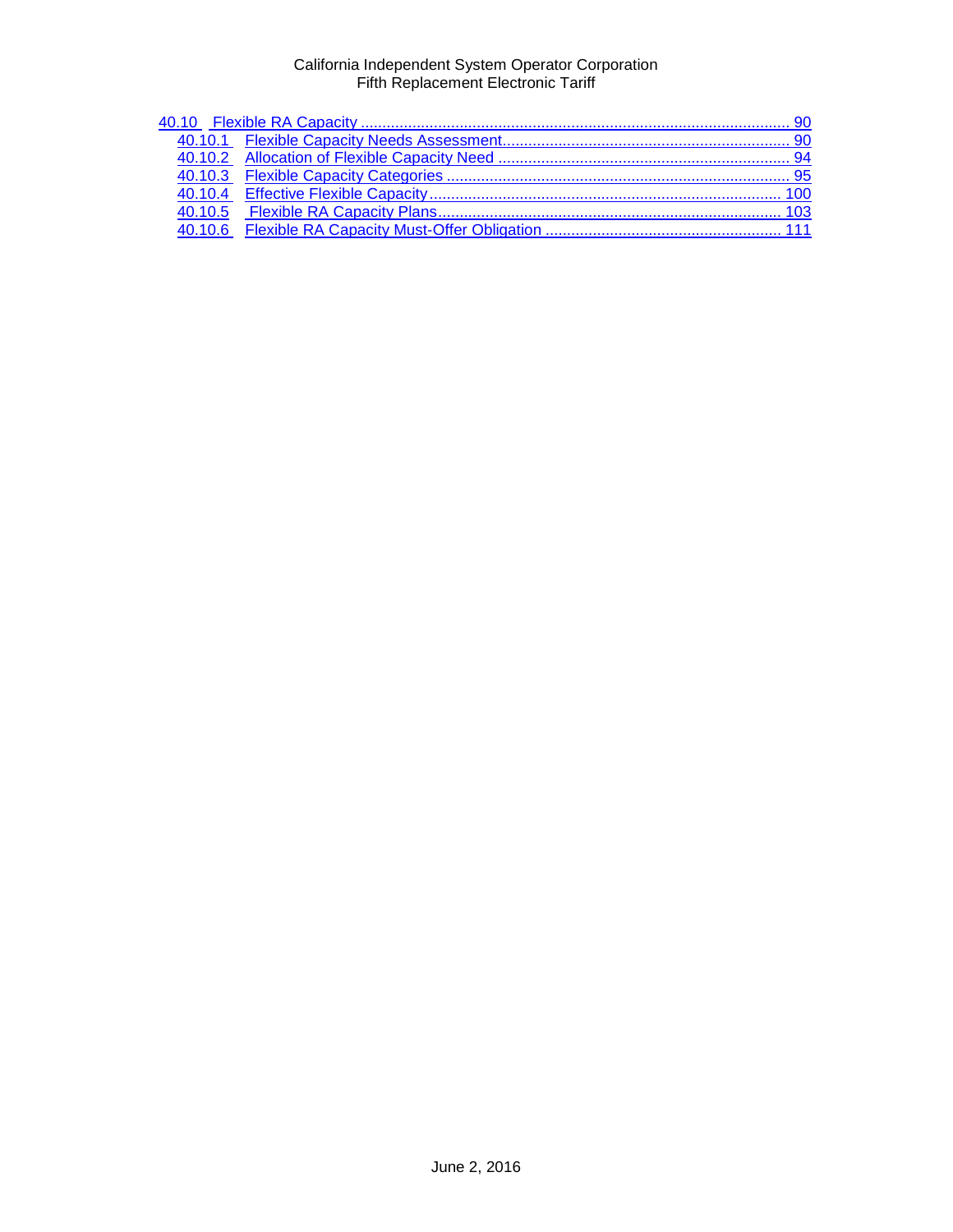# <span id="page-2-0"></span>**40. Resource Adequacy Demonstration For All SCs In The CAISO BAA**

## <span id="page-2-1"></span>**40.1 Applicability**

A Load Serving Entity, and its Scheduling Coordinator, shall be exempt from this Section 40 during the next Resource Adequacy Compliance Year, if the metered peak Demand of the Load Serving Entity did not exceed one (1) MW during the twelve months preceding the last date on which the Load Serving Entity can make the election in Section 40.1.1 for the next Resource Adequacy Compliance Year. This Section 40 shall apply to all other Load Serving Entities and their respective Scheduling Coordinators. For purposes of Section 40, a Load Serving Entity shall not include any entity satisfying the terms of California Public Utilities Code Section 380(j)(3).

# <span id="page-2-2"></span>**40.1.1 Election Of Load Serving Entity Status**

On an annual basis, in the manner and schedule set forth in the Business Practice Manual, the Scheduling Coordinator for a Load Serving Entity, not exempt under Section 40.1, shall inform the CAISO whether each such LSE elects to be either: (i) a Reserve Sharing LSE or (ii) a Modified Reserve Sharing LSE. A Scheduling Coordinator for a Load following MSS is not required to make an election under this Section. Scheduling Coordinators for Load following MSSs are subject solely to Sections 40.2.4, 40.3, and with respect to their Local Capacity Area Resources identified in accordance with Section 40.2.4, Section 40.9.

The CAISO may confirm with the CPUC, Local Regulatory Authority, or federal agency, as applicable, the accuracy of the election by the Scheduling Coordinator for any LSE under its respective jurisdiction, or, in the absence of any election by the Scheduling Coordinator, the desired election for any LSE under its jurisdiction. The determination of the CPUC, Local Regulatory Authority, or federal agency will be deemed binding by the CAISO on the Scheduling Coordinator and the LSE. If the Scheduling Coordinator and CPUC, Local Regulatory Authority, or federal agency, as appropriate, fail to make the election on behalf of an LSE in accordance with the Business Practice Manual, the LSE shall be deemed a Reserve Sharing LSE.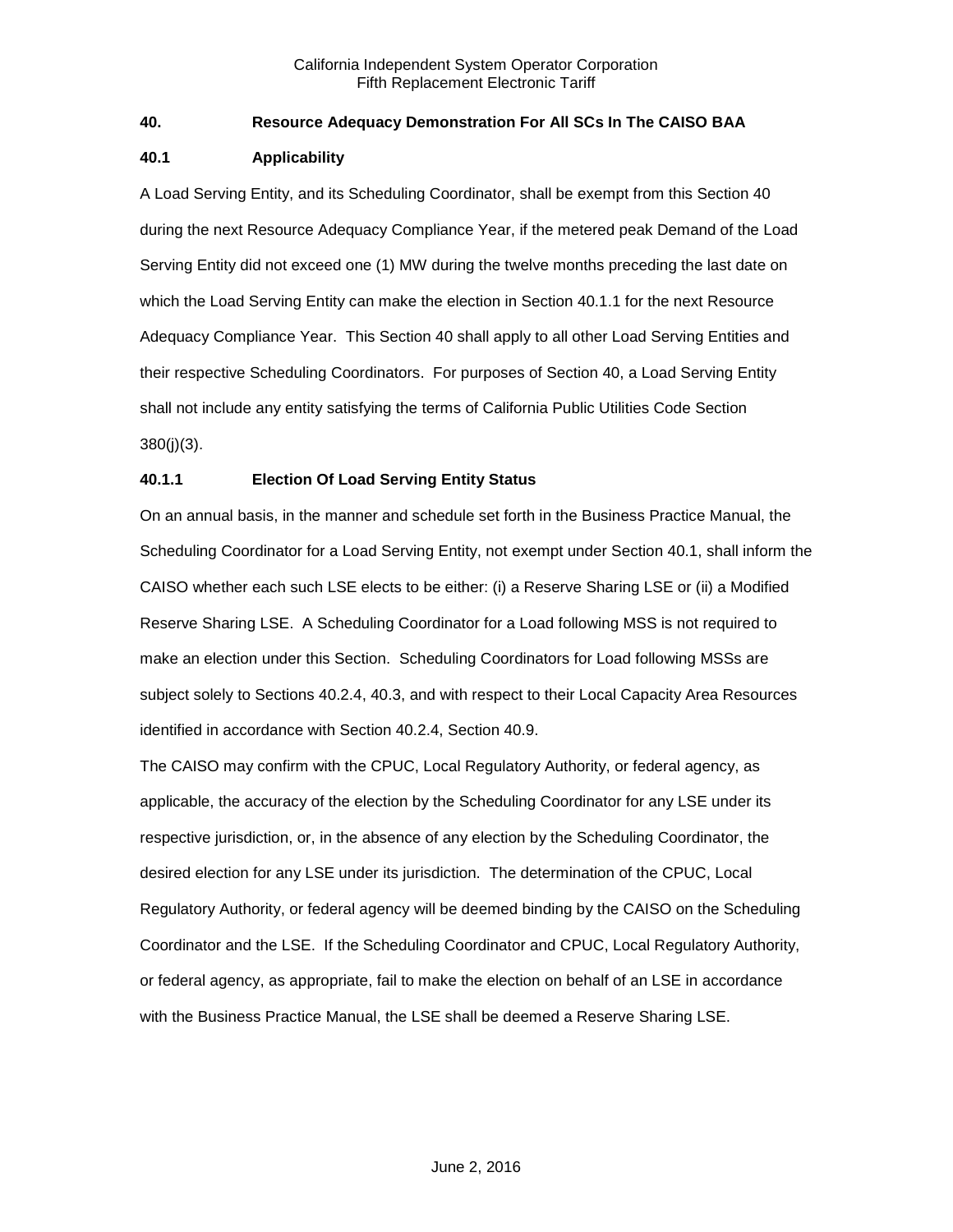- <span id="page-3-0"></span>**40.2 Information Requirements For Resource Adequacy Programs**
- <span id="page-3-1"></span>**40.2.1 Reserve Sharing LSEs**
- **40.2.1.1 Requirements for CPUC Load Serving Entities Electing Reserve Sharing LSE Status**
	- (a) The Scheduling Coordinator for a CPUC Load Serving Entity electing Reserve Sharing LSE status must provide the CAISO with all information or data to be provided to the CAISO as required by the CPUC and pursuant to the schedule adopted by the CPUC, except that the monthly Resource Adequacy Plans or the same information as required to be included in the monthly Resource Adequacy Plans, plus any other information the CAISO requires as identified in the Business Practice Manual, shall be submitted to the CAISO no less than 45 days in advance of the first day of the month covered by the plan, as provided in Section 40.2.1.1(e).
	- (b) Where the information or data provided to the CAISO under Section 40.2.1.1(a) does not include Reserve Margin(s), then the provisions of Section 40.2.2.1(b) shall apply.
	- (c) Where the information or data provided to the CAISO under Section 40.2.1.1(a) does not include criteria for determining qualifying resource types and their Qualifying Capacity, then the provisions of Section 40.8 shall apply.
	- (d) Where the information or data provided to the CAISO under Section 40.2.1.1(a) does not include annual and monthly Demand Forecast requirements, then the provisions of Section 40.2.2.3 shall apply.
	- (e) Where the information or data provided to the CAISO under Section 40.2.1.1(a) does not include annual and monthly Resource Adequacy Plan requirements, or where there is a requirement to submit monthly Resource Adequacy Plans but the submission date is less than 45 days in advance of the first day of the month covered by the plan, then Section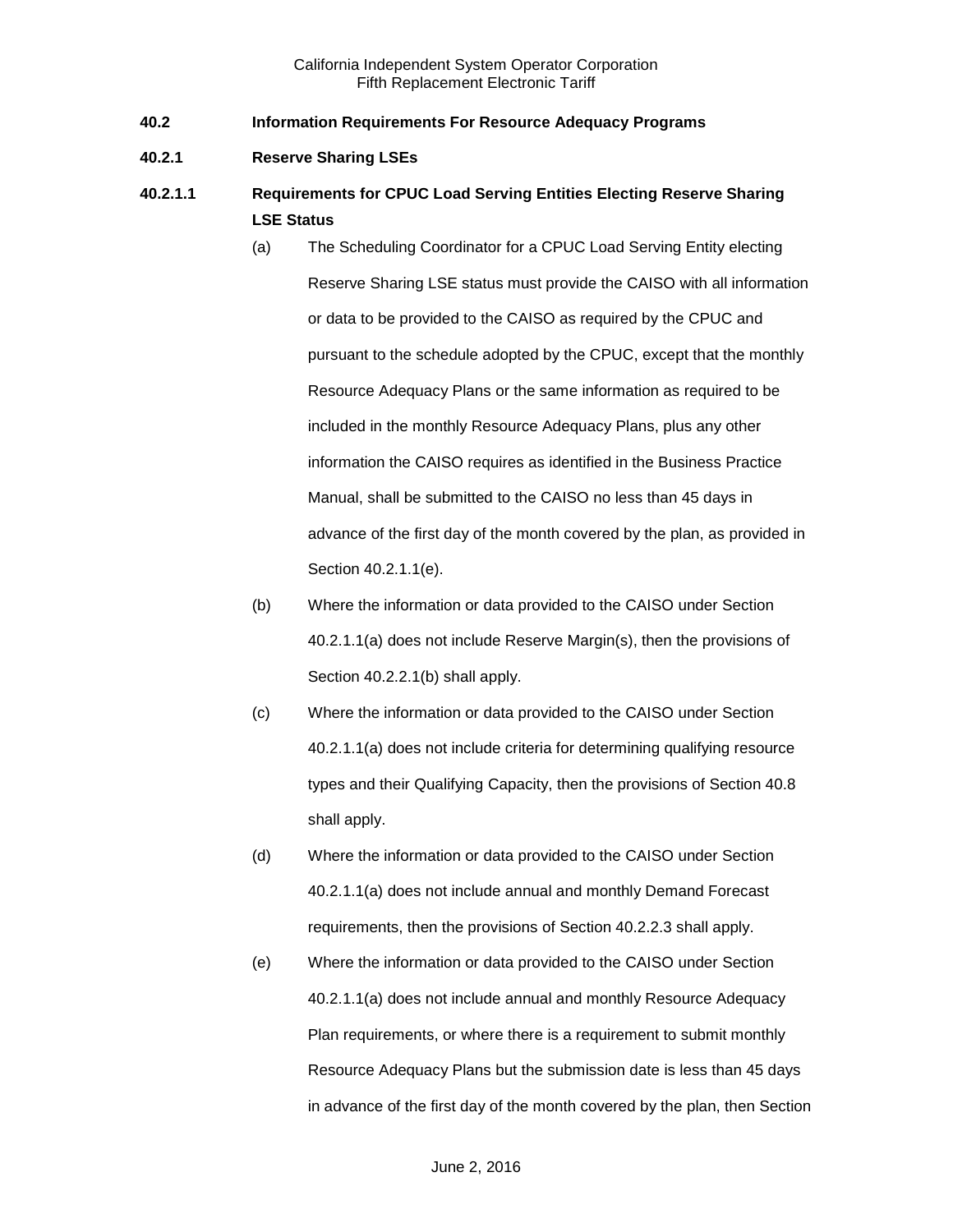40.2.2.4 shall apply.

(f) Notwithstanding Section 40.2.1.1(a) and (e), for the resource adequacy month of January 2013, the monthly Resource Adequacy Plans or the same information as required to be included in the monthly Resource Adequacy Plans, plus any other information the CAISO requires as identified in the Business Practice Manual, shall be submitted to the CAISO no later than November 20, 2012, which is 42 days in advance of the first day of the month.

# <span id="page-4-0"></span>**40.2.2 Non-CPUC LSEs Electing Reserve Sharing LSE Status**

# **40.2.2.1 Reserve Margin**

- (a) The Scheduling Coordinator for a Non-CPUC Load Serving Entity electing Reserve Sharing LSE status must provide the CAISO with the Reserve Margin(s) adopted by the appropriate Local Regulatory Authority or federal agency for use in the annual Resource Adequacy Plan and monthly Resource Adequacy Plans listed as a percentage of the Demand Forecasts developed in accordance with Section 40.2.2.3.
- (b) For the Scheduling Coordinator for a Non-CPUC Load Serving Entity for which the appropriate Local Regulatory Authority or federal agency has not established a Reserve Margin(s) or a CPUC Load Serving Entity subject to Section 40.2.1.1(b) that has elected Reserve Sharing LSE status, the Reserve Margin for each month shall be no less than fifteen percent (15%) of the LSE's peak hourly Demand for the applicable month, as determined by the Demand Forecasts developed in accordance with Section 40.2.2.3.

# **40.2.2.2 Qualifying Capacity Criteria**

The Scheduling Coordinator for a Non-CPUC Load Serving Entity electing Reserve Sharing LSE status must provide the CAISO with a description of the criteria adopted by the Local Regulatory Authority or federal agency for determining qualifying resource types and the Qualifying Capacity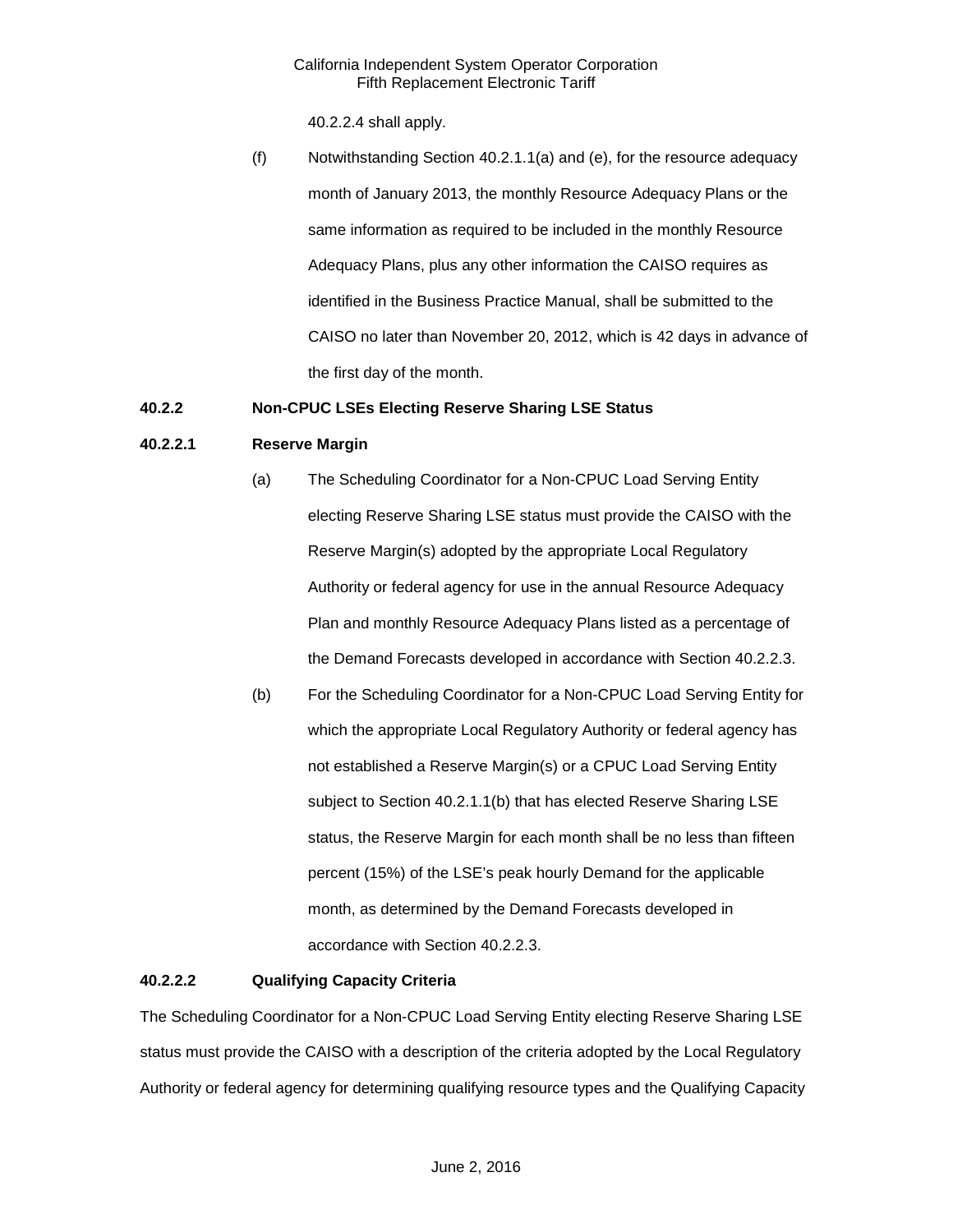from such resources and any modifications thereto as they are implemented from time to time. The Reserve Sharing LSE may elect to utilize the criteria set forth in Section 40.8.

#### **40.2.2.3 Demand Forecasts**

The Scheduling Coordinator for a Non-CPUC Load Serving Entity or CPUC Load Serving Entity subject to Section 40.2.1.1(b) electing Reserve Sharing LSE status must provide annual and monthly Demand Forecasts on the schedule and in the reporting format(s) set forth in the Business Practice Manual. The annual and monthly Demand Forecasts shall utilize the annual and monthly coincident peak Demand determinations provided by the California Energy Commission for such Load Serving Entity, which will be calculated from the Demand Forecast information submitted to the California Energy Commission by each Reserve Sharing LSE; or (ii) if the California Energy Commission does not produce coincident peak Demand Forecasts for the Load Serving Entity, the annual and monthly coincident peak Demand Forecasts produced by the CAISO for such Load Serving Entity in accordance with its Business Practice Manual. Scheduling Coordinators must provide data and information, as may be requested by the CAISO, necessary to develop or support the Demand Forecasts required by this Section.

## **40.2.2.4 Annual and Monthly Resource Adequacy Plans**

The Scheduling Coordinator for a Non-CPUC Load Serving Entity or a CPUC Load Serving Entity subject to Section 40.2.1.1(b) electing Reserve Sharing LSE status must provide annual and monthly Resource Adequacy Plans for such Load Serving Entity, as follows:

- (a) Each annual Resource Adequacy Plan must be submitted to the CAISO on a schedule and in the reporting format(s) set forth in the Business Practice Manual. The annual Resource Adequacy Plan must, at a minimum, set forth the Local Capacity Area Resources, if any, procured by the Load Serving Entity as described in Section 40.3.
- (b) Each monthly Resource Adequacy Plan or the same information as required to be included in the monthly Resource Adequacy Plan, plus any other information the CAISO requires as identified in the Business Practice Manual, must be submitted to the CAISO at least 45 days in advance of the first day of the month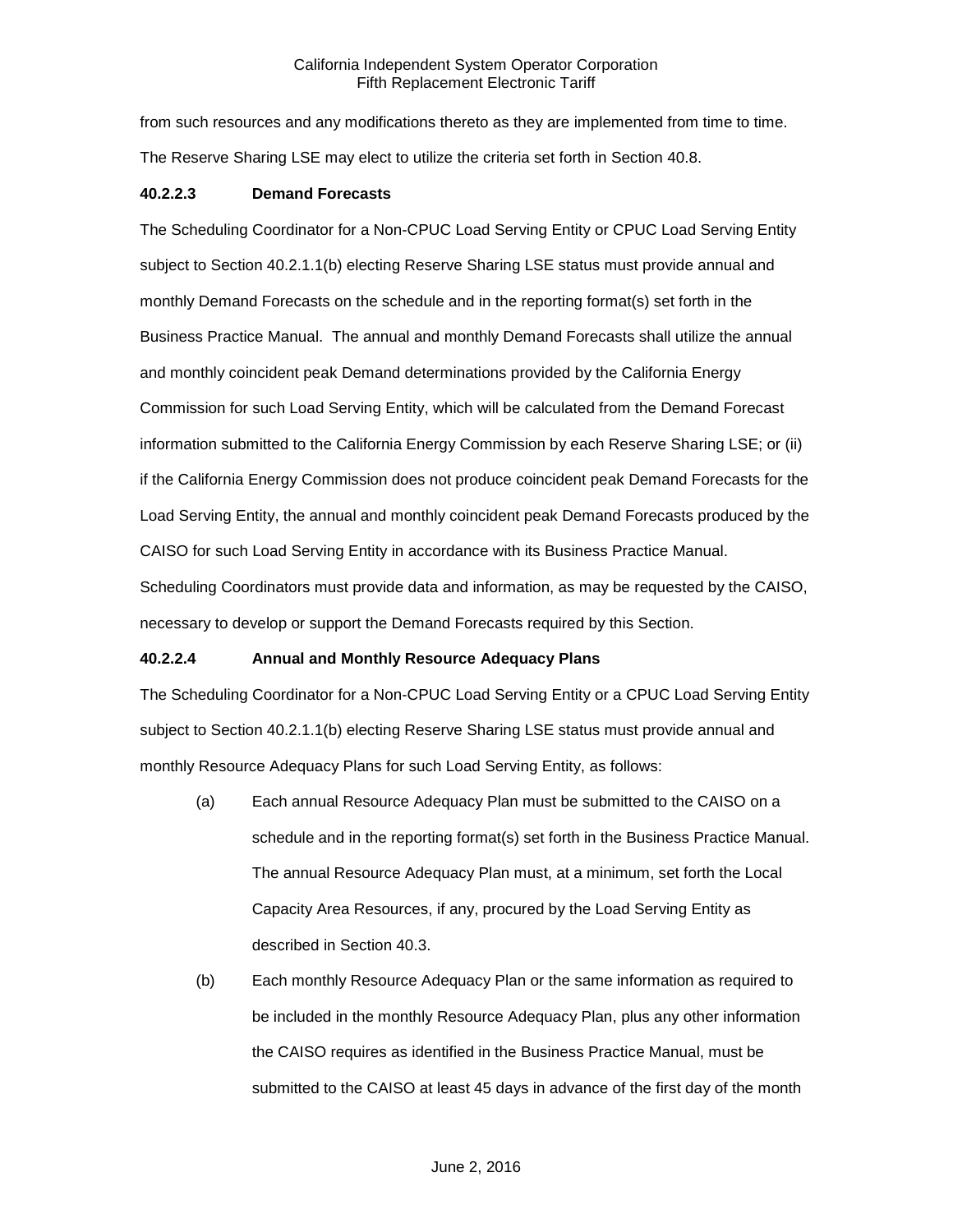covered by the plan, and in accordance with the schedule and in the reporting format(s) set forth in the Business Practice Manual. The monthly Resource Adequacy Plan must identify all resources, including Local Capacity Area Resources, the Load Serving Entity will rely upon to satisfy the applicable month's peak hour Demand of the Load Serving Entity as determined by the Demand Forecasts developed in accordance with Section 40.2.2.3 and applicable Reserve Margin. Resource Adequacy Plans must utilize the Net Qualifying Capacity requirements of Section 40.4.

- (c) The Scheduling Coordinator for the Load Serving Entity may submit at any time from 45 days through 11 days in advance of the relevant month, a revision to its monthly Resource Adequacy Plan to correct an error in the plan. The CAISO will not accept any revisions to a monthly Resource Adequacy Plan from 10 days in advance of the relevant month through the end of the month, unless the Scheduling Coordinator for the Load Serving Entity demonstrates good cause for the change and explains why it was not possible to submit the change earlier.
- (d) In order to ensure that the CAISO's outage replacement determination remains accurate, the Scheduling Coordinator for the Load Serving Entity that submits a revision to its monthly Resource Adequacy Plan to correct an error must include in the revision a MW amount of Resource Adequacy Capacity for each day of month that is no less than the MW amount of Resource Adequacy Capacity included in its original plan for each day of the month.
- (e) In order to ensure that the amount of Resource Adequacy Capacity required to be included in the Load Serving Entity's Resource Adequacy Plan is operationally available to the CAISO throughout the resource adequacy month, the Load Serving Entity that submits the monthly Resource Adequacy Plan is subject to the replacement requirement in Section 9.3.1.3.1.
- (f) Notwithstanding Section 40.2.2.4(b), for the resource adequacy month of January 2013, the monthly Resource Adequacy Plans or the same information as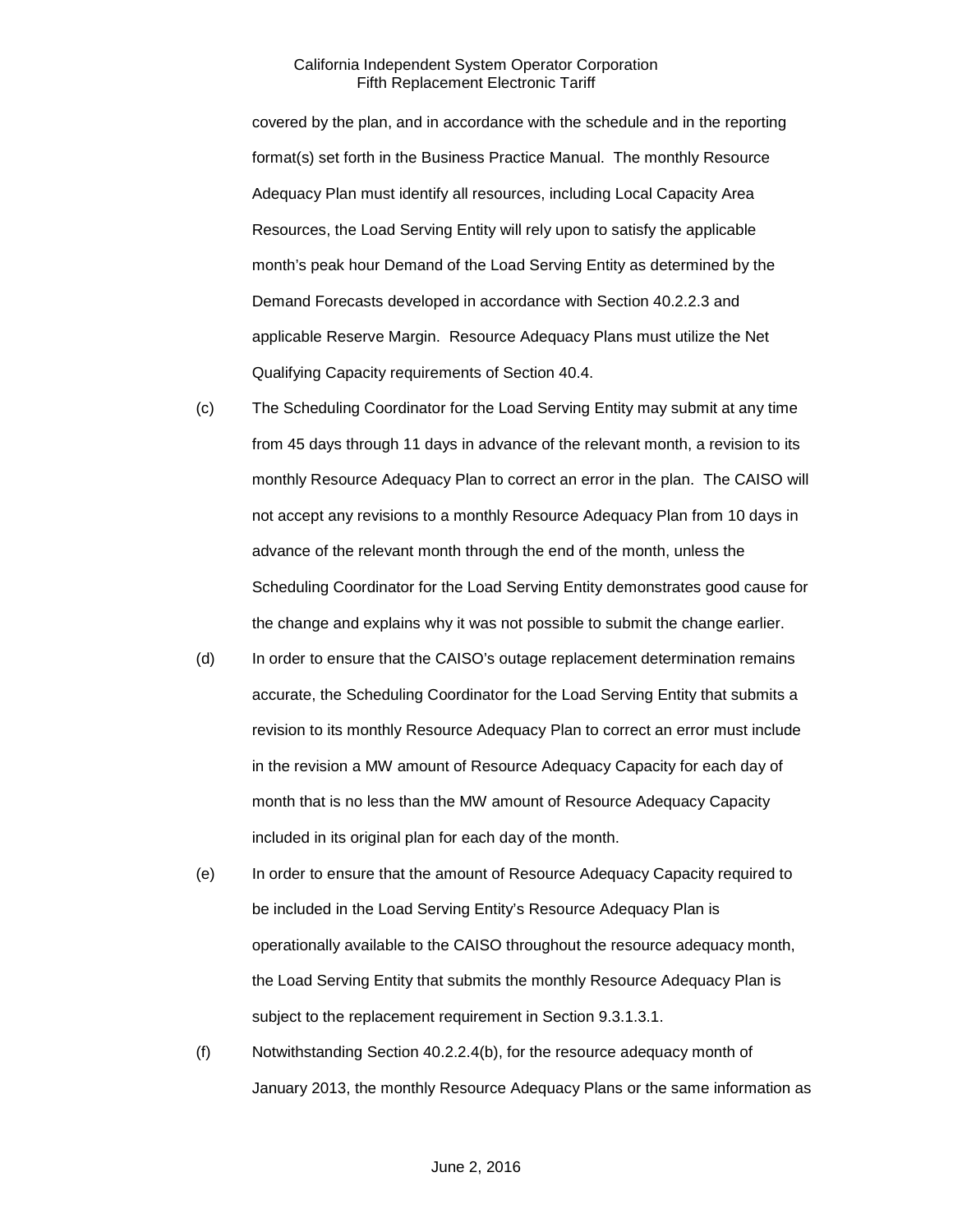required to be included in the monthly Resource Adequacy Plans, plus any other information the CAISO requires as identified in the Business Practice Manual, shall be submitted to the CAISO no later than November 20, 2012, which is 42 days in advance of the first day of the month. Notwithstanding Section 40.2.2.4(c), for the resource adequacy month of January 2013, the Scheduling Coordinator for the Load Serving Entity may submit at any time from 42 days through 11 days in advance of the relevant month, a revision to its monthly Resource Adequacy Plan to correct an error in the plan.

## <span id="page-7-0"></span>**40.2.3 Modified Reserve Sharing LSEs**

#### **40.2.3.1 Reserve Margin**

- (a) The Scheduling Coordinator for a Load Serving Entity electing Modified Reserve Sharing LSE status must provide the CAISO with the Reserve Margin(s) adopted by the CPUC, Local Regulatory Authority, or federal agency, as appropriate, for use in the annual Resource Adequacy Plan and monthly Resource Adequacy Plans listed as a percentage of the Demand Forecasts developed in accordance with Section 40.2.3.3.
- (b) For the Scheduling Coordinator for a Load Serving Entity electing Modified Reserve Sharing LSE status for which the CPUC, Local Regulatory Authority, or federal agency, as appropriate, has not established a Reserve Margin, the Reserve Margin shall be no less than fifteen percent (15%) of the applicable month's peak hour Demand of the Load Serving Entity, as determined by the Demand Forecasts developed in accordance with Section 40.2.3.3.

#### **40.2.3.2 Qualifying Capacity**

The Scheduling Coordinator for a Load Serving Entity electing Modified Reserve Sharing LSE status must provide the CAISO with a description of the criteria for determining qualifying resource types and the Qualifying Capacity from such resources and any modifications thereto as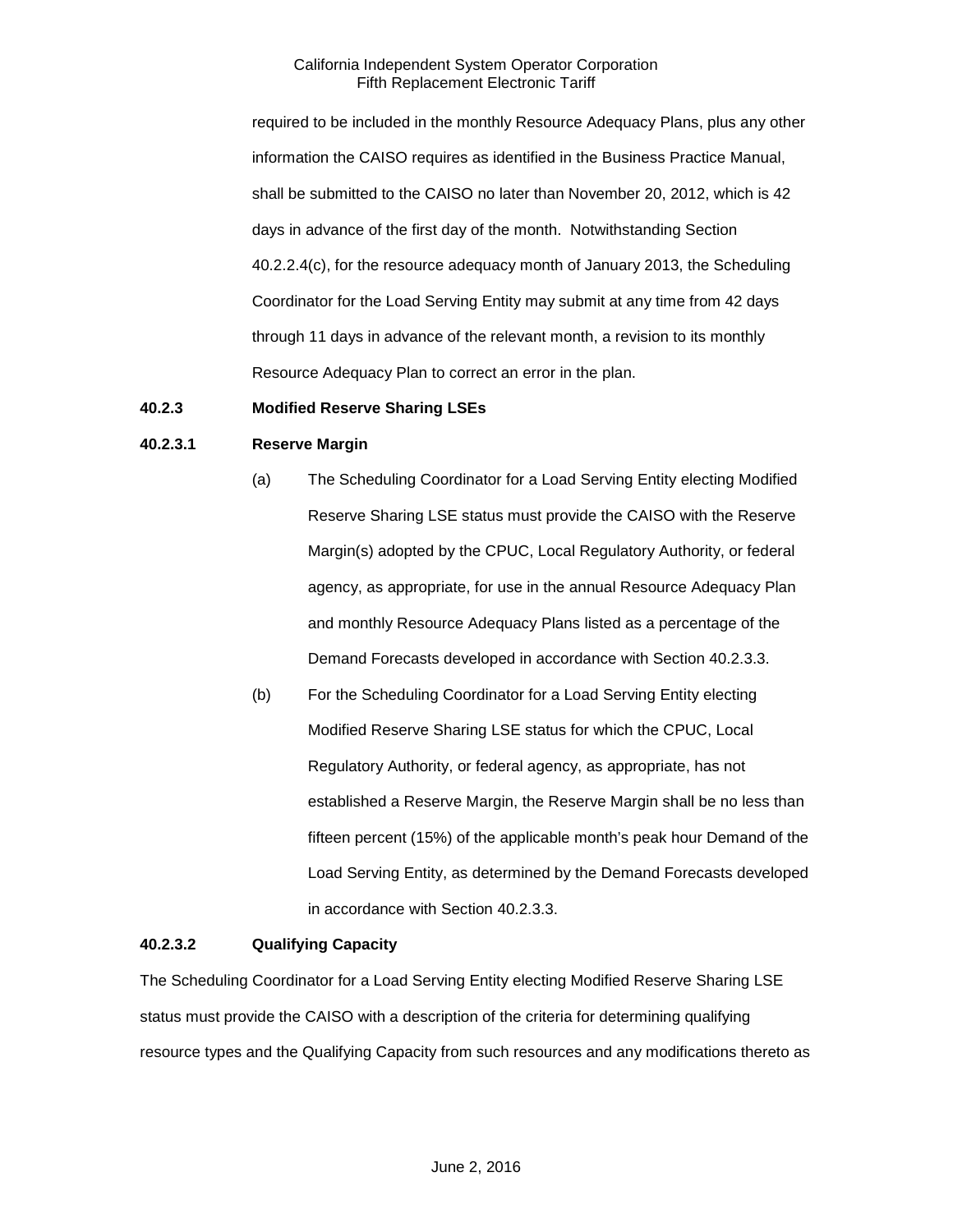they are implemented from time to time. The Modified Reserve Sharing LSE may elect to utilize the criteria set forth in Section 40.8.

#### **40.2.3.3 Demand Forecasts**

- (a) The Scheduling Coordinator for a Load Serving Entity electing Modified Reserve Sharing LSE status must provide annual and monthly Demand Forecasts on the schedule and in the reporting format(s) set forth in the Business Practice Manual. The annual and monthly Demand Forecasts shall utilize the annual and monthly coincident peak Demand determinations provided by the California Energy Commission for such Load Serving Entity, which will be calculated from Demand Forecast data submitted to the California Energy Commission by each Modified Reserve Sharing LSE; or (ii) if the California Energy Commission does not produce coincident peak Demand Forecasts for the Load Serving Entity, the annual and monthly coincident peak Demand Forecasts produced by the CAISO for such Load Serving Entity in accordance with its Business Practice Manual. Scheduling Coordinators must provide data and information, as may be requested by the CAISO, to develop or support the Demand Forecast required by this Section 40.2.3.3(b).
- (b) The Scheduling Coordinator for a Load Serving Entity electing Modified Reserve Sharing LSE status must submit, on the schedule and in the reporting format set forth in the Business Practice Manual, hourly Demand Forecasts for each Trading Hour of the next Trading Day for each Modified Reserve Sharing LSE represented. The Scheduling Coordinator for a Load Serving Entity electing Modified Reserve Sharing LSE status must provide data or supporting information, as requested by the CAISO, for the Demand Forecasts required by this Section 40.2.3.3(b) for each Modified Reserve Sharing LSE served by the Scheduling Coordinator and a description of the criteria upon which the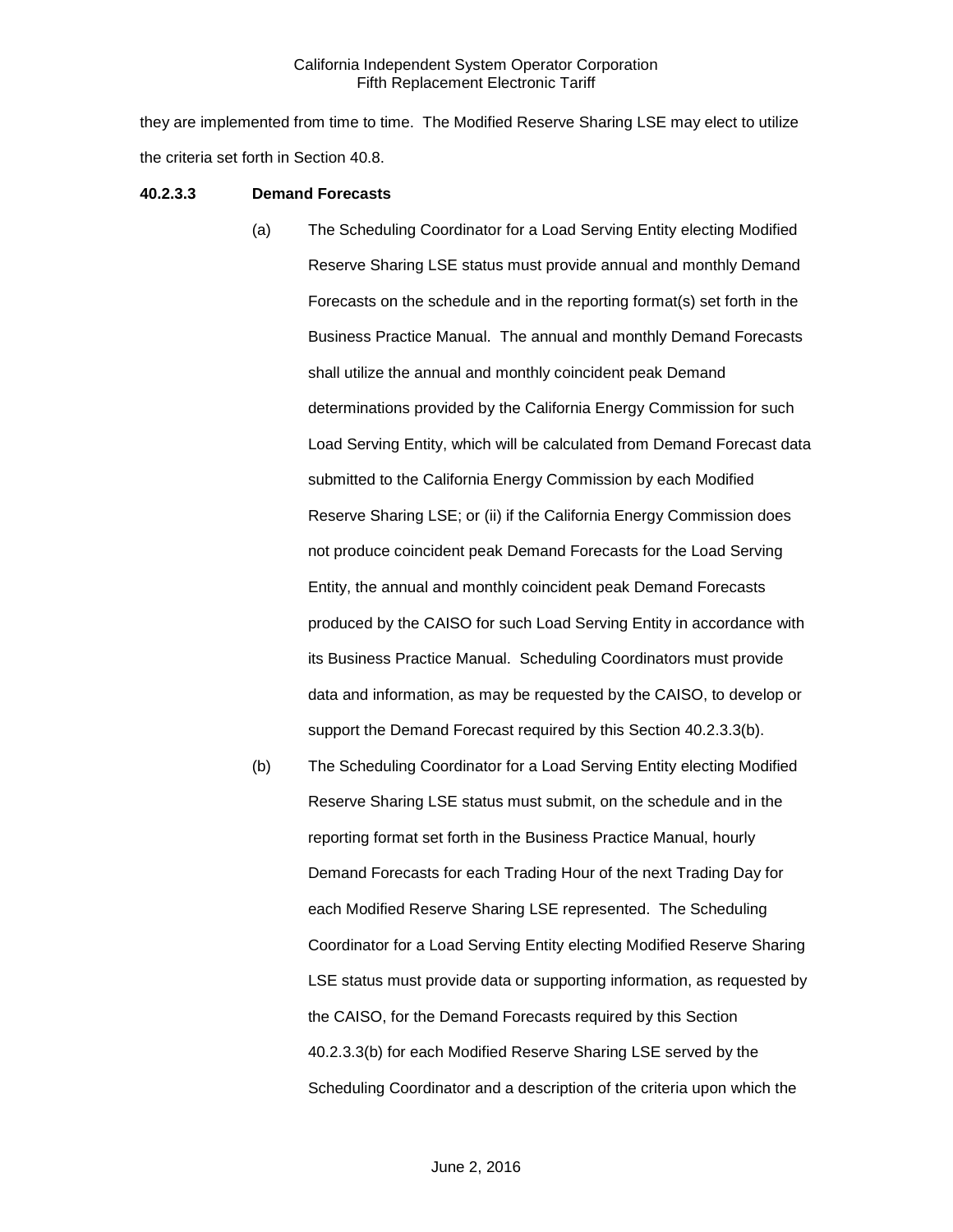Demand Forecast was developed, and any modifications thereto as they are implemented from time to time.

#### **40.2.3.4 Annual and Monthly Resource Adequacy Plans**

The Scheduling Coordinator for a Load Serving Entity electing Modified Reserve Sharing LSE status must provide annual and monthly Resource Adequacy Plans, for each Modified Reserve Sharing LSE served by the Scheduling Coordinator, as follows:

- (a) Each annual Resource Adequacy Plan must be submitted to the CAISO on a schedule and in the reporting format(s) set forth in the Business Practice Manual. The annual Resource Adequacy Plan must, at a minimum, set forth the Local Capacity Area Resources, if any, procured by the Modified Reserve Sharing LSE as described in Section 40.3.
- (b) Each monthly Resource Adequacy Plan or the same information as required to be included in the monthly Resource Adequacy Plan, plus any other information the CAISO requires as identified in the Business Practice Manual, must be submitted to the CAISO at least 45 days in advance of the first day of the month covered by the plan, and in accordance with the schedule and in the reporting format(s) set forth in the Business Practice Manual. The monthly Resource Adequacy Plan must identify the resources the Modified Reserve Sharing LSE will rely upon to satisfy its forecasted monthly Demand and Reserve Margin as set forth in Section 40.2.3.1, for the relevant reporting period and must utilize the Net Qualifying Capacity requirements of Section 40.4.
- (c) The Scheduling Coordinator for the Load Serving Entity may submit, at any time from 45 days through 11 days in advance of the relevant month, a revision to its monthly Resource Adequacy Plan to correct an error in the plan. The CAISO will not accept any revisions to a monthly Resource Adequacy Plan from 10 days in advance of the relevant month through the end of the month, unless the Scheduling Coordinator for the Load Serving Entity demonstrates good cause for the change and explains why it was not possible to submit the change earlier.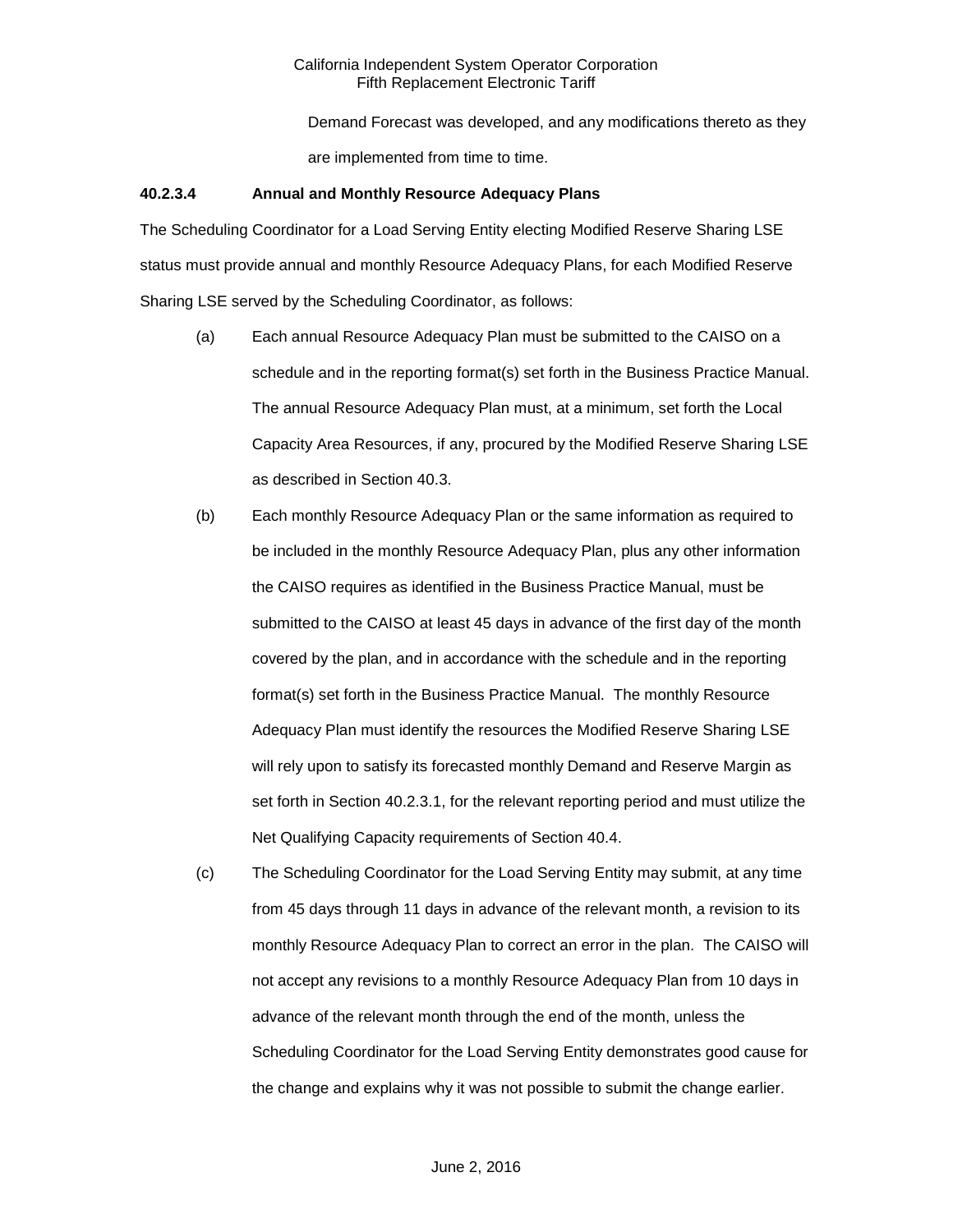- (d) In order to ensure that the CAISO's outage replacement determination remains accurate, the Scheduling Coordinator for the Load Serving Entity that submits a revision to its monthly Resource Adequacy Plan to correct an error must include in the revision a MW amount of Resource Adequacy Capacity for each day of month that is no less than the MW amount of Resource Adequacy Capacity included in its original plan for each day of the month.
- (e) In order to ensure that the Resource Adequacy Capacity required to be included in the Load Serving Entity's monthly Resource Adequacy Plan is operationally available to the CAISO throughout the resource adequacy month, the Load Serving Entity that submits the monthly Resource Adequacy Plan is subject to the replacement requirement in Section 9.3.1.3.1.
- (f) Notwithstanding Section 40.2.3.4(b), for the resource adequacy month of January 2013, the monthly Resource Adequacy Plans or the same information as required to be included in the monthly Resource Adequacy Plans, plus any other information the CAISO requires as identified in the Business Practice Manual, shall be submitted to the CAISO no later than November 20, 2012, which is 42 days in advance of the first day of the month. Notwithstanding Section 40.2.3.4(c), for the resource adequacy month of January 2013, the Scheduling Coordinator for the Load Serving Entity may submit at any time from 42 days through 11 days in advance of the relevant month, a revision to its monthly Resource Adequacy Plan to correct an error in the plan.

## <span id="page-10-0"></span>**40.2.4 Load Following MSS**

- (1) **Applicability.** Unless otherwise provided in Section 40, Scheduling Coordinators for Load-following MSSs are subject solely to Sections 40.2.4, 40.3, and with respect to their Local Capacity Area Resources identified in accordance with Section 40.2.4, Section 40.9, and with respect to Flexible Resource Adequacy Capacity, Section 40.10.
- (2) **Annual RA Plan.** A Scheduling Coordinator for a Load-following MSS must provide an annual Resource Adequacy Plan that sets forth, at a minimum, the Local Capacity Area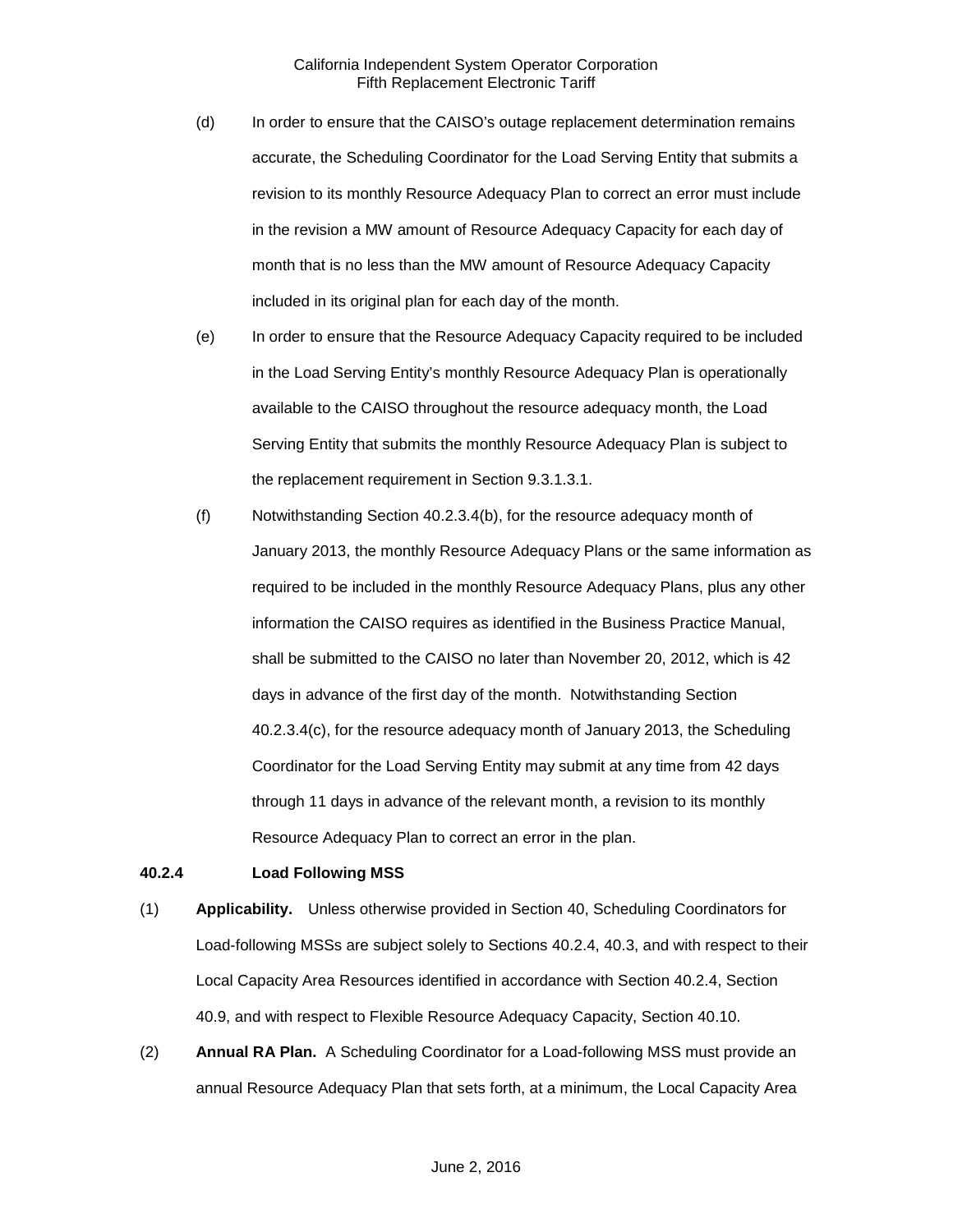Resources, if any, procured by the Load-following MSS as described in Section 40.3. The annual Resource Adequacy Plan shall utilize the annual coincident peak Demand determination provided by the California Energy Commission for such Load-following MSS using Demand Forecast data submitted to the California Energy Commission by the Load-following MSS, or, if the California Energy Commission does not produce coincident peak Demand Forecasts for the Load-following MSS, the annual coincident peak Demand Forecast produced by the CAISO for such Load-following MSS in accordance with its Business Practice Manual using Demand Forecast data submitted to the CAISO by the Load-following MSS.

(3) **Monthly RA Plan and Supply Plan.** The Scheduling Coordinator for a Load-following MSS must submit a monthly Resource Adequacy Plan and Supply Plan on the schedule set forth in the Business Practice Manual.

# <span id="page-11-0"></span>**40.3 Local Capacity Area Resource Requirements For SCs For LSEs**

#### <span id="page-11-1"></span>**40.3.1 Local Capacity Technical Study**

On an annual basis, pursuant to the schedule set forth in the Business Practice Manual, the CAISO will, perform, and publish on the CAISO Website the Local Capacity Technical Study. The Local Capacity Technical Study shall identify Local Capacity Areas, determine the minimum amount of Local Capacity Area Resources in MW that must be available to the CAISO within each identified Local Capacity Area, and identify the Generating Units within each identified Local Capacity Area. The CAISO shall collaborate with the CPUC, Local Regulatory Authorities within the CAISO Balancing Authority Area, federal agencies, and Market Participants to ensure that the Local Capacity Technical Study is performed in accordance with this Section 40.3 and to establish for inclusion in the Business Practice Manual other parameters and assumptions applicable to the Local Capacity Technical Study and a schedule that provides for: (i) reasonable time for review of a draft Local Capacity Technical Study, (ii) reasonable time for Participating TOs to propose operating solutions, and (iii) release of the final Local Capacity Technical Study no later than 120 days prior to the date annual Resource Adequacy Plans must be submitted under this Section 40.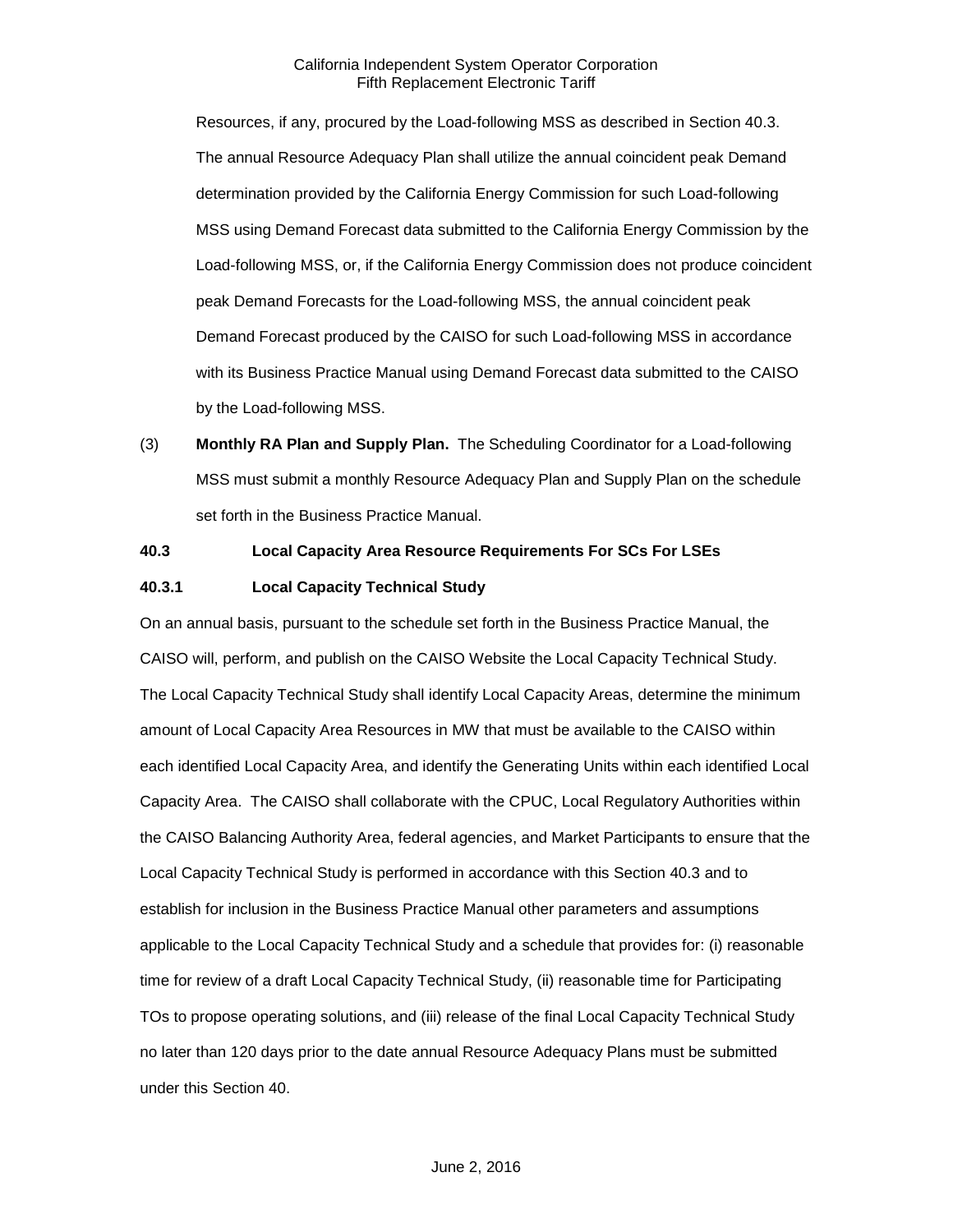# **40.3.1.1 Local Capacity Technical Study Criteria**

The Local Capacity Technical Study will determine the minimum amount of Local Capacity Area Resources needed to address the Contingencies identified in Section 40.3.1.2. In performing the Local Capacity Technical Study, the CAISO will apply those methods for resolving Contingencies considered appropriate for the performance level that corresponds to a particular studied Contingency, as provided in NERC Reliability Standards TPL-001-0, TPL-002-0, TPL-003-0, and TPL-004-0, as augmented by CAISO Reliability Criteria in accordance with the Transmission Control Agreement and Section 24.2.1. The CAISO Reliability Criteria shall include:

- (1) Time Allowed for Manual Readjustment: This is the amount of time required for the Operator to take all actions necessary to prepare the system for the next Contingency. This time should not be more than thirty (30) minutes.
- (2) No voltage collapse or dynamic instability shall be allowed for a Contingency in Category D – extreme event (any B1-4 system readjusted (Common Mode) L-2), as listed in Section 40.3.1.2.

## **40.3.1.2 Local Capacity Technical Study Contingencies.**

| The Local Capacity Technical Study shall assess the following |  |  |  |  |
|---------------------------------------------------------------|--|--|--|--|
| Contingencies:                                                |  |  |  |  |
| <b>Contingency Component(s)</b>                               |  |  |  |  |
| <b>NERC/WECC Performance Level A - No Contingencies</b>       |  |  |  |  |
| NERC/WECC Performance Level B - Loss of a single element      |  |  |  |  |
| 1. Generator (G-1)                                            |  |  |  |  |
| 2. Transmission Circuit (L-1)                                 |  |  |  |  |
| 3. Transformer (T-1)                                          |  |  |  |  |
| 4. Single Pole (dc) Line                                      |  |  |  |  |
| 5. G-1 system readjusted L-1                                  |  |  |  |  |
| NERC/WECC Performance Level C - Loss of two or more elements  |  |  |  |  |
| 3. L-1 system readjusted G-1                                  |  |  |  |  |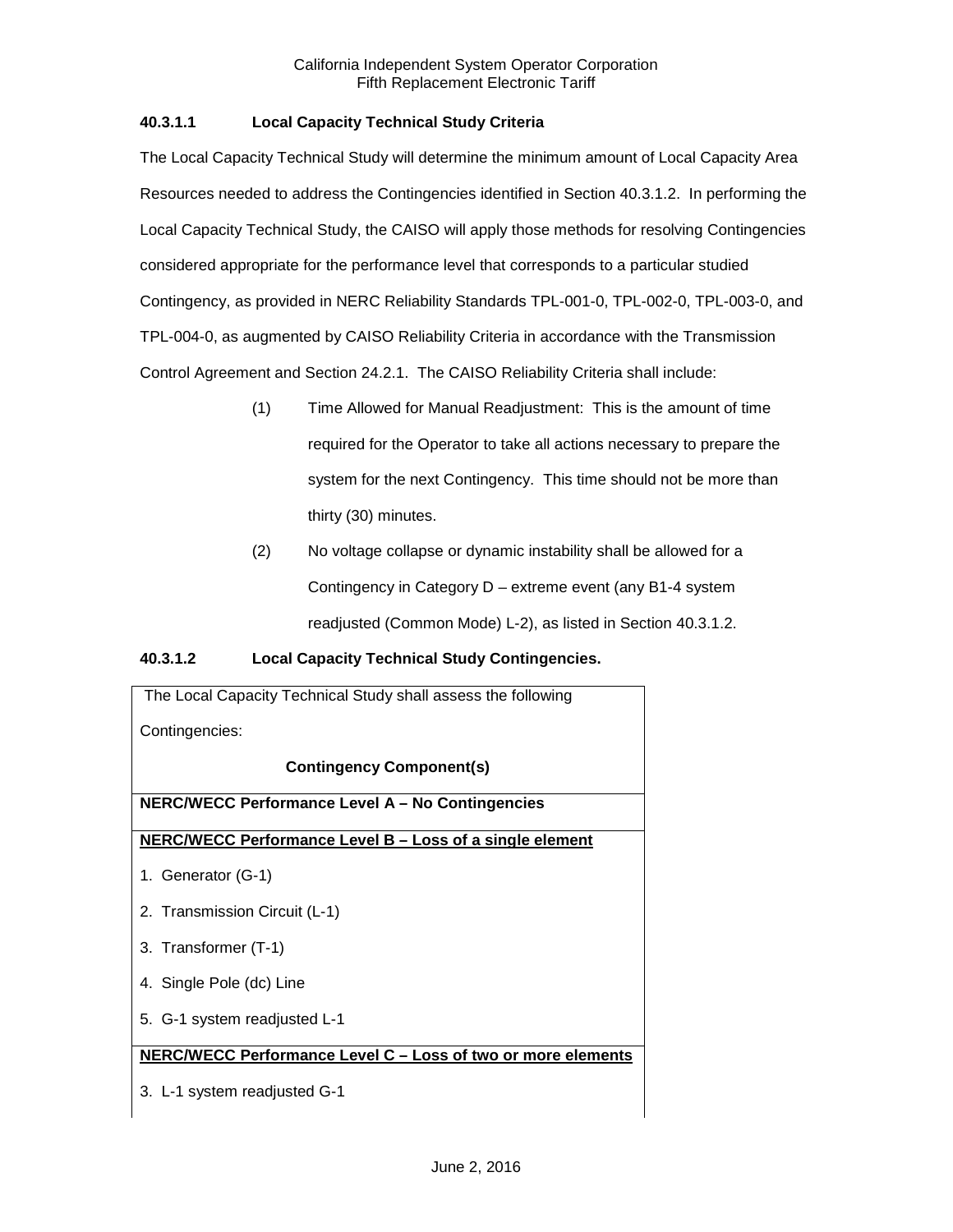- 3. G-1 system readjusted T-1 or T-1 system readjusted G-1
- 3. L-1 system readjusted T-1 or T-1 system readjusted L-1
- 3. G-1 system readjusted G-1
- 3. L-1 system readjusted L-1
- 4. Bipolar (dc) Line
- 5. Two circuits (Common Mode) L-2

WECC-S3. Two generators (Common Mode) G-2

# **D – Extreme event – loss of two or more elements**

Any B1-4 system readjusted (Common Mode) L-2

# <span id="page-13-0"></span>**40.3.2 Allocation Of Local Capacity Area Resource Obligations**

The CAISO will allocate responsibility for Local Capacity Area Resources to Scheduling Coordinators for Load Serving Entities in the following sequential manner:

> (a) The responsibility for the aggregate Local Capacity Area Resources required for all Local Capacity Areas within each TAC Area as determined by the Local Capacity Technical Study will be allocated to all Scheduling Coordinators for Load Serving Entities that serve Load in the TAC Area in accordance with the Load Serving Entity's proportionate share of the LSE's TAC Area Load at the time of the CAISO's annual coincident peak Demand set forth in the annual peak Demand Forecast for the next Resource Adequacy Compliance Year as determined by the California Energy Commission. Expressed as a formula, the allocation of Local Area Capacity Resource obligations will be as follows: (∑ Local Capacity Area MW in TAC Area from the Local Capacity Technical Study) \* (LSE Demand in TAC Area at CAISO annual coincident peak Demand)/(Total TAC Area Demand at the time of CAISO annual coincident peak Demand). This will result in a MW responsibility for each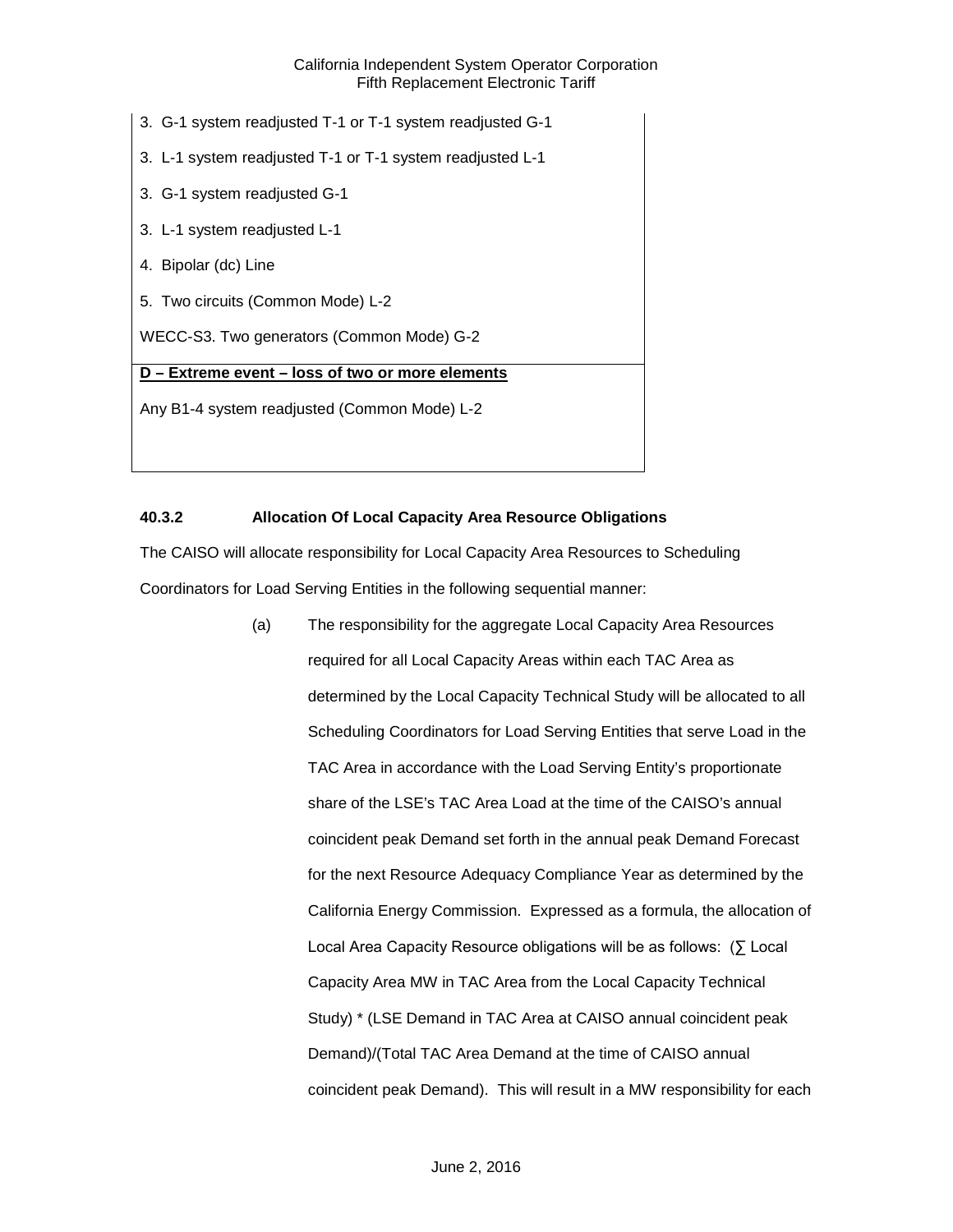Load Serving Entity for each TAC Area in which the LSE serves Load. The LSE may meet its MW responsibility, as assigned under this Section, for each TAC Area in which the LSE serves Load by procurement of that MW quantity in any Local Capacity Area in the TAC Area.

- (b) For Scheduling Coordinators for Non-CPUC Load Serving Entities, the Local Capacity Area Resource obligation will be allocated based on Section 40.3.2(a) above.
- (c) For Scheduling Coordinators for CPUC Load Serving Entities, the CAISO will allocate the Local Capacity Area Resource obligation based on an allocation methodology, if any, adopted by the CPUC. However, if the allocation methodology adopted by the CPUC does not fully allocate the total sum of each CPUC Load Serving Entity's proportionate share calculated under Section 40.3.2(a), the CAISO will allocate the difference to all Scheduling Coordinators for CPUC Load Serving Entities in accordance with their proportionate share calculated under 40.3.2(a). If the CPUC does not adopt an allocation methodology, the CAISO will allocate Local Capacity Area Resources to Scheduling Coordinators for CPUC Load Serving Entities based on Section 40.3.2(a).

Once the CAISO has allocated the total responsibility for Local Capacity Area Resources, the CAISO will inform the Scheduling Coordinator for each LSE of the LSE's specific allocated responsibility for Local Capacity Area Resources in each TAC Area in which the LSE serves Load.

## <span id="page-14-0"></span>**40.3.3 Procurement Of Local Capacity Area Resources By LSEs**

Nothing in this Section 40 obligates any Scheduling Coordinator to demonstrate on behalf of a Load Serving Entity that the Load Serving Entity has procured Local Capacity Area Resources to satisfy capacity requirements for each Local Capacity Area identified in the technical study. Scheduling Coordinators for Load Serving Entities may aggregate responsibilities for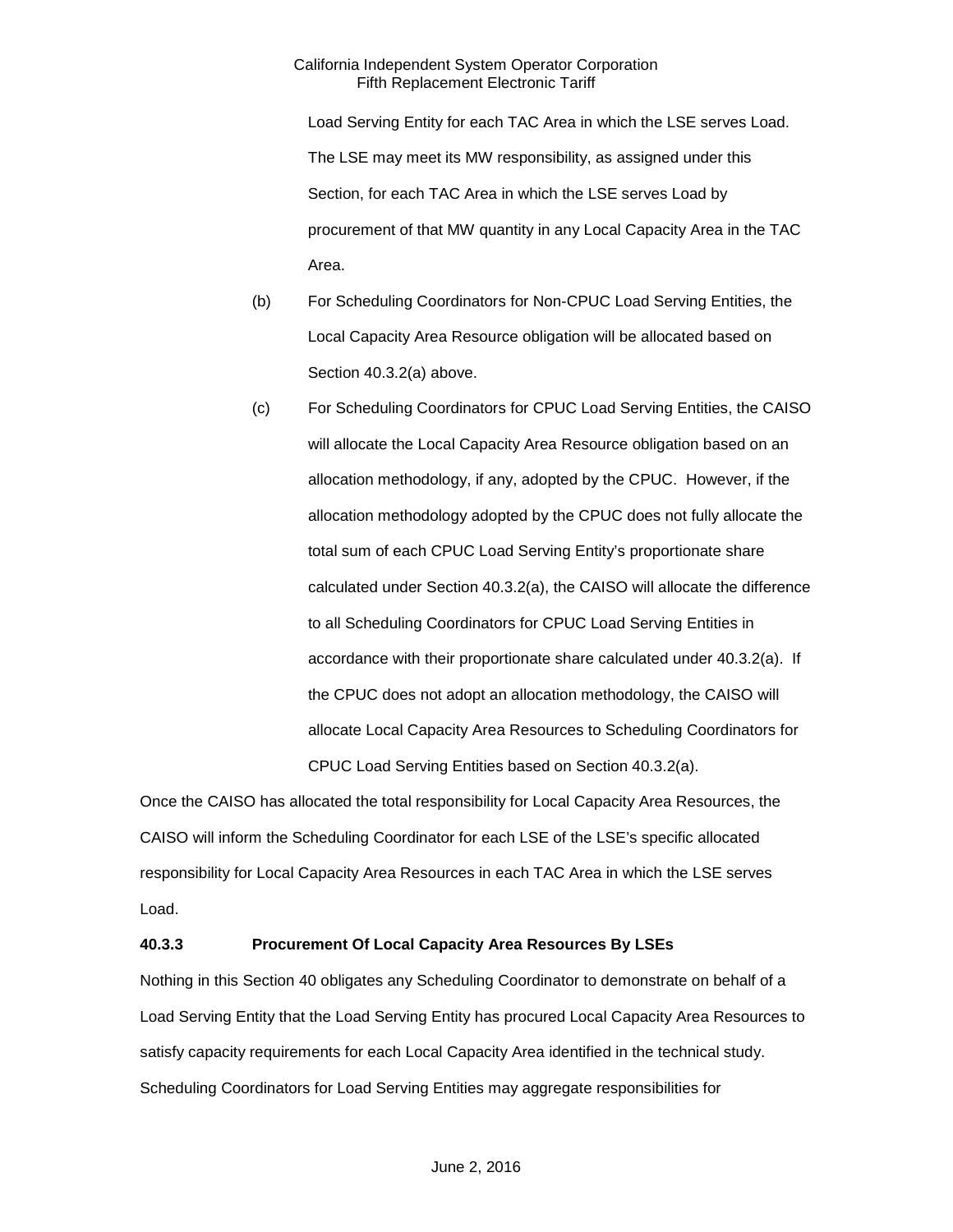procurement of Local Capacity Area Resources. If a Load Serving Entity has procured Local Capacity Area Resources that satisfy generation capacity requirements for Local Capacity Areas, the Scheduling Coordinator for such Load Serving Entity shall include this information in its annual and monthly Resource Adequacy Plan(s).

# <span id="page-15-0"></span>**40.3.4 [NOT USED]**

## <span id="page-15-1"></span>**40.4 General Requirements On Resource Adequacy Resources**

## <span id="page-15-2"></span>**40.4.1 Eligible Resources And Determination Of Qualifying Capacity**

The CAISO shall use the criteria provided by the CPUC or Local Regulatory Authority to determine and verify, if necessary, the Qualifying Capacity of all Resource Adequacy Resources; however, to the extent a resource is listed by one or more Scheduling Coordinators in their Resource Adequacy Plans, which apply the criteria of more than one Local Regulatory Authority that leads to conflicting Qualifying Capacity values for that resource, the CAISO will accept the methodology that results in the highest Qualifying Capacity value. Only if the CPUC, Local Regulatory Authority, or federal agency has not established any Qualifying Capacity criteria, or chooses to rely on the criteria in this CAISO Tariff, will the provisions of Section 40.8 apply.

## <span id="page-15-3"></span>**40.4.2 Net Qualifying Capacity Report**

The CAISO shall produce an annual report posted to the CAISO Website on the schedule set forth in the Business Practice Manual that sets forth the Net Qualifying Capacity of all Participating Generators. All other Resource Adequacy Resources may be included in the annual report under Section 40.4.2 upon their request. The Net Qualifying Capacity of any resource included in the annual report, once posted to the CAISO Website, shall not be reduced by the CAISO for the next Resource Adequacy Compliance Year. Any change proposed to be made to a Net Qualifying Capacity value for a resource included in a prior annual report shall be explained, and any test results or analyses underlying the change provided, to the Scheduling Coordinator within ten (10) days of the CAISO's determination that a change to the resource's Net Qualifying Capacity is appropriate, which also must be at least fifteen (15) days prior to the posting on the CAISO Website of the annual report. Any disputes as to the CAISO's determination regarding Net Qualifying Capacity shall be subject to the CAISO ADR Procedures.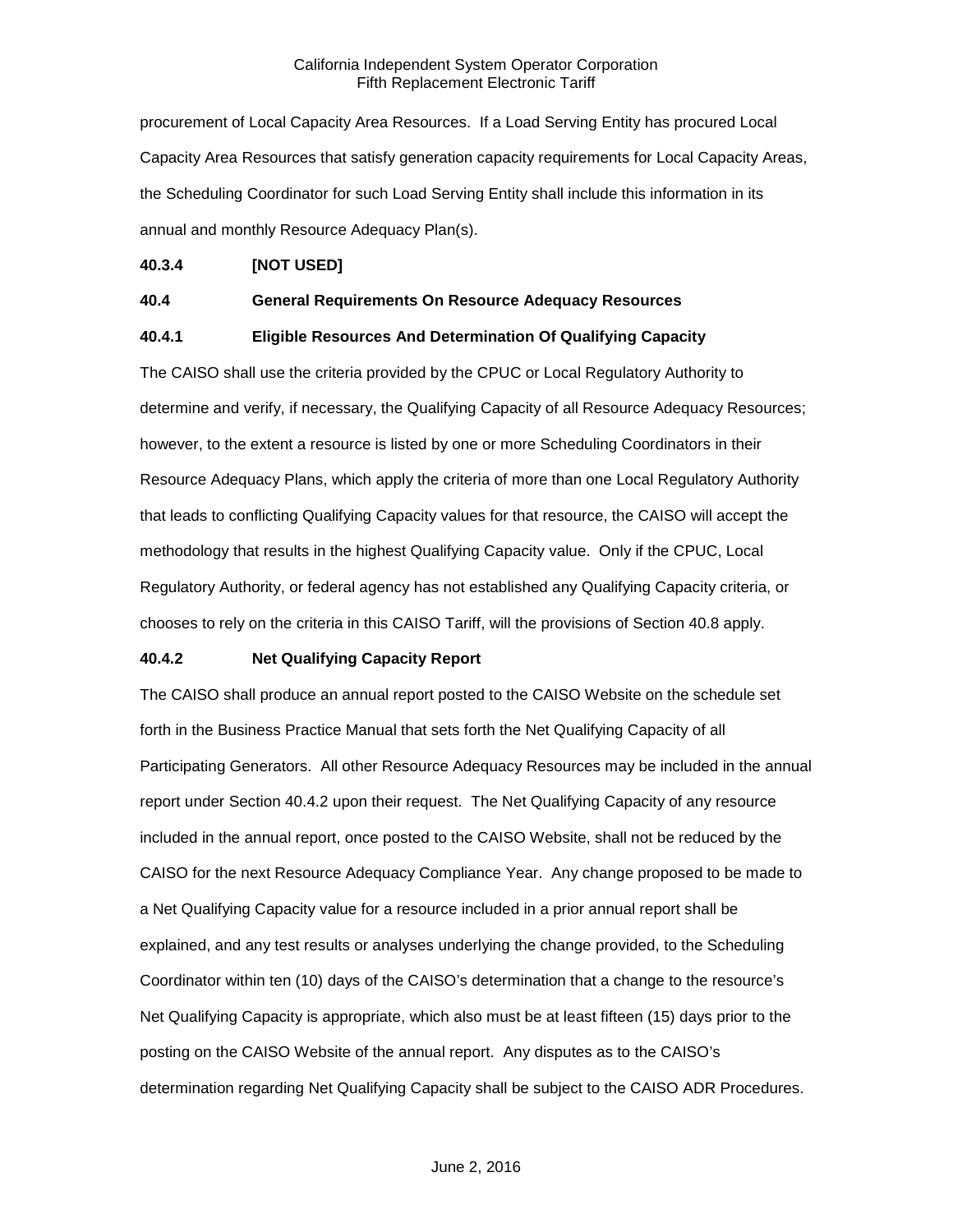# <span id="page-16-0"></span>**40.4.3 General Qualifications For Supplying Net Qualifying Capacity**

Resource Adequacy Resources included in a Resource Adequacy Plan submitted by a Scheduling Coordinator on behalf of a Load Serving Entity serving Load in the CAISO Balancing Authority Area must:

- (1) Be available for testing by the CAISO to validate Qualifying Capacity, which can be no less than a resource's PMin as registered in the Master File even if the resource's contractual Resource Adequacy Capacity is less than its PMin, and determine Net Qualifying Capacity for the next Resource Adequacy Compliance Year;
- (2) Provide any information requested by the CAISO to apply the performance criteria to be adopted by the CAISO pursuant to Section 40.4.5;
- (3) Submit Bids into the CAISO Markets as required by this CAISO Tariff;
- (4) Be in compliance, as of the date that the CAISO performs any testing or otherwise determines Net Qualifying Capacity for the next Resource Adequacy Compliance Year, with the criteria for Qualifying Capacity established by the CPUC, relevant Local Regulatory Authority, or federal agency and provided to the CAISO; and
- (5) Be subject to Sanctions for non-performance as specified in the CAISO Tariff; and
- (6) For a resource with contractual Resource Adequacy Capacity less than PMin as registered in the Master File, make the PMin available to the CAISO for commitment or dispatch at PMin, subject to Section 11.8 provisions for Bid Cost Recovery, so that the resource's Resource Adequacy Capacity can be utilized as required by this CAISO Tariff.

## <span id="page-16-1"></span>**40.4.4 Reductions For Testing**

In accordance with the procedures specified in the Business Practice Manual, the Generating Unit of a Participating Generator or other Generating Units, System Units or Loads of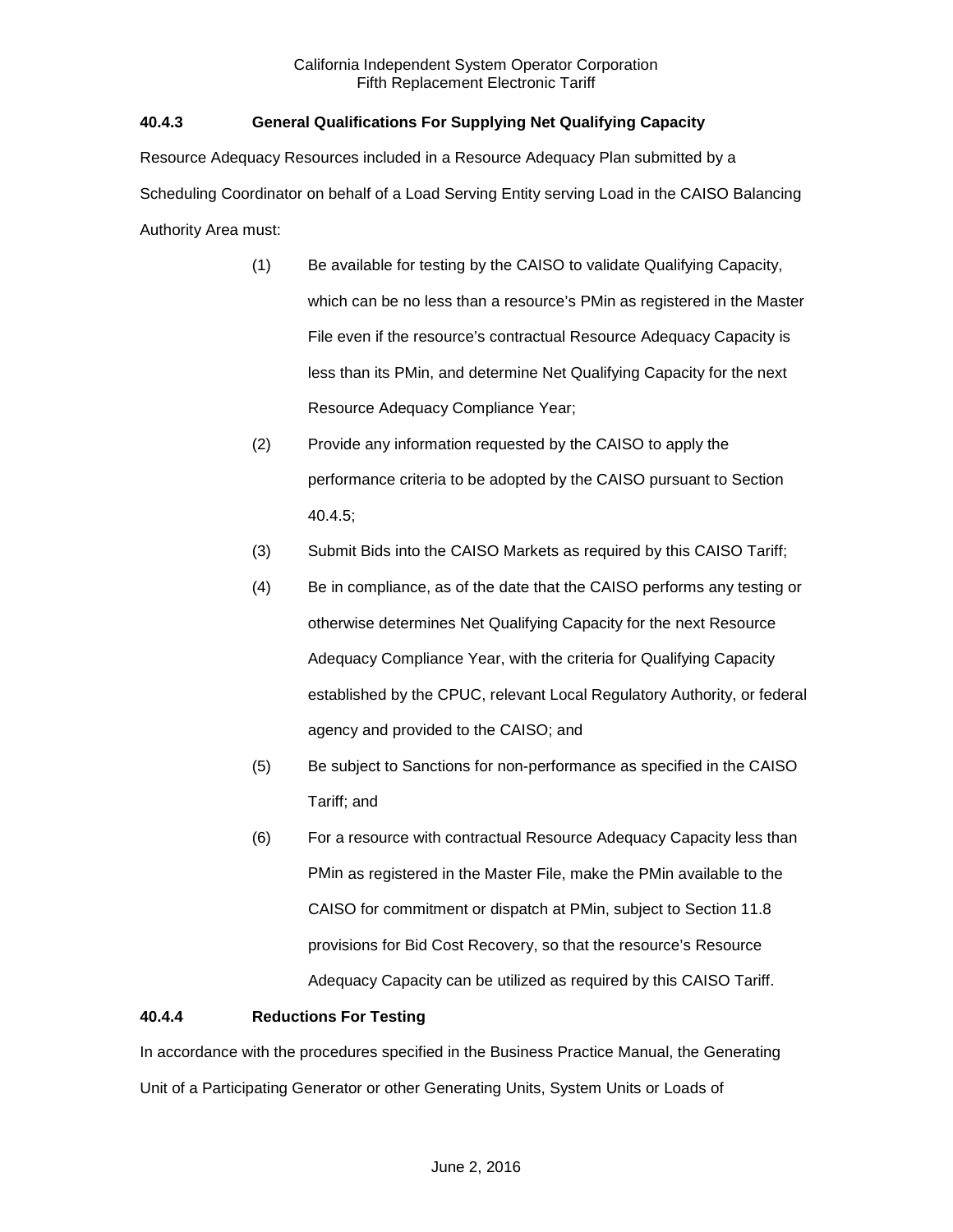Participating Loads, Reliability Demand Response Resources, or Proxy Demand Resources included in a Resource Adequacy Plan submitted by a Scheduling Coordinator on behalf of a Load Serving Entity can have its Qualifying Capacity reduced, for purposes of the Net Qualifying Capacity annual report under Section 40.4.2 for the next Resource Adequacy Compliance Year, if a CAISO testing program determines that it is not capable of supplying the full Qualifying Capacity amount.

## <span id="page-17-0"></span>**40.4.5 Reductions For Performance Criteria**

No later than 12 months after the effective date of this Section 40, the CAISO will issue a report outlining a proposal with respect to performance criteria for Resource Adequacy Resources. The CAISO will collaborate with the CPUC and other Local Regulatory Authorities to develop the performance criteria to be submitted to FERC. The Scheduling Coordinator for a Resource Adequacy Resource shall provide or make available to the CAISO, subject to the confidentiality provisions of this CAISO Tariff, all documentation requested by the CAISO to determine, develop or implement the performance criteria, including, but not limited to, NERC Generating Availability Data System data.

## <span id="page-17-1"></span>**40.4.6 Reductions For Deliverability**

# **40.4.6.1 Deliverability Within the CAISO Balancing Authority Area**

In order to determine Net Qualifying Capacity from Resource Adequacy Resources subject to this Section 40.4, the CAISO will determine that a Resource Adequacy Resource is available to serve the aggregate of Load by means of a deliverability study. Documentation explaining the CAISO's deliverability analysis will be posted on the CAISO Website. The deliverability study will be performed annually and shall focus on peak Demand conditions. The results of the deliverability study shall be incorporated into the Net Qualifying Capacity annual report under Section 40.4.2 and will be effective for the next Resource Adequacy Compliance Year. To the extent the deliverability study shows that the Qualifying Capacity is not deliverable to the aggregate of Demand under the conditions studied, the Qualifying Capacity of the Resource Adequacy Resource will be reduced on a MW basis for the capacity that is undeliverable. Resources will be electrically grouped in a manner consistent with the CAISO Deliverability Assessment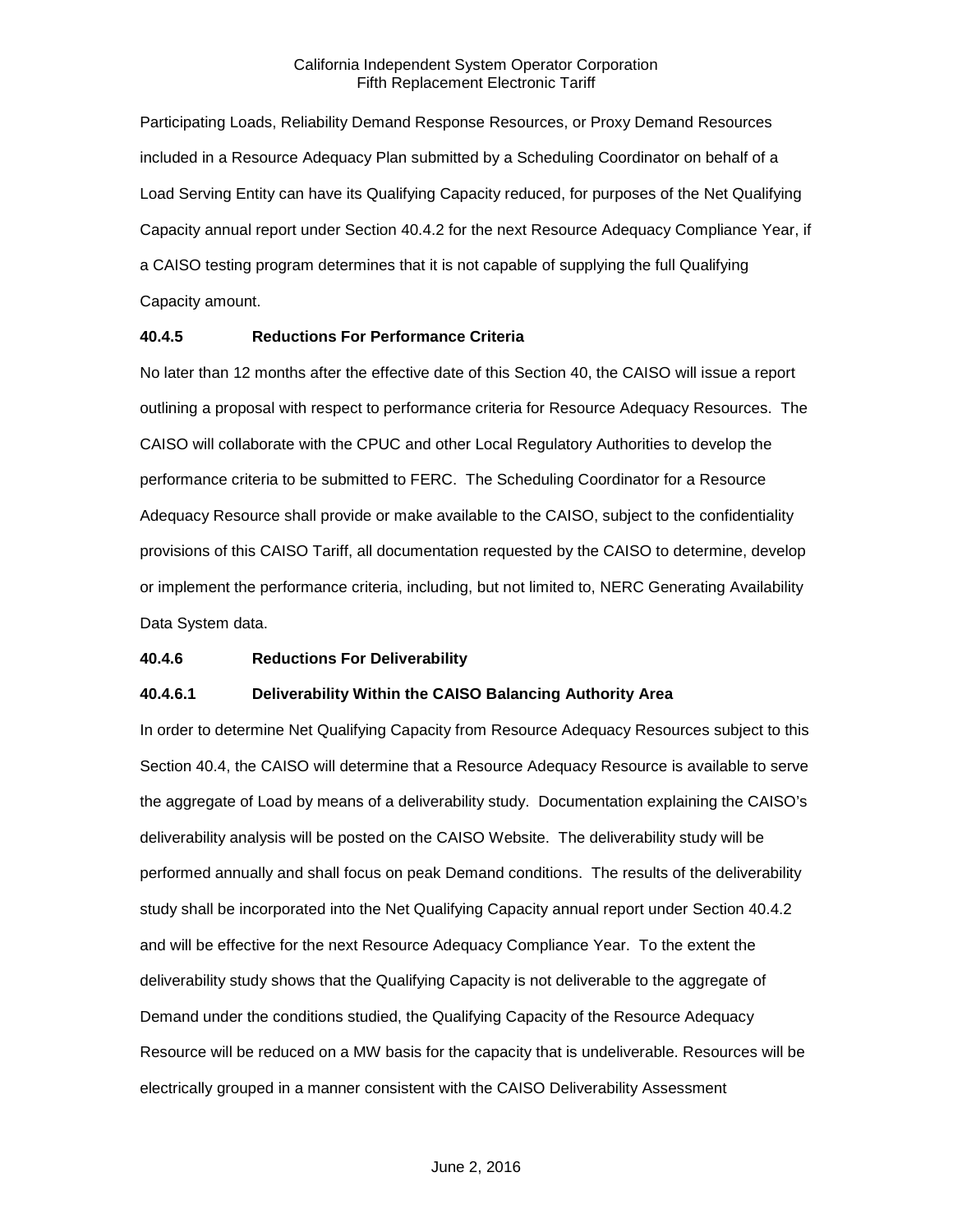methodology posted on the CAISO Website. For Resource Adequacy Resources in the same electrical group which have identified deliverability constraints, the Qualifying Capacity of the Resource Adequacy Resources that obtained Full Capacity Deliverability Status or partial deliverability through Section 8.2 of Appendix Y to this CAISO Tariff will be reduced prior to reducing the Qualifying Capacity of those resources which were originally provided Full Capacity Deliverability Status pursuant to inclusion in an Interconnection Study Cycle under Appendix Y to this CAISO Tariff.

#### **40.4.6.2 Deliverability of Imports**

#### **40.4.6.2.1 Available Import Capability Assignment Process**

For Resource Adequacy Plans covering any period after December 31, 2007, total Available Import Capability will be assigned on an annual basis for a one-year term to Load Serving Entities serving Load in the CAISO Balancing Authority Area and other Market Participants through their respective Scheduling Coordinators, as described by the following sequence of steps. However, should the CPUC modify by decision its compliance period from January to December of the calendar year to May through April of the calendar year, the CAISO shall extend the effectiveness of the assignment for Resource Adequacy Compliance Year 2008 through April 2009.

Step 1: Determination of Maximum Import Capability on Interties into the CAISO Balancing Authority Area: The CAISO shall establish the Maximum Import Capability for each Intertie into the CAISO Balancing Authority Area, and will post those values on the CAISO Website in accordance with the schedule and process set forth in the Business Practice Manual. Step 2: Determination of Available Import Capability by Accounting for Existing Contracts and Transmission Ownership Rights Held by Out-of- Balancing Authority Area LSEs: For each Intertie, the Available Import Capability will be determined by subtracting from the Maximum Import Capability established in Step 1 for each Intertie the import capability on each Intertie associated with (i) Existing Contracts and (ii) Transmission Ownership Rights held by load serving entities that do not serve Load within the CAISO Balancing Authority Area. The remaining sum of all Intertie Available Import Capability is the Total Import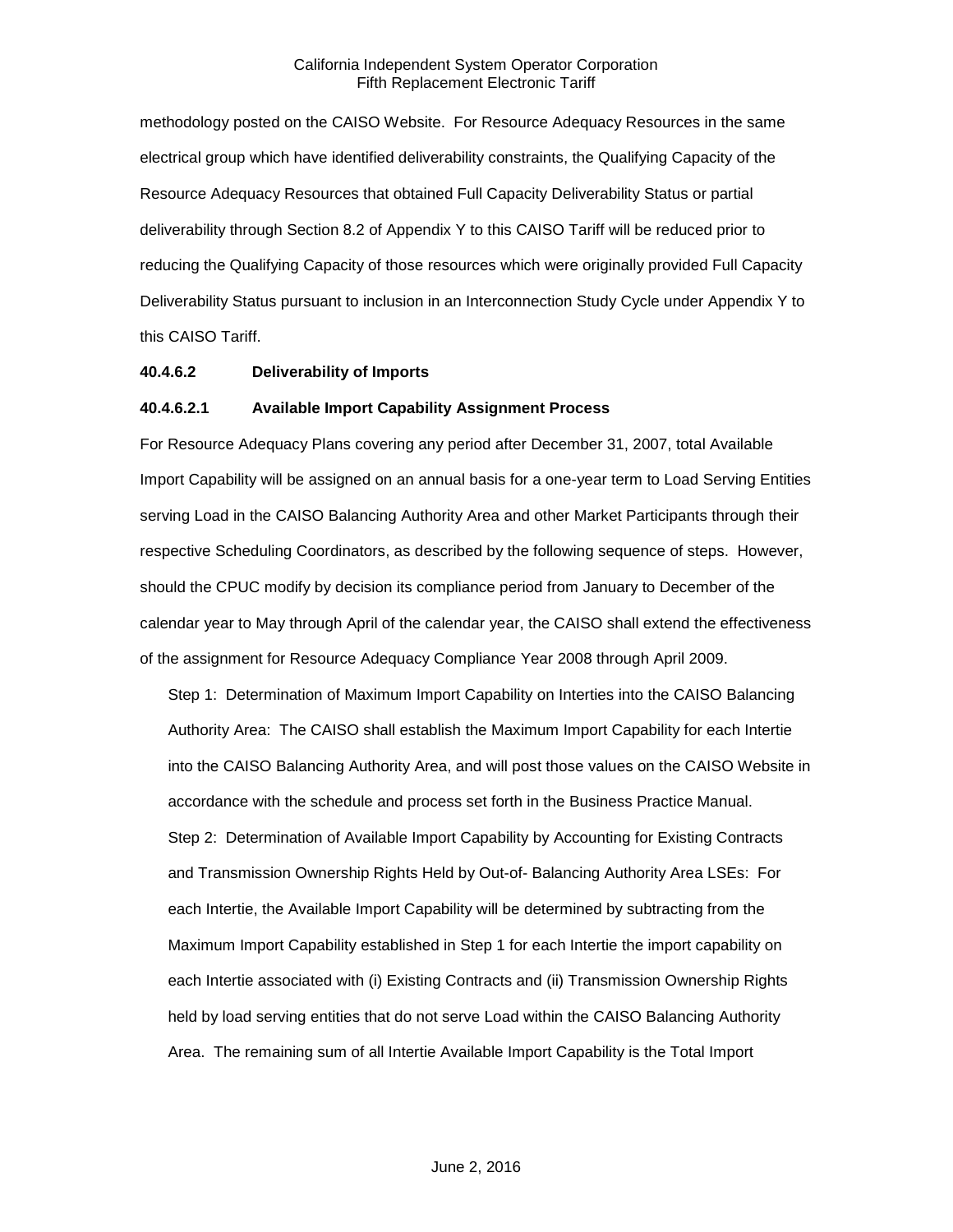Capability. Total Import Capability shall be used to determine the Load Share Quantity for each Load Serving Entity that serves Load within the CAISO Balancing Authority Area. Step 3: Determination of Existing Contract Import Capability by Accounting for Existing Contracts and Transmission Ownership Rights Held by CAISO Balancing Authority Area LSEs: From the Available Import Capability remaining on each Intertie after Step 2 above, Existing Contracts and Transmission Ownership Rights held by Load Serving Entities that serve Load within the CAISO Balancing Authority Area shall be reserved for the holders of such commitments and will not be subject to reduction under any subsequent steps in this Section. The import capability reserved pursuant to this Step 3 is the Existing Contract Import Capability.

Step 4: Assignment of Pre-RA Import Commitments: From the Available Import Capability remaining on each Intertie after reserving Existing Contract Import Capability under Step 3 above, the CAISO will assign to Load Serving Entities serving Load within the CAISO Balancing Authority Area Pre-RA Import Commitment Capability on a particular Intertie based on Pre-RA Import Commitments in effect (where a supplier has an obligation to deliver the Energy or make the capacity available) at any time during the Resource Adequacy Compliance Year for which the Available Import Capability assignment is being performed. The Pre-RA Import Commitment will be assigned to the Intertie selected by the Load Serving Entity during the Resource Adequacy Compliance Year 2007 import capability assignment process, which was required to be based on the Intertie upon which the Energy or capacity from the Pre-RA Import Commitment had been primarily scheduled or, for a Pre-RA Import Commitment without a scheduling history at the time of the Resource Adequacy Compliance Year 2007 import capability assignment process, the primary Intertie upon which the Energy or capacity was anticipated to be scheduled. To the extent a Pre-RA Import Commitment was not presented during the Resource Adequacy Compliance Year 2007 import capability assignment process, the Load Serving Entity shall select the Intertie upon which the Pre-RA Import Commitment is primarily anticipated to be scheduled during the term of the Pre-RA Import Commitment and that selection shall be utilized in future annual Available Import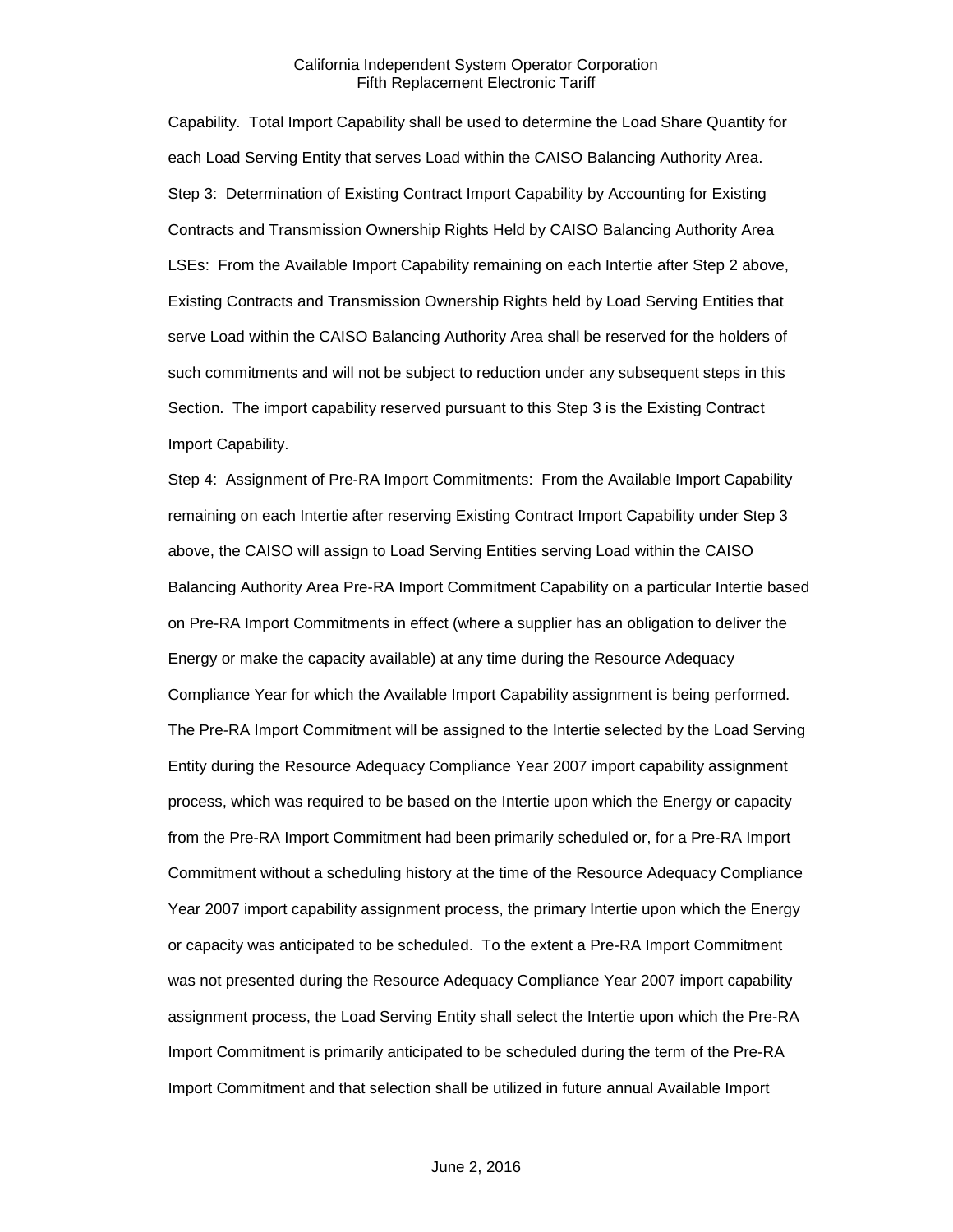Capability assignment processes. If a Pre-RA Import Commitment submitted on behalf of a LSE with Existing Contract Import Capability is assigned under this Section to the same Intertie on which the LSE holds Existing Contract Import Capability, the Pre-RA Import Commitment will be assumed to deliver over the Existing Contract Import Capability until exhausted, unless the LSE can demonstrate otherwise.

To the extent a particular Intertie becomes over requested with Pre-RA Import Commitments due to either Pre-RA Import Commitments not included in the Resource Adequacy Compliance Year 2007 import capability assignment process or changes in system conditions that decrease the Maximum Import Capability of the Intertie, such that the MW represented in all Pre-RA Import Commitments utilizing the Intertie exceed the Intertie's Available Import Capability in excess of that reserved for Existing Contracts and Transmission Ownership Rights under Steps 2 and 3, the Pre-RA Import Commitments will be assigned Pre-RA Import Commitment Capability, based on the Import Capability Load Share Ratio of each Load Serving Entity submitting Pre-RA Import Commitments on the particular Intertie. To the extent this initial assignment of Pre-RA Import Commitment Capability has not fully assigned the Available Import Capability of the particular over requested Intertie, the remaining Available Import Capability on the over requested Intertie will be assigned until fully exhausted based on the Import Capability Load Share Ratio of each Load Serving Entity whose submitted Pre-RA Import Commitment has not been fully satisfied by the previous Import Capability Load Share Ratio assignment iteration. The Available Import Capability assigned pursuant to this Step 4 is the Pre-RA Import Commitment Capability. Step 5: Assignment of Remaining Import Capability Limited by Load Share Quantity: The Total Import Capability remaining after Step 4 will be assigned only to Load Serving Entities serving Load within the CAISO Balancing Authority Area that have not received Existing Contract Import Capability and Pre-RA Import Commitment Capability under Steps 3 and 4, that exceed the Load Serving Entity's Load Share Quantity. Only the MW quantity of any Pre-RA Import Commitment Capability assigned to Existing Contract Import Capability under Step 4 that exceeds the Existing Contract Import Capability on the particular Intertie will be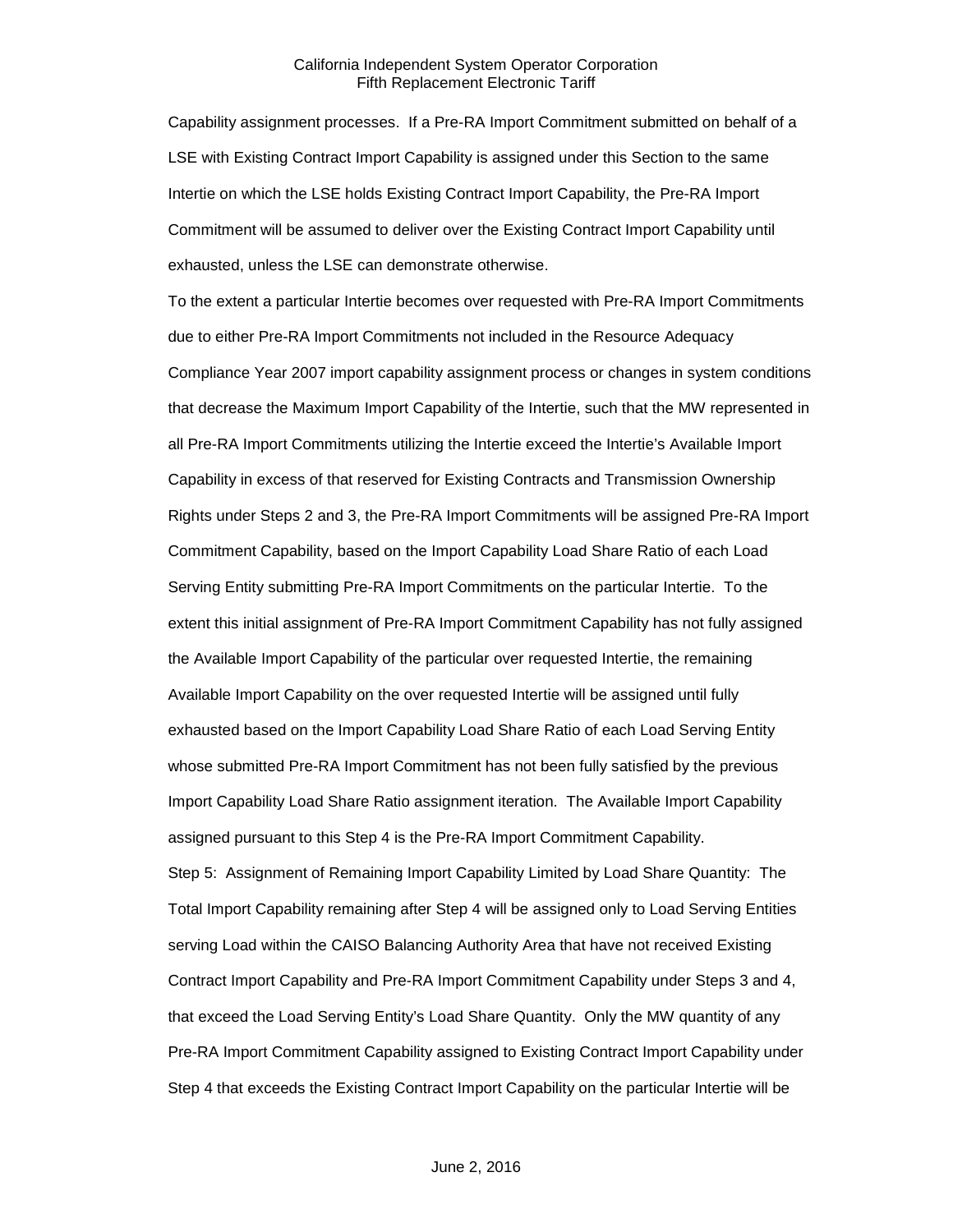counted for purposes of this Step 5. This Total Import Capability will be assigned until fully exhausted to those Load Serving Entities eligible to receive an assignment under this Step based on each Load Serving Entity's Import Capability Load Share Ratio up to, but not in excess of, its Load Share Quantity. The quantity of Total Import Capability assigned to the Load Serving Entity under this Step is the Load Serving Entity's Remaining Import Capability. This Step 5 does not assign Remaining Import Capability on a specific Intertie.

Step 6: CAISO Posting of Assigned and Unassigned Capability: Following the completion of Step 5, the CAISO will post to the CAISO Website, in accordance with the schedule set forth in the Business Practice Manual the following information:

- (a) The Total Import Capability;
- (b) The quantity in MW of Existing Contracts and Transmission Ownership Rights assigned to each Intertie, distinguishing between Existing Contracts and Transmission Ownership Rights held by Load Serving Entities within the CAISO Balancing Authority Area and those held by load serving entities outside the CAISO Balancing Authority Area;
- (c) The aggregate quantity in MW, and identity of the holders, of Pre-RA Import Commitments assigned to each Intertie; and
- (d) The aggregate quantity in MW of Available Import Capability after Step 4, the identity of the Interties with Available Import Capability, and the MW quantity of Available Import Capability on each such Intertie.

Step 7: CAISO Notification of LSE Assignment Information: Following the completion of Step 5, in accordance with the schedule set forth in the Business Practice Manual, the CAISO will notify the Scheduling Coordinator for each Load Serving Entity of:

- (a) The Load Serving Entity's Import Capability Load Share;
- (b) The Load Serving Entity's Load Share Quantity; and
- (c) The amount of, and Intertie on which, the Load Serving Entity's Existing Contract Import Capability and Pre-RA Import Commitment Capability, as applicable, has been assigned; and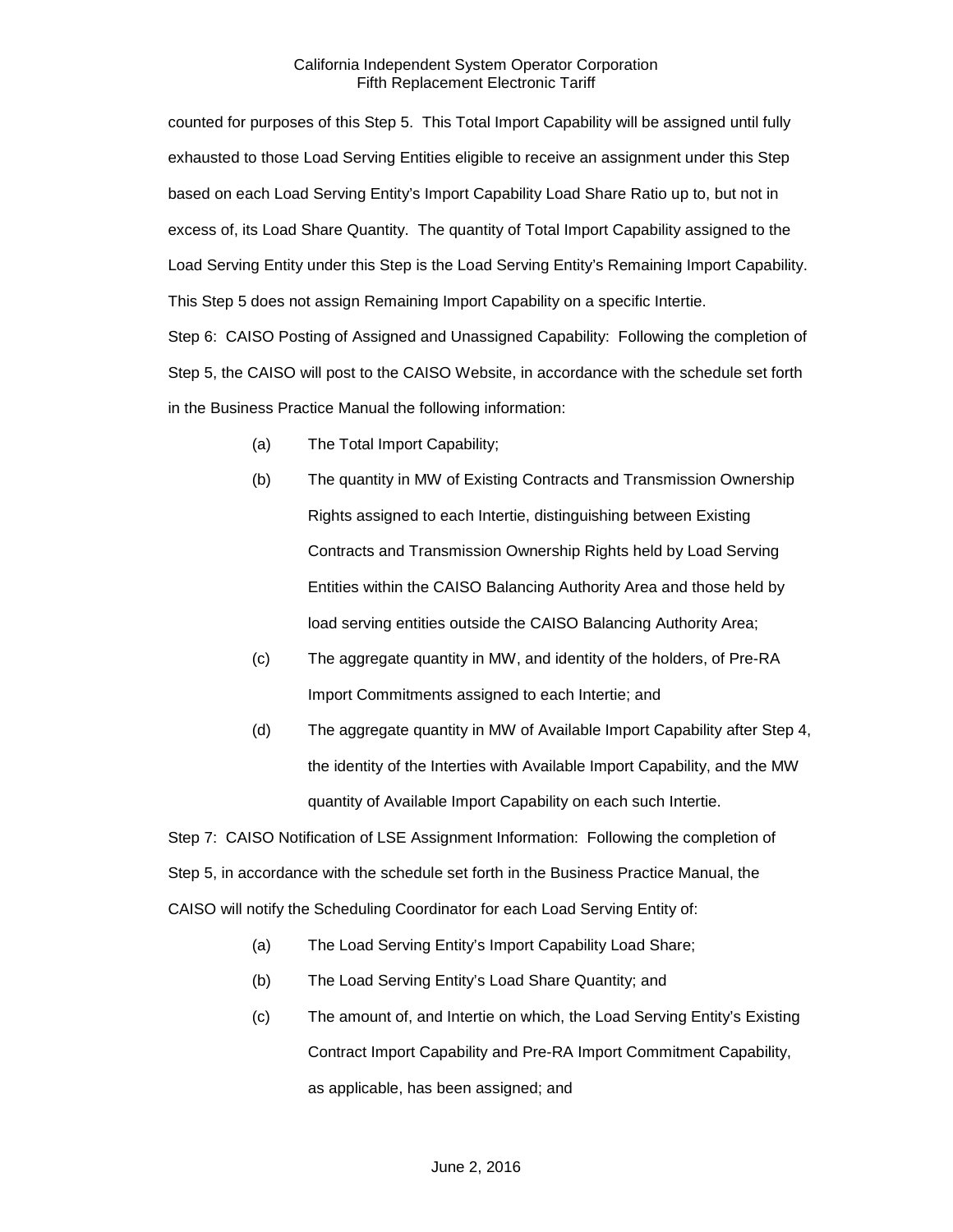(d) The Load Serving Entity's Remaining Import Capability.

Step 8: Transfer of Import Capability: In accordance with the schedule set forth in the Business Practice Manual, a Load Serving Entity shall be allowed to transfer some or all of its Remaining Import Capability to any other Load Serving Entity or Market Participant. The CAISO will accept transfers among LSEs and Market Participants only to the extent such transfers are reported to the CAISO, in accordance with the schedule set forth in the Business Practice Manual and through the CAISO's Import Capability Transfer Registration Process, by the entity receiving the Remaining Import Capability who must set forth (1) the name of the counter-parties, (2) the MW quantity, (3) term of transfer, and (4) price on a per MW basis. The CAISO will post to the CAISO Website by August 8, 2007 for Resource Adequacy Compliance Year 2008 and for subsequent Resource Adequacy Compliance Years in accordance with the schedule set forth in the Business Practice Manual the information on transfers of Remaining Import Capability received under this Step 8. Step 9: Initial Scheduling Coordinator Request to Assign Remaining Import Capability by Intertie: In accordance with the schedule set forth in the Business Practice Manual, the Scheduling Coordinator for each Load Serving Entity or Market Participant shall notify the CAISO of its request to assign its post-trading Remaining Import Capability on a MW basis per available Intertie. Total requests for assignment of Remaining Import Capability by a Scheduling Coordinator cannot exceed the sum of the post-traded Remaining Import Capability of its Load Serving Entities. The CAISO will honor the requests to the extent an Intertie has not been over requested. If an Intertie is over requested, the requests for Remaining Import Capability on that Intertie will be assigned based on each Load Serving Entity's Import Capability Load Share Ratio in the same manner as set forth in Step 4. A Market Participant without an Import Capability Load Share will be assigned the Import Capability Load Share equal to the average Import Capability Load Share of those Load Serving Entities from which it received transfers of Remaining Import Capability.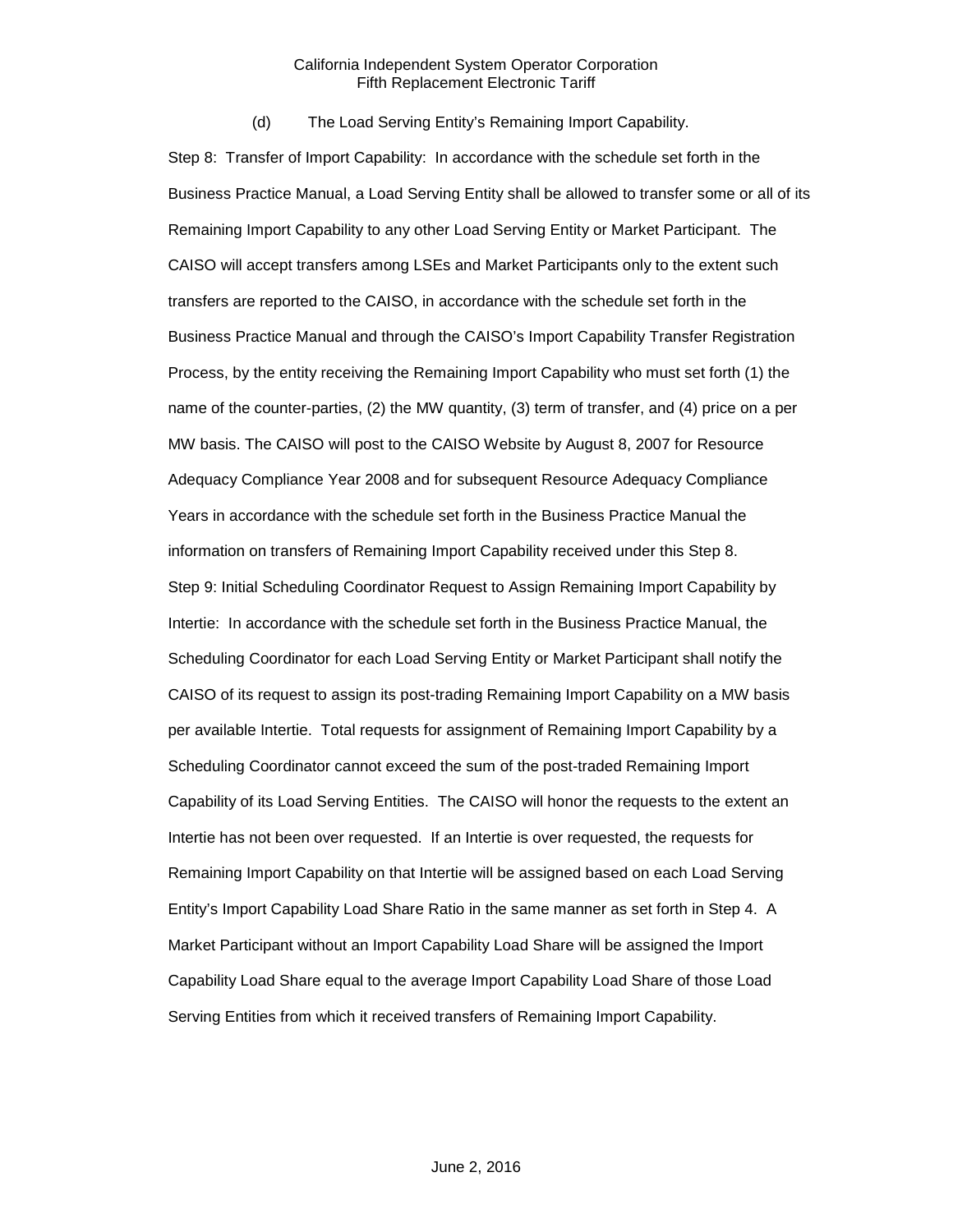Step 10: CAISO Notification of Initial Remaining Import Capability Assignments and Unassigned Capability: In accordance with the schedule set forth in the Business Practice Manual, the CAISO will:

- (a) Notify the Scheduling Coordinator for each Load Serving Entity or Market Participant of the Load Serving Entity or Market Participant's accepted request(s) for assigning Remaining Import Capability under Step 9;
- (b) Publish on the CAISO Website aggregate unassigned Available Import Capability, if any, the identity of the Interties with unassigned Available Import Capability, and the MW quantity of Available Import Capability, on each such Intertie; and
- (c) Issue a Market Notice to advise the Scheduling Coordinator for each Load Serving Entity or Market Participant that Step 10 is complete and to specify the time at which the ISO will begin accepting requests for the Remaining Import Capability for Step 11.

Step 11: Secondary Scheduling Coordinator Request to Assign Remaining Import Capability by Intertie: To the extent Remaining Import Capability remains unassigned as disclosed by Step 10, in accordance with the schedule set forth in the Business Practice Manual, Scheduling Coordinators for Load Serving Entities or Market Participants shall notify the CAISO of their requests to assign any Remaining Import Capability on a MW per available Intertie basis. Step 10 must be completed before a Scheduling Coordinator may submit a request under this step for any Remaining Import Capability. Any requests received prior to the time stated in the Market Notice issued at the completion of Step 10 will not be honored by the ISO. The CAISO will honor the timely requests received to the extent an Intertie has not been over requested. If an Intertie is over requested, the requests on that Intertie will be assigned based on each Load Serving Entity or Market Participant's Import Capability Load Share Ratio, as used in Steps 4 and 9.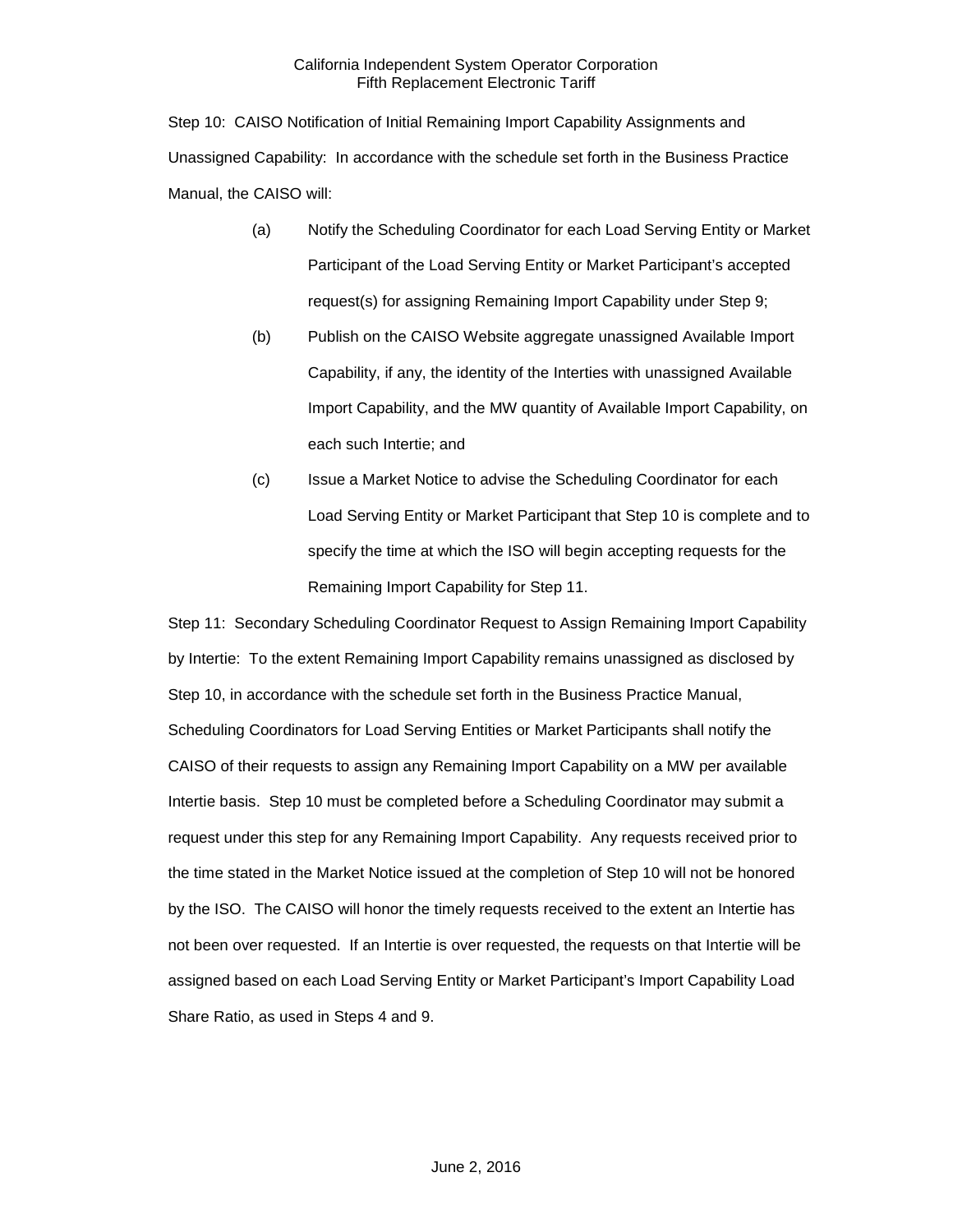Step 12: Notification of Secondary Remaining Import Capability Assignments and Unassigned Capability: In accordance with the schedule set forth in the Business Practice Manual, the CAISO will:

- (a) Notify the Scheduling Coordinator for each Load Serving Entity or Market Participant of the Load Serving Entity or Market Participant's accepted request(s) for assigning Remaining Import Capability under Step 11;
- (b) Publish on the CAISO Website unassigned aggregate Available Import Capability, if any, the identity of the Interties with Available Remaining Import Capability, and the MW quantity of Availability Import Capability on each such Intertie; and
- (c) Issue a Market Notice to advise the Scheduling Coordinator for each Load Serving Entity or Market Participant that Step 12 is complete and to specify the time at which the ISO will begin accepting requests for the Balance of Year Unassigned Available Import Capability for Step 13.

Step 13: Requests for Balance of Year Unassigned Available Import Capability: To the extent total Available Import Capability remains unassigned as disclosed by Step 12, Scheduling Coordinators for Load Serving Entities or Market Participants may notify the CAISO of a request for unassigned Available Import Capability on a specific Intertie on a per MW basis. Step 12 must be completed before a Scheduling Coordinator may submit a request under this step for any remaining unassigned Import Capability. Any requests received prior to the time stated in the Market Notice issued at the completion of Step 12 will not be honored by the ISO. Each request must include the identity of Load Serving Entity or Market Participant on whose behalf the request is made. The CAISO will accept only two (2) requests per calendar week from any Scheduling Coordinator on behalf of a single Load Serving Entity or other Market Participant. The CAISO will honor timely requests in priority of the time requests from Scheduling Coordinators were received until the Intertie is fully assigned and without regard to any Load Serving Entity's Load Share Quantity. Any honored request shall be for the remainder of the Resource Adequacy Compliance Year; however,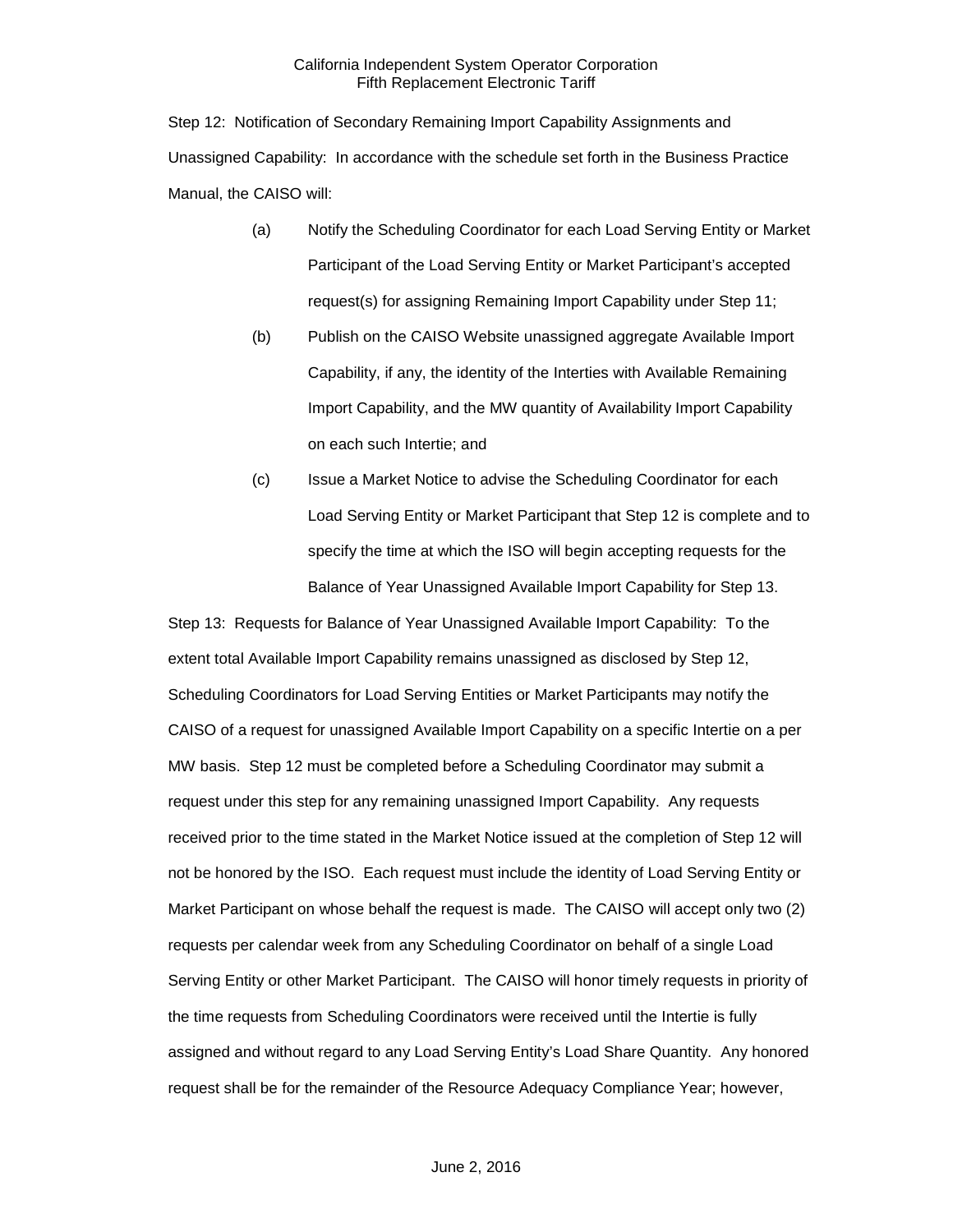any notification by the CAISO of acceptance of the request in accordance with this Section after the 20th calendar day of any month shall not be permitted to be included in the Load Serving Entity's Resource Adequacy Plan submitted in the same month as the acceptance. The CAISO shall provide an electronic means, either through the Import Capability Transfer Registration Process or otherwise, of notifying the Scheduling Coordinator of the time the request was deemed received by the CAISO and, within seven (7) days of receipt of the request, whether the request was honored. If honored, it shall be the responsibility of the Scheduling Coordinator and its Load Serving Entity to notify the CPUC or applicable Local Regulatory Authority of the acceptance of the request for unassigned Available Import Capability. If the request is not honored because the Intertie requested was fully assigned, the request will be deemed rejected and the Scheduling Coordinator, if it still seeks to obtain unassigned Available Import Capability, will be required to submit a new request for unassigned Available Import Capability on a different Intertie. The CAISO will update on its website the list of unassigned Available Import Capability by Intertie in accordance with the schedule set forth in the Business Practice Manual.

This multi-step process for assignment of Total Import Capability does not guarantee or result in any actual transmission service being assigned and is only used for determining the import capability that can be credited towards satisfying the Reserve Margin of a Load Serving Entity under this Section 40. Upon the request of the CAISO, Scheduling Coordinators must provide the CAISO with information on Pre-RA Import Commitments and any transfers or sales of assigned Total Import Capability.

#### **40.4.6.2.2 Bilateral Import Capability Transfers and Registration Process**

## **40.4.6.2.2.1 Eligibility Registration for Bilaterial Import Capability Transfers**

To be eligible to engage in any bilateral assignment, sale, or other transfer of Remaining Import Capability under Step 8 of Section 40.4.6.2.1 or Section 40.4.6.2.2.2 or Existing Contract Import Capability, and Pre-RA Import Commitment Capability under Section 40.6.2.2.2, a Load Serving Entity or other Market Participant must provide the CAISO through the Import Capability Transfer Registration Process the following information: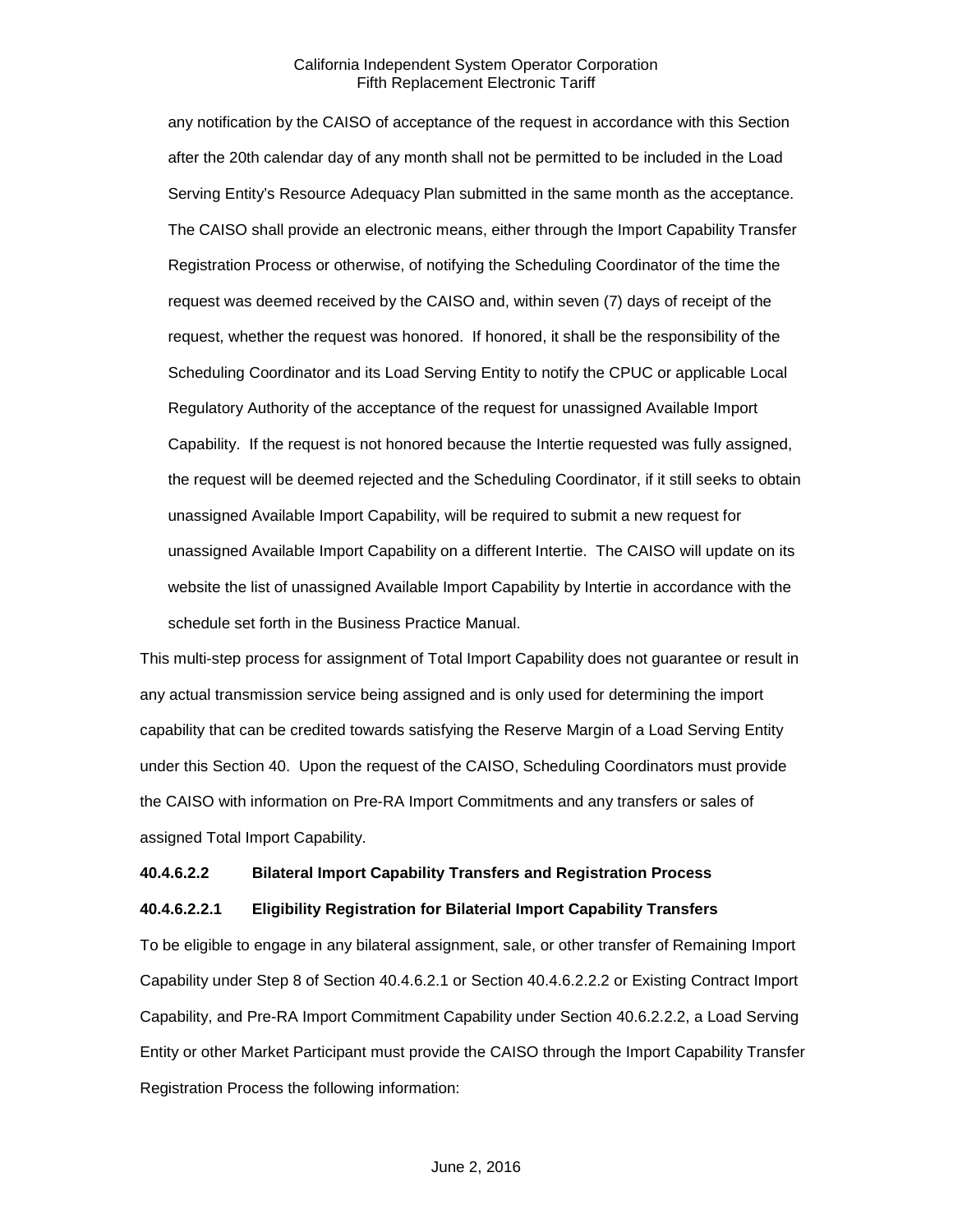- (a) Name of the Load Serving Entity or Market Participant
- (b) E-mail contact information

The CAISO will post to the CAISO Website the information received under this Section on a monthly basis in accordance with the schedule set forth in the Business Practice Manual. Any assignment, sale, or other transfer of Existing Contract Import Capability, Pre-RA Import Commitment Capability, or Remaining Import Capability may only be made by or to a Load Serving Entity or Market Participant whose information received under this Section has been posted to the CAISO Website prior to the date of the assignment, sale, or other transfer of the Existing Contract Import Capability, Pre-RA Import Commitment Capability, or Remaining Import Capability. It shall be the exclusive responsibility of the Scheduling Coordinator for the Load Serving Entity or Market Participant to ensure that the information posted to the CAISO Website under this Section is accurate and up to date.

## **40.4.6.2.2.2 Reporting Process for Bilateral Import Capability Transfers**

This Section shall apply to all transfers of Existing Contract Import Capability, Pre-RA Import Commitment Capability, or Remaining Import Capability other than that provided for in Step 8 of Section 40.4.6.2.1. Any Load Serving Entity or other Market Participant that has obtained Existing Contract Import Capability, Pre-RA Import Commitment Capability, or Remaining Import Capability may assign, sell, or otherwise transfer such Existing Contract Import Capability, Pre-RA Import Commitment Capability, or Remaining Import Capability in MW increments. The import capability subject to each transfer shall remain on the Intertie assigned pursuant to Section 40.4.6.2.1.

The Scheduling Coordinator for the Load Serving Entity or Market Participant receiving the transferred Existing Contract Import Capability, Pre-RA Import Commitment Capability, or Remaining Import Capability must report the transfer to the CAISO through the CAISO's Import Capability Transfer Registration Process by providing the following information:

- (a) Identity of the counter-party(ies);
- (b) The MW quantity;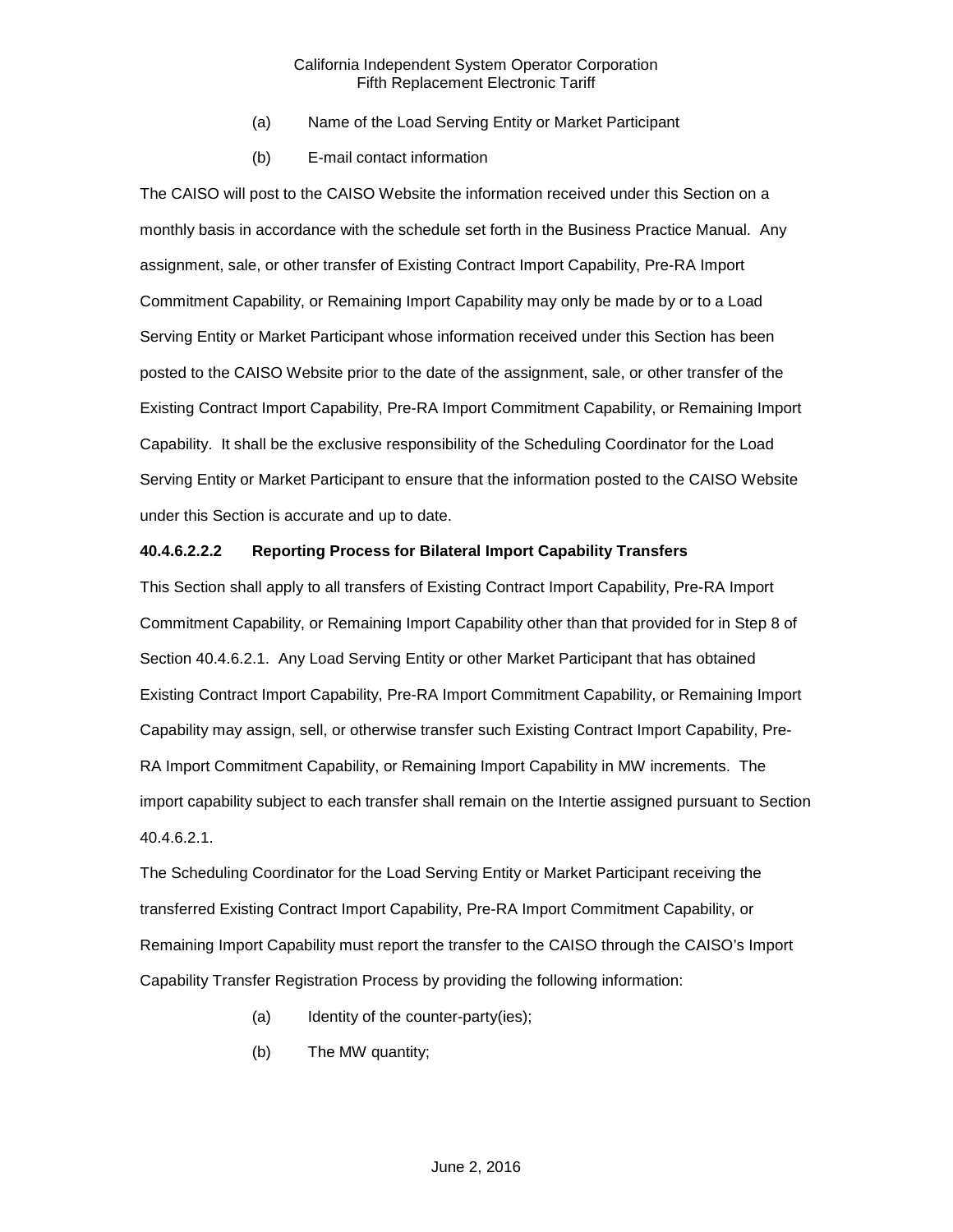- (c) The Intertie on which the Existing Contract Import Capability, Pre-RA Import Commitment Capability, or Remaining Import Capability was assigned;
- (d) Term of the transfer;
- (e) Price on a per MW basis; and
- (f) Whether the import capability assignment being transferred is Existing Contract Import Capability, Pre-RA Import Commitment Capability, or Remaining Import Capability.

The CAISO will promptly post to the CAISO Website the information on transfers received under this Section except for the information received pursuant to subpart (f) of this Section. On a quarterly basis, the CAISO shall also report to FERC the transfer information received under this Section and Step 8 of Section 40.4.6.2.1. Transfer information received in accordance with this Section after the 20th calendar day of any month shall not be permitted to be included in the Load Serving Entity's Resource Adequacy Plan submitted in the same month as the transfer submission.

# **40.4.6.2.2.3 Other Import Capability Information Postings**

The CAISO will post to the CAISO Website on a monthly basis in accordance with the schedule set forth in the Business Practice Manual, for each Intertie, the holder and that holder's quantity in MW of import capability assigned on the particular Intertie as of the reporting date. The CAISO will also post to the CAISO Website following submission of the annual Resource Adequacy Plans under Sections 40.2.1.1, 40.2.2.4, 40.2.3.4, and 40.2.4, for each Intertie, by a "yes" or "no" designation, whether each holder of import capability assigned on the particular Intertie has fully included the assigned import capability in the holder's annual Resource Adequacy Plans.

## **40.4.6.3 Deliverability of Distributed Generation**

The CAISO will perform an annual Deliverability Assessment, as described in Section 40.4.6.3.1, to determine MW quantities of Potential DGD at specific Nodes of the CAISO Controlled Grid for assigning Deliverability Status to Distributed Generation Facilities interconnected or seeking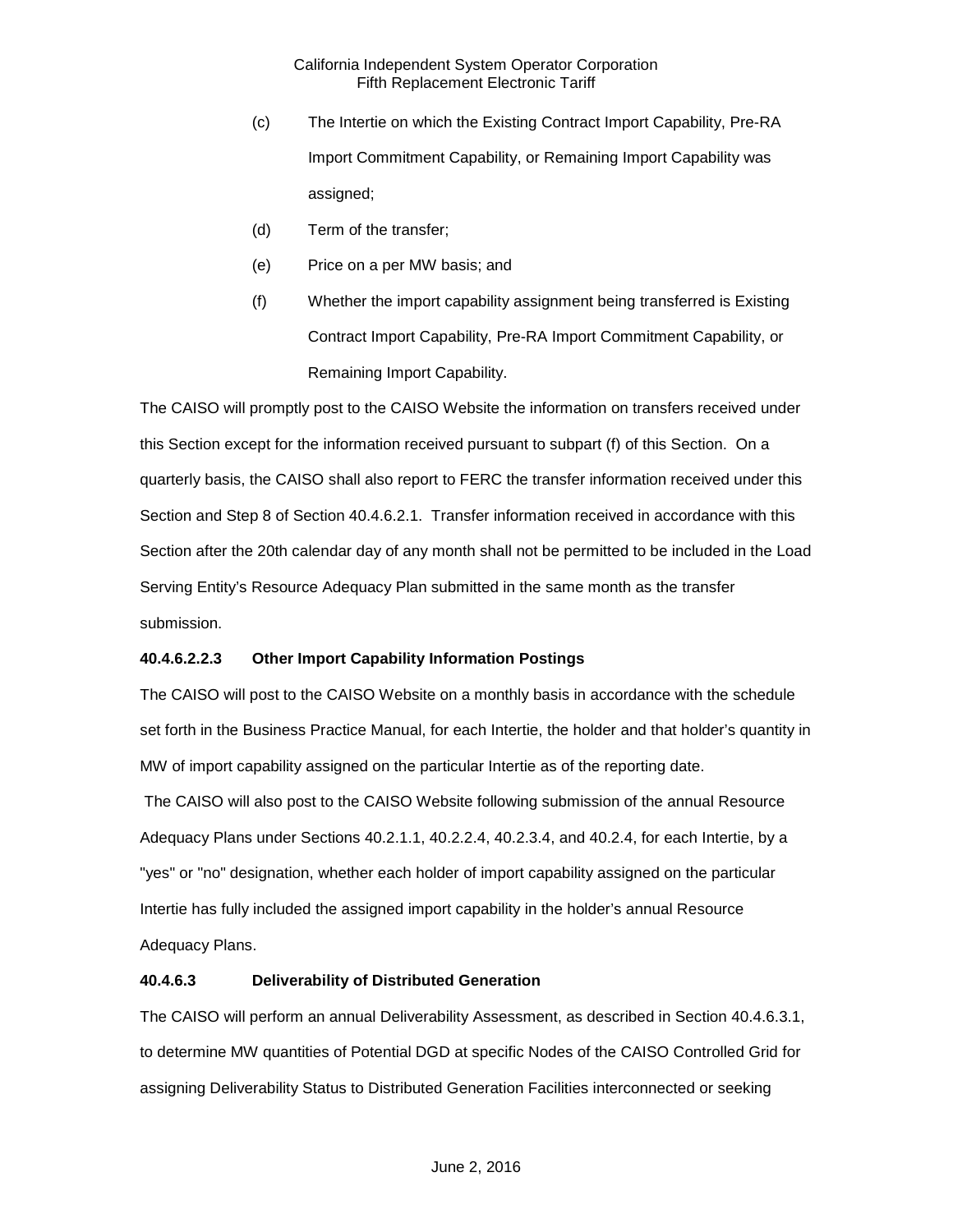interconnection to the Distribution System of a Utility Distribution Company or a Metered Subsystem pursuant to the interconnection procedures of the Utility Distribution Company or Metered Subsystem, where such interconnection and Potential Deliverability Status can be provided:

- (i) without any additional Delivery Network Upgrades (although Reliability Network Upgrades, Distribution Upgrades or other mitigation may be needed);
- (ii) without the need for the CAISO to conduct any further Deliverability Assessment; and
- (iii) without degrading the Deliverability Status of Generation in Commercial Operation, proposed Generating Facilities in the CAISO Interconnection queue, or the Distributed Generation Facilities of interconnection customers who have previously requested Full Capacity or Partial Capacity Deliverability Status.

Following the CAISO's publication of the nodal Potential DGD quantities resulting from the Deliverability Assessment, applicable Utility Distribution Companies and Metered Subsystems will assign Full Capacity Deliverability Status or Partial Capacity Deliverability Status to specific Distributed Generation Facilities pursuant to the rules set forth in Section 40.4.6.3.2.

This Section 40.4.6.3 is intended to supplement, and not to preclude or limit, the ability of an interconnection customer for a Distributed Generation Facility to seek and receive Full Capacity Deliverability Status or Partial Capacity Deliverability Status through applicable interconnection procedures. Nothing in this Section 40.4.6.3 is intended to relieve the interconnection customer for a Distributed Generation Facility from the requirements to request and achieve interconnection to the Distribution System through the applicable interconnection procedures. In addition, the amount of Resource Adequacy Capacity a Distributed Generation Facility may provide in any given Resource Adequacy Compliance Year is subject to the CAISO's annual Net Qualifying Capacity determination, as specified in Section 40.4.6.1.

# **40.4.6.3.1 Deliverability Assessment to Determine Potential DGD**

This Section describes the annual DG Deliverability Assessment the CAISO will perform to determine nodal MW amounts of Potential DGD available to Utility Distribution Companies and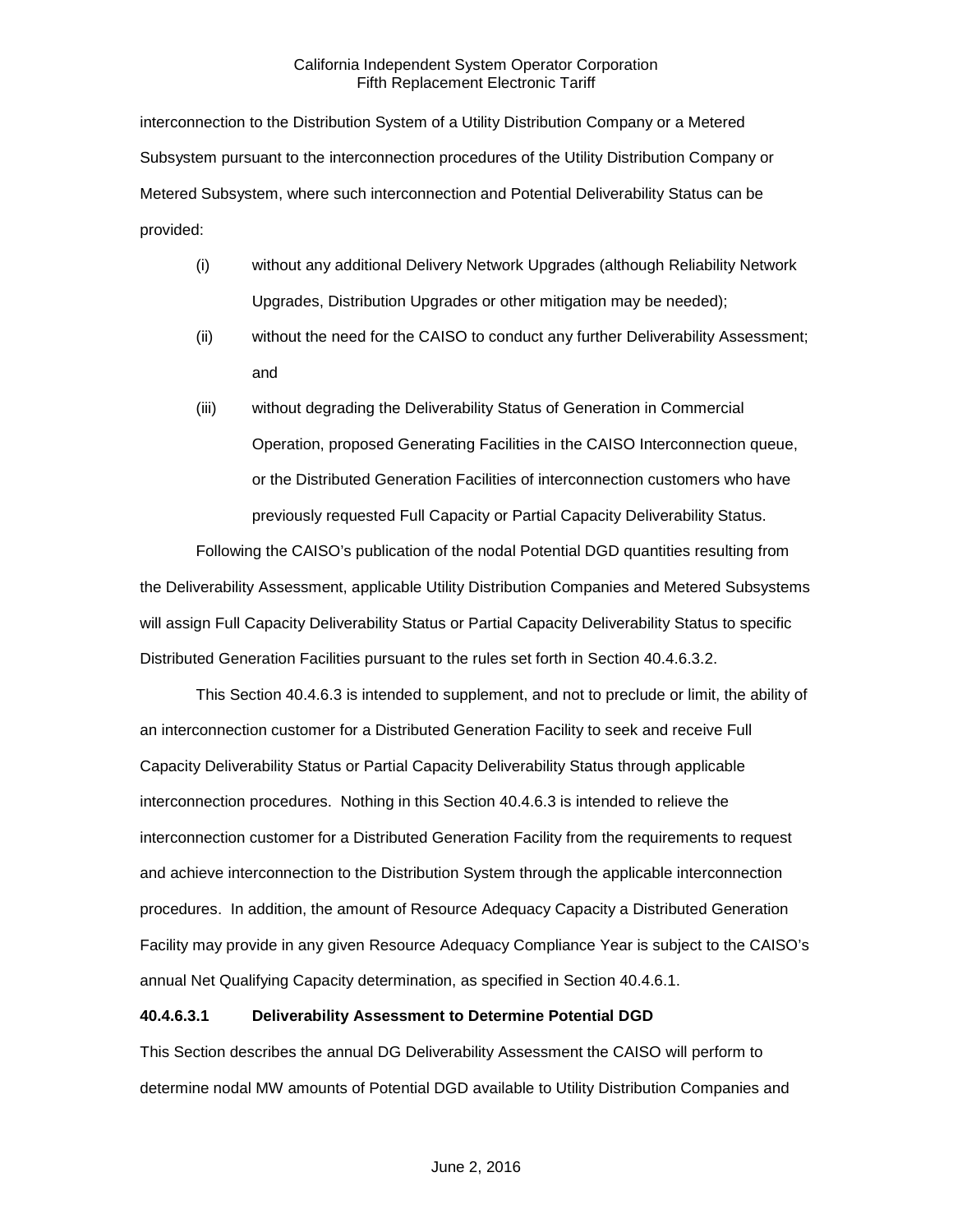Metered Subsystems for assigning Deliverability Status to Distributed Generation Facilities in accordance with Section 40.4.6.3.2. The DG Deliverability Assessment and its results will be based on the assumption that the Distributed Generation Facilities that are eventually assigned Deliverability Status under Section 40.4.6.3 complete all requirements for interconnection to the Distribution System under the applicable interconnection process and that these Distributed Generation Facilities will be supported by needed Reliability Network Upgrades, Distribution Upgrades or other mitigation that would be needed to safely and reliably interconnect to the Distribution System and deliver Energy from the Distribution System to the appropriate CAISO Controlled Grid Node.

#### **40.4.6.3.1.1 Developing the Assessment Model**

To develop the base case model for the DG Deliverability Assessment, the CAISO will include:

- (i) The most recent GIP or GIDAP Queue Cluster Phase II Interconnection Study deliverability power flow base case, which includes Distributed Generation Facilities of interconnection customers with active interconnection requests who have requested Full Capacity or Partial Capacity Deliverability Status;
- (ii) Those Generating Facilities that have obtained Deliverability using the annual full capacity deliverability option under either Section 8.2 of the GIP, Section 9.2 of the GIDAP, or equivalent process(es) under the applicable Utility Distribution Company tariffs;
- (iii) Transmission additions and upgrades approved in the final comprehensive Transmission Plan for the most recent Transmission Planning Process cycle;
- (iv) Any Generating Facilities in the most recent GIDAP Phase I Interconnection Study that have been determined to be deliverable in accordance with their requested Deliverability Status (including Distributed Generation Facilities of interconnection customers with active interconnection requests who have requested Full Capacity or Partial Capacity Deliverability Status) and were not assigned any Delivery Network Upgrade costs in the Phase I Interconnection Study;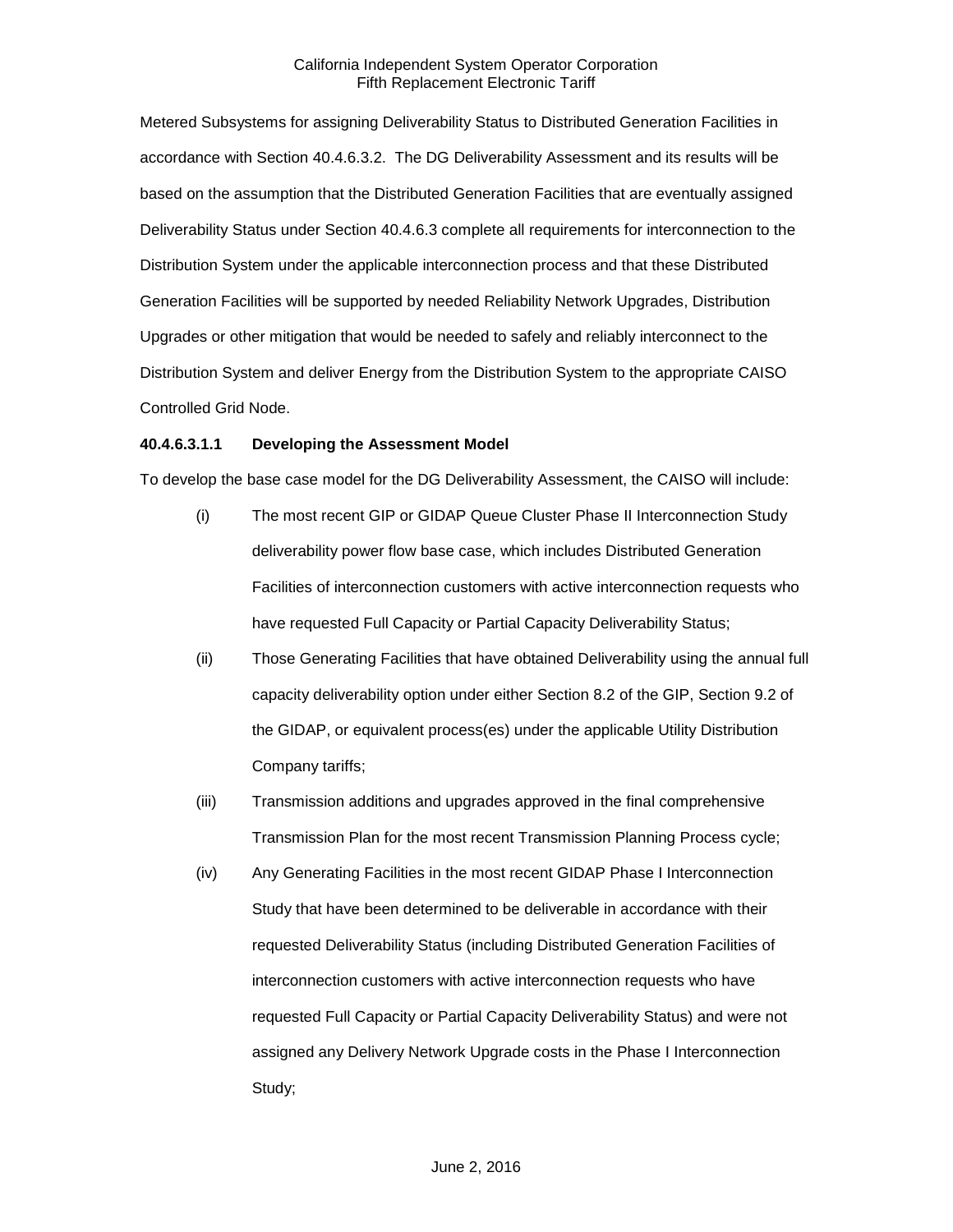- (v) Delivery Network Upgrades that have received governmental approvals or for which Construction Activities have commenced;
- (vi) The MW amounts of resources interconnected to the Distribution System below specific Nodes of the CAISO Controlled Grid contained in the most recent Transmission Planning Process base portfolio, except that the CAISO will remove each Node (by using a zero MW value) located within electrical areas for which the most recently completed GIP or GIDAP Phase I or Phase II Interconnection Study has identified a need for a Delivery Network Upgrade or for which the most recent Phase II Interconnection Study identified and then removed a Delivery Network Upgrade to support Deliverability for MW amounts in the Interconnection queue;
- (vii) Actual distributed generation development based on the MW amount of distributed generation in applicable Utility Distribution Company and Metered Subsystem interconnection queues including non-net-energy-metering resources requesting interconnection through state-jurisdictional interconnection processes;
- (viii) Any additional information provided by each Utility Distribution Company and Metered Subsystem regarding anticipated distributed generation development on its Distribution System; and
- (ix) Other information that the CAISO, in its reasonable discretion, determines is necessary.

## **40.4.6.3.1.2 Performing the DG Deliverability Assessment**

The CAISO will perform the DG Deliverability Assessment using the Deliverability Assessment procedures described in GIDAP Section 6.3.2 to determine the availability of transmission system capability, as reflected in the study model described above, to provide Deliverability Status for targeted amounts of additional distributed generation at given Nodes of the CAISO Controlled Grid. Except for Nodes that the CAISO removes by assigning a zero MW value pursuant to Section 40.4.6.3.1.1(vi), the targeted amounts of additional distributed generation at each Node shall be at least as large as the maximum of the corresponding nodal MW amounts determined in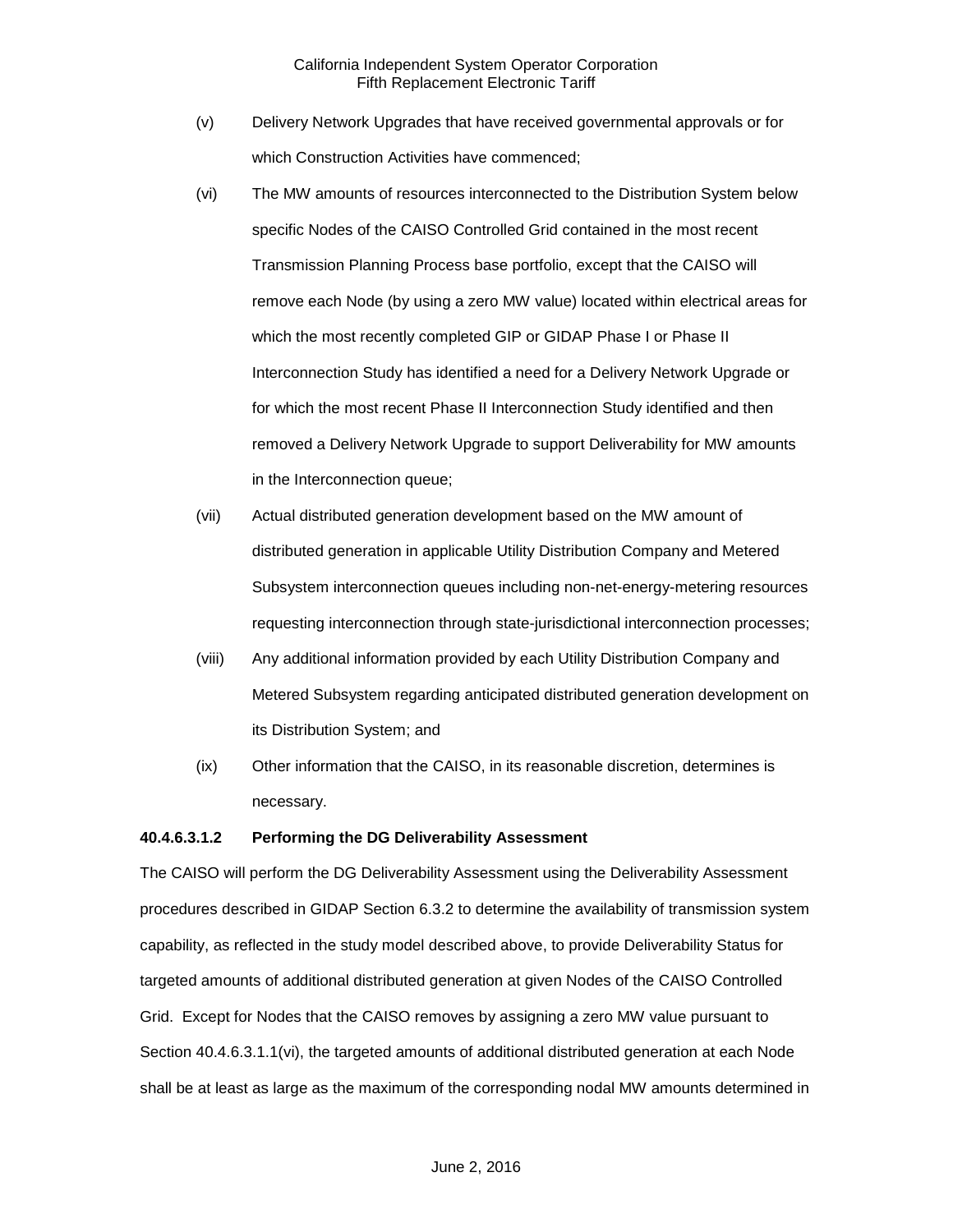accordance with Sections 40.4.6.3.1.1(vi), 40.4.6.3.1.1(vii) or 40.4.6.3.1.1(viii). The CAISO may use larger targeted amounts as it deems appropriate to enhance the information provided by the DG Deliverability Assessment. The DG Deliverability Assessment will preserve modeled transmission system capability to provide requested levels of deliverability for the Generating Facilities of Interconnection Customers or the Distributed Generation Facilities of interconnection customers under a wholesale distribution access tariff who have previously requested Full Capacity or Partial Capacity Deliverability Status. Therefore, at each Node where all modeled Generating Facilities, including the distributed generation target amounts, cannot be simultaneously dispatched to the modeled output levels corresponding to their Full Capacity or Partial Capacity Deliverability Status without violating operating limits of the CAISO Controlled Grid, the CAISO will reduce the modeled distributed generation target amounts as needed to achieve a feasible Dispatch.

#### **40.4.6.3.1.3 Publishing Results of the DG Deliverability Assessment**

The CAISO will publish the results of the DG Deliverability Assessment by posting on the CAISO Website. The results will identify all Nodes modeled in the assessment with the corresponding nodal MW amounts of Potential DGD that (a) were studied as targeted amounts in the DG Deliverability Assessment; (b) were found to be deliverable in the DG Deliverability Assessment; and (c) are available for use by Utility Distribution Companies and Metered Subsystems to assign Deliverability Status to Distributed Generation Facilities in accordance with Section 40.4.6.3.2. The nodal MW amounts of Potential DGD available for assignment of Deliverability Status by Utility Distribution Companies and Metered Subsystems to individual Distributed Generation Facilities will be denominated in 0.01 MW increments and will not exceed the maximum of the corresponding nodal MW amounts determined in accordance with Sections 40.4.6.3.1.1(vi), 40.4.6.3.1.1(vii) or 40.4.6.3.1.1(viii), even though the amounts that were studied and found to be deliverable may be larger.

With respect to those Nodes at which more than one Utility Distribution Company's or Metered Subsystem's Distribution System is connected, the CAISO will publish, at the same time it publishes the results of the DG Deliverability Assessment, each Utility Distribution Company's or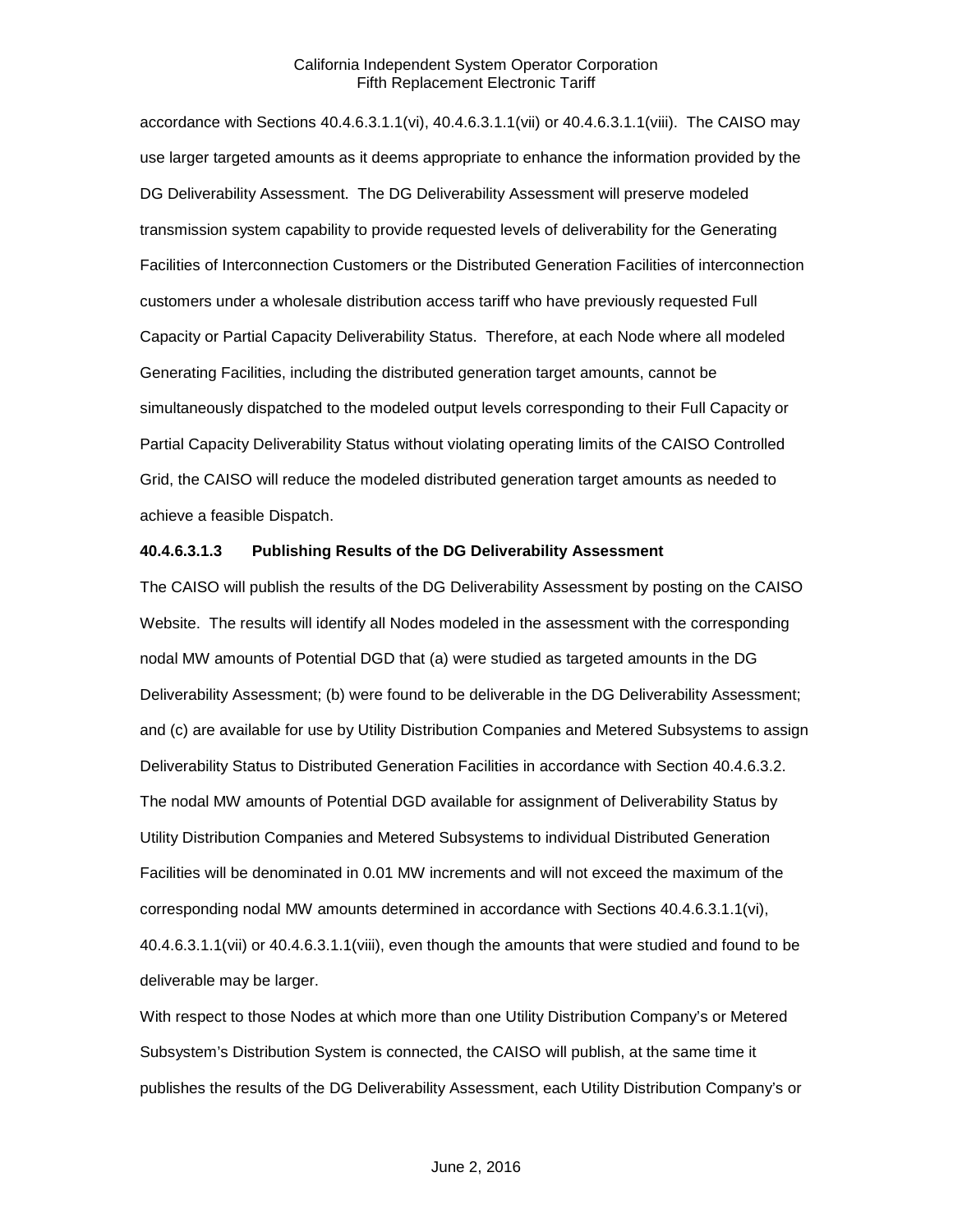Metered Subsystem's respective share of the Potential DGD available to provide Deliverability Status to Distributed Generation Facilities at these Nodes based on the ratio of Load served via the facilities of each affected Utility Distribution Company and Metered Subsystem at such Nodes.

# **40.4.6.3.1.4 Bilateral Transfers of Potential DGD at Shared Nodes**

A Utility Distribution Company or Metered Subsystem shall be entitled to transfer all or a portion of its MW share of Potential DGD at a Node that is shared with the Distribution System of another Utility Distribution Company or Metered Subsystem, in quantities no smaller than 0.01 MW. A Utility Distribution Company that is also an IOU Participating Transmission Owner shall be entitled to transfer a MW share of Potential DGD to another Utility Distribution Company or Metered Subsystem only to the extent that the total MW quantity associated with Distributed Generation Facilities connected or seeking interconnection to the IOU Participating Transmission Owner's Distribution System at the Node that are eligible to receive Deliverability Assignments pursuant to Section 40.4.6.3.2.2.1 is less than the available Potential DGD for that Node as indicated in the DG Deliverability Assessment for the current cycle. Both Utility Distribution Companies or Metered Subsystems participating in a transfer pursuant to this Section 40.4.6.3.1.4 shall notify the CAISO of the transfer. Utility Distribution Companies and Metered Subsystems may engage in such transfers during the period from the date they received notification of their shares of Potential DGD at shared Nodes under Section 40.4.6.3.1.3 through the date on which Deliverability Status assignments must be provided to the CAISO, pursuant to Section 40.4.6.3.2.

**40.4.6.3.2 Assignment of Deliverability Status to Distributed Generation Facilities** After completion of the DG Deliverability Assessment associated with the current cycle of the process described in Section 40.4.6.3, and in accordance with a Market Notice setting out the schedule for the cycle, each Utility Distribution Company and Metered Subsystem will assign Deliverability Status to individual Distributed Generation Facilities interconnected, or seeking interconnection, to the Distribution System of the Utility Distribution Company or Metered Subsystem below each Node where the CAISO's DG Deliverability Assessment for the current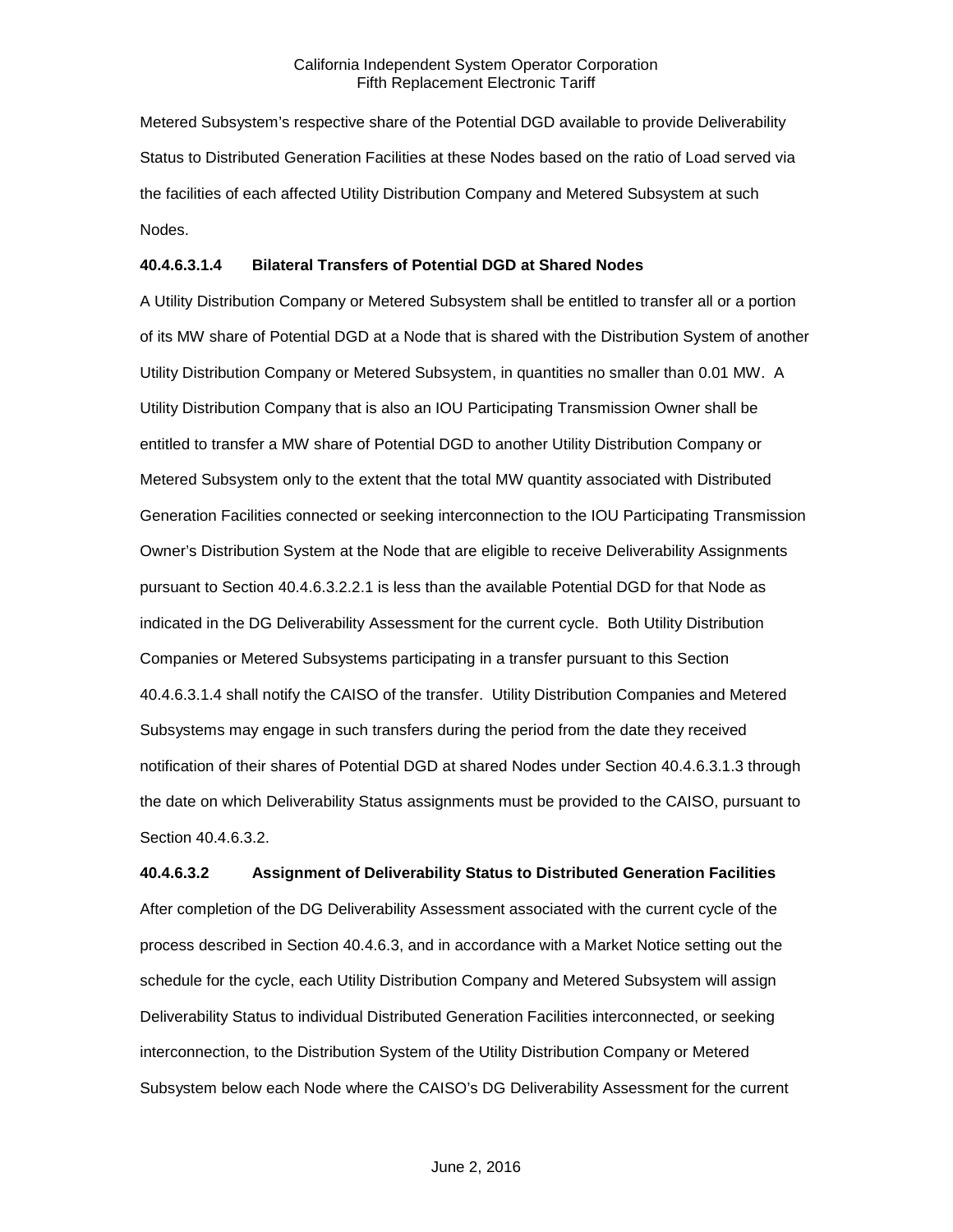cycle has indicated the availability of Potential DGD, consistent with the rules set forth in this Section 40.4.6.3.2, and will report all such assignments to the CAISO in accordance with the schedule for the cycle.

Upon receipt of this information the CAISO will validate that the Utility Distribution Company's or Metered Subsystem's assignments of Deliverability Status to specific Distributed Generation Facilities is consistent with (i) the MW quantities of Potential DGD available to that Utility Distribution Company or Metered Subsystem at specific Nodes; the CAISO's methodology for associating the Deliverability Status of a specific generating resource type with a MW quantity of Potential DGD, as set forth in Section 40.4.6.3.2.1; and (iii) the time limit on a Distributed Generation Facility's expected future Commercial Operation date, as set forth in Section 40.4.6.3.2.2. If the CAISO identifies an inconsistency between a Utility Distribution Company's or Metered Subsystem's assignment of Deliverability Status to a Distributed Generation Facility and any of these requirements, the CAISO will notify the Utility Distribution Company or Metered Subsystem, and the Utility Distribution Company or Metered Subsystem in consultation with the CAISO will adjust its assignments of Deliverability Status as needed. The CAISO will then inform the Utility Distribution Company or Metered Subsystem that the validation process has been completed, and the Utility Distribution Company or Metered Subsystem will notify the Distributed Generation Facilities of their Deliverability Status assignments.

# **40.4.6.3.2.1 Associating MW of Potential DGD with Deliverability Status of a Distributed Generation Facility**

As described further in a Business Practice Manual, Utility Distribution Company's or Metered Subsystem's association of a MW quantity of Potential DGD at a specific Node with the Deliverability Status of a specific Distributed Generation Facility shall be commensurate with the MW Energy production level appropriate to the type of generating resource comprising the facility modeled in the Deliverability Assessment, the qualifying capacity determination method for that resource type, the installed capacity of the facility, and the Deliverability Status (Full Capacity or Partial Capacity) to be assigned to the facility, and shall be consistent with the CAISO's methodology for modeling resources in its deliverability studies.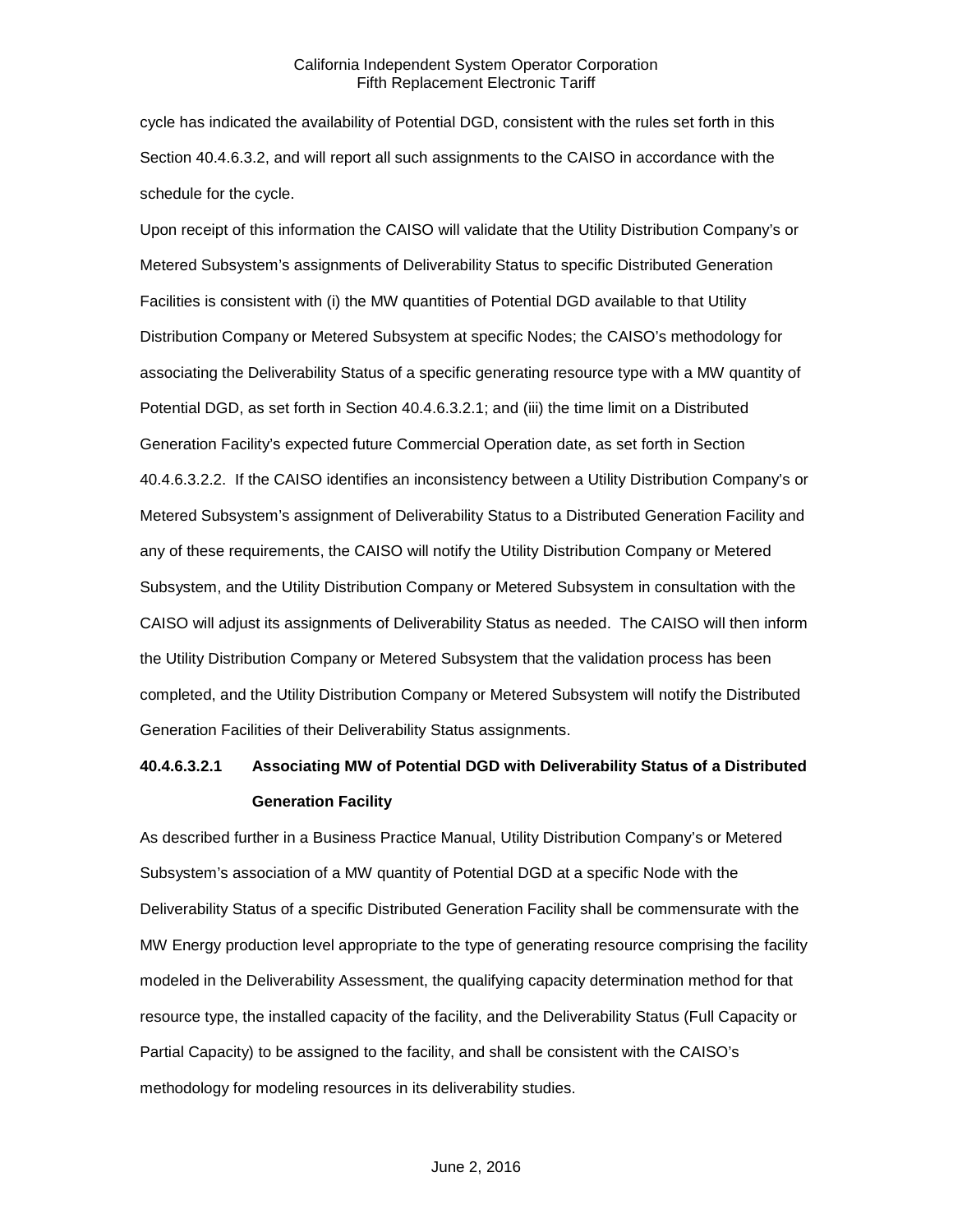# **40.4.6.3.2.2 Eligibility of Distributed Generation Facilities to Obtain Deliverability Status Assignment**

To be eligible to receive a Deliverability Status assignment, a Distributed Generation Facility must satisfy the requirements of the applicable application process pursuant to this Section 40.4.6.3.2.2 and, if the Distributed Generation Facility is not in Commercial Operation, it must have an expected Commercial Operation date set forth in its current interconnection request or interconnection agreement that is no later than three (3) years from the last date on which applications may be submitted for the current DG Deliverability Assessment cycle.

# **40.4.6.3.2.2.1 Eligibility to Obtain Deliverability Status Assignment from IOU Participating Transmission Owners**

Distributed Generation Facilities interconnected, or seeking interconnection, to the Distribution System of an IOU Participating Transmission Owner may apply to the applicable IOU Participating Transmission Owner to be eligible to receive a Deliverability Status assignment in the current DG Deliverability Assessment cycle as follows:

- (i) Distributed Generation Facilities that are already in Commercial Operation and interconnected to the Distribution System of an IOU Participating Transmission Owner that do not have Deliverability Status may submit an application to be eligible for Full or Partial Capacity Deliverability Status, and those that have Partial Capacity Deliverability Status may apply to be eligible for a higher level of Partial Capacity Deliverability Status or Full Capacity Deliverability Status.
- (ii) Distributed Generation Facilities with an active interconnection request in the interconnection queue of an IOU Participating Transmission Owner that have not requested Deliverability Status in the underlying interconnection process but have received their Phase I interconnection study results or the equivalent thereof may submit an application to be eligible to receive Partial Capacity Deliverability Status or Full Capacity Deliverability Status.
- (iii) Distributed Generation Facilities with an active interconnection request in the interconnection queue of an IOU Participating Transmission Owner that have not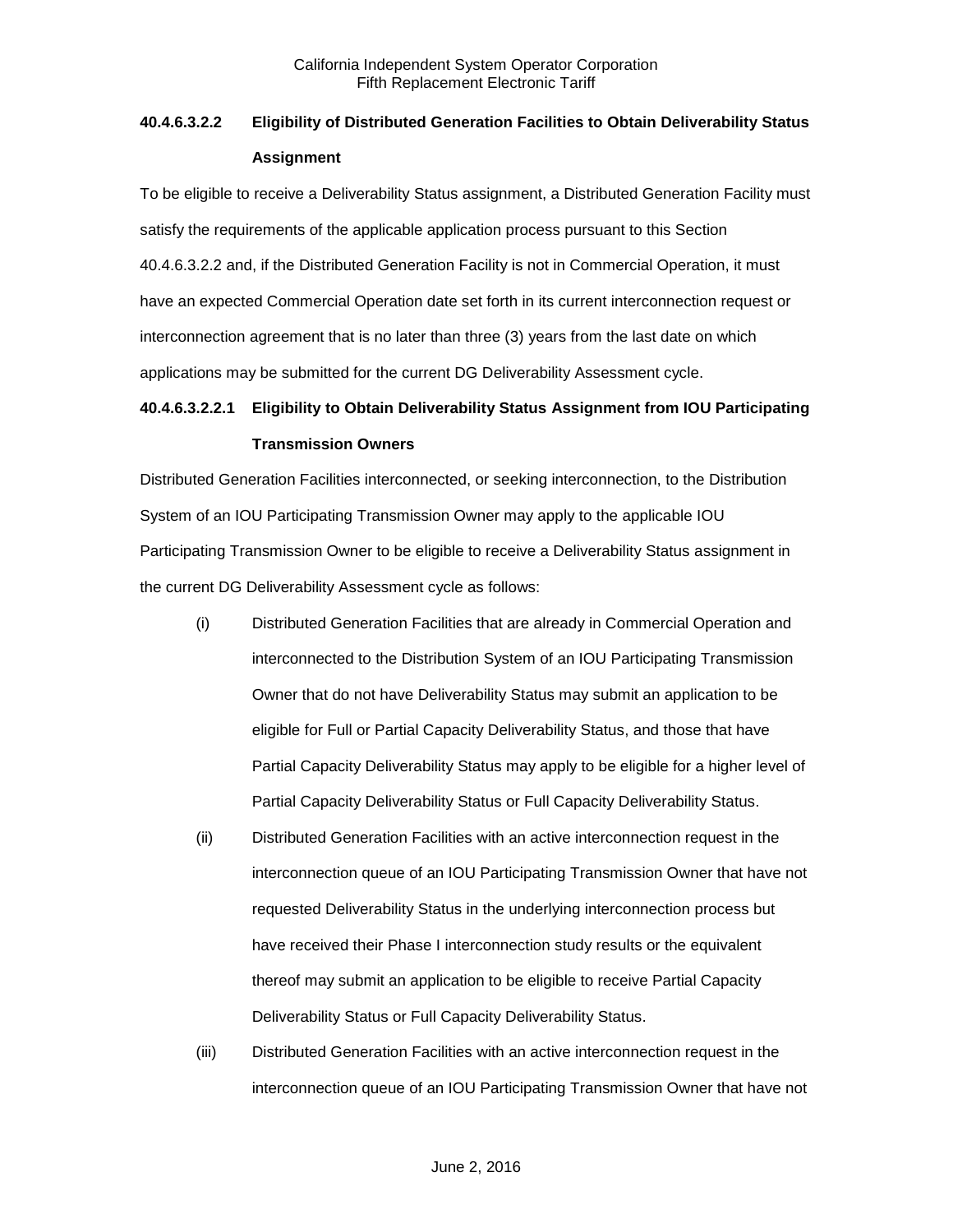received their Phase I interconnection study results or the equivalent thereof, irrespective of whether they requested Deliverability Status in their interconnection request, may submit an application to be eligible to receive Partial Capacity Deliverability Status or Full Capacity Deliverability Status.

Distributed Generation Facilities with an active interconnection request in the interconnection queue of an IOU Participating Transmission Owner that have requested Deliverability Status in the underlying interconnection process and have already received Phase I interconnection study results or the equivalent thereof are not eligible to be assigned Deliverability Status pursuant to Section 40.4.6.3 because their Deliverability Status is protected in accordance with the provisions of Section 40.4.6.3.1 and will be assigned through the applicable IOU Participating Transmission Owner's interconnection process.

Applications from Distributed Generation Facilities in the eligible categories specified above must be submitted by the deadline specified in the schedule for the current DG Deliverability Assessment cycle in order for the Distributed Generation Facility to be treated as eligible to receive a Deliverability Status assignment in the current cycle. Distributed Generation Facilities that fail to apply in a timely manner will be assumed not to be seeking Deliverability Status in the current cycle. The CAISO will issue a Market Notice announcing the deadline for submitting applications. The deadline will be no earlier than thirty (30) days after the CAISO publishes the results of the DG Deliverability Assessment. The form of the application shall be specified in a Business Practice Manual. The application shall be submitted to the applicable Participating Transmission Owner, which shall provide a copy of the application to the CAISO within five (5) Business Days after the application was submitted.

# **40.4.6.3.2.2.2 Eligibility to Obtain Deliverability Status Assignment from Utility Distribution Companies and Metered Subsystems that are Not IOU Participating Transmission Owners**

Distributed Generation Facilities interconnected, or seeking interconnection, to the Distribution System of a Utility Distribution Company or Metered Subsystem that is not an IOU Participating Transmission Owner may apply to the applicable Utility Distribution Company or Metered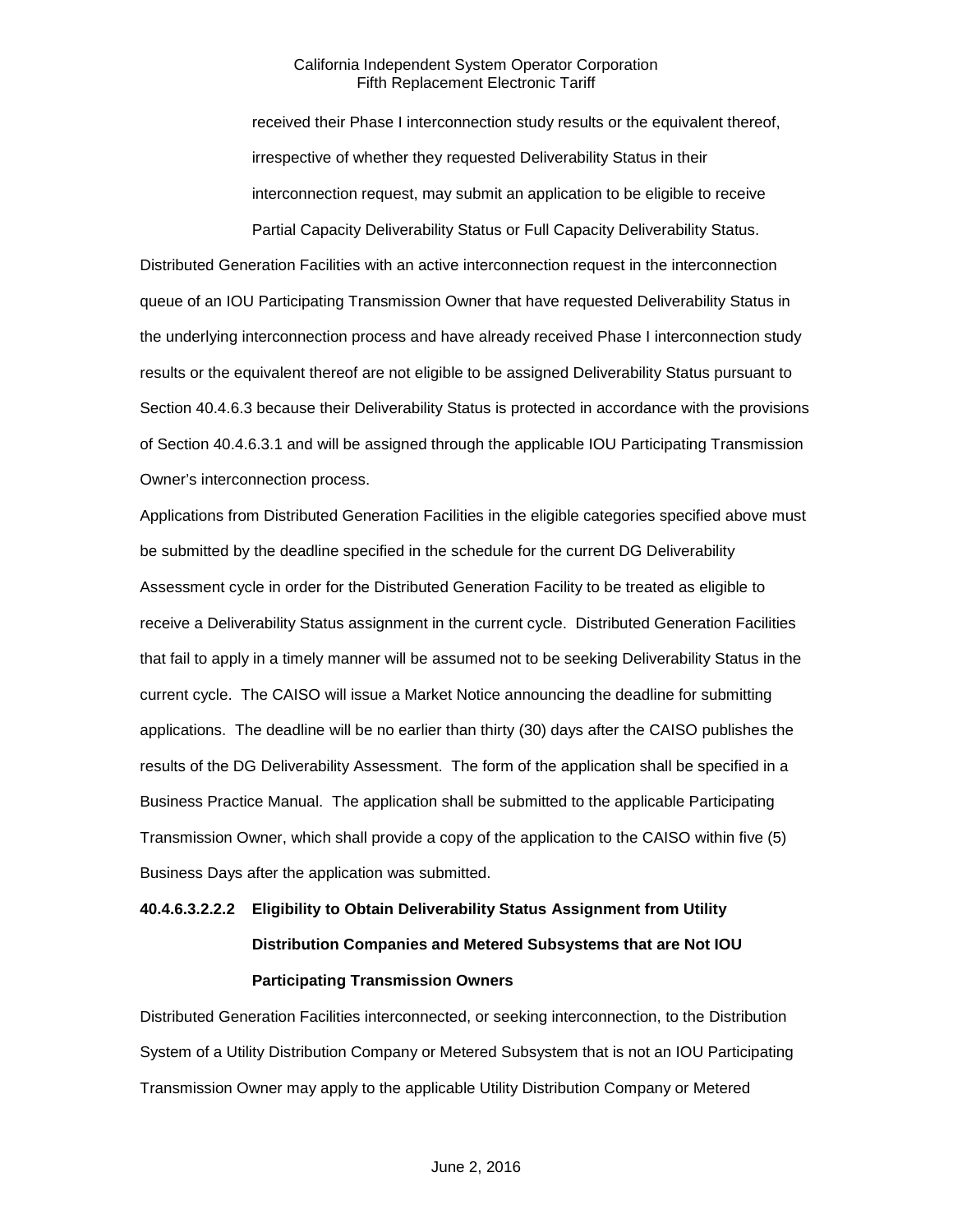Subsystem to be eligible to receive a Deliverability Status assignment in the current DG Deliverability Assessment cycle pursuant to individual interconnection procedures of the Utility Distribution Company or Metered Subsystem.

# **40.4.6.3.2.3 Assignment of Deliverability Status to Distributed Generation Facilities by IOU Participating Transmission Owners**

Utility Distribution Companies that are also IOU Participating Transmission Owners will assign Deliverability Status on a first-come, first-served basis to those Distributed Generation Facilities either interconnected or seeking interconnection to their Distribution Systems at each applicable Node, and that are eligible for assignment pursuant to Section 40.4.6.3.2.2.1, in the following priority order:

- (1) Distributed Generation Facilities already in Commercial Operation and interconnected to the Distribution System of the applicable IOU Participating Transmission Owner as of the deadline for submitting applications pursuant to Section 40.4.6.3.2.2.1, in order of the date they achieved Commercial Operation, from earliest to most recent. At Nodes where there is insufficient Potential DGD indicated in the DG Deliverability Assessment to fulfill all Deliverability Status applications received during the current cycle from Distributed Generation Facilities already in Commercial Operation, and two or more such Distributed Generation Facilities next in order to obtain the last remaining increment of Potential DGD at a Node have the same Commercial Operation date, each such resource shall receive a pro rata share of the remaining Potential DGD in proportion to its MW Energy production level as modeled by the CAISO for the purpose of the CAISO's Deliverability Assessment methodology, in accordance with the level of Deliverability Status applied for in the current cycle.
- (2) Distributed Generation Facilities with an active interconnection request in the interconnection queue of the applicable IOU Participating Transmission Owner that have submitted an application pursuant to Section 40.4.6.3.2.2.1 to obtain Deliverability Status through the process set forth in Section 40.4.6.3, in order of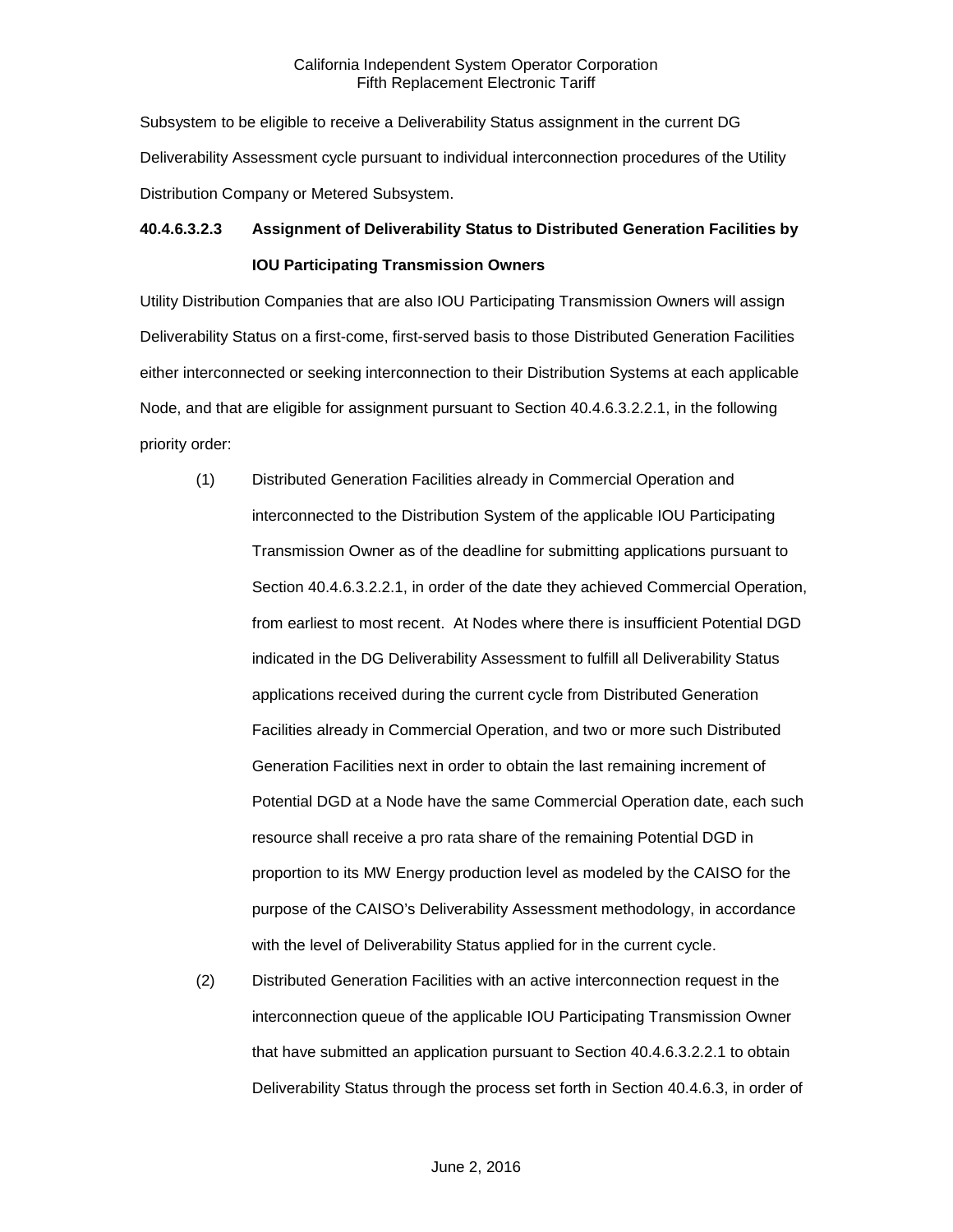their queue position in the applicable interconnection process. At Nodes where there is insufficient Potential DGD indicated in the DG Deliverability Assessment to provide Deliverability Status to eligible Distributed Generation Facilities with active interconnection requests, and two or more such Distributed Generation Facilities next in order to obtain the last remaining increment of Potential DGD have the same interconnection queue position, the remaining amount of Potential DGD will be allocated in order of expected Commercial Operation date, from earliest to furthest in the future. For purposes of this determination, the expected Commercial Operation date shall be the Commercial Operation date specified in the Distributed Generation Facility's interconnection agreement, or if no interconnection agreement has yet been executed, the Distributed Generation Facility's application submitted pursuant to Section 40.4.6.3.2.2.1. If two or more such Distributed Generation Facilities have the same expected Commercial Operation date, each such resource shall receive a pro rata share of the remaining Potential DGD in proportion to its expected MW Energy production level as modeled by the CAISO for the purpose of the CAISO's Deliverability Assessment methodology, in accordance with the level of Deliverability Status requested in the current cycle.

Pursuant to this process, an IOU Participating Transmission Owner shall, during each cycle, fully utilize the maximum amount of Potential DGD available at each Node to provide Deliverability Status to eligible Distributed Generation Resources. If, however, the total MW quantity associated with eligible Distributed Generation Resources at a particular Node is less than the available Potential DGD for that Node as indicated in the DG Deliverability Assessment for the current cycle, then the excess quantity of Potential DGD shall be treated as unassigned Potential DGD in accordance with Section 40.4.6.3.3.

# **40.4.6.3.2.4 Assignment of Deliverability Status to Distributed Generation Facilities by Utility Distribution Companies and Metered Subsystems that are not IOU Participating Transmission Owners**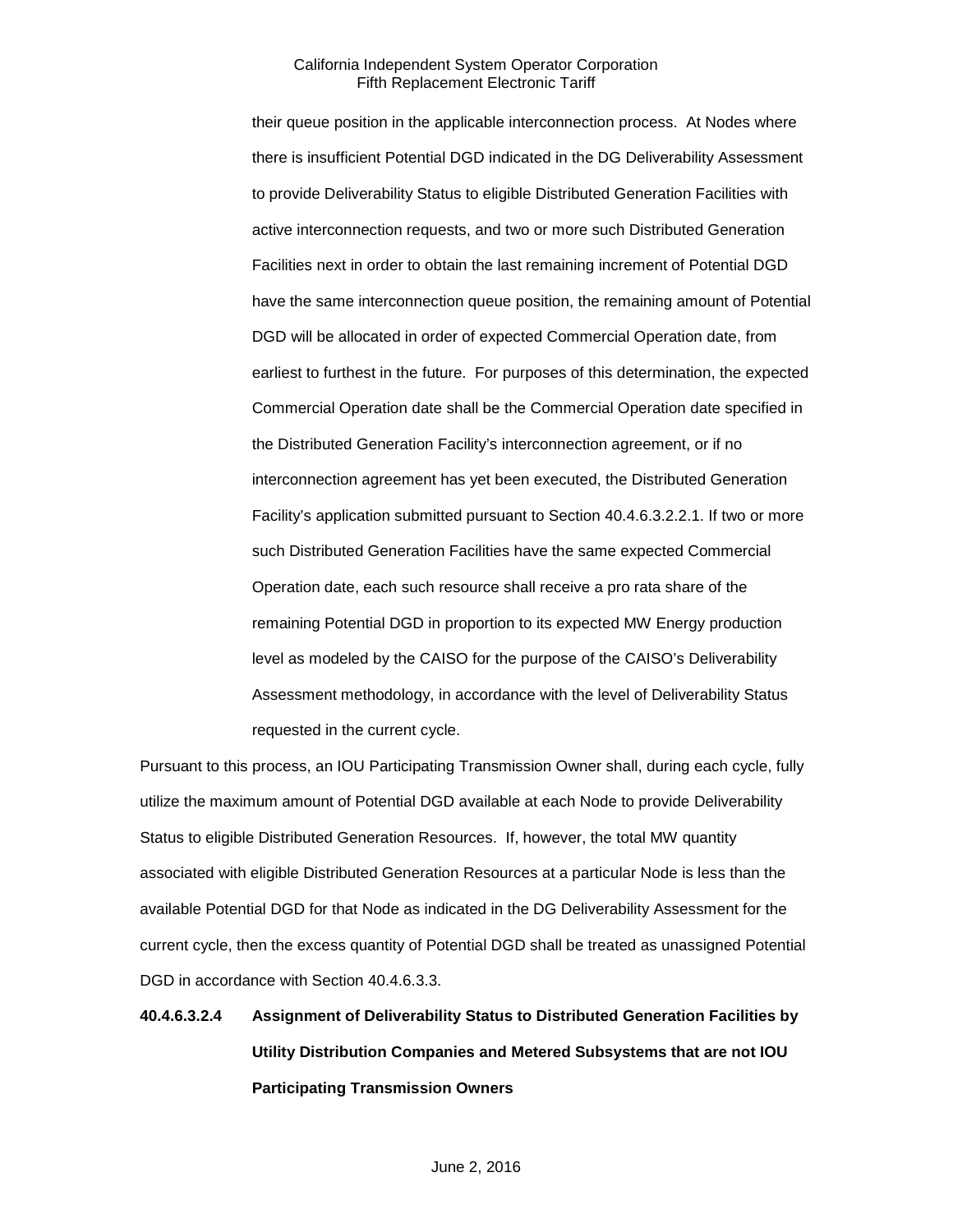Utility Distribution Companies and Metered Subsystems that are not IOU Participating Transmission Owners will assign Deliverability Status to individual Distributed Generating Facilities interconnected, or seeking interconnection, to the Distribution System of such Utility Distribution Company or Metered Subsystem based on the Potential DGD available at applicable Nodes pursuant to their individual interconnection procedures. Such Utility Distribution Companies and Metered Subsystems may report assignments of Deliverability Status to the CAISO at any time. However, only those assignments of Deliverability Status that are reported to the CAISO in accordance with the assignment schedule established by the CAISO for the current DG Deliverability Assessment cycle will be eligible for inclusion in the CAISO's annual Net Qualifying Capacity determination as specified in Section 40.4.6.1 and thereby eligible to be designated as Resource Adequacy Resources for the next Resource Adequacy Compliance Year.

#### **40.4.6.3.3 Unassigned Potential DGD**

If a Utility Distribution Company or Metered Subsystem does not fully utilize the MW quantity of Potential DGD available to assign Deliverability Status to specific Distributed Generation Facilities during an annual DG Deliverability Assessment cycle, the CAISO will preserve the unassigned Potential DGD for that Utility Distribution Company or Metered Subsystem through the next cycle.

## **40.4.6.3.4 Deliverability Status of Distributed Generation Facilities**

Once a Utility Distribution Company or Metered Subsystem has assigned Deliverability Status to a specific Distributed Generation Facility and reported such assignment to the CAISO, and the CAISO has validated and accepted the reported information as specified under Section 40.4.6.3.2, the Deliverability Status becomes an attribute of the Distributed Generation Facility to which it was assigned. A Distributed Generation Facility assigned Deliverability Status pursuant to an application submitted under Section 40.4.6.3.2.2.1(iii) will be subject to the provisions of Section 40.4.6.3 with regard to its assigned Deliverability Status and will continue through the interconnection process for all other purposes as a request for Energy-Only Deliverability Status. Distributed Generation Facilities that are assigned Deliverability Status pursuant to Section 40.4.6.3 prior to achieving Commercial Operation must, in order to retain such assignment,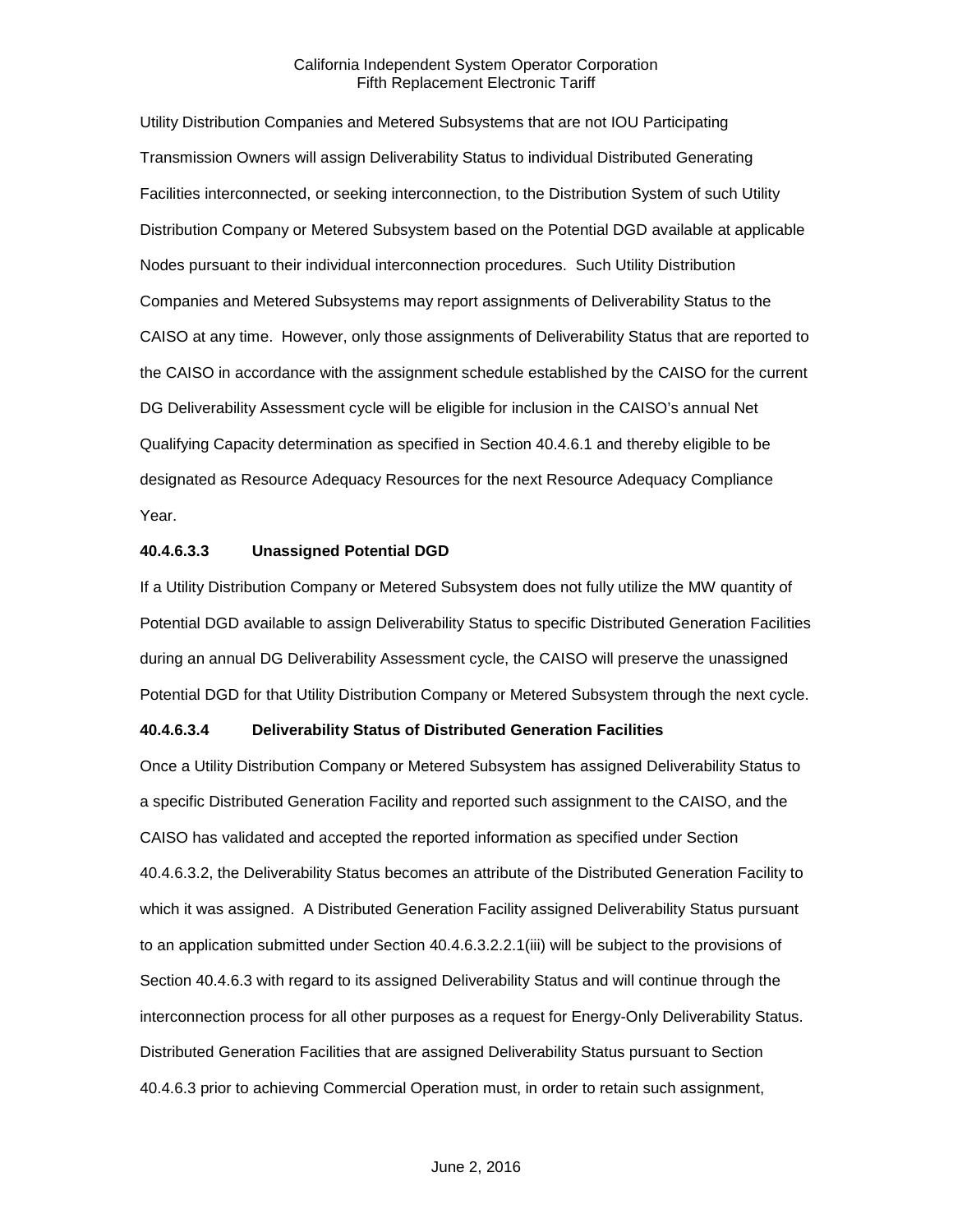achieve Commercial Operation no later than six months after the Commercial Operation date specified in the Distributed Generation Facility's interconnection agreement, or if no interconnection agreement had been executed at the time the assignment was made, the Distributed Generation Facility's application submitted pursuant to Section 40.4.6.3.2.2. However, if the Distributed Generation Facility submitted its application pursuant to Section 40.4.6.3.2.2.1(ii), such assignment shall not be revoked if the Distributed Generation Facility's failure to achieve Commercial Operation within six months of its indicated Commercial Operation date is due to a delay in the Utility Distribution Company's or Metered Subsystem's completion of the upgrades necessary for the Distributed Generation Facility's interconnection. The applicable Utility Distribution Company or Metered Subsystem must report any such revocations and delays to the CAISO in accordance with the date set forth in a Business Practice Manual or in a Market Notice establishing the schedule for the annual DG Deliverability Assessment cycle. With respect to a Distributed Generation Facility that meets this retention requirement, once that Distributed Generation Facility has achieved Commercial Operation, it will retain its assigned Deliverability Status for as long it remains in Commercial Operation. This also applies to Distributed Generation Facilities that were already in Commercial Operation at the time the assignment was made.

Any loss of Deliverability Status granted pursuant to Section 40.4.6.3, due to either permanent cessation of commercial operation of a Distributed Generation Facility or revocation due to failure to meet the Commercial Operation date requirement set forth above, will be appropriately modeled by the CAISO in the next DG Deliverability Assessment cycle. Depending on other changes that may have occurred on the CAISO Controlled Grid and connected Distribution Systems, or in associated interconnection queues, additional Potential DGD may be available in the next cycle for assignment of Deliverability Status in accordance with the process set forth in Section 40.4.6.3.

#### **40.4.7 Submission Of Supply Plans**

# **40.4.7.1 Schedule for Submission of Supply Plans**

Scheduling Coordinators representing Resource Adequacy Resources supplying Resource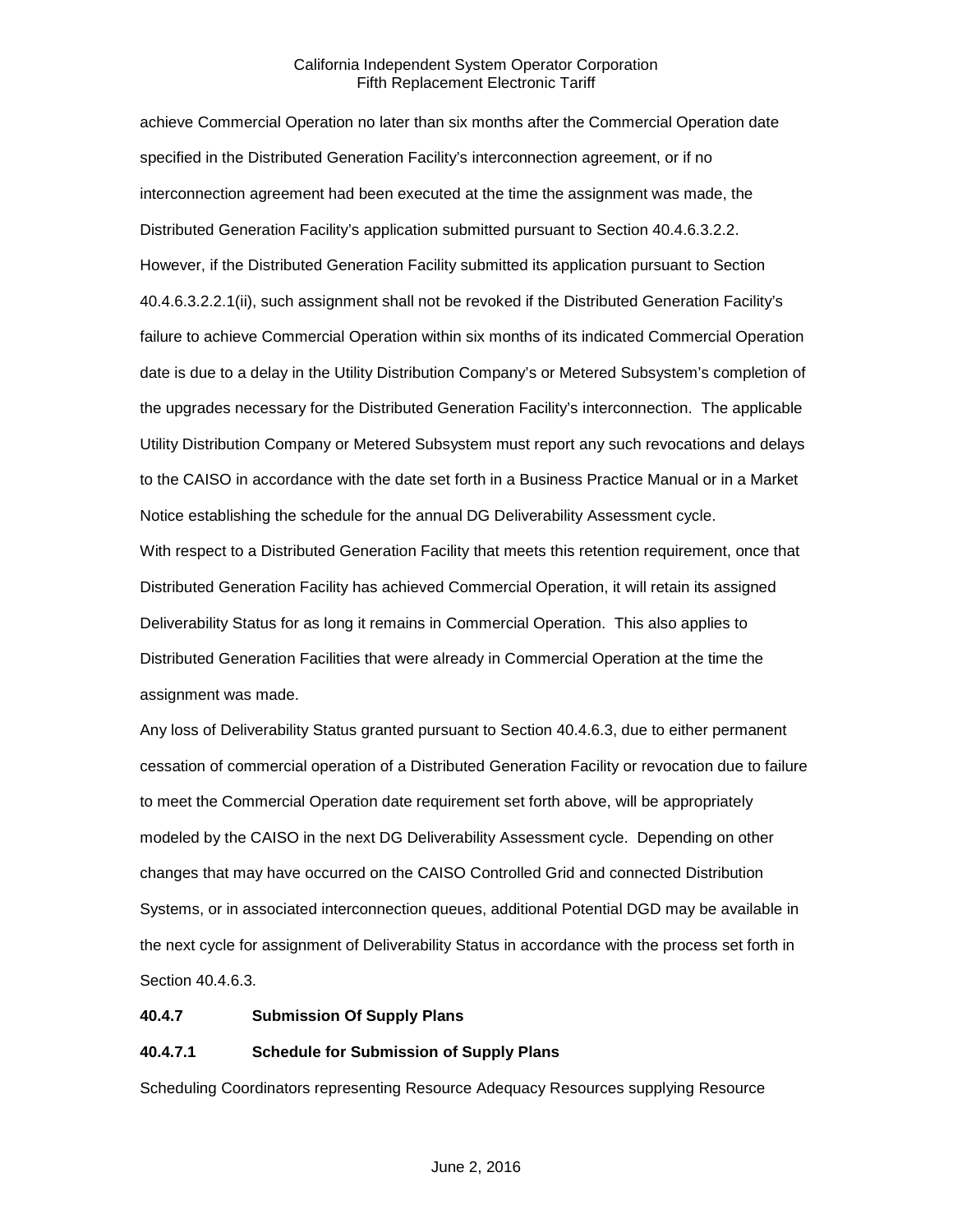Adequacy Capacity shall provide the CAISO with annual and monthly Supply Plans, as follows:

- (a) The annual Supply Plan shall be submitted to the CAISO on the schedule set forth in the Business Practice Manual and shall verify their agreement to provide Resource Adequacy Capacity during the next Resource Adequacy Compliance Year.
- (b) The monthly Supply Plans or the same information as required to be included in the monthly Supply Plan, plus any other information the CAISO requires as identified in the Business Practice Manual, shall be submitted to the CAISO at least 45 days in advance of the first day of the month covered by the plan, and in accordance with the schedule and in the reporting format(s) set forth in the Business Practice Manual, and shall verify their agreement to provide Resource Adequacy Capacity during that resource adequacy month.
- (c) The Scheduling Coordinator for the Resource Adequacy Resource may submit, at any time from 45 days through 11 days in advance of the relevant month, a revision to its monthly Supply Plan to correct an error in the plan. The CAISO will not accept any revisions to a monthly Supply Plan from 10 days in advance of the relevant month through the end of the month, unless the Scheduling Coordinator for the Resource Adequacy Resource demonstrates good cause for the change and explains why it was not possible to submit the change earlier.
- (d) The monthly Supply Plan may indicate the willingness of the resource to offer capacity for procurement as backstop capacity under the Capacity Procurement Mechanism pursuant to Section 43, and provide the identity of the resource, the available capacity amount, the time periods when the capacity is available, and other information as may be specified in the Business Practice Manual.
- (e) Notwithstanding Section 40.4.7.1(b), for the resource adequacy month of January 2013, the monthly Supply Plans or the same information as required to be included in the monthly Supply Plans, plus any other information the CAISO requires as identified in the Business Practice Manual, shall be submitted to the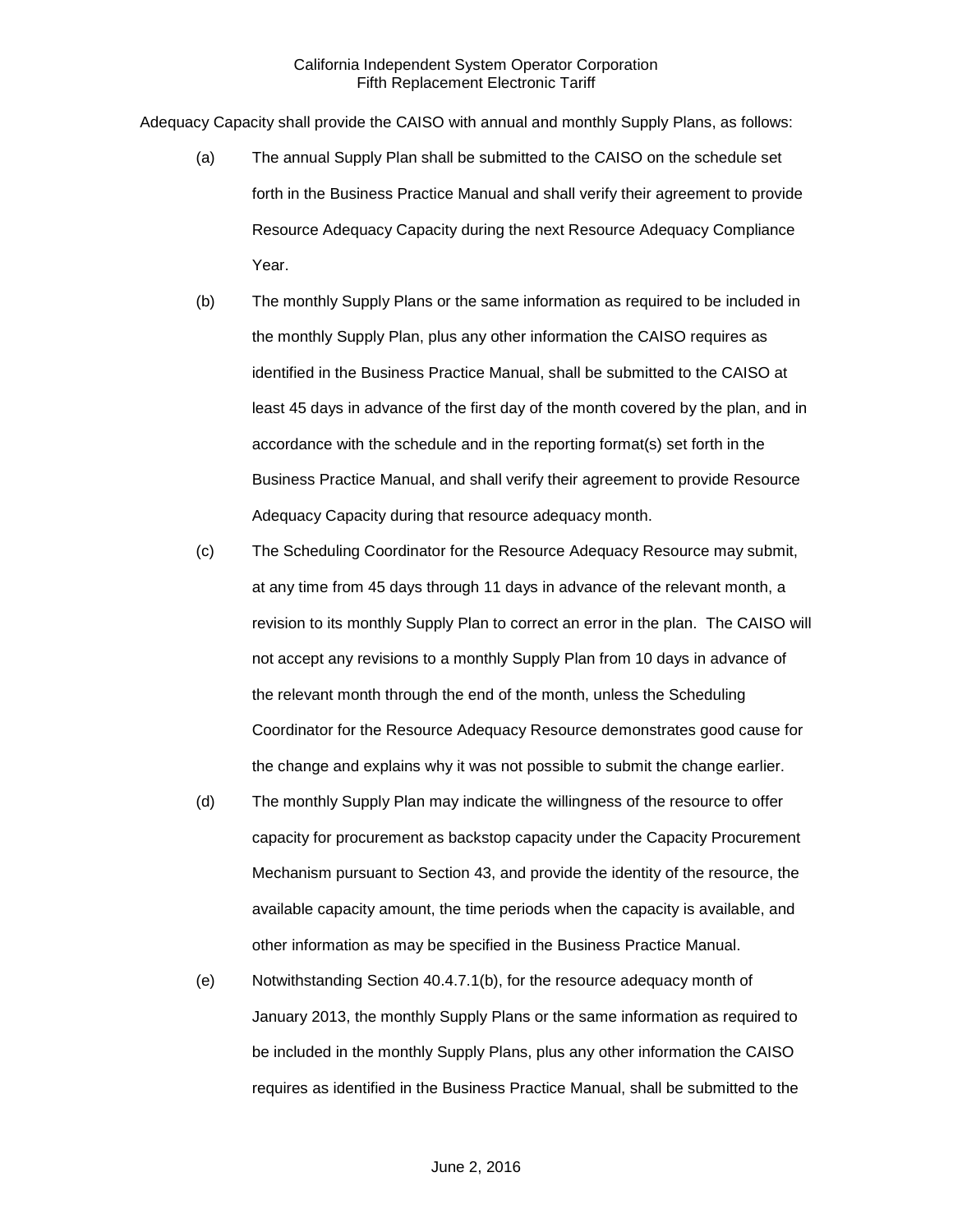CAISO no later than November 20, 2012, which is 42 days in advance of the first day of the month. Notwithstanding Section 40.2.2.4(c), for the resource adequacy month of January 2013, the Scheduling Coordinator for the resource adequacy resource may submit at any time from 42 days through 11 days in advance of the relevant month, a revision to its monthly Supply Plan to correct an error in the plan.

# **40.4.7.2 Form of Supply Plans**

The Supply Plan must be in the form of the template provided on the CAISO Website, which shall include an affirmative representation by the Scheduling Coordinator submitting the Supply Plan that the CAISO is entitled to rely on the accuracy of the information provided in the Supply Plan to perform those functions set forth in this Section 40.

# **40.4.7.3 Validation of Supply Plans**

The CAISO shall be entitled to take reasonable measures to validate the accuracy of the information submitted in Supply Plans under this Section. Supply Plan validation measures may include the following:

> (a) The CAISO may compare a Resource Adequacy Resource's Resource Adequacy Capacity against the Resource Adequacy Resource's Net Qualifying Capacity, if applicable. To the extent the Resource Adequacy Capacity of a Resource Adequacy Resource included in a Supply Plan is greater than the Resource Adequacy Resource's Net Qualifying Capacity, the CAISO will notify the respective Scheduling Coordinators for the Resource Adequacy Resource and each Load Serving Entity that has included the Resource Adequacy Resource in its Resource Adequacy Plan that the Resource Adequacy Capacity from the Resource Adequacy Resource shall be reduced to the Resource Adequacy Resource's Net Qualifying Capacity and that it will be considered a mismatch under Section 40.7. If the CAISO is not advised as to how the reduction in Resource Adequacy Capacity to conform with the Resource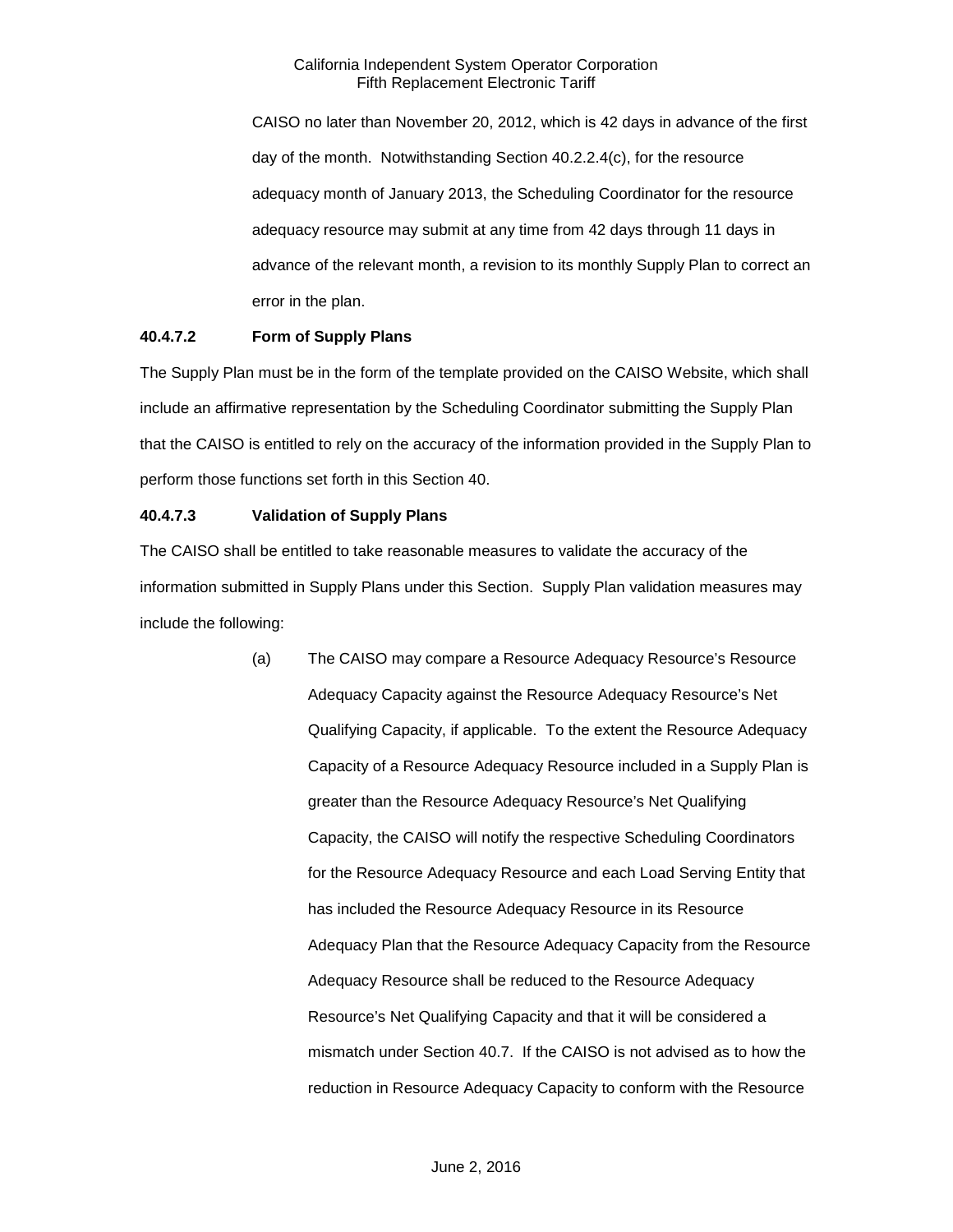Adequacy Resource's Net Qualifying Capacity shall be allocated among each Load Serving Entity that included the Resource Adequacy Resource on its Resource Adequacy Plan, the CAISO will apply a pro rata reduction based on the Supply Plan.

(b) The CAISO may verify whether the Resource Adequacy Capacity listed in the monthly Supply Plan is scheduled to take an Approved Maintenance Outage during the month. To the extent the Resource Adequacy Capacity of a Resource Adequacy Resource included in a Supply Plan is greater than the Resource Adequacy Capacity designated for the resource in the Resource Adequacy Plan, or includes Resource Adequacy Capacity that is scheduled to take an Approved Maintenance Outage during the month, the CAISO will notify the Scheduling Coordinator for the Resource Adequacy Resource and the respective Scheduling Coordinators for each Load Serving Entity that has included the Resource Adequacy Resource in its Resource Adequacy Plan that there is a discrepancy, which will be treated as a mismatch under Section 40.7. To the extent the Resource Adequacy Capacity of a Resource Adequacy Resource included in a Supply Plan is less than the Resource Adequacy Capacity designated for the resource in the Resource Adequacy Plan, or includes Resource Adequacy Capacity that is scheduled for an Approved Maintenance Outage during the month, the CAISO will notify the Local Regulatory Authority, the Scheduling Coordinator for the Resource Adequacy Resource, and the respective Scheduling Coordinators for each Load Serving Entity that has included the Resource Adequacy Resource in its Resource Adequacy Plan that there is a discrepancy, which will be treated as a mismatch under Section 40.7.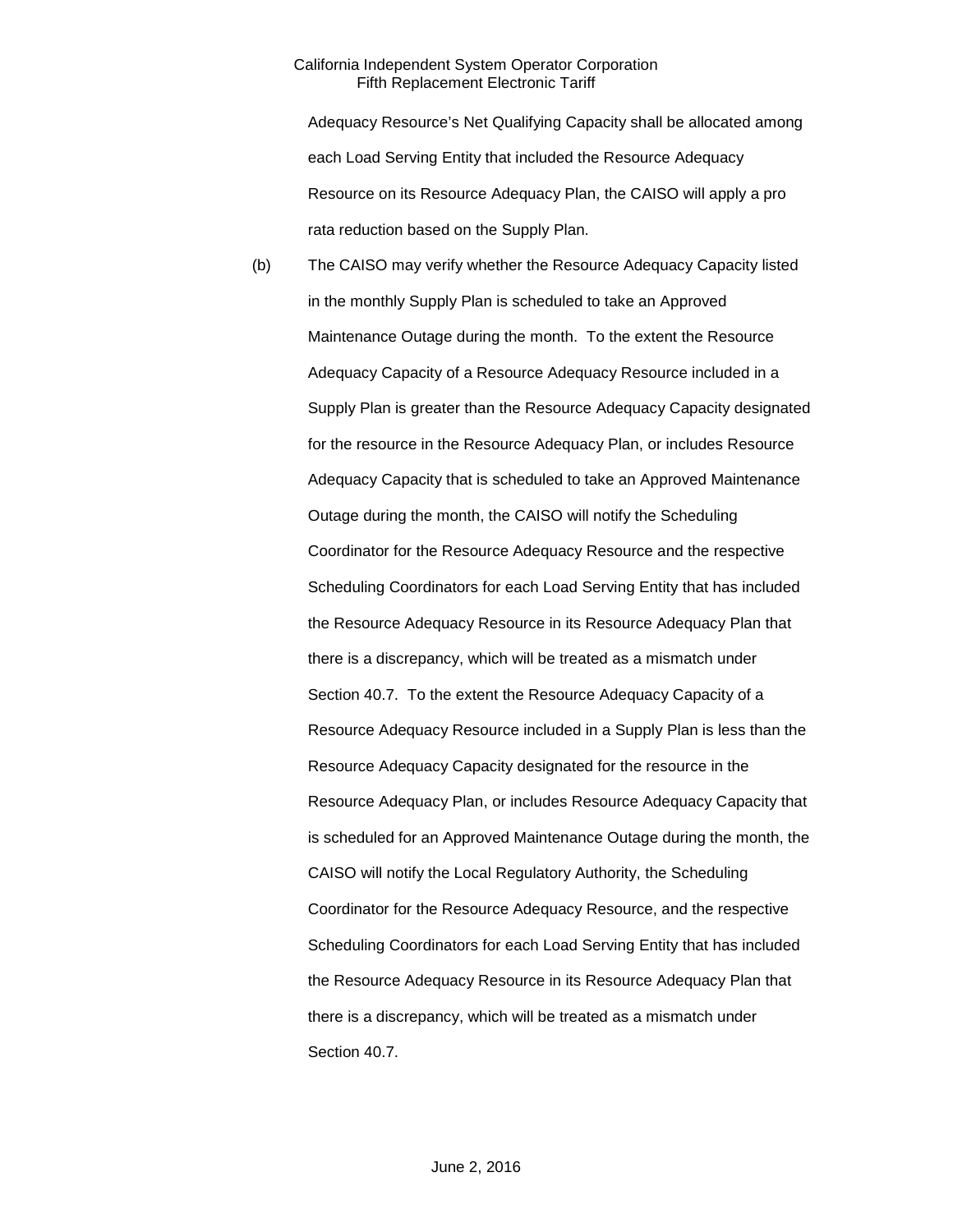(c) Other errors or inaccuracies identified by the CAISO in a Supply Plan shall be treated as a mismatch under Section 40.7.

Disputes regarding the CAISO's determination of Net Qualifying Capacity shall be subject to Section 40.5.2. The provisions of this Section shall not affect a Resource Adequacy Resource's Net Qualifying Capacity posted by the CAISO under Section 40.5.2.

# **40.5 Requirements Applying To Modified Reserve Sharing LSEs Only**

## **40.5.1 Day Ahead Scheduling And Bidding Requirements**

- (1) Scheduling Coordinators on behalf of Modified Reserve Sharing LSEs serving Load within the CAISO Balancing Authority Area for whom they submit Demand Bids shall submit into the IFM Bids or Self-Schedules for Demand equal to one hundred (100) percent and for Supply equal to one hundred and fifteen (115) percent of the hourly Demand Forecasts for each Modified Reserve Sharing LSE it represents for each Trading Hour for the next Trading Day. Subject to Section 40.5.5, the resources included in a Self-Schedule or a Bid in each Trading Hour to satisfy one hundred and fifteen (115) percent of the Modified Reserve Sharing LSE's hourly Demand Forecasts will be deemed Resource Adequacy Resources and (a) shall be comprised of those resources listed in the Modified Reserve Sharing LSE's monthly Resource Adequacy Plan and (b) shall include all Local Capacity Area Resources listed in the Modified Reserve Sharing LSE's annual Resource Adequacy Plan, if any, except to the extent the Local Capacity Area Resources, if any, are unavailable due to any Outages or reductions in capacity reported to the CAISO in accordance with this CAISO Tariff.
	- (i) Local Capacity Area Resources physically capable of operating must submit: (a) Economic Bids for Energy and/or Self- Schedules for all their Resource Adequacy Capacity and (b) Economic Bids for Ancillary Services and/or a Submission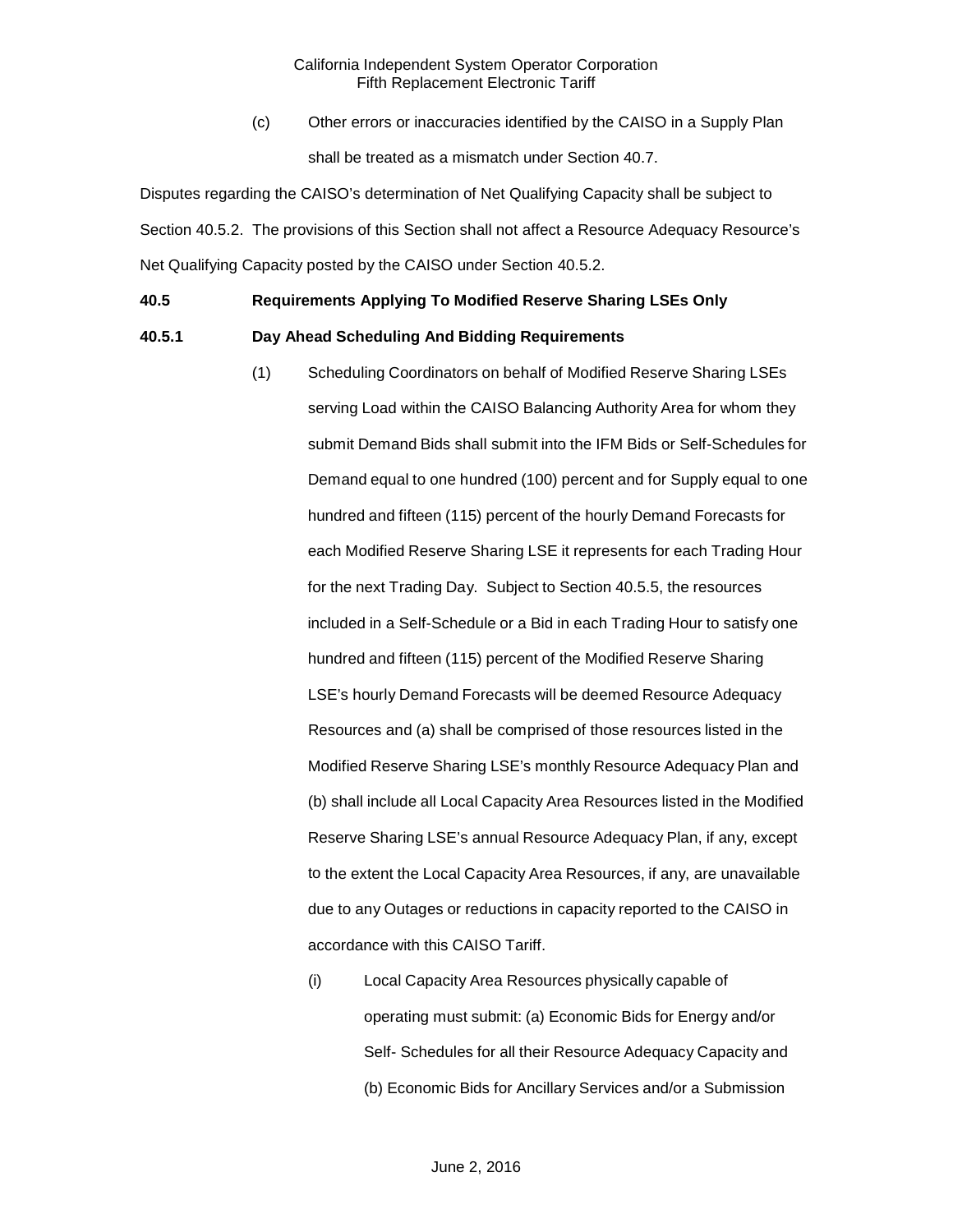to Self-Provide Ancillary Services for all of their Resource Adequacy Capacity that is certified to provide Ancillary Services. For Local Resource Adequacy Capacity that is certified to provide Ancillary Services and is not covered by a Submission to Self-Provide Ancillary Services, the resource must submit Economic Bids for each Ancillary Service for which the resource is certified. For Resource Adequacy Capacity subject to this requirement for which no Economic Energy Bid or Self-Schedule has been submitted, the CAISO shall insert a Generated Bid in accordance with Section 40.6.8. For Resource Adequacy Capacity subject to this requirement for which no Economic Bids for Ancillary Services or Submissions to Self-Provide Ancillary Services have been submitted, the CAISO shall insert a Generated Bid in accordance with Section 40.6.8 for each Ancillary Service the resource is certified to provide. However, to the extent the Generating Unit providing Local Capacity Area Resource capacity constitutes a Use-Limited Resource under Section 40.6.4, the provisions of Section 40.6.4 will apply.

- (ii) Resource Adequacy Resource must participate in the RUC to the extent that the resource has available Resource Adequacy Capacity that was offered into the IFM and is not reflected in an IFM Schedule. Resource Adequacy Capacity participating in RUC will be optimized using zero dollar (\$0/MW-hour) RUC Availability Bid.
- (iii) Capacity from Resource Adequacy Resources selected in RUC will not be eligible to receive a RUC Availability Payment.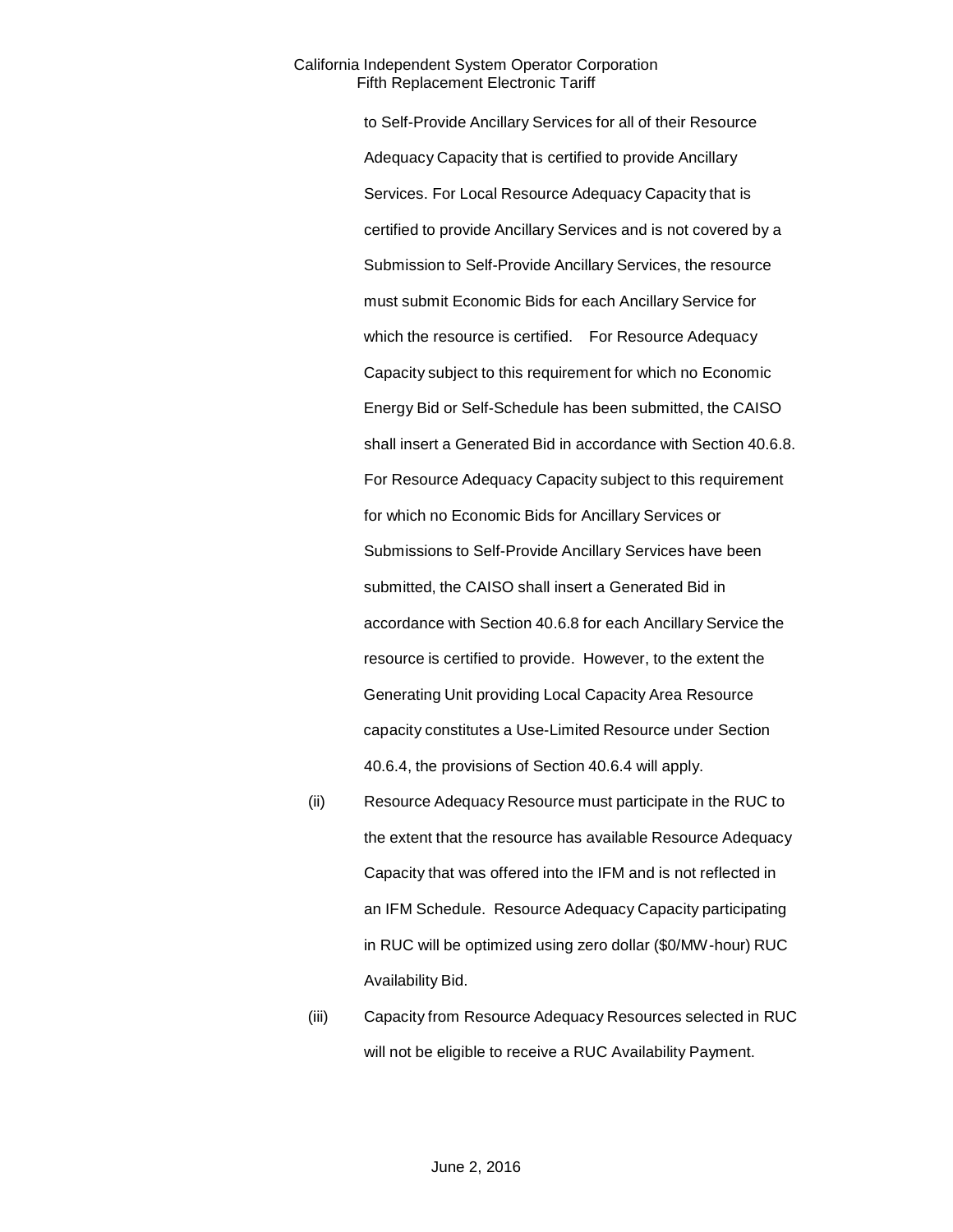(iv) Through the IFM co-optimization process, the CAISO will utilize available Local Capacity Area Resource Adequacy Capacity to provide Energy or Ancillary Services in the most efficient manner to clear the Energy market, manage congestion and procure required Ancillary Services. In so doing the IFM will honor submitted Energy Self-Schedules of the Local Capacity Area Resource Adequacy Capacity of the Modified Reserve Sharing LSE unless the CAISO is unable to satisfy one hundred (100) percent of the Ancillary Services requirements. In such cases the CAISO may curtail all or a portion of a submitted Energy Self-Schedule to allow Ancillary Service-certified Local Capacity Area Resource Adequacy Capacity to be used to meet the Ancillary Service requirements. The CAISO will not curtail for the purpose of meeting Ancillary Service requirements a Self-Schedule of a resource internal to a Metered Subsystem that was submitted by the Scheduling Coordinator for that Metered Subsystem. If the IFM reduces the Energy Self-Schedule of Resource Adequacy Capacity to provide an Ancillary Service, the Ancillary Service Marginal Price for that Ancillary Service will be calculated in accordance with Section 27.1.2 using the Ancillary Service Bids submitted by the Scheduling Coordinator for the Resource Adequacy Resource or inserted by the CAISO pursuant to this Section 40.5.1, and using the resource's Generated Energy Bid to determine the Resource Adequacy Resource's opportunity cost of Energy. If the Scheduling Coordinator for the Modified Reserve Sharing LSE's Resource Adequacy Resource believes that the opportunity cost of Energy based on the Resource Adequacy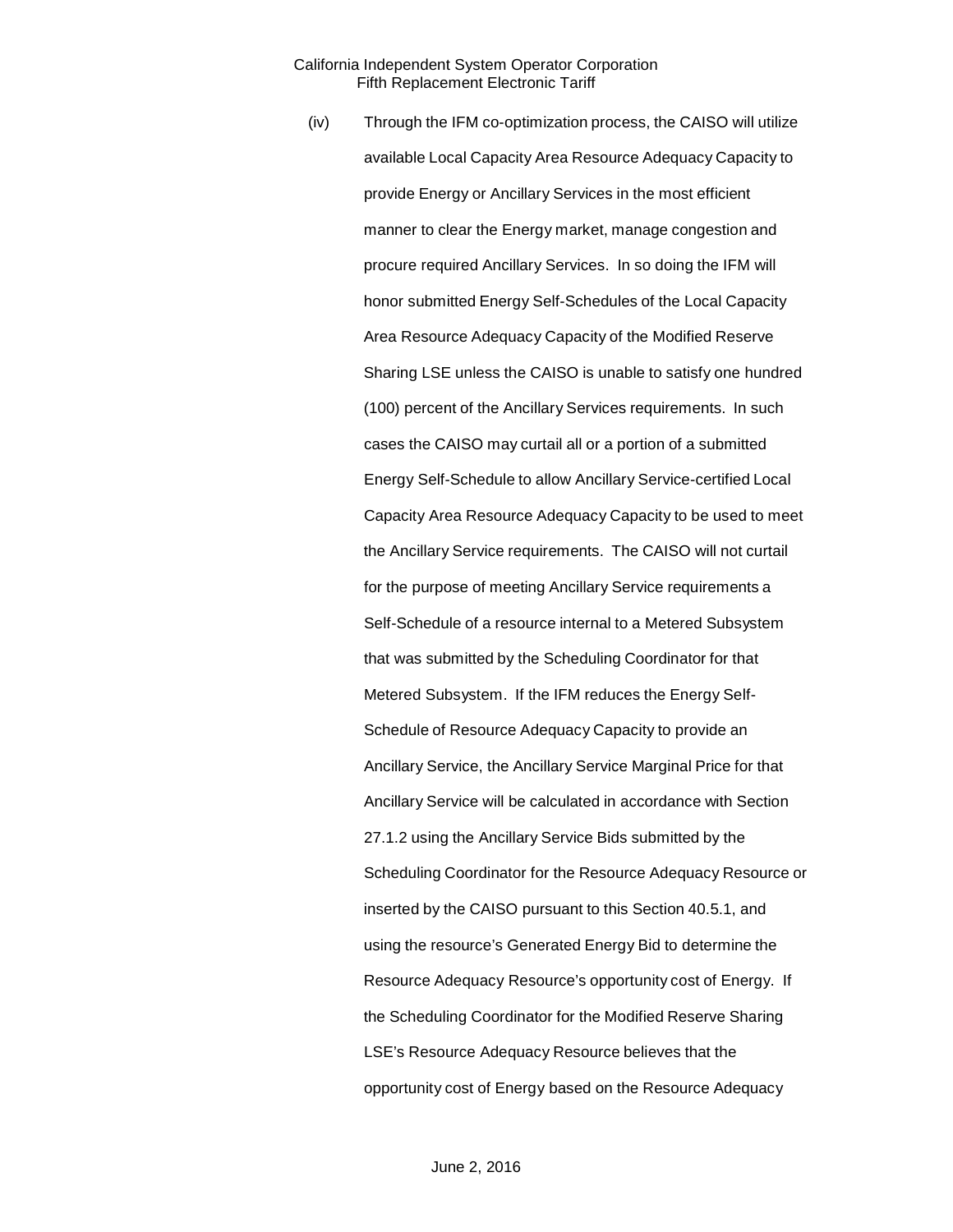Resource's Generated Energy Bid is insufficient to compensate for the resource's actual opportunity cost, the Scheduling Coordinator may submit evidence justifying the increased amount to the CAISO and to the FERC no later than seven (7) days after the end of the month in which the submitted Energy Self-Schedule was reduced by the CAISO to provide an Ancillary Service. The CAISO will treat such information as confidential and will apply the procedures in Section 20.4 of this CAISO Tariff with regard to requests for disclosure of such information. The CAISO shall pay the higher opportunity costs after those amounts have been approved by FERC.

- (2) Resource Adequacy Resources of Modified Reserve Sharing LSEs that do not clear in the IFM or are not committed in RUC shall have no further offer requirements in the RTM, except under System Emergencies as provided in this CAISO Tariff.
- (3) Resource Adequacy Resources committed by the CAISO must maintain that commitment through Real-Time. In the event of a Forced Outage on a Resource Adequacy Resource committed in the Day-Ahead Market to provide Energy, the Scheduling Coordinator for the Modified Reserve Sharing LSE will have up to the next RTM bidding opportunity, plus one hour, to replace the lesser of: (i) the committed resource suffering the Forced Outage, (ii) the quantity of Energy committed in the Day-Ahead Market, or (iii) one hundred and seven (107) percent of the hourly forecast Demand.

# **40.5.2 Demand Forecast Accuracy**

On a monthly basis, the CAISO will review Meter Data to evaluate the accuracy or quality of the hourly Day-Ahead Demand Forecasts submitted by the Scheduling Coordinator on behalf of Modified Reserve Sharing LSEs. If the CAISO determines, based on its review, that one or more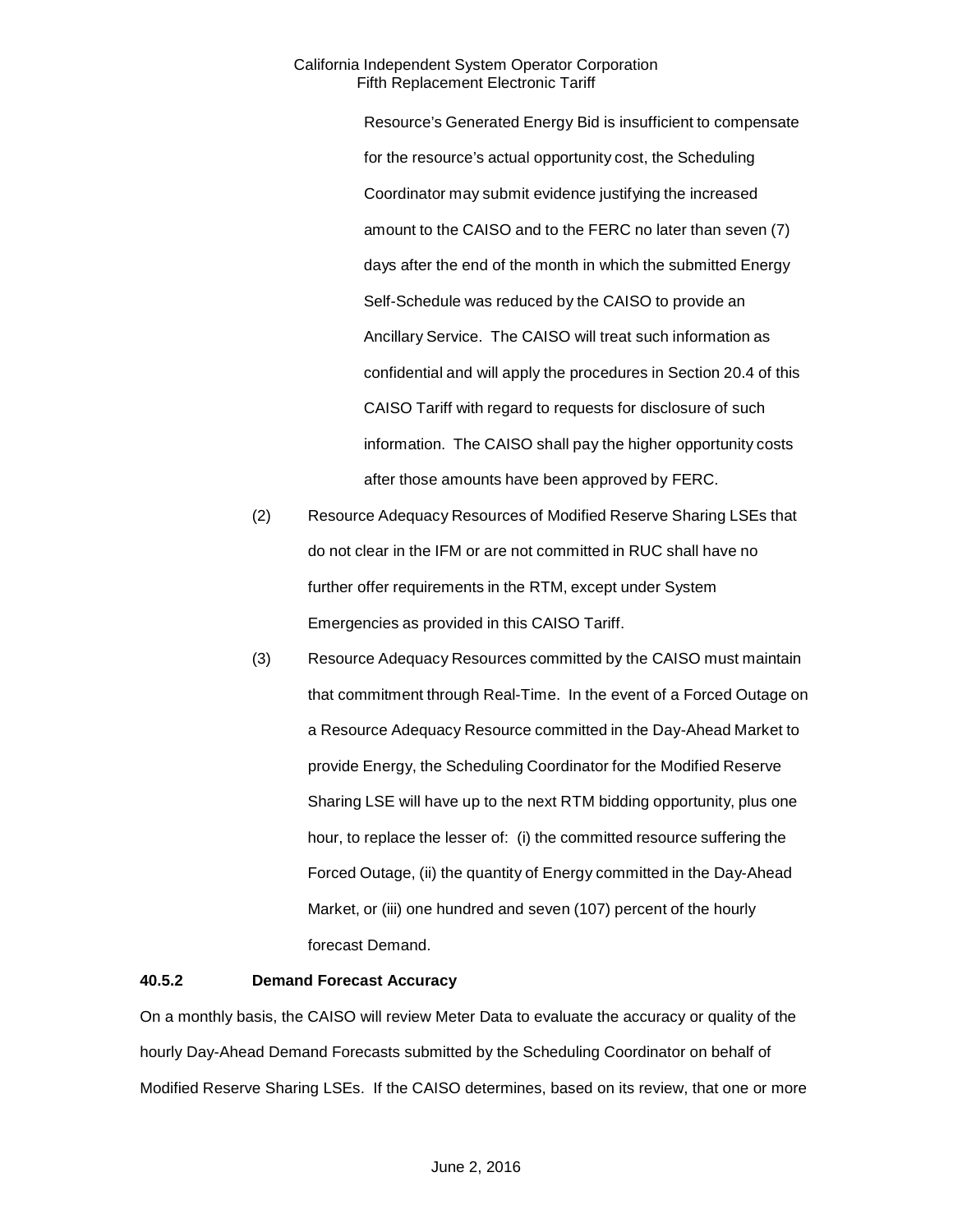Demand Forecasts materially under-forecasts the Demand of the Modified Reserve Sharing LSEs for whom the Scheduling Coordinator schedules, after accounting for weather adjustments, the CAISO will notify the Scheduling Coordinator of the deficiency and will cooperate with the Scheduling Coordinator and Modified Reserve Sharing LSE(s) to revise its Demand Forecast protocols or criteria. If the material deficiency affects ten (10) hourly Demand Forecasts over a minimum of two (2) non-consecutive Business Days within a month, the CAISO may: (i) inform State of California authorities including, but not necessarily limited to, the California Legislature, and identify the Modified Reserve Sharing LSE(s) represented by the Scheduling Coordinator and (ii) assign to the Scheduling Coordinator responsibility for all tier 1 RUC charges as specified in Section 11.8.6.5 to address the uncertainty caused by the Scheduling Coordinator's deficient hourly Demand Forecasts until the deficiency is addressed.

#### **40.5.3 Requirement To Make Resources Available In System Emergency**

Scheduling Coordinators for Modified Reserve Sharing LSEs that are MSS Operators shall make resources available to the CAISO during a System Emergency in accordance with the provisions of their Metered Subsystem Agreement. Scheduling Coordinators for all other Modified Reserve Sharing LSEs shall make available to the CAISO upon a warning or emergency notice of an actual or imminent System Emergency all resources that have not submitted a Self-Schedule or Economic Bid in the IFM that were listed in the Modified Reserve Sharing LSE's monthly Resource Adequacy Plan that are physically capable of operating without violation of any applicable law.

#### **40.5.4 Consequence Of Failure To Meet Scheduling Obligation**

(1) If the Scheduling Coordinator for the Modified Reserve Sharing LSE fails to submit a Self-Schedule or submit Bids equal to 115% of its hourly Demand Forecasts for each Trading Hour for the next Trading Day in the IFM and RUC, the Scheduling Coordinator will be charged a capacity surcharge of three times the price of the relevant Day-Ahead Hourly LAP LMP in the amount of the shortfall. To the extent the Scheduling Coordinator for the Modified Reserve Sharing LSE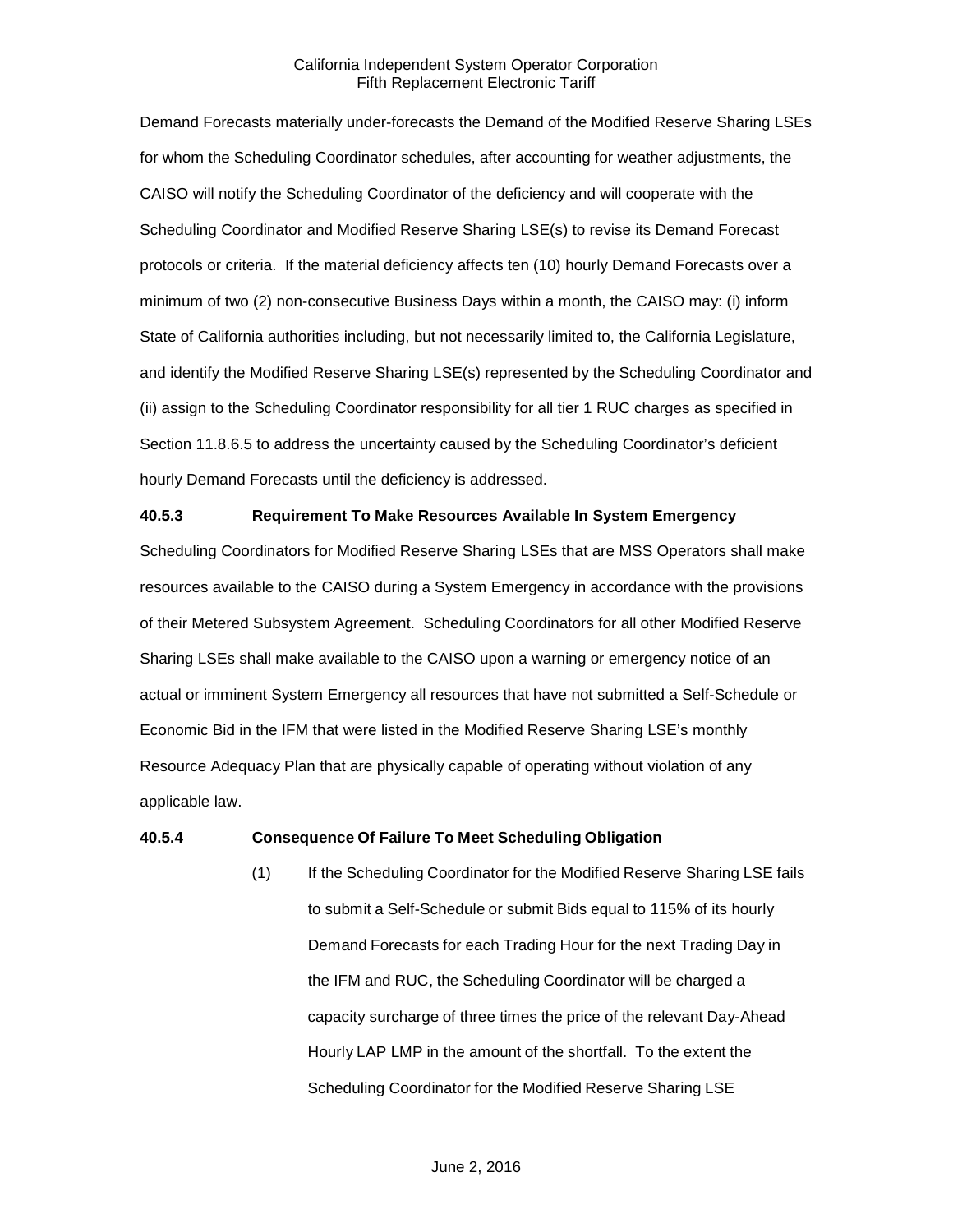schedules imports on one or more Scheduling Points in an aggregate megawatt amount greater than its aggregate import deliverability allocation under Section 40.4.6.2, the quantity of megawatts in excess of its import deliverability allocation will not count toward satisfying the Modified Reserve Sharing LSE's scheduling obligation, unless it clears the Day-Ahead Market.

- (2) If the Scheduling Coordinator for the Modified Reserve Sharing LSE cannot fulfill its obligations under Section 40.5.1(3), the Scheduling Coordinator for the Modified Reserve Sharing LSE will be charged a capacity surcharge of two times the average of the six (6) Settlement Interval LAP prices for the hour in the amount of the shortfall. Energy scheduled in the RTM will not net against, or be used as a credit to correct, any failure to fulfill the Day-Ahead IFM hourly scheduling and RUC obligation in Section 40.5.1(1).
- (3) Any Energy surcharge received by the CAISO pursuant to this Section 40.5.4 shall be allocated to Scheduling Coordinators representing other Load Serving Entities in proportion to each such Scheduling Coordinator's Measured Demand during the relevant Trading Hour(s) to the aggregate CAISO Measured Demand during the relevant Trading Hour(s).

# **40.5.5 Substitution Of Resources**

Subject to the provisions of this Section 40.5, the Scheduling Coordinator for a Modified Reserve Sharing LSE may substitute for its Resource Adequacy Resources listed in its monthly Resource Adequacy Plan provided:

- (1) Substitutions must occur no later than the close of the IFM; and
- (2) Resources eligible for substitution are either imports or capacity from non-Resource Adequacy Resources or Resource Adequacy Resources with additional available capacity defined as Net Qualifying Capacity in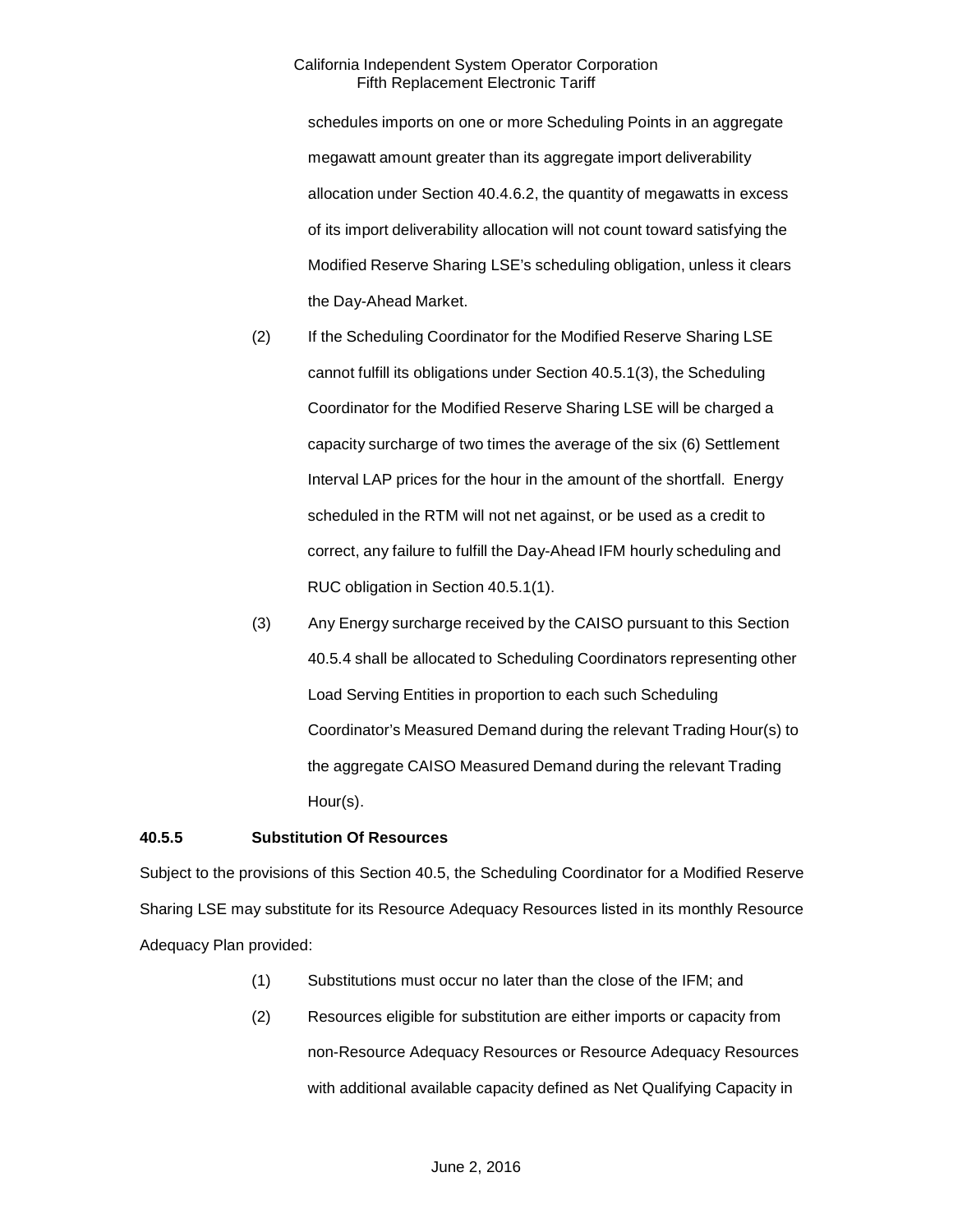excess of previously sold Resource Adequacy Capacity; however a Local Capacity Area Resource may be substituted only with capacity from non-Resource Adequacy Resources located in the same Local Capacity Area.

# **40.6 Requirements For SCs And Resources For Reserve Sharing LSEs**

This Section 40.6 does not apply to Resource Adequacy Resources of Load following MSSs and those entities that participate in the Modified Reserve Sharing LSE program under Section 40.5. Scheduling Coordinators supplying Resource Adequacy Capacity shall make the Resource Adequacy Capacity listed in the Scheduling Coordinator's monthly Supply Plans under Section 40.4.7 available to the CAISO each hour of each day of the reporting month in accordance with this Section 40.6 and Section 9.3.1.3.

#### **40.6.1 Day-Ahead Availability**

Scheduling Coordinators supplying Resource Adequacy Capacity shall make the Resource Adequacy Capacity, except for that subject to Section 40.6.4, available Day-Ahead to the CAISO as follows:

> (1) Resource Adequacy Resources physically capable of operating must submit: (a) Economic Bids for Energy and/or Self-Schedules for all their Resource Adequacy Capacity and (b) Economic Bids for Ancillary Services and/or a Submission to Self-Provide Ancillary Services in the IFM for all of their Resource Adequacy Capacity that is certified to provide Ancillary Services. For Resource Adequacy Capacity that is certified to provide Ancillary Services and is not covered by a Submission to Self-Provide Ancillary Services, the resource must submit Economic Bids for each Ancillary Service for which the resource is certified. For Resource Adequacy Capacity subject to this requirement for which no Economic Energy Bid or Self-Schedule has been submitted, the CAISO shall insert a Generated Bid in accordance with Section 40.6.8. For Resource Adequacy Capacity subject to this requirement for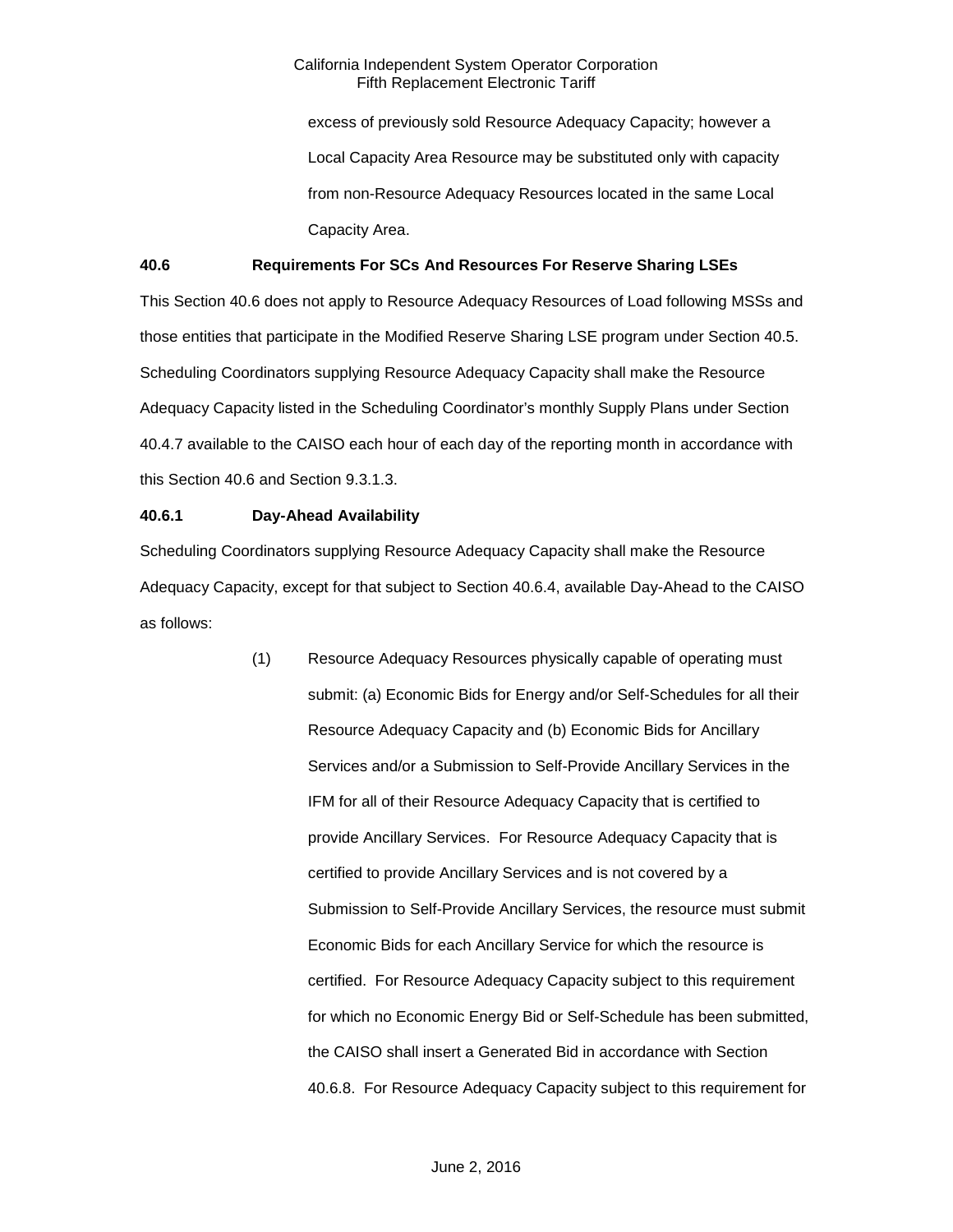which no Economic Bids for Ancillary Services or Submissions to Self-Provide Ancillary Services have been submitted, the CAISO shall insert a Generated Bid in accordance with Section 40.6.8 for each Ancillary Service the resource is certified to provide.

- (2) Resource Adequacy Resources that are Extremely Long-Start Resources must make themselves available to the CAISO by complying with the Extremely Long-Start Commitment Process under Section 31.7 or otherwise committing the ELS Resource upon instruction from the CAISO, if physically capable. Once the ELS Resource is committed by the CAISO, it is subject to the provisions of this Section 40.6.1 regarding Day-Ahead Availability and Section 40.6.2 regarding Real-Time Availability for the Trading Days for which it was committed.
- (3) Resource Adequacy Resources must be available except for limitations specified in the Master File, legal or regulatory prohibitions or as otherwise required by this CAISO Tariff or by Good Utility Practice.
- (4) Through the IFM co-optimization process, the CAISO will utilize available Resource Adequacy Capacity to provide Energy or Ancillary Services in the most efficient manner to clear the Energy market, manage congestion and procure required Ancillary Services. In so doing, the IFM will honor submitted Energy Self-Schedules of Resource Adequacy Capacity unless the CAISO is unable to satisfy one hundred percent (100%) of the Ancillary Services requirements. In such cases, the CAISO may curtail all or a portion of a submitted Energy Self-Schedule to allow Ancillary Service-certified Resource Adequacy Capacity to be used to meet the Ancillary Service requirements. The CAISO will not curtail for the purpose of meeting Ancillary Service requirements a Self-Schedule of a resource internal to a Metered Subsystem that was submitted by the Scheduling Coordinator for that Metered Subsystem. If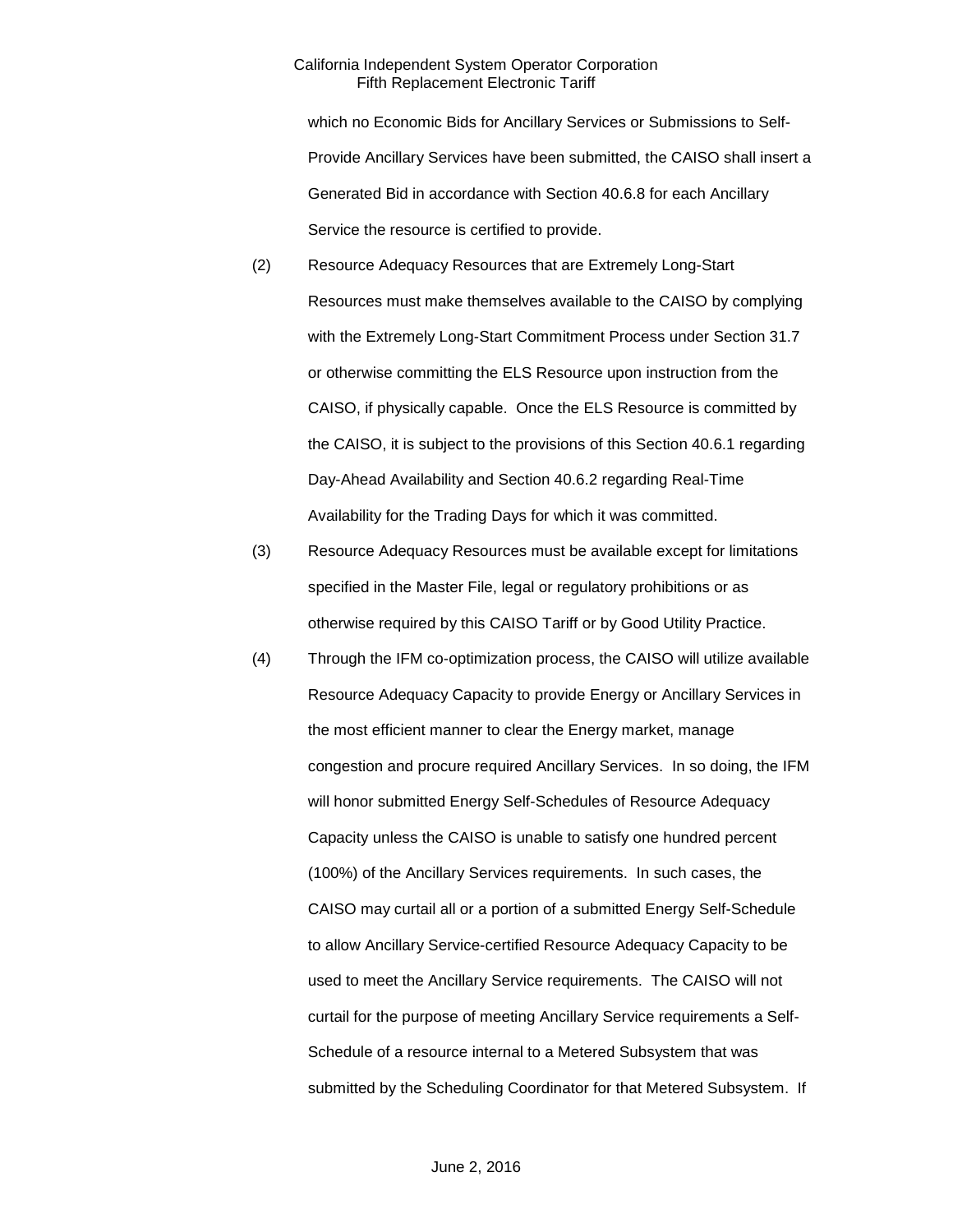the IFM reduces the Energy Self-Schedule of Resource Adequacy Capacity to provide an Ancillary Service, the Ancillary Service Marginal Price for that Ancillary Service will be calculated in accordance with Section 27.1.2 using the Ancillary Service Bids submitted by the Scheduling Coordinator for the Resource Adequacy Resource or inserted by the CAISO pursuant to this Section 40.6.1, and using the resource's Generated Energy Bid to determine the Resource Adequacy Resource's opportunity cost of Energy. If the Scheduling Coordinator for the Resource Adequacy Resource believes that the opportunity cost of Energy based on the Resource Adequacy Resource's Generated Energy Bid is insufficient to compensate for the resource's actual opportunity cost, the Scheduling Coordinator may submit evidence justifying the increased amount to the CAISO and to the FERC no later than seven (7) days after the end of the month in which the submitted Energy Self-Schedule was reduced by the CAISO to provide an Ancillary Service. The CAISO will treat such information as confidential and will apply the procedures in Section 20.4 of this CAISO Tariff with regard to requests for disclosure of such information. The CAISO shall pay any higher opportunity costs approved by FERC.

- (5) A Resource Adequacy Resources must participate in the RUC to the extent that the resource has available Resource Adequacy Capacity that is not reflected in an IFM Schedule. Resource Adequacy Capacity participating in RUC will be optimized using a zero dollar (\$0/MW-hour) RUC Availability Bid.
- (6) Capacity from Resource Adequacy Resources selected in RUC will not be eligible to receive a RUC Availability Payment.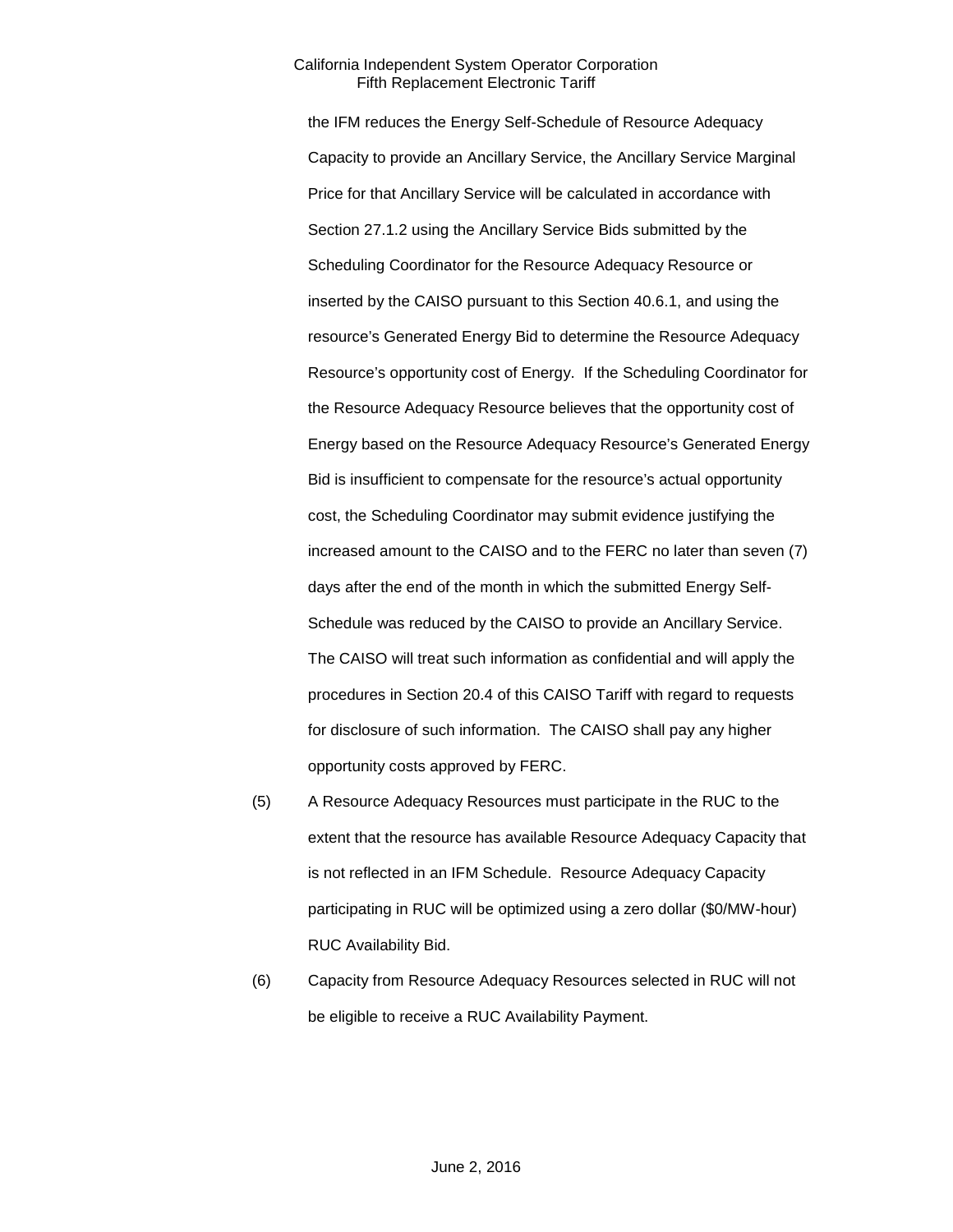#### **40.6.2 Real-Time Availability**

Resource Adequacy Resources that have received an IFM Schedule for Energy or Ancillary Services or a RUC Schedule for all or part of their Resource Adequacy Capacity must remain available to the CAISO through Real-Time for Trading Hours for which they receive an IFM or RUC Schedule, including any Resource Adequacy Capacity of such resources that is not included in an IFM Schedule or RUC Schedule, except for Resource Adequacy Capacity that is subject to Section 40.6.4.

Short Start Units or Long Start Units that are Resource Adequacy Resources that do not have an IFM Schedule or a RUC Schedule for any of their Resource Adequacy Capacity for a given Trading Hour may be required to be available to the CAISO through Real-Time as specified in Sections 40.6.3 and 40.6.7. Resource Adequacy Resources with Resource Adequacy Capacity that is required to be available to the CAISO through Real-Time and does not have an IFM Schedule or a RUC Schedule for a given Trading Hour must submit to the RTM for that Trading hour: (a) Energy Bids and Self-Schedules for the full amount of the available Resource Adequacy Capacity, including capacity for which it has submitted Ancillary Services Bids or Submissions to Self-Provide Ancillary Services; and (b) Ancillary Services Bids and Submissions to Self-Provide Ancillary Services for the full amount of the available Ancillary Service-certified Resource Adequacy Capacity and for each Ancillary Service for which the resource is certified, including capacity for which it has submitted Energy Bids and Self-Schedules. The CAISO will insert Generated Bids in accordance with Section 40.6.8 for any Resource Adequacy Capacity subject to the above requirements for which the resource has failed to submit the appropriate bids to the RTM.

The CAISO will honor submitted Energy Self-Schedules of Resource Adequacy Capacity unless the CAISO is unable to satisfy one hundred (100) percent of its Ancillary Services requirements. In such cases, the CAISO may curtail all or a portion of a submitted Energy Self-Schedule to allow Ancillary Service-certified Resource Adequacy Capacity to be used to meet the Ancillary Service requirements, as long as such curtailment does not lead to a real-time shortfall in energy supply. If the CAISO reduces a submitted Real-Time Energy Self-Schedule for Resource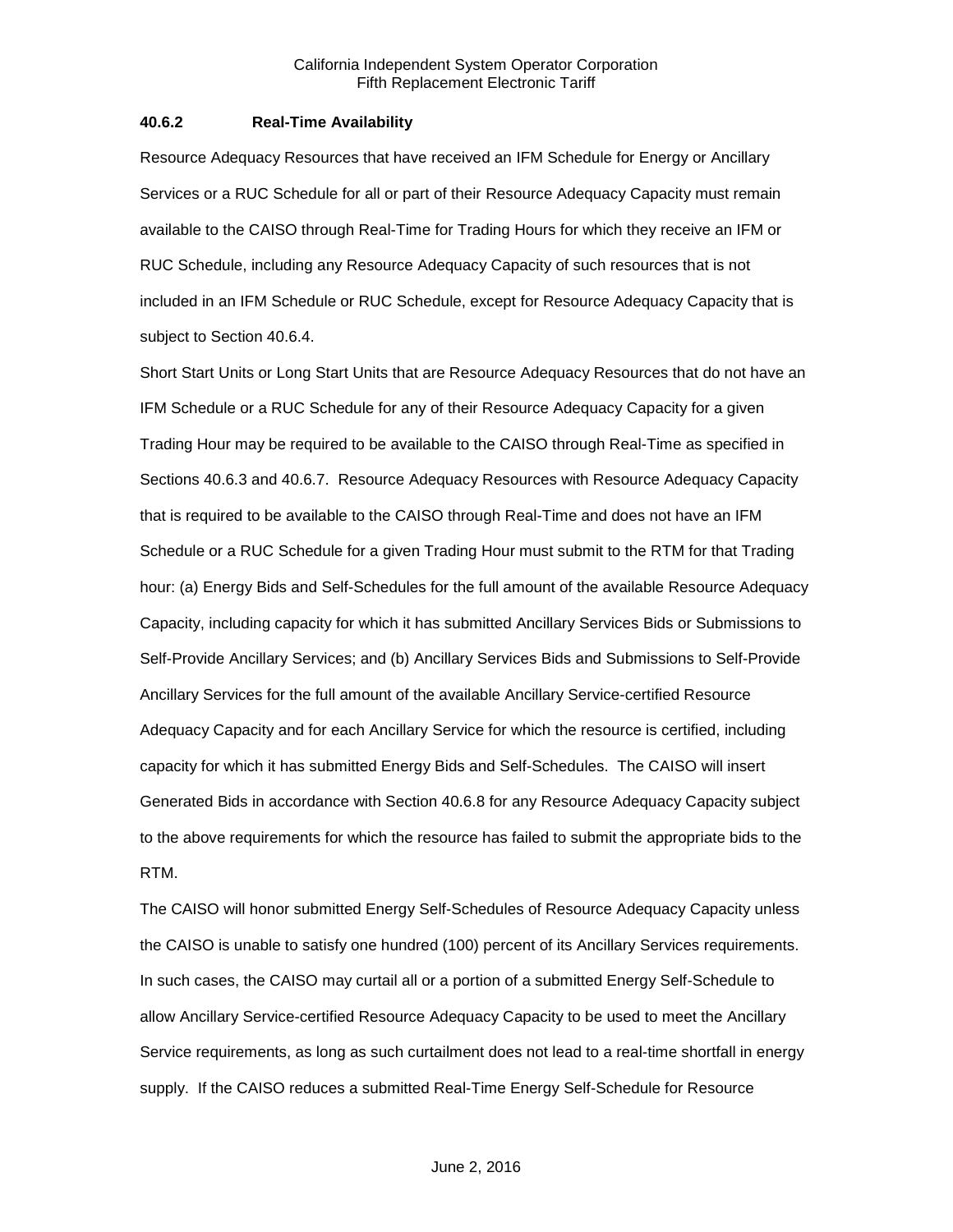Adequacy Capacity when that capacity is needed to meet an Ancillary Services requirement, the Ancillary Service Marginal Price for that capacity will be calculated in accordance with Sections 27.1.2 and 40.6.1.

# **40.6.3 Additional Availability Requirements For Resources that Are Not Long Start Units or Extremely Long Start Resources**

A resource that is not a Long Start Unit or an Extremely Long Start Resurce that is a Resource Adequacy Resource and that does not have an IFM Schedule or a RUC Schedule for any of its capacity for a given Trading Hour is required to participate in the Real Time Market in accordance with Section 40.6.2. Such a resource that is also a Use-Limited Resource subject to Section 40.6.4 is required, consistent with their applicable use plan, to submit Economic Bids or Self Schedules for Resource Adequacy Capacity into the Real Time Market.

The CAISO may waive these availability obligations for a resource that is not a Long Start Unit or an Extremely Long Start Resource that does not have an IFM Schedule or a RUC Schedule based on the procedure to be published on the CAISO Website.

# **40.6.4 Use-Limited Resources Additional Availability Requirements**

# **40.6.4.1 Registration of Use-Limited Resources**

Hydroelectric Generating Units, Proxy Demand Resources, Reliability Demand Response Resources, and Participating Load, including Pumping Load, are deemed to be Use-Limited Resources for purposes of this Section 40 and are not required to submit the application described in this Section 40.6.4.1. Scheduling Coordinators for other Use-Limited Resources must provide the CAISO an application in the form specified on the CAISO Website requesting registration of a specifically identified resource as a Use-Limited Resource. This application shall include specific operating data and supporting documentation including, but not limited to:

> (1) a detailed explanation of why the resource is subject to operating limitations;

(2) historical data to show attainable MWhs for each 24-hour period during the preceding year, including, as applicable, environmental restrictions for NOx, SOx, or other factors; and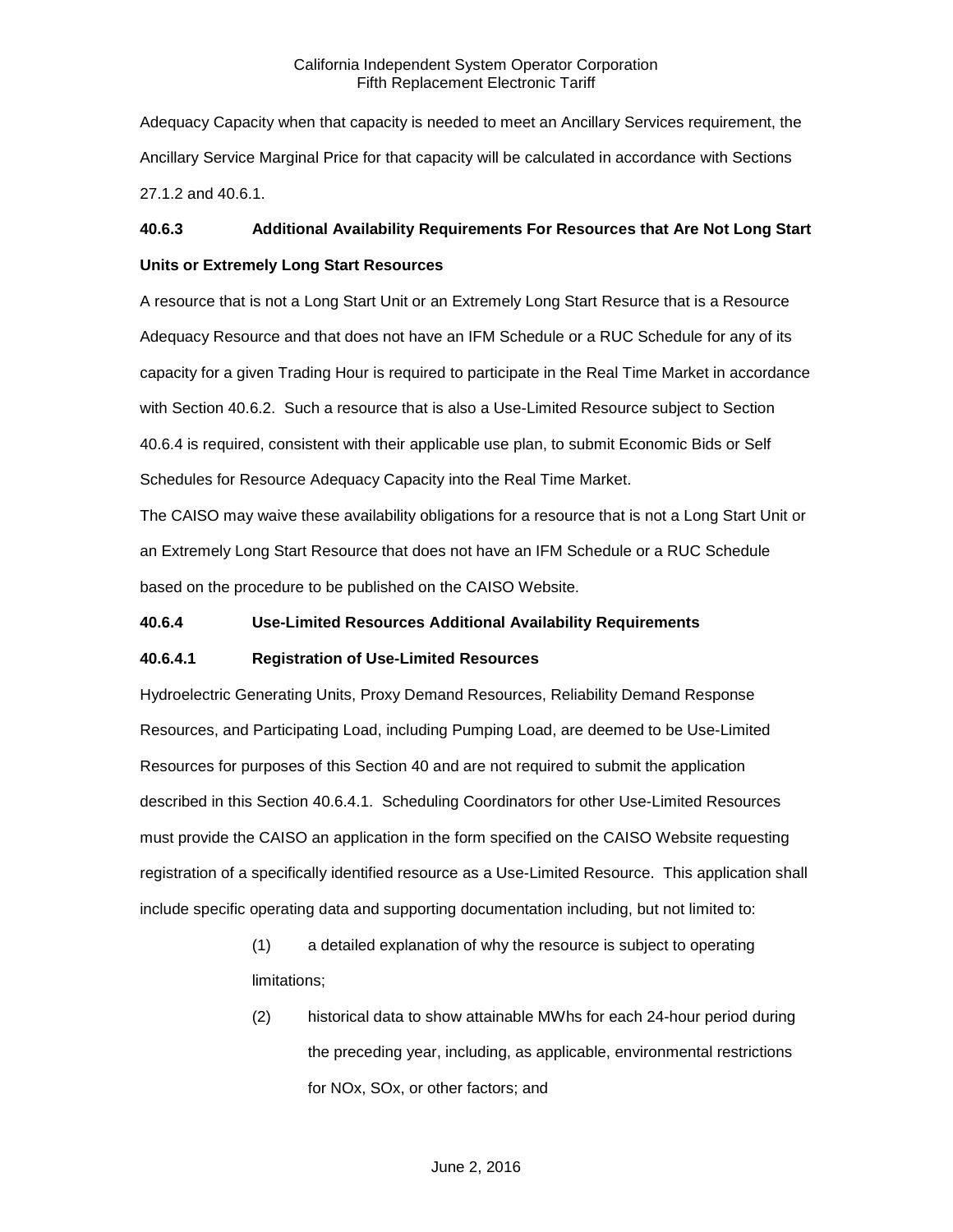(3) further data or other information as may be requested by the CAISO to understand the operating characteristics of the unit.

Within five (5) Business Days after receipt of the application, the CAISO will respond to the Scheduling Coordinator as to whether or not the CAISO agrees that the facility is eligible to be a Use-Limited Resource. If the CAISO determines the facility is not a Use-Limited Resource, the Scheduling Coordinator may challenge that determination in accordance with the CAISO ADR Procedures.

#### **40.6.4.2 Use Plan**

The Scheduling Coordinator shall provide for the following Resource Adequacy Compliance Year a proposed annual use plan for each Use-Limited Resource that is a Resource Adequacy Resource. For each Use-Limited Resource that is a Resource Adequacy Resource but is not a Reliability Demand Response Resource, the proposed annual use plan will delineate on a monthby-month basis the total MWhs of Generation, total run hours, expected daily supply capability (if greater than four hours) and the daily Energy limit, operating constraints, and the timeframe for each constraint. The CAISO will have an opportunity to discuss the proposed annual use plan with the Scheduling Coordinator and suggest potential revisions to meet reliability needs of the system. The Scheduling Coordinator shall then submit its final annual use plan. Scheduling Coordinators for Use-Limited Resources must submit the proposed and final annual use plans in accordance with the schedule set forth in the Business Practice Manual. The Scheduling Coordinator will be able to update the projections made in the annual use plan in the monthly Resource Adequacy Plans. Hydroelectric Generating Units and Pumping Load will be able to update use plans intra-monthly as necessary to reflect evolving hydrological and meteorological conditions. The annual use plan must reflect the potential operation of the Use-Limited Resource at a level no less than the minimum criteria set forth by the Local Regulatory Authority for qualification of the resource.

#### **40.6.4.3 Bidding Requirements on Use-Limited Resources**

# **40.6.4.3.1 Non-Hydro, Non-RDRR, and Dispatchable Use-Limited Resources**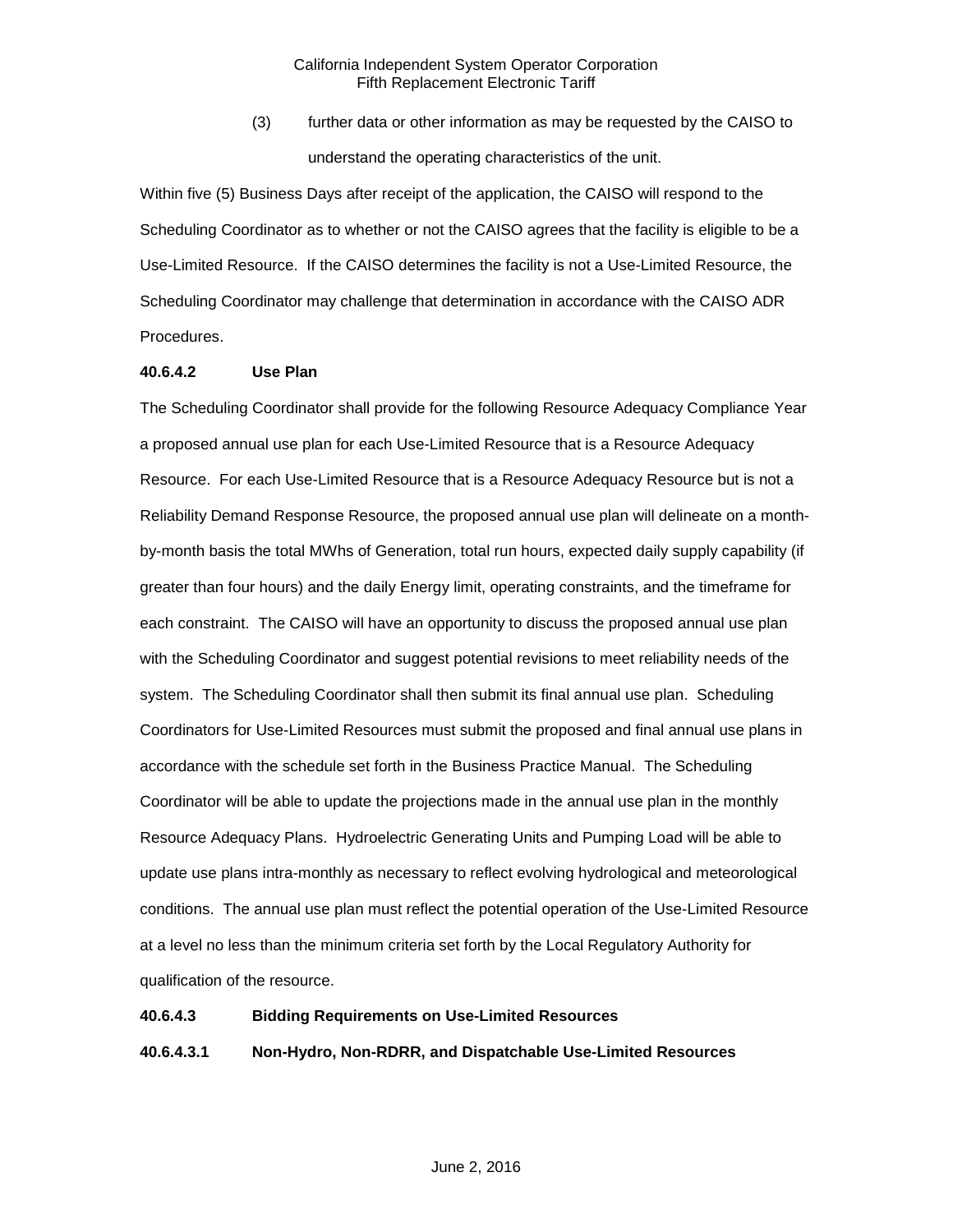Use-Limited Resources, other than those subject to the provisions of 40.6.4.3.2, must submit a Supply Bid or Self-Schedule for their Resource Adequacy Capacity in the Day-Ahead Market whenever the Use-Limited Resources are physically capable of operating in accordance with their operating criteria, including environmental or other regulatory requirements. Use-Limited Resources will also provide a daily Energy limit as part of their Day-Ahead Market offer to enable the CAISO to schedule them for the period in which they are capable of providing the Energy. To the extent that the daily Energy limit has been reached through Self-Schedules, no further action will be taken by the CAISO, unless rescheduling of the Energy is necessary for System Reliability. Use-Limited Resources will attempt to reschedule the Energy in recognition of the System Reliability concern, to the extent that the change is possible without violating a Use-Limited Resource's operating criteria.

#### **40.6.4.3.2 Hydro, RDRR, and Non-Dispatchable Use-Limited Resources**

Hydroelectric Generating Units, Pumping Load, and Non-Dispatchable Use-Limited Resources, but not Reliability Demand Response Resources, shall submit Self-Schedules or Bids in the Day-Ahead Market for their expected available Energy or their expected as-available Energy, as applicable, in the Day-Ahead Market and RTM. Such resources shall also revise their Self-Schedules or submit additional Bids in RTM based on the most current information available regarding Expected Energy deliveries. Hydroelectric Generating Units, Pumping Load, Reliability Demand Response Resources, and Non-Dispatchable Use-Limited Resources will not be subject to commitment in the RUC process. The CAISO will retain discretion as to whether a particular resource should be considered a Non-Dispatchable Use-Limited Resource, and this decision will be made in accordance with the provisions of Section 40.6.4.1.

#### **40.6.4.3.3 Availability of Use-Limited Resources During System Emergencies**

All Use-Limited Resources remain subject to Section 7.7.2.3 regarding System Emergencies to the extent the Use-Limited Resource is owned or controlled by a Participating Generator.

#### **40.6.4.3.4 Availability of Intermittent Resources**

Any Eligible Intermittent Resource that provides Resource Adequacy Capacity may, but is not required to, submit Bids in the Day-Ahead Market.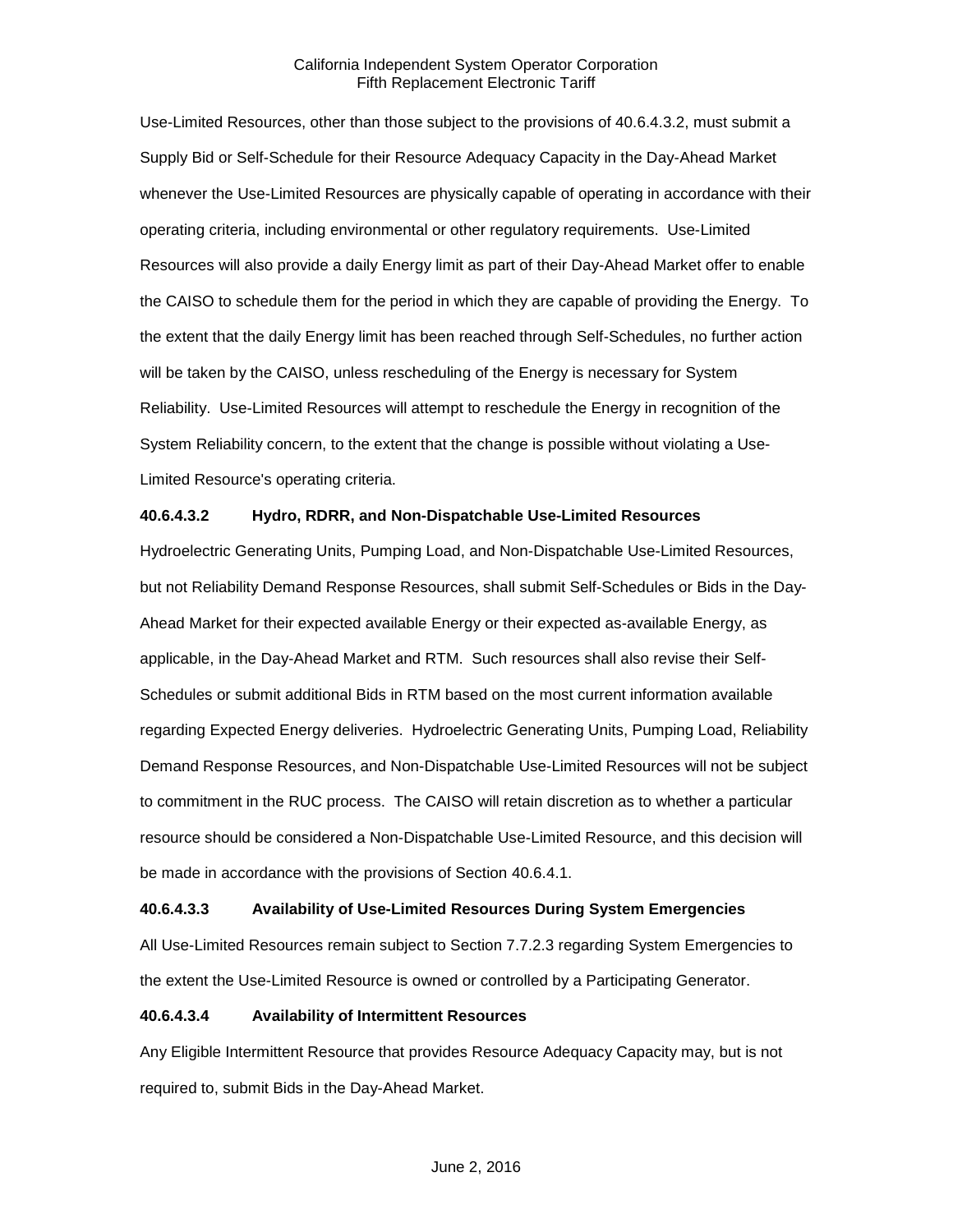# **40.6.5 Additional Availability Requirements For System Resources**

In the IFM, the multi-hour block constraints of a System Resource, other than a System Resource capable of submitting a Dynamic Schedule or a Resource-Specific System Resource, are honored in the optimization. Such a resource that is also a Resource Adequacy Resource must be capable of hourly scheduling by the CAISO in RUC if it is not fully scheduled in the IFM. If such a Resource Adequacy Resource is scheduled in the RUC, the CAISO will schedule the resource in the RTM for each hour of the resource's RUC schedule without regard to the multihour block constraint that was submitted to the IFM. For an existing System Resource that provides Resource Adequacy Capacity through a call-option that expires prior to the close of the IFM, such a System Resource listed on a Resource Adequacy Plan must be reported to the CAISO for consideration in the Extremely Long-Start Commitment Process.

# **40.6.5.1 Additional Availability Requirements for Dynamic and Non-Dynamic Resource-Specific System Resources**

A Dynamic or Non-Dynamic Resource-Specific System Resource that supplies Resource Adequacy Capacity, and is not otherwise a Use-Limited Resource under Section 40.6.4, will be subject to the requirements of Sections 40.6.1, 40.6.2 and either Section 40.6.3 as a Short Start Unit or Section 40.6.7 as a Long Start Unit based upon the Dynamic Resource-Specific System Resource's registered physical operating characteristics.

# **40.6.5.2 Dynamic Non-Resource-Specific System Resources**

A Dynamic non-Resource-Specific System Resource that provides Resource Adequacy Capacity will be subject to the provisions of 40.6.1 and 40.6.2.

# **40.6.6 Requirements For Partial Resource Adequacy Resources**

Only that output of a Partial Resource Adequacy Resource that is designated by a Scheduling Coordinator as Resource Adequacy Capacity in its monthly or annual Supply Plan shall have an availability obligation to the CAISO. Exports being supported by non-Resource Adequacy Capacity from a Partial Resource Adequacy Resource that becomes unavailable or unusable shall be considered as an export of non-Resource Adequacy Capacity based on the pro-rata allocation of derated capacity of the Partial Resource Adequacy Resource as follows: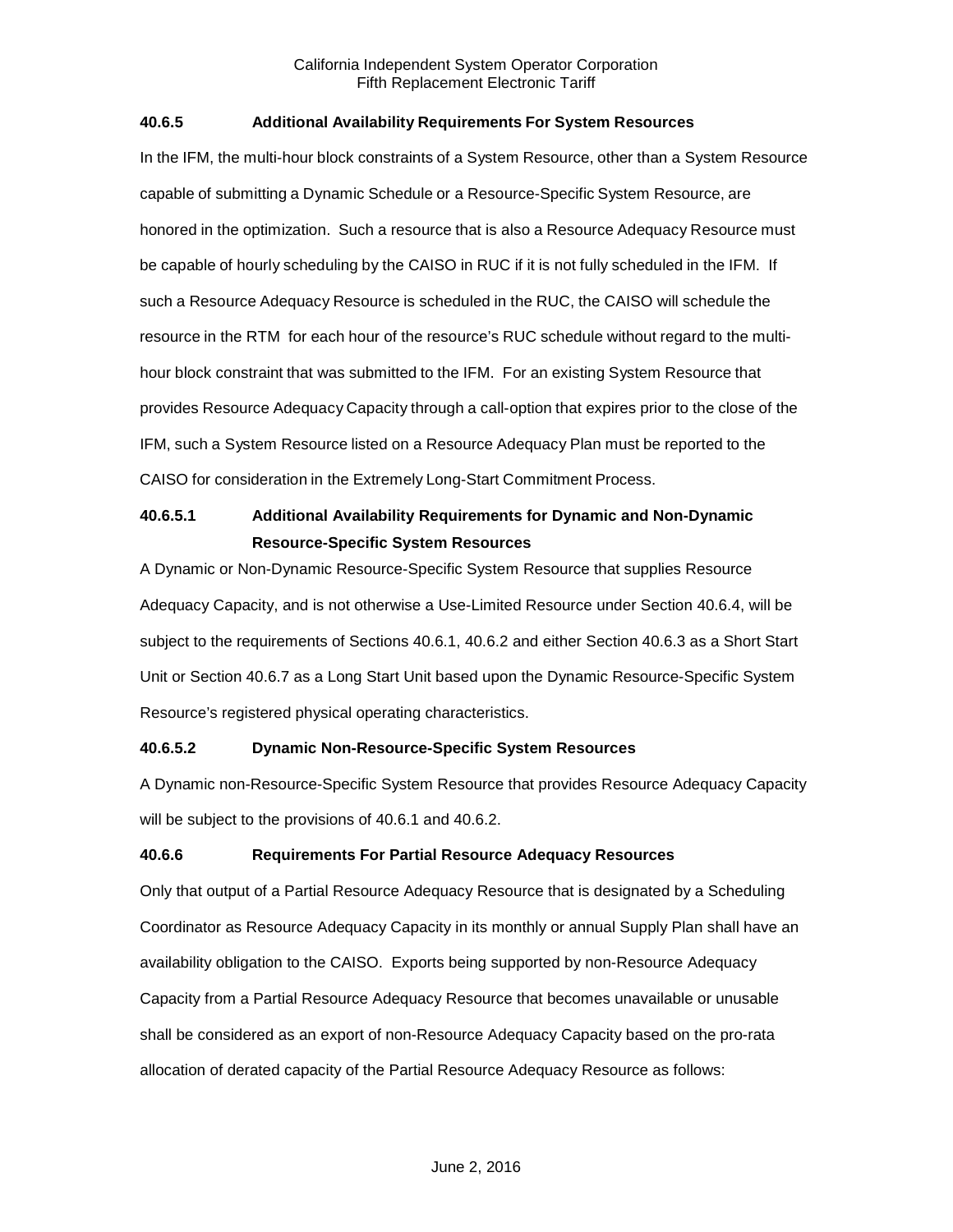- (a) Resource Adequacy Capacity [(Resource Adequacy Capacity/PMax Capacity of Resource Adequacy Resource) x MW Derate or Outage]; or
- (b) [1- (Resource Adequacy Capacity/PMax Capacity of Resource Adequacy Resource)] x De-rated PMax].

# **40.6.7 Release Of Long Start Units**

Long Start Units not committed in the Day-Ahead Market will be released from any further obligation to submit Self-Schedules or Bids for the relevant Operating Day. Scheduling Coordinators for Long Start Units are not precluded from self-committing the unit after the Day-Ahead Market and submitting a Self-Schedule for Wheeling-Out in the RTM, unless precluded by terms of their contracts.

#### **40.6.8 Use Of Generated Bids**

Prior to completion of the Day-Ahead Market, the CAISO will determine if Resource Adequacy Capacity subject to the requirements of Sections 40.5.1 or 40.6.1 and for which the CAISO has not received notification of an Outage has not been reflected in a Bid and will insert a Generated Bid for such capacity into the CAISO Day-Ahead Market. Prior to running the Real-Time Market, the CAISO will determine if Resource Adequacy Capacity subject to the requirements of Section 40.6.2 and for which the CAISO has not received notification of an Outage has not been reflected in a Bid and will insert a Generated Bid for such capacity into the Real-Time Market. If a Scheduling Coordinator for an RA Resource submits a partial bid for the resource's RA Capacity, the CAISO will insert a Generated Bid only for the remaining RA Capacity. In addition, the CAISO will determine if all dispatchable Resource Adequacy Capacity from Short Start Units, not otherwise selected in the IFM or RUC, is reflected in a Bid into the Real-Time Market and will insert a Generated Bid for any remaining dispatchable Resource Adequacy Capacity for which the CAISO has not received notification of an Outage. As provided in the Business Practice Manuals, a Generated Bid for Energy will be calculated and will include: (i) a greenhouse gas cost adder for a resource registered with the California Air Resources Board as having a greenhouse gas compliance obligation; and (ii) a volumetric Grid Management Charge adder that consists of: (i) the Market Services Charge; (ii) the System Operations Charge; and (iii) the Bid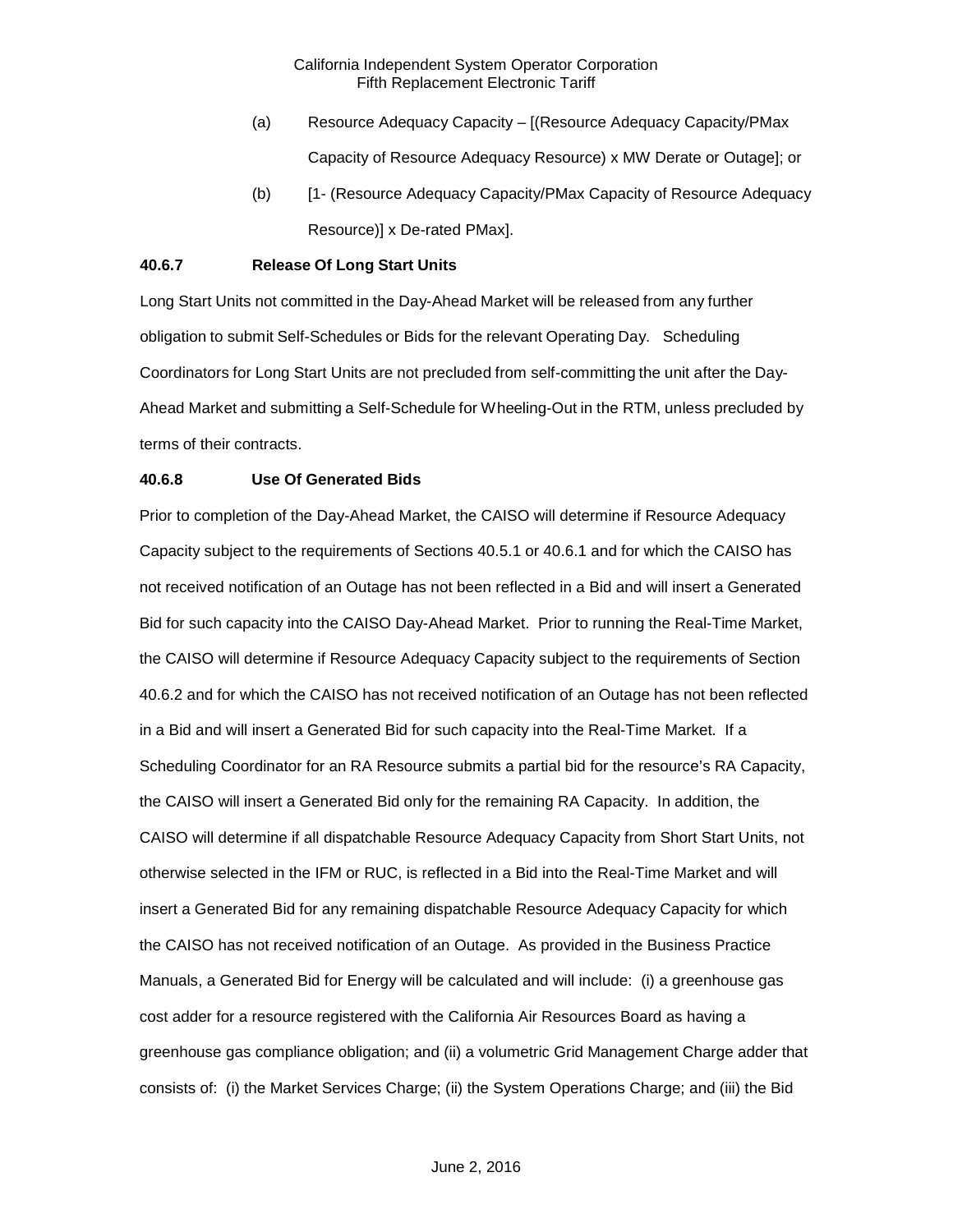Segment Fee divided by the MW in the Bid segment. A Generated Bid for Ancillary Services will equal zero dollars (\$0/MW-hour). Notwithstanding any of the provisions of Section 40.6.8 set forth above, the CAISO will not insert any Bid in the Real-Time Market required under this Section 40 for a Resource Adequacy Resource that is a Use-Limited Resource unless the resource submits an Energy Bid and fails to submit an Ancillary Service Bid.

# **40.6.8.1 Generated Bids for NRS-RA Resources**

Generated Bids to be submitted by the CAISO pursuant to Section 40.6.8 for non-Resource-Specific System Resources that provide Resource Adequacy capacity shall be calculated in accordance with this Section.

# **40.6.8.1.1 Calculation Options for Generated Bids**

The Scheduling Coordinator for each non-Resource Specific System Resource that provides Resource Adequacy Capacity shall select the price taker option, LMP-based option, or negotiated price option as the methodology for calculating the Generated Bids to be submitted by the CAISO under Section 40.6.8 for both the DAM and RTMs. If no selection is made, the CAISO will apply the price taker option to calculate the Generated Bids. For the first ninety (90) days after a resource becomes a non-Resource-Specific System Resource, the calculation of Generated Bids for Resource Adequacy capacity is limited to the price taker option or negotiated price option.

# **40.6.8.1.2 Price Taker Option**

The price taker option is a Generated Bid of \$0/MWh plus the CAISO's estimate of the applicable grid management charge per MWh based on the gross amount of MWh scheduled in the DAM and RTM.

#### **40.6.8.1.3 LMP-Based Option**

The LMP-based option calculates the Generated Bid as the weighted average of the lowest quartile of LMPs, at the Intertie point designated for the non-Resource-Specific System Resource's Resource Adequacy Capacity in the Supply Plan, during periods in which the resource was dispatched in the preceding ninety (90) days for which LMPs that have passed the price validation and correction process set forth in Section 35 are available. The weighted average will be calculated based on the quantities Dispatched within each segment of the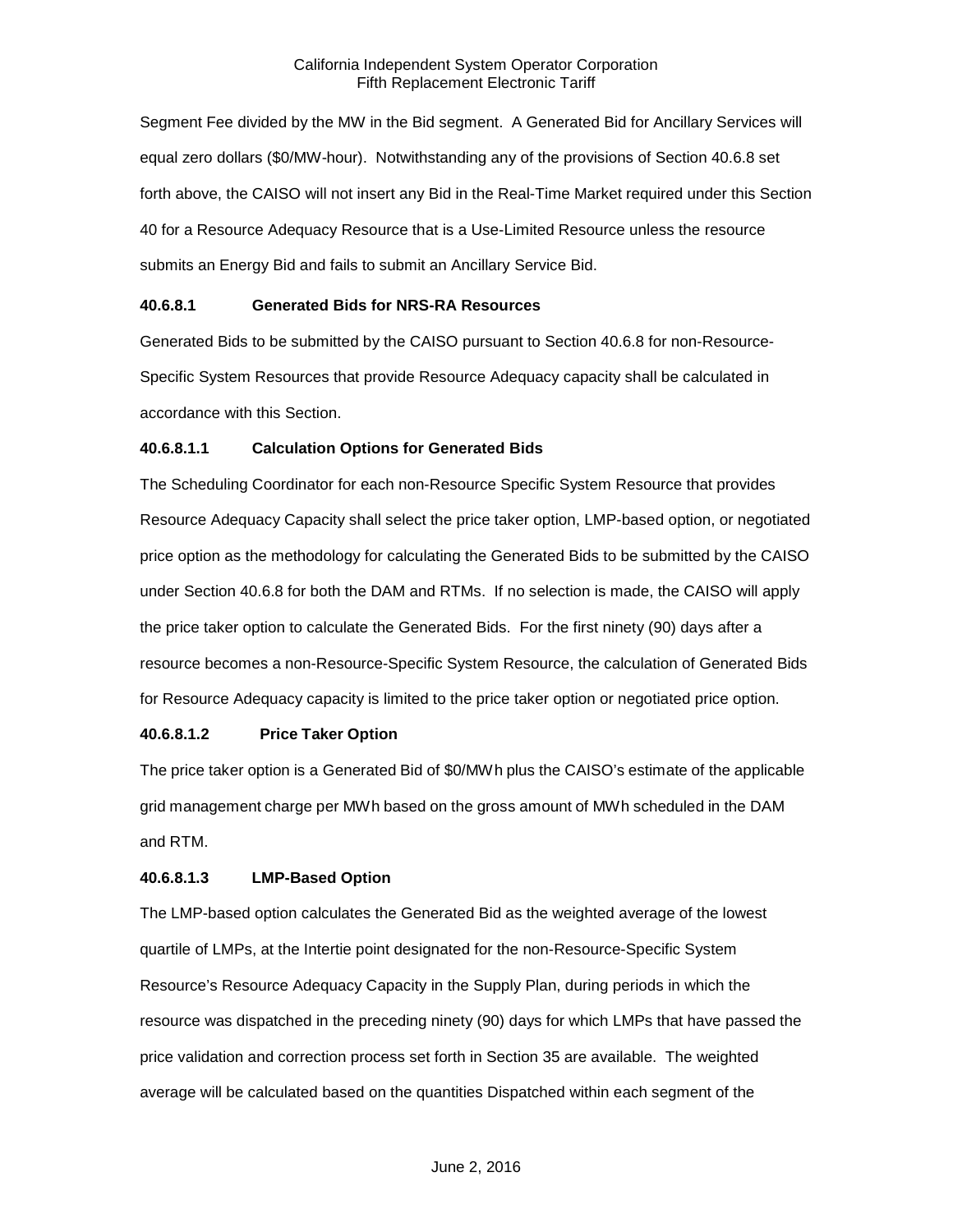Generated Bid curve. Each Bid segment created under the LMP-based option for Generated Bids will be subject to a feasibility test, as set forth in a Business Practice Manual, to determine whether there are a sufficient number of data points to allow for the calculation of an LMP-based Generated Bid. The feasibility test is designed to avoid excessive volatility of the Generated Bid under the LMP-based option that could result when calculated based on a relatively small number of prices. If the Scheduling Coordinator for the non-Resource Specific System Resource elects the LMP-based method, it must additionally select either the price-taker method or the negotiated-rate method as the alternative calculation method for the Generated Bids in the event that the feasibility test fails for the LMP-based method.

## **40.6.8.1.4 Negotiated Price Option**

Under the negotiated price option, a Scheduling Coordinator shall submit a proposed Generated Bid along with supporting information and documentation as described in a Business Practice Manual. Within ten (10) Business Days of receipt, the CAISO or an Independent Entity selected by the CAISO will provide a written response. If the CAISO or Independent Entity accepts the proposed Generated Bid, it will become effective within three (3) Business Days from the date of acceptance by the CAISO and remain in effect until: (1) the Generated Bid is modified by FERC; (2) the Generated Bid is modified by mutual agreement of the CAISO and the Scheduling Coordinator; or (3) the Generated Bid expires, is terminated or is modified pursuant to any agreed upon term or condition or pertinent FERC order.

If the CAISO or Independent Entity selected by the CAISO does not accept the proposed Generated Bid, the CAISO or Independent Entity selected by the CAISO and the Scheduling Coordinator shall enter a period of good faith negotiations that terminates sixty (60) days following the date of submission of a proposed Generated Bid by a Scheduling Coordinator. If at any time during this period, the CAISO or Independent Entity selected by the CAISO and the Scheduling Coordinator agree upon the Generated Bid, it will be become effective within three (3) Business Days of the date of agreement and remain in effect until: (1) the Generated Bid is modified by FERC; (2) the Generated Bid is modified by mutual agreement of the CAISO and the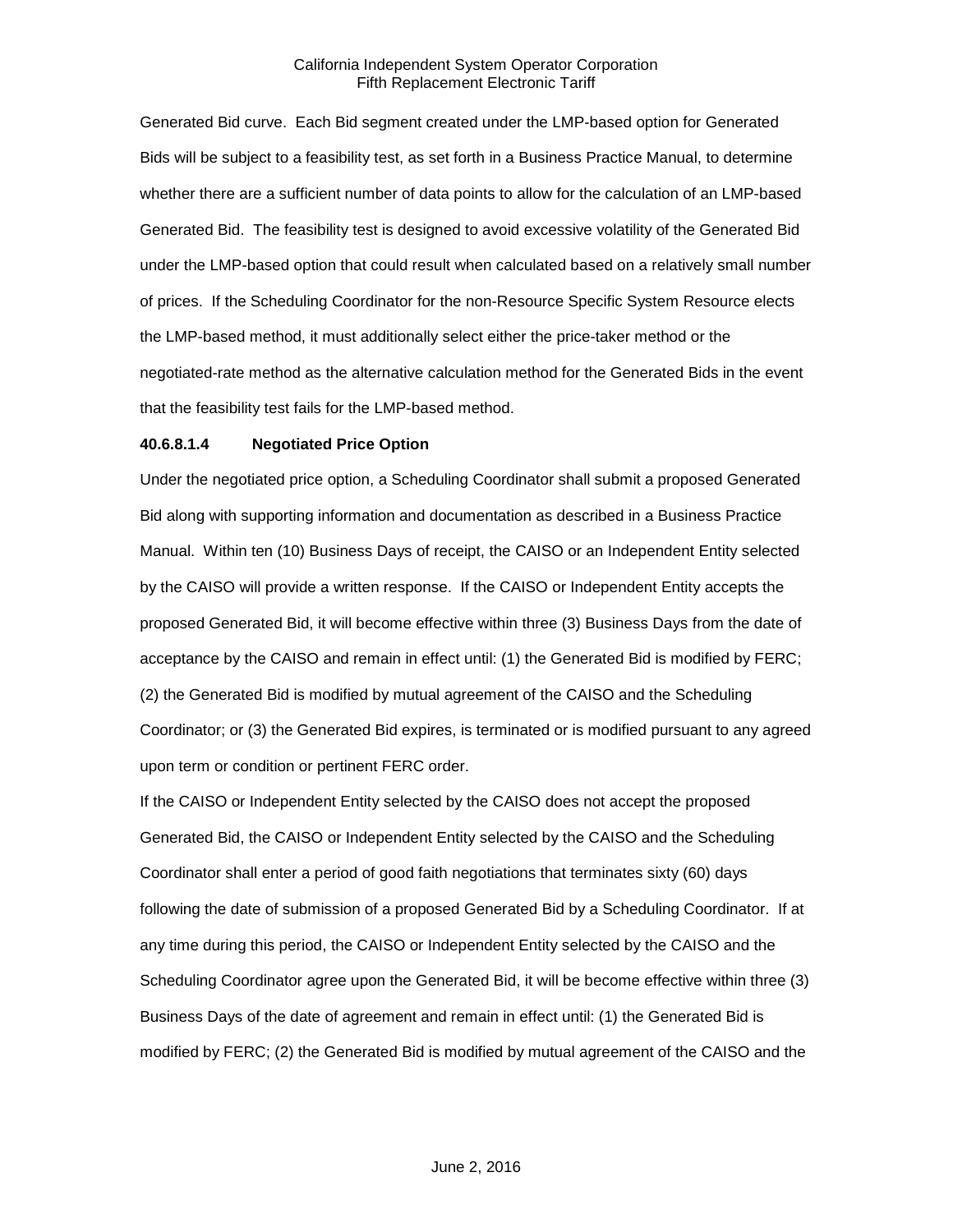Scheduling Coordinator; or (3) the Generated Bid expires, is terminated or is modified pursuant to any agreed upon term or condition or pertinent FERC order.

If by the end of the sixty (60) day period the CAISO or Independent Entity selected by the CAISO and the Scheduling Coordinator fail to agree on the Generated Bid to be used under the negotiated price option, the Scheduling Coordinator has the right to file a proposed Generated Bid with FERC pursuant to Section 205 of the Federal Power Act.

During the sixty (60) day period following the submission of a proposed negotiated Generated Bid by a Scheduling Coordinator, and pending FERC's acceptance in cases where the CAISO or Independent Entity selected by the CAISO fail to agree on the Generated Bid for use under the negotiated price option and the Scheduling Coordinator filed a proposed Generated Bid with FERC pursuant to Section 205 of the Federal Power Act, the Scheduling Coordinator has the option of electing to use any of the other options available pursuant to this Section.

The CAISO shall make an informational filing with FERC of any Generated Bids negotiated pursuant to this Section no later than seven (7) days after the end of the month in which the Generated Bids were established.

# **40.6.8.1.5 Partial Bids**

If a Scheduling Coordinator for a non-Resource-Specific System Resource that provides Resource Adequacy Capacity submits a bid for a MW quantity less than the Resource Adequacy Capacity identified in the resource's Supply Plan, the CAISO will insert a Generated Bid only for the remaining Resource Adequacy Capacity by extending the last segment of the resource's bid curve to the full quantity (MWh) of the Resource Adequacy obligation.

# **40.6.8.1.6 Subset-of-Hours Contracts**

The CAISO will submit Generated Bids for non-Resource-Specific System Resources that provide Resource Adequacy Capacity subject to a Subset-of-Hours Contract during only those hours in which the resource is contractually obligated to make the Resource Adequacy Capacity available and the CAISO has not received either notification of an Outage or a Bid for such capacity. If the Scheduling Coordinator for the non-Resource Specific System Resource submits a Bid for part of the Resource Adequacy Capacity subject to a Subset-of-Hours Contract for any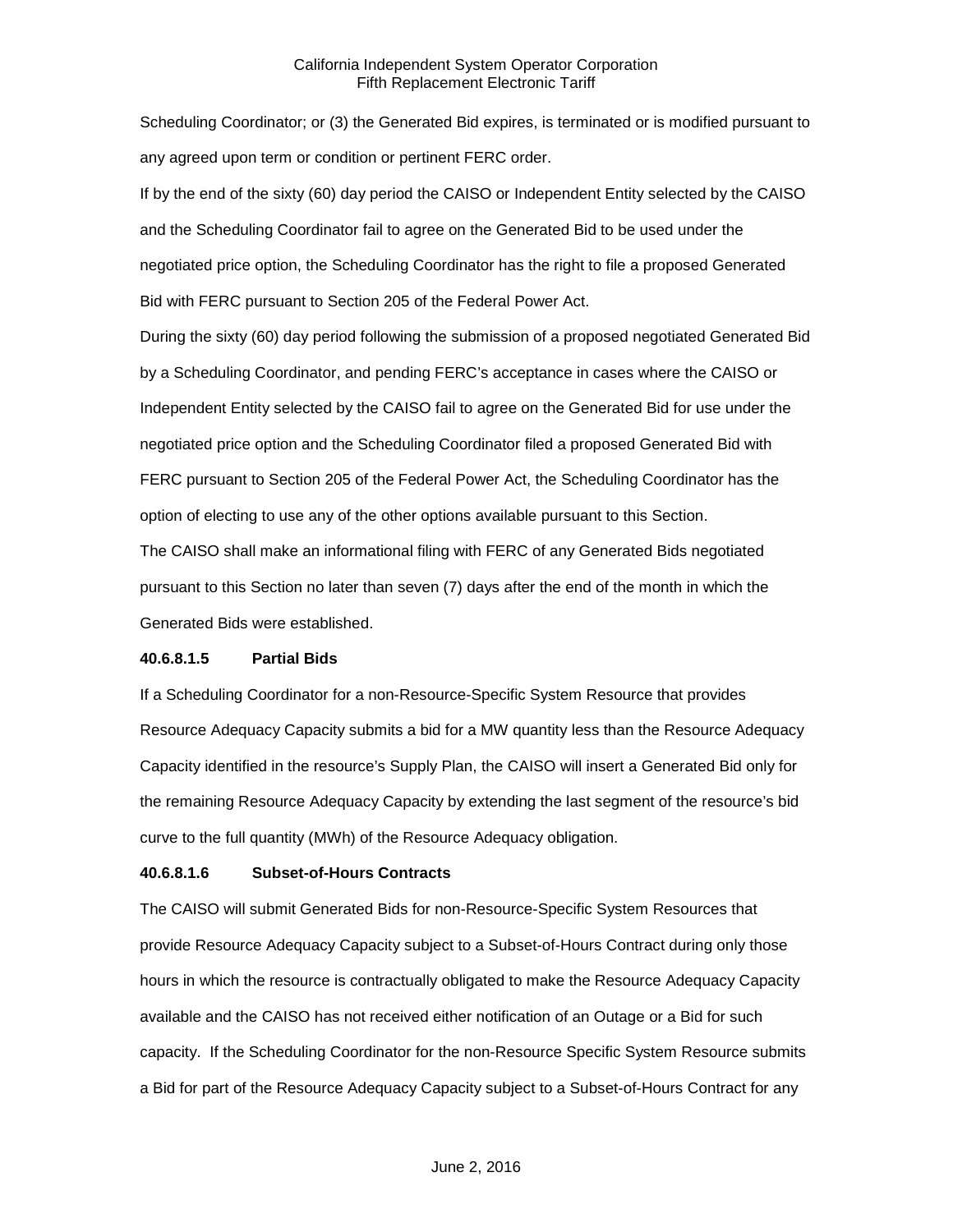hour the resource is contractually obligated to provide the Resource Adequacy Capacity, the CAISO will insert a Generated Bid only for the remaining Resource Adequacy Capacity. Non-Resource-Specific System Resources that provide Resource Adequacy Capacity subject to a Subset-of-Hours Contract must meet the technical interface specifications and submit contractual information as required by a Business Practice Manual.

# **40.6.8.1.6 Filings with FERC to Recover Actual Marginal Fuel Procurement Costs**

A Scheduling Coordinator for a resource subject to a Generated Bid may seek to recover actual marginal fuel procurement costs pursuant to a filing with FERC in accordance with Section 30.11.

# **40.6.9 Grandfathered Firm Liquidated Damages Contracts Requirements**

Resource Adequacy Capacity represented by a Firm Liquidated Damages Contract and relied upon by a Scheduling Coordinator in a monthly or annual Resource Adequacy Plan shall be submitted as a Self-Schedule or Bid in the Day-Ahead IFM to the extent such scheduling right exists under the Firm Liquidated Damages Contract.

# **40.6.10 Exports Of Energy From Resource Adequacy Capacity**

Resource Adequacy Capacity may be utilized to serve an Export Bid. An Export Bid may be submitted into the CAISO Markets and be cleared by the Energy being provided by Resource Adequacy Capacity.

# **40.6.11 Curtailment Of Exports In Emergency Situations**

At its sole discretion, the CAISO may curtail exports from Resource Adequacy Capacity to prevent or alleviate a System Emergency. An Export Bid or a Self-Schedule to provide exports included in a binding Schedule accepted in the IFM or RTM will not be distinguished from a Demand Bid or Self-Schedule to serve Load within the CAISO Balancing Authority Area included in a binding Schedule accepted in the IFM or RTM for purposes of curtailment under this Section, except as consistent with Good Utility Practice.

# **40.6.12 Participating Loads, PDRs, and RDRRs**

Participating Loads, Reliability Demand Response Resources, or Proxy Demand Resources that are included in a Resource Adequacy Plan and Supply Plan, if the Scheduling Coordinator for the Participating Loads, Reliability Demand Response Resources, or Proxy Demand Resources is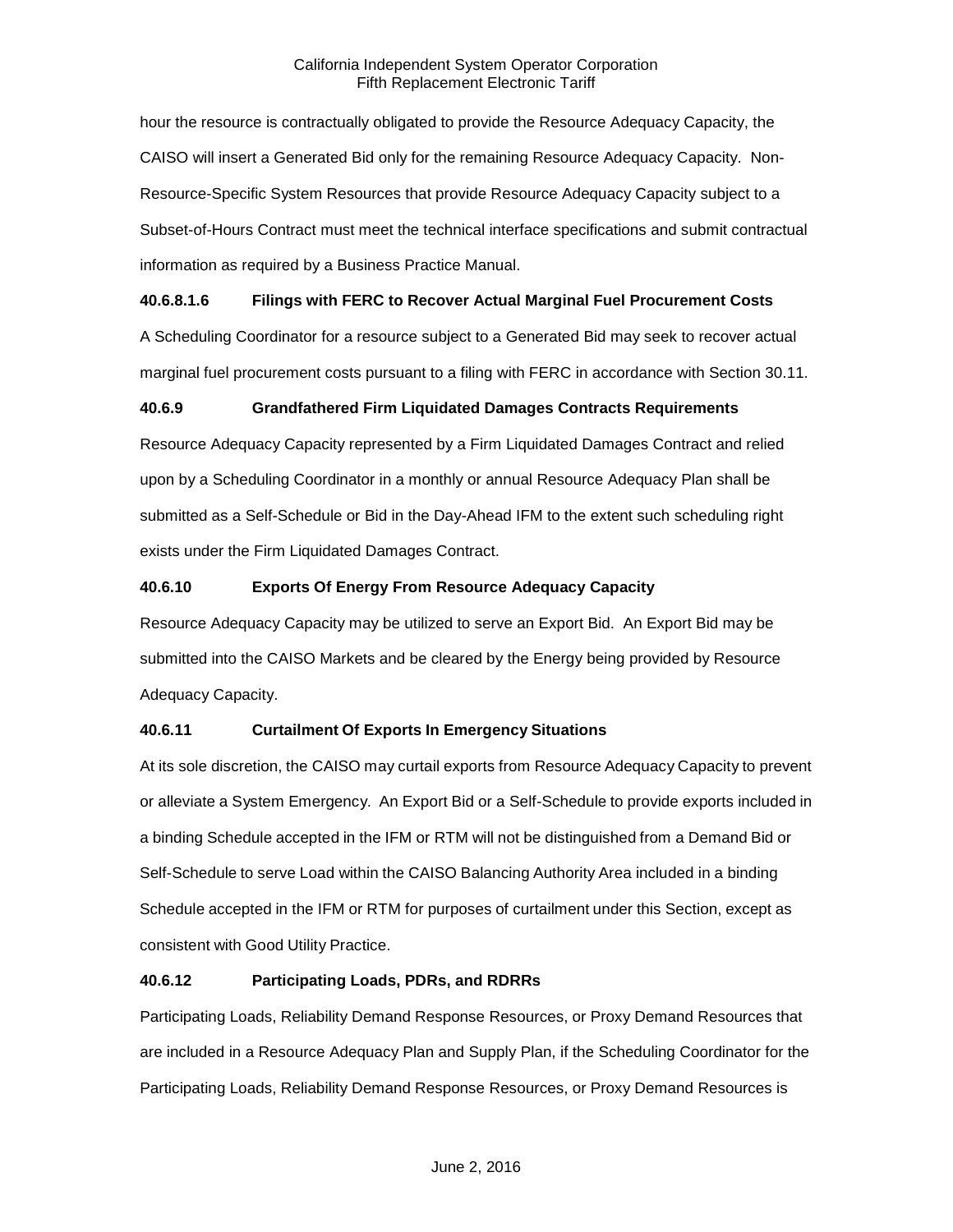not the same as that for the Load Serving Entity, will be administered by the CAISO in accordance with the terms and conditions established by the CPUC or the Local Regulatory Authority.

#### **40.7 Compliance**

The CAISO will evaluate Resource Adequacy Plans and Supply Plans as follows:

(a) The CAISO will evaluate whether each annual and monthly Resource Adequacy Plan submitted by a Scheduling Coordinator on behalf of a Load Serving Entity demonstrates Resource Adequacy Capacity sufficient to satisfy the Load Serving Entity's (i) allocated responsibility for Local Capacity Area Resources under Section 40.3.2 and (ii) applicable Demand and Reserve Margin requirements. If the CAISO determines that a Resource Adequacy Plan does not demonstrate Local Capacity Area Resources sufficient to meet its allocated responsibility under Section 40.3.2, compliance with applicable Demand and Reserve Margin requirements, or compliance with any other resource adequacy requirement in this Section 40 or adopted by the CPUC, Local Regulatory Authority, or federal agency, as applicable, the CAISO will notify the relevant Scheduling Coordinator, CPUC, Local Regulatory Authority, or federal agency with jurisdiction over the relevant Load Serving Entity, or in the case of a mismatch between Resource Adequacy Plan(s) and Supply Plan(s), the relevant Scheduling Coordinators, in an attempt to resolve any deficiency in accordance with the procedures set forth in the Business Practice Manual. The notification will be made at least 25 days in advance of the first day of the month covered by the plan and will include the reasons the CAISO believes a deficiency exists. If the deficiency relates to the demonstration of Local Capacity Area Resources in a Load Serving Entity's annual Resource Adequacy Plan, and the CAISO does not provide a written notice of resolution of the deficiency as set forth in the Business Practice Manual, the Scheduling Coordinator for the Load Serving Entity may demonstrate that the identified deficiency is cured by submitting a revised annual Resource Adequacy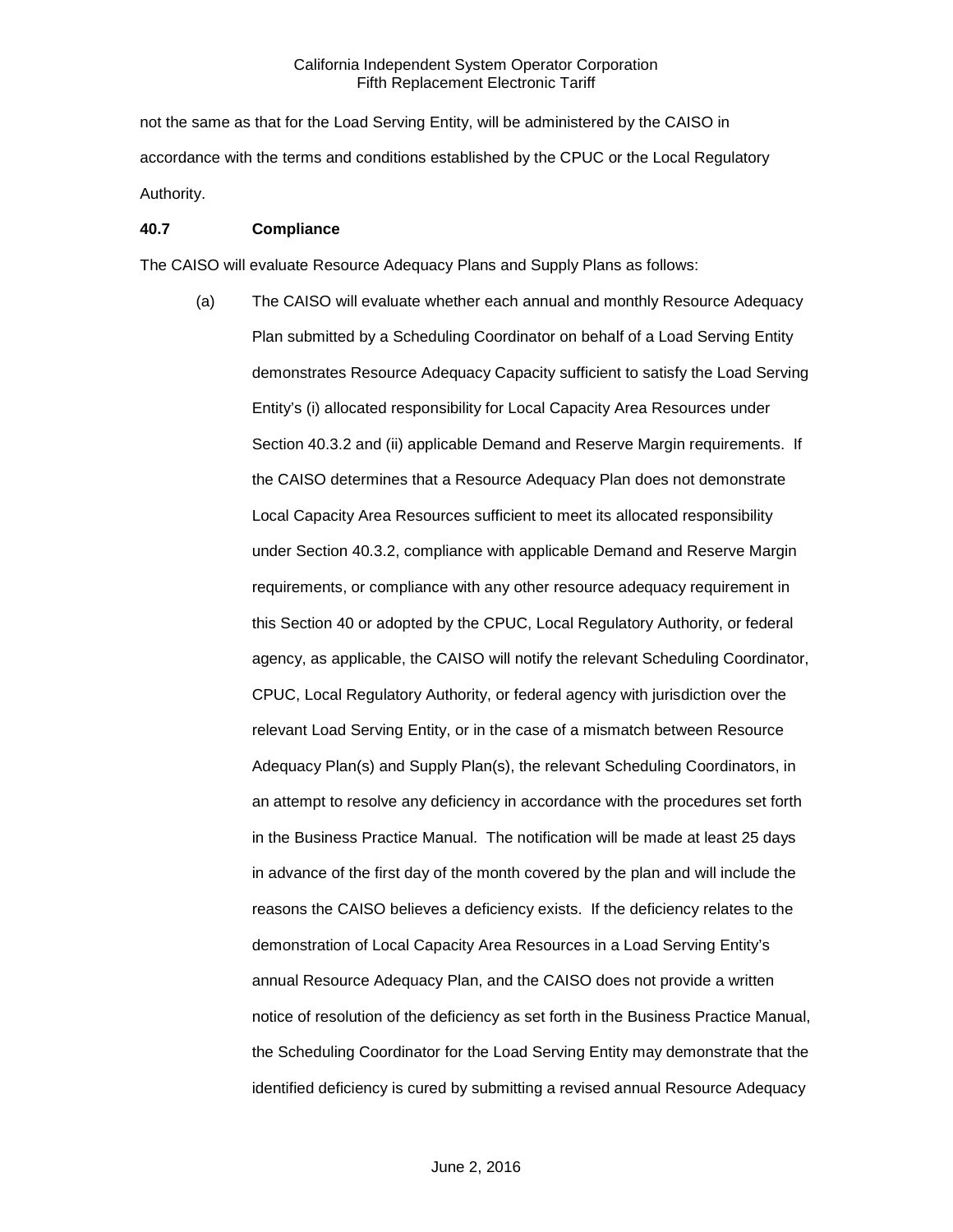Plan within thirty (30) days of the beginning of the Resource Adequacy Compliance Year. For all other identified deficiencies, at least ten (10) days prior the effective month of the relevant Resource Adequacy Plan, the Scheduling Coordinator for the Load Serving Entity shall (i) demonstrate that the identified deficiency is cured by submitting a revised Resource Adequacy Plan or (ii) advise the CAISO that the CPUC, Local Regulatory Authority, or federal agency, as appropriate, has determined that no deficiency exists.

(b) The CAISO will evaluate whether each monthly Resource Adequacy Plan submitted by a Scheduling Coordinator on behalf of a Load Serving Entity demonstrates operationally available Resource Adequacy Capacity, excluding capacity scheduled to take an Approved Maintenance Outage during the resource adequacy month, that is equal to or greater than the Load Serving Entity's applicable forecasted monthly Demand and Reserve Margin. For each day of the month where the CAISO determines that the criteria set forth in Section 9.3.1.3.2.3(b) is not met, if a monthly Resource Adequacy Plan (i) includes capacity scheduled to take an Approved Maintenance Outage on that day that has not been replaced pursuant to Sections 9.3.1.3.1, or 9.3.1.3.2, and (ii) does not demonstrate operationally available Resource Adequacy Capacity equal to or greater than the Load Serving Entity's applicable forecasted monthly Demand and Reserve Margin, the CAISO will require outage replacement and will provide notice of the outage replacement requirement to the Local Regulatory Authority, the Scheduling Coordinator for the Load Serving Entity, and the Scheduling Coordinator for the Resource Adequacy Resource scheduled to take the Approved Maintenance Outage. The notification will be made at least 25 days in advance of the first day of the month covered by the plan and will include the reasons why the CAISO believes an outage replacement requirement exists. At least eleven (11) days prior to the resource adequacy month, the Scheduling Coordinator for either the Load Serving Entity or the Resource Adequacy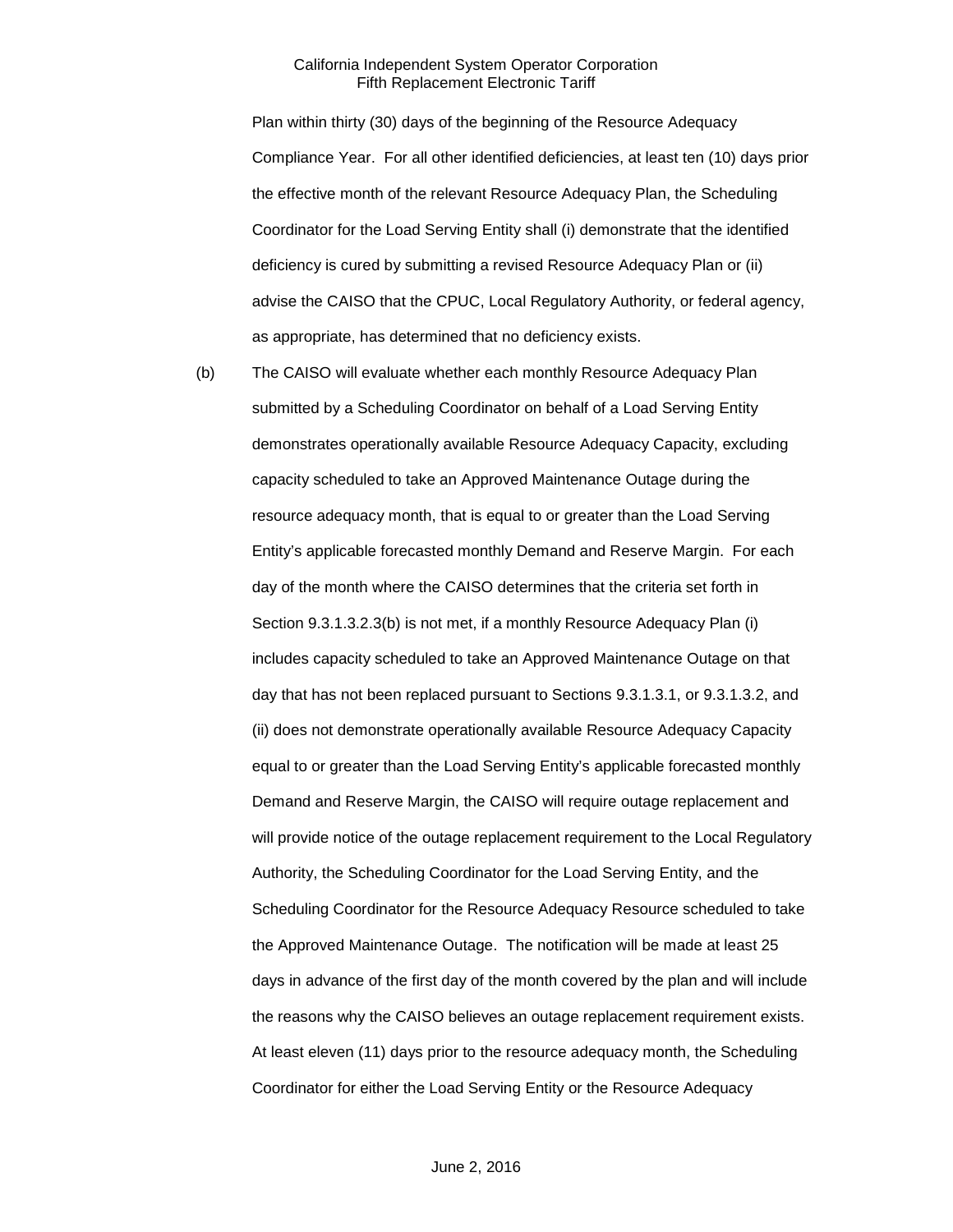Resource may demonstrate that the identified outage replacement requirement is cured by submitting to the CAISO a revision or update to the monthly Resource Adequacy Plan or Supply Plan, as applicable. If neither the Scheduling Coordinator for the Load Serving Entity nor the Scheduling Coordinator for the Resource Adequacy Resource timely advises the CAISO that the identified outage replacement requirement is cured, the CAISO may exercise its authority to procure backstop capacity under the Capacity Procurement Mechanism pursuant to Section 43.

(c) In the case of a mismatch between Resource Adequacy Plan(s) and Supply Plan(s), if resolved, the relevant Scheduling Coordinator(s) must provide the CAISO with revised Resource Adequacy Plan(s) or Supply Plans, as applicable, at least ten (10) days prior to the effective month. If the CAISO is not advised that the deficiency or mismatch is resolved at least ten (10) days prior to the effective month, the CAISO will use the information contained in the Supply Plan to set the obligations of Resource Adequacy Resources under this Section 40 and/or to assign any costs incurred under this Section 40 and Section 43.

# **40.7.1 Other Compliance Issues**

Scheduling Coordinators representing Generating Units, System Units or System Resources supplying Resource Adequacy Capacity that fail to provide the CAISO with an annual or monthly Supply Plan, as applicable, as set forth in Section 40.7, shall be subject to Section 37.6.1. Further, Scheduling Coordinators representing Generating Units, System Units or System Resources supplying Resource Adequacy Capacity that fail to provide the CAISO with information required for the CAISO to determine Net Qualifying Capacity shall not be eligible for inclusion in the Net Qualifying Capacity annual report under Section 40.4.2 for the next Resource Adequacy Compliance Year and shall be subject to any applicable Sanctions under Section 37.6.1.

# **40.7.2 Penalties For Non-Compliance**

The failure of a Resource Adequacy Resource or Resource Adequacy Capacity to be available to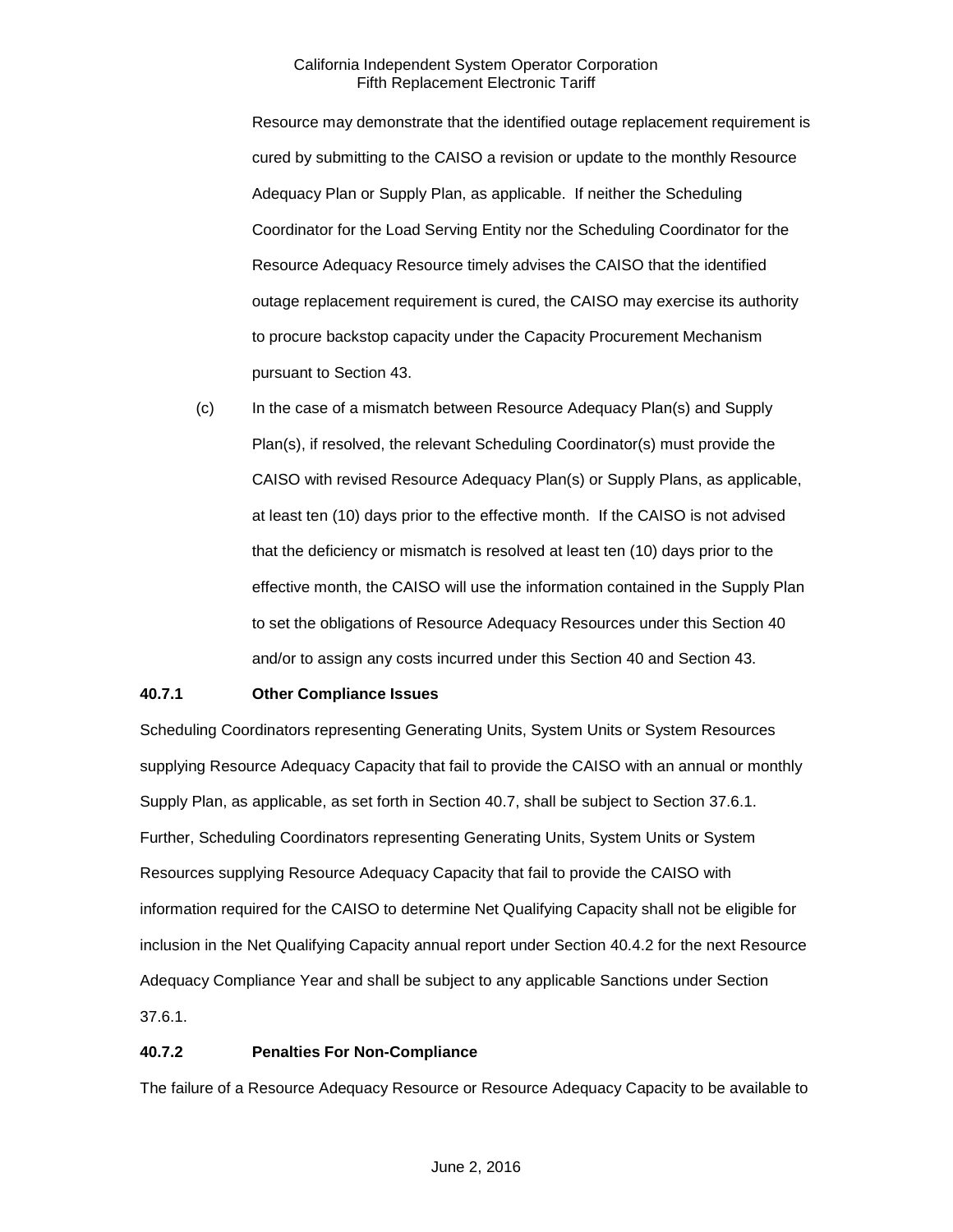the CAISO in accordance with the requirements of this Section 40 or Section 9.3.1.3, and the failure to operate a Resource Adequacy Resource by placing it online or in a manner consistent with a submitted Bid or Generated Bid shall be subject to the applicable Sanctions set forth in Section 37.2.4. However, any failure of the Resource Adequacy Resource to satisfy any obligations prescribed under this Section 40 or Section 9.3.1.3 during a Resource Adequacy Compliance Year for which Resource Adequacy Capacity has been committed to a Load Serving Entity shall not limit in any way, except as otherwise established under Section 40.4.5 or requirements of the CPUC, Local Regulatory Authority, or federal agency, as applicable, the ability of the Load Serving Entity to whom the Resource Adequacy Capacity has been committed to use such Resource Adequacy Capacity for purposes of satisfying the resource adequacy requirements of the CPUC, Local Regulatory Authority, or federal agency, as applicable. In addition, a Reserve Sharing LSE shall not be subject to any sanctions, penalties, or other compensatory obligations under this Section 40 on account of a Resource Adequacy Resource's satisfaction or failure to satisfy its obligations under this Section 40 or Section 9.3.1.3.

#### **40.8 CAISO Default Qualifying Capacity Criteria**

# **40.8.1 Applicability**

The criteria in this Section 40.8 shall apply only: (i) where the CPUC or Local Regulatory Authority has not established and provided to the CAISO criteria to determine the types of resources that may be eligible to provide Qualifying Capacity and for calculating Qualifying Capacity for such eligible resource types and (ii) until the CAISO has been notified in writing by the CPUC of its intent to overturn, reject or fundamentally modify the capacity-based framework in CPUC Decisions 04-01-050 (Jan. 10, 2004), 04-10-035 (Oct. 28, 2004), and 05-10-042 (Oct. 31, 2005). The types of resources specified in this Section 40.8.1 will be eligible to provide Qualifying Capacity to the extent they meet the criteria for each type of resource set forth in this Section 40.8.1.

# **40.8.1.2 Nuclear and Thermal**

Nuclear and thermal Generating Units, other than Qualifying Facilities with Existing QF Contracts addressed in Section 40.8.1.8 below, must be a Participating Generator or a System Unit. The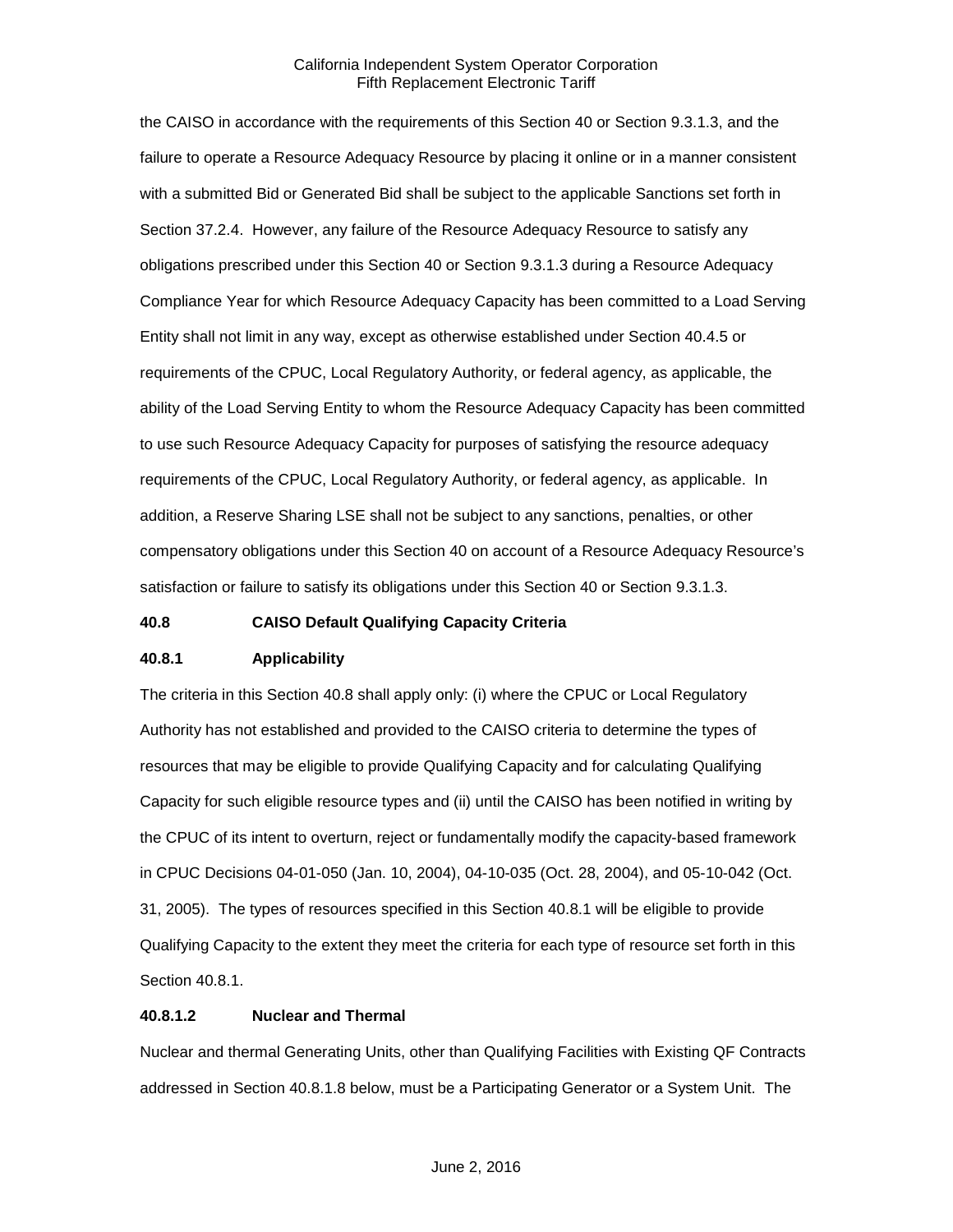Qualifying Capacity of nuclear and thermal units, other than Qualifying Facilities addressed in Section 40.8.1.8, will be based on net dependable capacity defined by NERC Generating Availability Data System information.

#### **40.8.1.3 Hydro**

Hydroelectric Generating Units, other than Qualifying Facilities with Existing QF Contracts, must be either Participating Generators or System Units. The Qualifying Capacity of a pond or Pumped-Storage Hydro Unit, other than a QF, will be determined based on net dependable capacity defined by NERC GADS minus variable head derate based on an average dry year reservoir level. The Qualifying Capacity of a pond or Pumped-Storage Hydro Unit that is a QF will be determined based on historic performance during the hours of noon to 6:00 p.m., using a three-year rolling average.

The Qualifying Capacity of all run-of-river hydro units, including Qualifying Facilities, will be based on net dependable capacity defined by NERC GADS minus an average dry year conveyance flow, stream flow, or canal head derate. As used in this section, average dry year reflects a onein-five year dry hydro scenario (for example, using the 4th driest year from the last 20 years on record).

# **40.8.1.4 Unit-Specific Contracts**

Unit-specific contracts with Participating Generators or System Units will qualify as Resource Adequacy Capacity subject to the verification that the total MW quantity of all contracts from a specific unit do not exceed the total Net Qualifying Capacity (MW) consistent with the Net Qualifying Capacity determination for that unit.

# **40.8.1.5 Contracts with Liquidated Damage Provisions**

Firm Energy contracts with liquidated damages provisions, as generally reflected in Service Schedule C of the Western Systems Power Pool Agreement or the Firm LD product of the Edison Electric Institute pro forma agreement, or any other similar firm Energy contract that does not require the seller to source the Energy from a particular unit, and specifies a delivery point internal to the CAISO Balancing Authority Area entered into before October 27, 2005 shall be eligible to count as Qualifying Capacity until the end of 2008. A Scheduling Coordinator,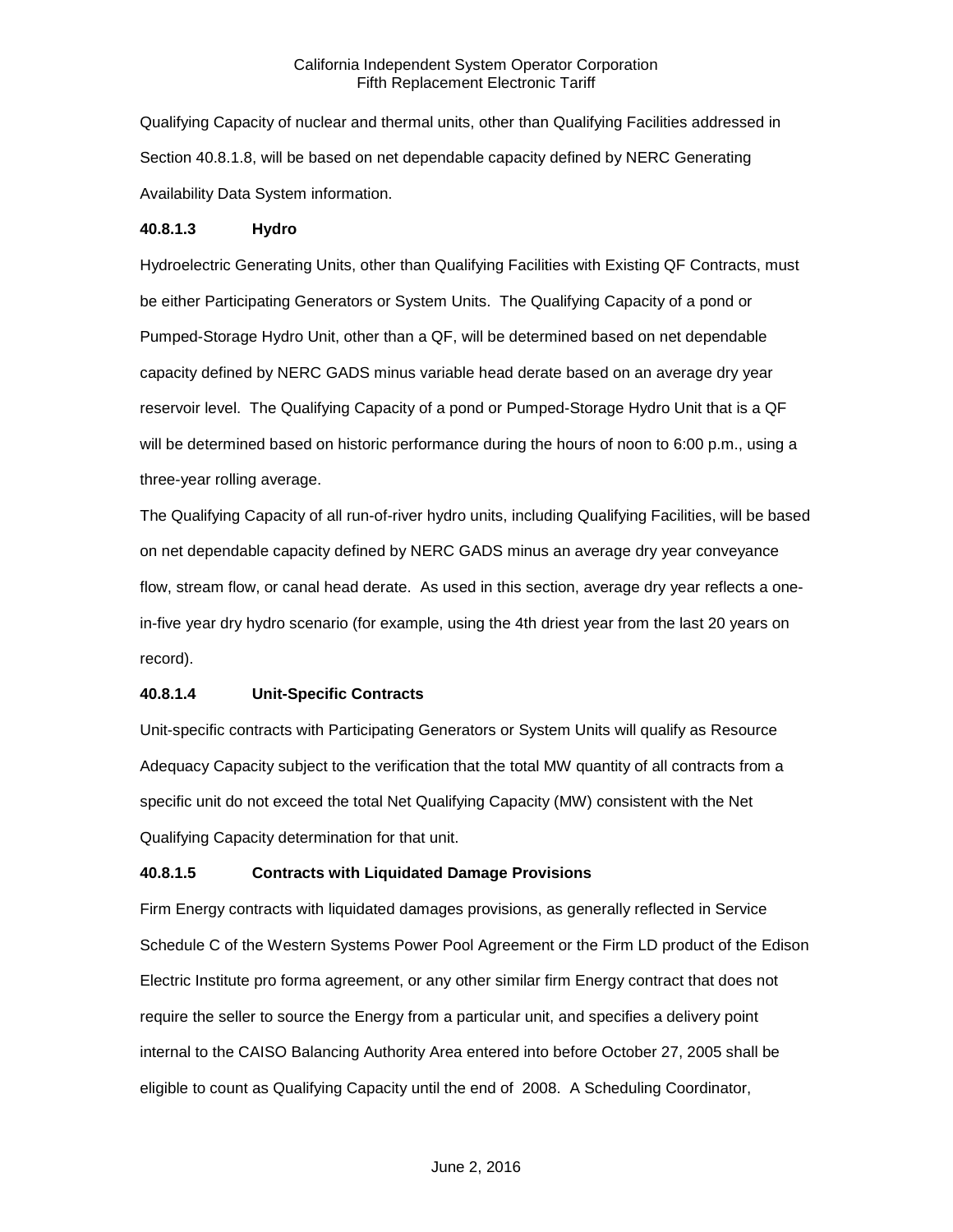however, cannot have more than twenty-five percent (25%) of its portfolio of Qualifying Capacity met by contracts with liquidated damage provisions for 2008.

#### **40.8.1.6 Wind and Solar**

As used in this Section, wind units are those wind Generating Units without backup sources of Generation and solar units are those solar Generating Units without backup sources of Generation. Wind and solar units, other than Qualifying Facilities with Existing QF Contracts, must be Participating Intermittent Resources or subject to availability provisions of Section 40.6.4.3.4.

The Qualifying Capacity of all wind or solar units, including Qualifying Facilities, for each month will be based on their monthly historic performance during that same month during the hours of noon to 6:00 p.m., using a three-year rolling average. For wind or solar units with less than three years operating history, all months for which there is no historic performance data will utilize the monthly average production factor of all units (wind or solar, as applicable) within the TAC Area, or other production data from another area determined by the CAISO to be appropriate if the unit is not within a TAC Area, in which the Generating Unit is located.

#### **40.8.1.7 Geothermal**

Geothermal Generating Units, other than Qualifying Facilities with Existing QF Contracts addressed in Section 40.8.1.8, must be Participating Generators or System Units. The Qualifying Capacity of geothermal units, other than Qualifying Facilities addressed in Section 40.8.1.8, will be based on NERC GADS net dependable capacity minus a derate for steam field degradation.

# **40.8.1.8 Treatment of Qualifying Capacity for Qualifying Facilities**

Qualifying Facilities must be subject to an effective Participating Generator Agreement or Net Scheduled Participating Generator Agreement or must be System Units, unless they have an Existing QF Contract. Except for hydro, wind, and solar Qualifying Facilities addressed pursuant to Sections 40.8.1.3 and 40.8.1.6, the Qualifying Capacity of Qualifying Facilities under Existing QF Contracts, will be based on historic monthly Generation output during the hours of noon to 6:00 p.m. (net of Self-provided Load) during a three-year rolling average.

#### **40.8.1.9 Participating Loads**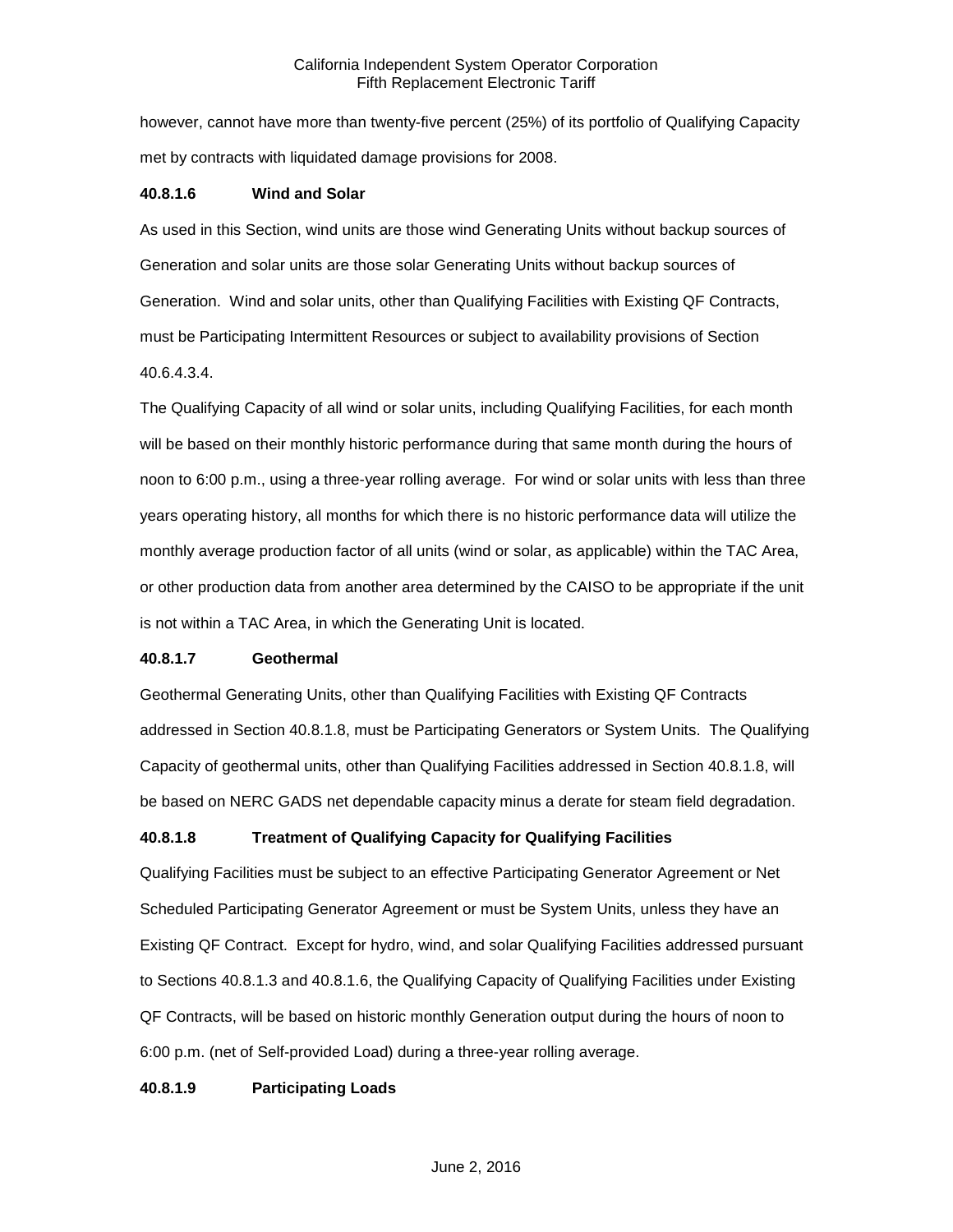The Qualifying Capacity of Participating Loads shall be the average reduction in Demand over a three-year period on a per Dispatch basis or, if the Load does not have three years of performance history, based on comparable evaluation data using similar programs. Loads of Participating Loads must be available at least 48 hours, and if the Loads can only be dispatched for a maximum of two hours per event, then only 0.89 percent of a Scheduling Coordinator's portfolio may be made up of such Loads.

# **40.8.1.10 Jointly-Owned Facilities**

A jointly-owned facility must be either a Participating Generator or a System Unit. The Qualifying Capacity for the entire facility will be determined based on the type of resource as described elsewhere in this Section 40.8.1. In addition, the Scheduling Coordinator must provide the CAISO with a demonstration of its entitlement to the output of the jointly-owned facility's Qualified Capacity and an explanation of how that entitlement may change if the facility's output is restricted.

## **40.8.1.11 Facilities under Construction**

The Qualifying Capacity for facilities under construction will be determined based on the type of resource as described elsewhere in this Section 40.8. In addition, the facility must have been in commercial operation for no less than one month to be eligible to be included as a Resource Adequacy Resource in a Scheduling Coordinator's monthly Resource Adequacy Plan.

#### **40.8.1.12 System Resources and Pseudo-Ties**

# **40.8.1.12.1 Dynamic System Resources and Pseudo-Ties**

Dynamic System Resources and Pseudo-Ties of Generating Units to the CAISO Balancing Authority Area shall be treated similar to resources within the CAISO Balancing Authority Area, except with respect to the deliverability screen under Section 40.4.6.1 and with respect to the limitation on the Qualifying Capacity of wind and solar resources set forth in Section 40.8.1.6. However, eligibility as a Resource Adequacy Resource is contingent upon a showing by the Scheduling Coordinator that the Dynamic System Resource or Pseudo-Tie of a Generating Unit to the CAISO Balancing Authority Area has secured transmission through any intervening Balancing Authority Areas for the Operating Hours that cannot be curtailed for economic reasons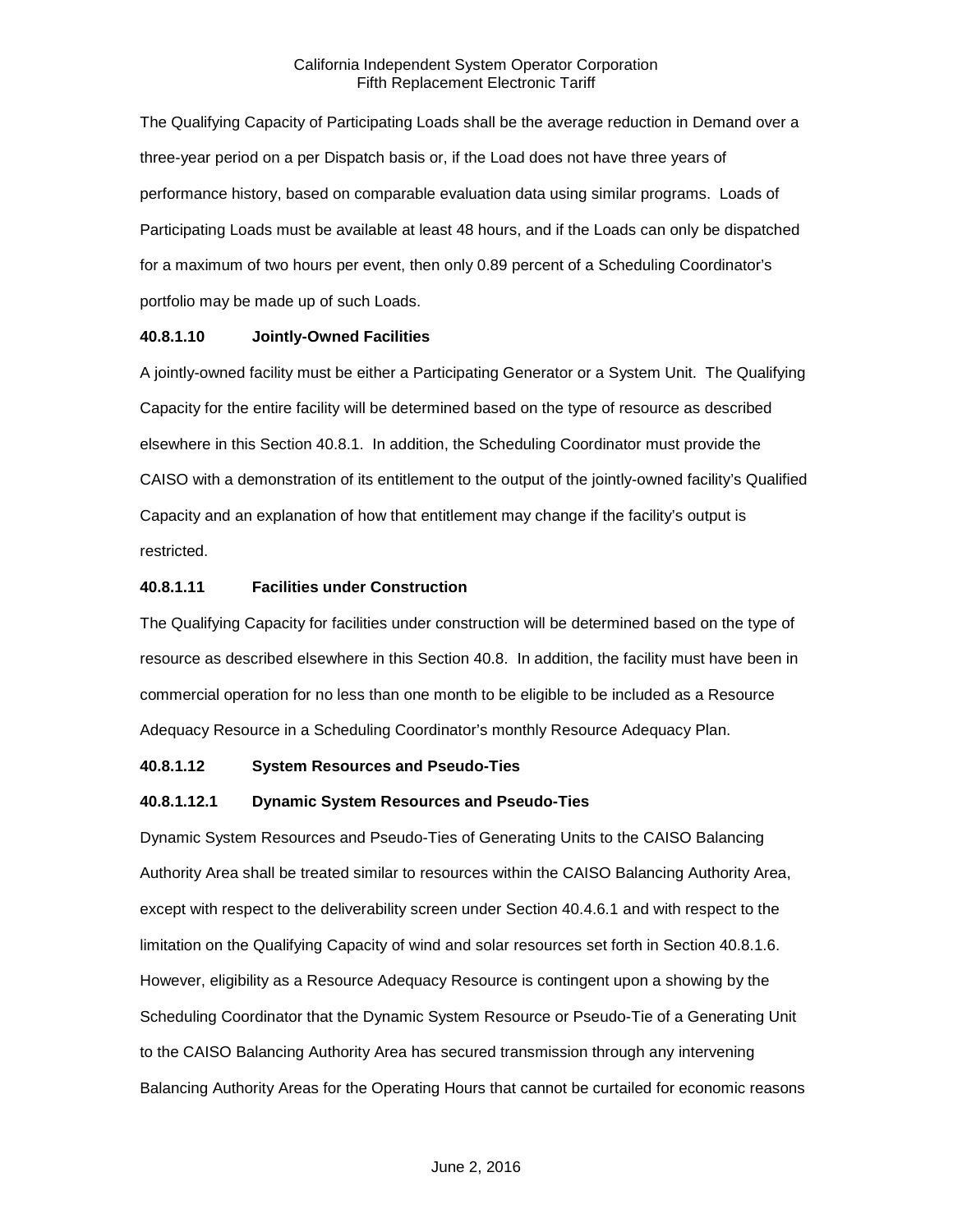or bumped by higher priority transmission and that the Load Serving Entity for which the Scheduling Coordinator is submitting Demand Bids has an allocation of import capacity at the import Scheduling Point under Section 40.4.6.2 that is not less than the Resource Adequacy Capacity provided by the Dynamic System Resource or Pseudo-Tie of a Generating Unit to the CAISO Balancing Authority Area.

# **40.8.1.12.2 Non-Dynamic System Resources**

For Non-Dynamic System Resources, the Scheduling Coordinator must demonstrate that the Load Serving Entity for which the Scheduling Coordinator is scheduling Demand has an allocation of import capacity at the import Scheduling Point under Section 40.4.6.2 that is not less than the Resource Adequacy Capacity from the Non-Dynamic System Resource. The Scheduling Coordinator must also demonstrate that the Non-Dynamic System Resource is covered by Operating Reserves, unless unit contingent, in the sending Balancing Authority Area. Eligibility as Resource Adequacy Capacity is contingent upon a showing by the Scheduling Coordinator of the System Resource that it has secured transmission through any intervening Balancing Authority Areas for the Operating Hours that cannot be curtailed for economic reasons or bumped by higher priority transmission. With respect to Non-Dynamic System Resources, any inter-temporal constraints, such as multi-hour run blocks, must be explicitly identified in the monthly Resource Adequacy Plan, and no constraints may be imposed beyond those explicitly stated in the plan.

#### **40.8.1.13 Proxy Demand Resources**

The Qualifying Capacity of a Proxy Demand Resource, for each month, will be based on the resource's average monthly historic demand reduction performance during that same month during the Availability Assessment Hours, as described in Section 40.9.3, using a three-year rolling average. For a Proxy Demand Resource with fewer than three years of performance history, for all months for which there is no historic data, the CAISO will utilize a monthly megawatt value as certified and reported to the CAISO by the Demand Response Provider; otherwise, where available, the CAISO will use the average of historic demand reduction performance data available, by month, for a Proxy Demand Resource. Proxy Demand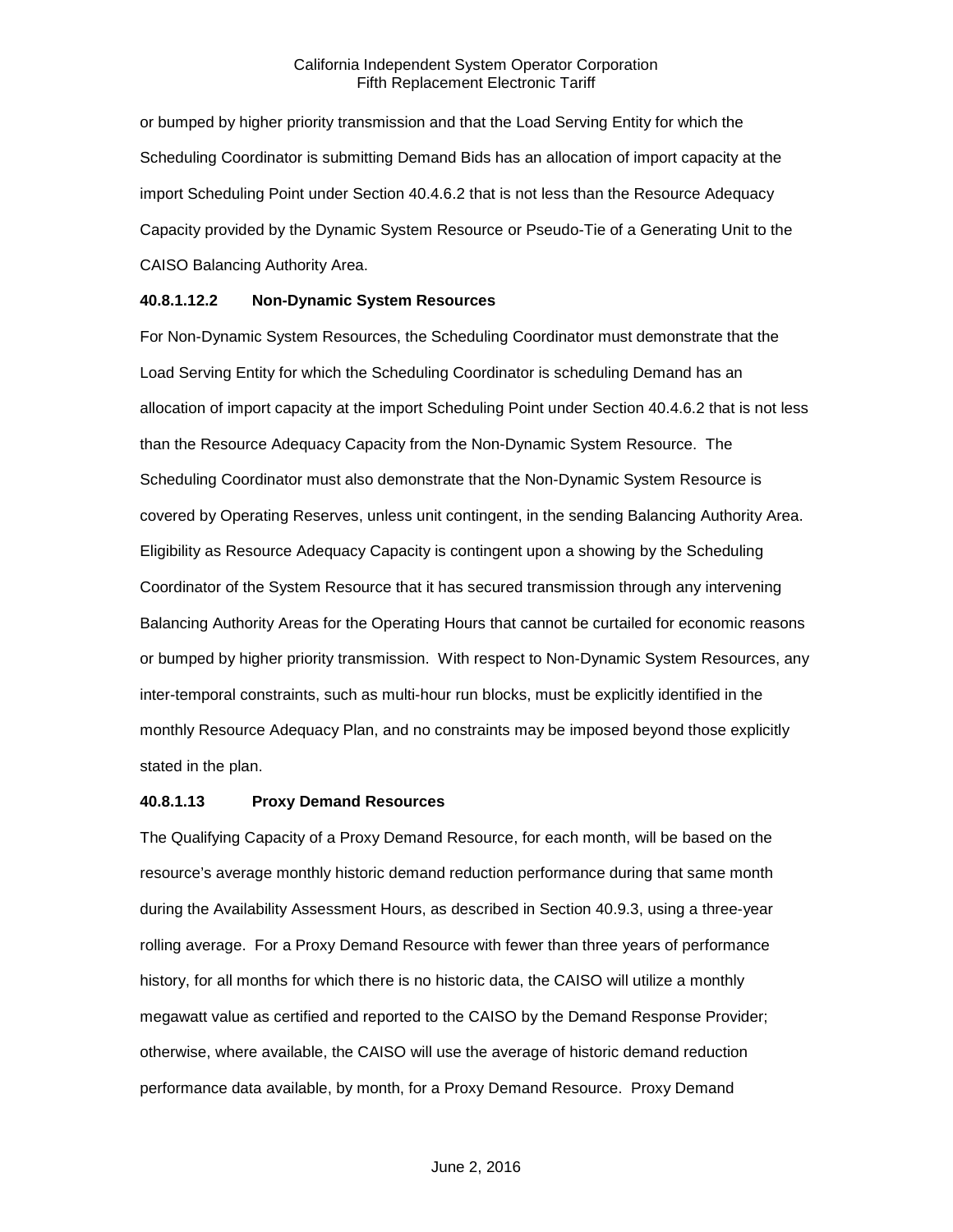Resources must be available at least four (4) hours per month in which they are eligible to provide RA Capacity and must be dispatchable for a minimum of thirty (30) minutes per event within each of those months.

### **40.8.1.14 Reliability Demand Response Resources**

The Net Qualifying Capacity of a Reliability Demand Response Resource, for each month, will be based on the resource's average monthly historic demand reduction performance during that same month during the Availability Assessment Hours, as described in Section 40.9.3, using a three-year rolling average. For a Reliability Demand Response Resource with fewer than three years of performance history, for all months for which there is no historic data, the CAISO will use a monthly megawatt value as certified and reported to the CAISO by the Demand Response Provider; otherwise, where available, the CAISO will use the average of historic demand reduction performance data available, by month, for a Reliability Demand Response Resource.

# **40.9. Standard Capacity Product**

#### **40.9.1 General**

Except for the exemptions specified in Section 40.9.2, the CAISO will track the availability of Resource Adequacy Capacity during the Availability Assessment Hours of each month, as specified in Section 40.9.3, in order to determine the amount of Resource Adequacy Capacity that was available to the CAISO. Each non-exempt Resource Adequacy Resource will be subject to the Availability Standards determined in accordance with either Section 40.9.4 or 40.9.7, whichever is applicable, for each month during each Resource Adequacy Compliance Year, starting with the 2010 Resource Adequacy Compliance Year. Scheduling Coordinators for Resource Adequacy Resources will be subject to Non-Availability Charges or Availability Incentive Payments as specified in either Section 40.9.4 or Section 40.9.7, whichever is applicable. MW values or percentages used by the CAISO in this Section 40.9 will be calculated to no less than two decimal places.

# **40.9.2 Exemptions**

The following exemptions apply to the CAISO's Availability Standards program of this Section 40.9: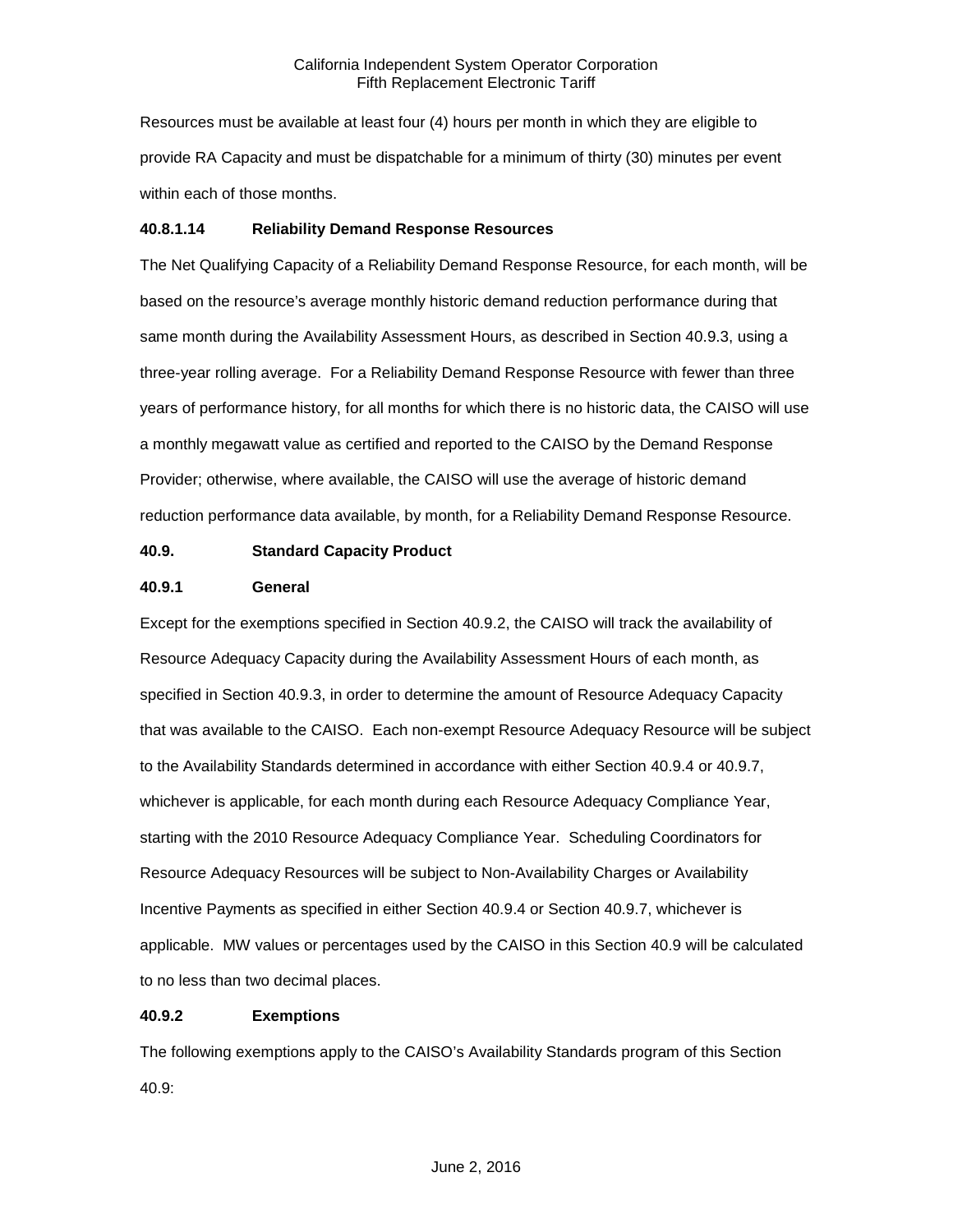- (1) Resources with a PMax less than one (1.0) MW will not be used to determine Availability Standards, will not be subject to Non-Availability Charges or Availability Incentive Payments, and will not be subject to the additional Outage reporting requirements of this Section 40.9.
- (2) Capacity under a resource specific power supply contract that existed prior to June 28, 2009 and Resource Adequacy Capacity that was procured under a contract that was either executed or submitted to the applicable Local Regulatory Authority for approval prior to June 28, 2009, and is associated with specific Generating Units or System Resources, will not be subject to Non-Availability Charges or Availability Incentive Payments. Such contracted Resource Adequacy Capacity, except for non-Resource-Specific System Resources, will be included in the development of Availability Standards and will be subject to any Outage reporting requirements necessary for this purpose. The exemption will apply only for the initial term of the contract and to the MW capacity quantity and Resource Adequacy Resources specified in the contract prior to June 28, 2009. The exemption shall terminate upon the conclusion of the initial contract term. Exempt contracts may be re-assigned or undergo novation on or after June 28, 2009, but the exemption shall not apply for any extended contract term, increased capacity quantity or additional resource(s) beyond those specified in the contract prior to June 28, 2009, except as provided in Section 40.9.2(7) or 40.9.2(8). Scheduling Coordinators for Resource Adequacy Resources subject to these contracts will be required to certify the start date of the contract, the expiration date, the Resource ID(s), and the amount of Resource Adequacy Capacity associated with each Resource ID included in the contract. For Resource Adequacy Resources whose Qualifying Capacity value is determined by historical output, the capacity under a resource specific power supply contract or Resource Adequacy Capacity that was procured under a contract that was either executed or submitted to the applicable Local Regulatory Authority for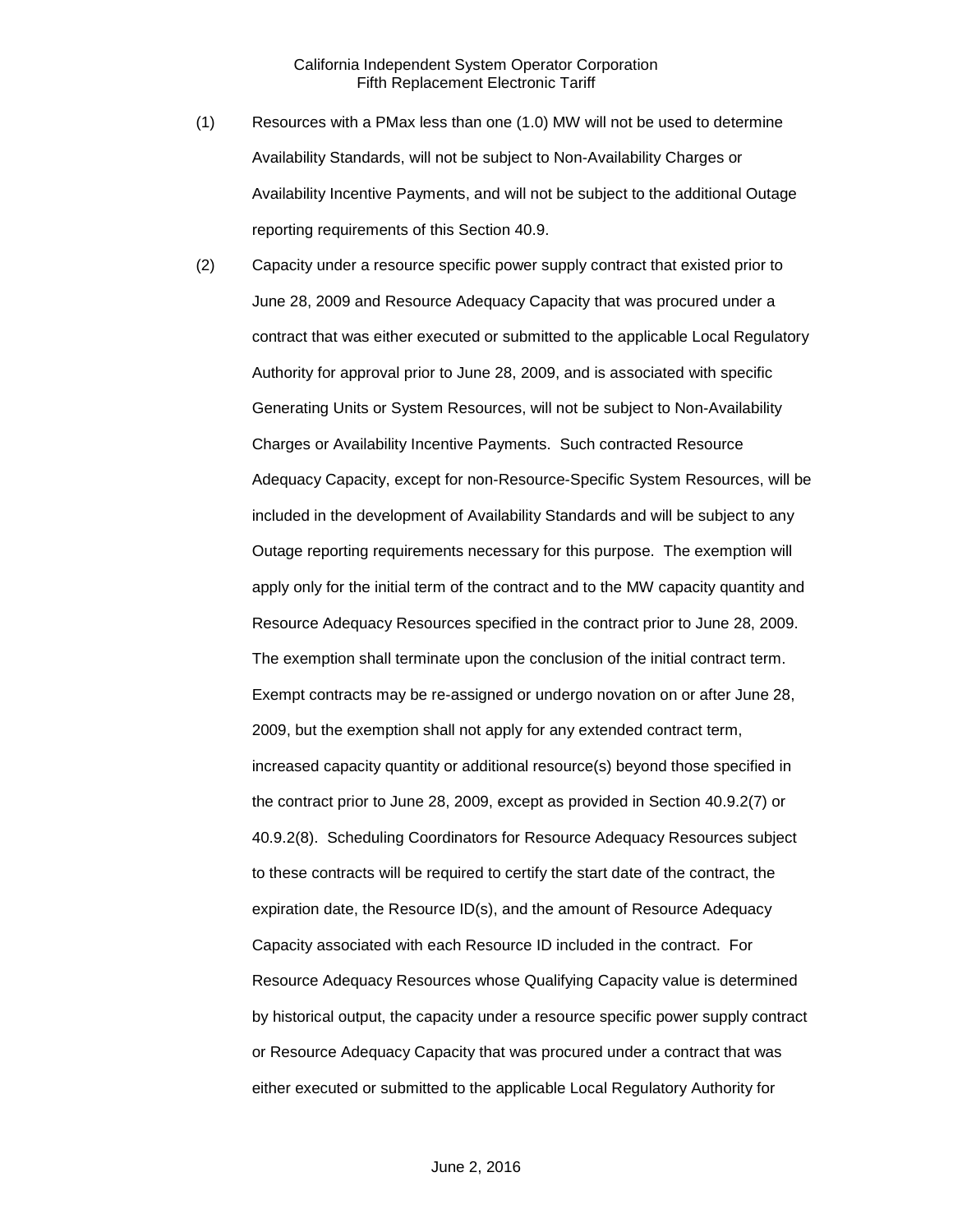approval that meets the requirements in this subsection (2) will not be subject to Non-Availability Charges or Availability Incentive Payments, except that the deadline date for either type of contract shall be August 22, 2010 instead of June 28, 2009.

(3) For a contract entered into prior to June 28, 2009 that provides for the amount of Resource Adequacy Capacity to increase during the original term of the contract, based on a ratio of the Resource Adequacy Resource's output or due to an addition of capacity, the exemption provided in subsection (2) of this Section 40.9.2 will apply to the additional capacity allowed under the contract; provided that the capacity increase (i) is expressly contained in the provisions of the contract, (ii) occurs during the primary term of the contract; and (iii) does not result from contract extensions or other amendments to the original terms and conditions of the contract, except as provided in Section 40.9.2(7) or 40.9.2(8). Scheduling Coordinators for Resource Adequacy Resources subject to contracts that provide for such capacity increases or additions must include in their certification, in addition to the requirements of subsection (2) of this Section 40.9.2, (i) the citation to any contract provisions that might entitle them to increased exempt Resource Adequacy Capacity from the contracted resources during the primary term of the contract; (ii) the amount of additional capacity to which they might be entitled; and (iii) the actual effective date of the capacity increase. If the actual amount of capacity and/or the actual effective date of the capacity increase is not known at the time of the initial certification, the Scheduling Coordinator shall provide a supplemental certification(s) when this information becomes known. For Resource Adequacy Resources whose Qualifying Capacity value is determined by historical output the exemption provided in subsection (2) of this Section 40.9.2 will apply to an increase in the capacity under a resource specific power supply contract or Resource Adequacy Capacity that was procured under a contract that was either executed or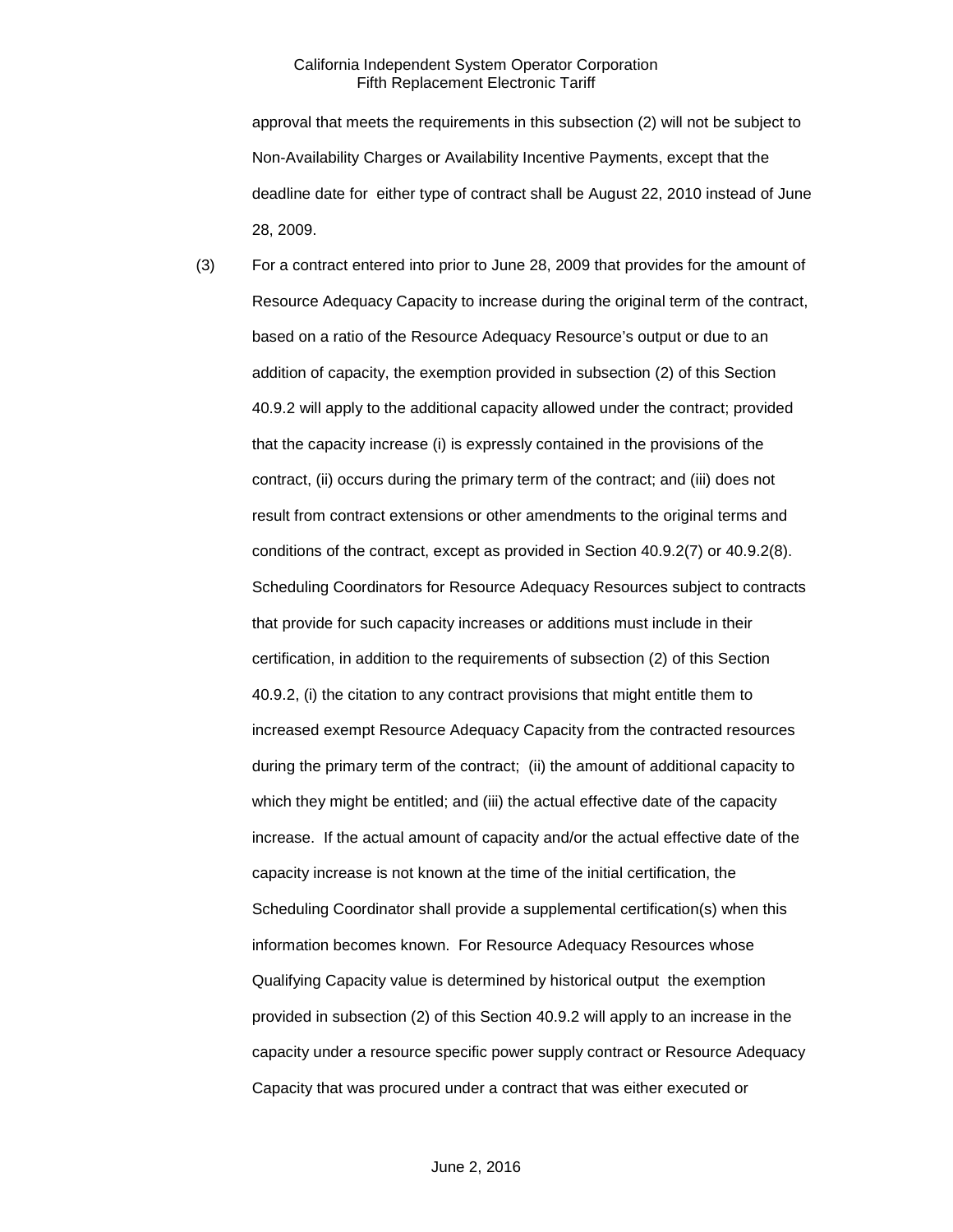submitted to the applicable Local Regulatory Authority for approval that meets the requirements in this subsection (3), except that the deadline date for either type of contract to be exempt shall be August 22, 2010 instead of June 28, 2009.

- (4) Demand response resources will not be used to determine Availability Standards, will not be subject to Non-Availability Charges or Availability Incentive Payments, and will not be subject to the additional Outage reporting requirements of this Section 40.9.
- (5) Resource Adequacy Capacity provided through contracts for Energy from nonspecified resources delivered within the CAISO Balancing Authority Area will not be used to determine Availability Standards, will not be subject to Non-Availability Charges or Availability Incentive Payments, and will not be subject to the additional Outage reporting requirements of this Section 40.9.
- (6) Resource Adequacy Resources of a Modified Reserve Sharing LSE or a Load following MSS will be used to determine the Availability Standards and will be subject to any Outage reporting requirements necessary for this purpose. Non-Local Capacity Area Resource Adequacy Resources of a Modified Reserve Sharing LSE or a Load following MSS will not be subject to Non-Availability Charges or Availability Incentive Payments, but those entities shall remain responsible for any other applicable deficiency payments under this CAISO Tariff or the applicable MSS Agreement.
- (7) Scheduling Coordinators for resources with Existing QF Contracts or Amended QF Contracts that are Resource Adequacy Resources shall be exempt from the Outage reporting requirements of Section 40.9 if the resource previously provided Resource Adequacy Capacity under an Existing QF Contract that was exempt from the application of Non-Availability Charges and Availability Incentive Payments pursuant to Section 40.9.2(2) or 40.9.2(3). This exemption from the Outage reporting requirements of Section 40.9 shall end for each resource when the Existing QF Contract or Amended QF Contract terminates or it is no longer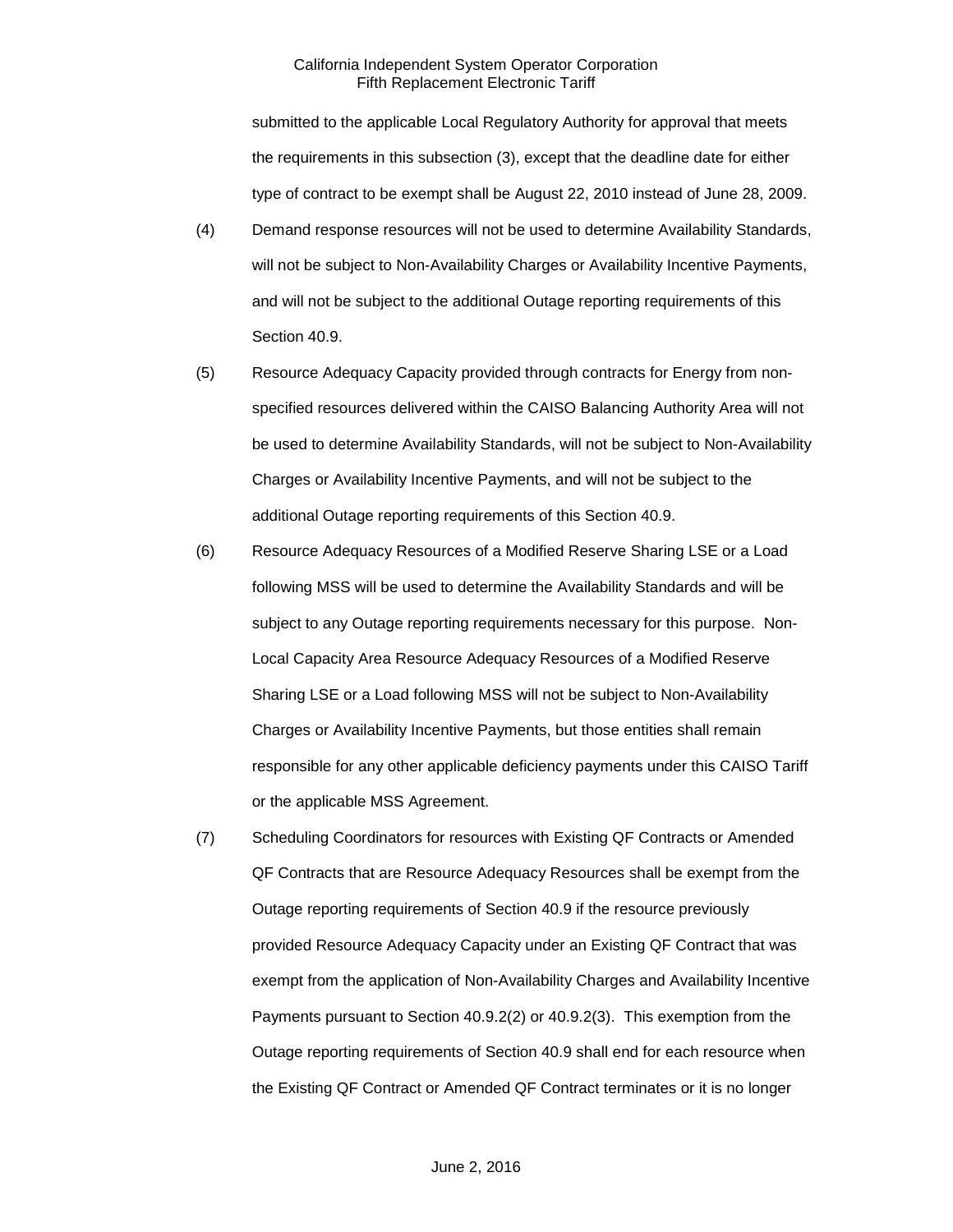eligible for exemption under Section 40.9.2(2) or 40.9.2(3), or if requested by the Scheduling Coordinator for the resource, whichever is earlier.

- (8) Scheduling Coordinators for resources with Existing QF Contracts or Amended QF Contracts that are Resource Adequacy Resources shall be exempt from the Outage reporting requirements of Section 40.9, and will not be subject to Non-Availability Charges or Availability Incentive Payments, if the QF resource previously provided Resource Adequacy Capacity pursuant to an Existing QF Contract that was executed prior to the August 22, 2010 deadline for exemption under Section 40.9.2(2), and remained in effect pursuant to California Public Utilities Commission Decision 07-09-040 that extended the term of expiring contracts until such time as the new contracts resulting from that decision are available. This exemption from the Outage reporting requirements of Section 40.9, and the Availability Incentive Payments and Non-Availability Charges, shall end for each resource when its Existing QF Contract or Amended QF Contract terminates or if requested by the Scheduling Coordinator for the resource, whichever is earlier.
- (9) An RA Maintenance Outage With Replacement, RA Maintenance Outage Without Replacement, Off-Peak Opportunity RA Outage, or Short-Notice Opportunity RA Outage that was submitted no more than seven days and no less than four days prior to the requested start date for the outage and that was approved as a Forced Outage under Section  $9.3.1.3.3.1(c)(4)$ ,  $9.3.1.3.3.2(c)(4)$ ,  $9.3.1.3.3.3(c)(3)$ , or  $9.3.1.3.3.4(c)(2)$ , and a Short-Notice Opportunity RA Outage that was submitted three days or less prior to the requested start date for the outage and that was approved as Forced Outage under Section 9.3.1.3.3.4(c)(3), shall not be –
	- (a) subject to the Outage reporting requirements of Section 40.9;
	- (b) included in the availability determination under Section 40.9.4;
	- (c) subject to the substitution option under Section 40.9.4.2.1; and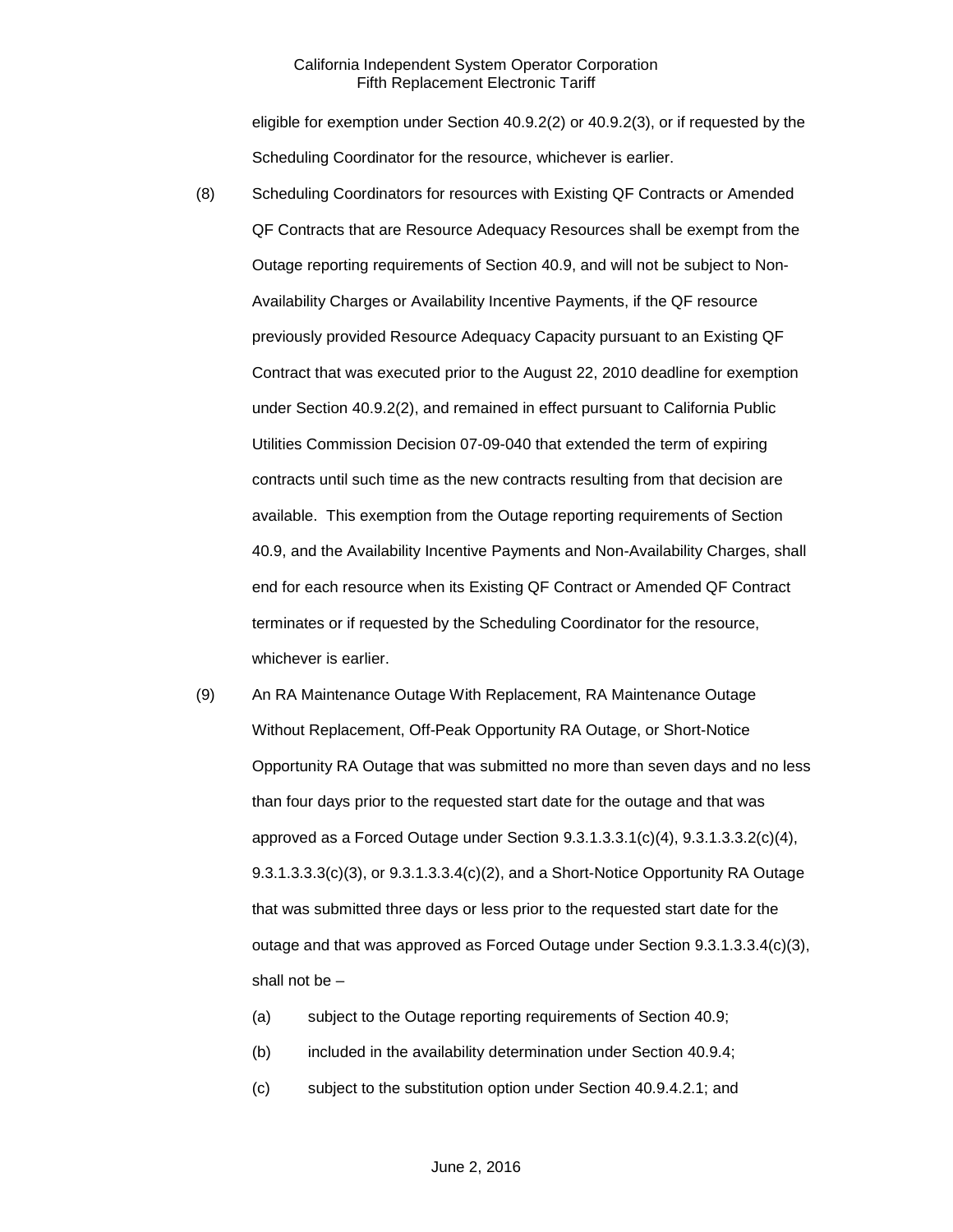(d) subject to Non-Availability Charges and Availability Incentive Payments under Section 40.9.6.

Exclusions from the Availability Standards and Outage reporting requirements established in this Section 40.9 are for this Section 40.9 alone and do not affect any other obligation arising under the CAISO Tariff.

## **40.9.3 Availability Assessment Hours**

The CAISO shall establish Availability Assessment Hours applicable for each month of each Resource Adequacy Compliance Year, which shall be applied starting with Resource Adequacy Compliance Year 2010, in order to assess the extent to which each Resource Adequacy Resource has met the Availability Standards of this Section 40.9. The Availability Assessment Hours shall be a pre-defined set of hours in each month corresponding to the operating periods when high demand conditions typically occur and when the availability of Resource Adequacy Capacity is most critical to maintaining system reliability. The Availability Assessment Hours shall be comprised of five consecutive hours of each non-weekend, non-federal holiday day. The five hour period will vary by season as necessary such that, based on historical actual load data, the coincident peak load hour typically falls within the five-hour range each day during the month. The CAISO shall annually determine the five hour range for the Availability Assessment Hours for each month of the next Resource Adequacy Compliance year prior to the start of each Resource Adequacy Compliance Year and shall specify them in the Business Practice Manual.

## **40.9.4 Availability Determinations**

This Section 40.9.4 addresses availability assessment for all Resource Adequacy Capacity, including the Resource Adequacy Capacity of Resource-Specific System Resources, subject to the Section 40.9 Availability Standards program; however, this Section 40.9.4 does not apply to Resource Adequacy Capacity provided by non-Resource-Specific System Resources which are addressed in Section 40.9.7.

## **40.9.4.1 Availability Standard**

The CAISO shall calculate and publish the monthly Availability Standards for each Resource Adequacy Compliance Year by July 1 of the preceding calendar year. The monthly Availability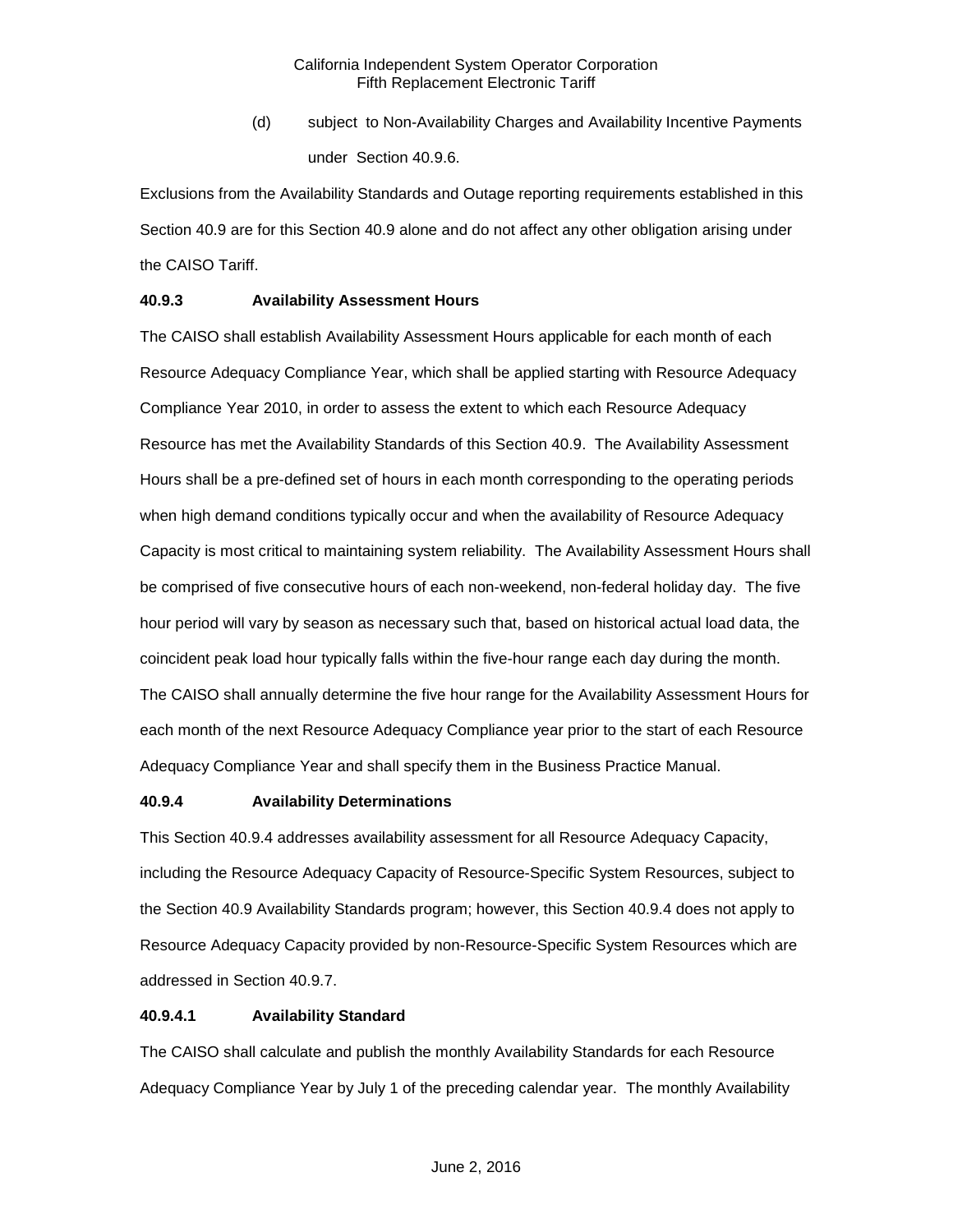Standards applicable to Resource Adequacy Resources subject to this Section 40.9.4 will be based on the historical availability of Resource Adequacy Resources during the Availability Assessment Hours over the previous three years. Each monthly Availability Standard will be calculated as the sum of the available Resource Adequacy Capacity of the included Resource Adequacy Resources across all the Availability Assessment Hours of the month, divided by the sum of the designated Resource Adequacy Capacity for the same set of hours and resources, and multiplied by 100 to obtain a number between zero (0) and one hundred percent (100%). For the purpose of determining the available Resource Adequacy Capacity in each month, the CAISO will use the Outage information reported in SLIC and, when available, the Outage reports submitted pursuant to Section 40.9.5. To ensure consistency between the calculation of the monthly Availability Standard and the calculation of each resource's monthly availability, the data utilized for both calculations will be in accordance with the provisions of Sections 40.9.4.2. All Resource Adequacy Resources except for the following will be included in the calculation of the Availability Standards:

- (1) Resource Adequacy Resources exempted in Section 40.9.2;
- (2) Non-Resource-Specific System Resources; and
- (3) Resources between one (1) MW and ten (10) MW subject to the reporting requirements of Section 40.9.5, until such time that the CAISO has received the outage reports and can begin to utilize the data.

# **40.9.4.2 Availability Calculation for a Resource Adequacy Resource**

The CAISO will calculate the monthly availability for each Resource Adequacy Resource subject to this Section 40.9.4 as follows:

The sum of the hourly available Resource Adequacy Capacity of the resource over all Availability Assessment Hours of the month, divided by the sum of the hourly Resource Adequacy Capacity of the resource as designated in the Supply Plan for the resource for those hours, and multiplied by 100 to obtain a number between zero percent (0%) and one hundred percent (100%).

(c) A Resource Adequacy Resource will be determined to be less than one hundred percent (100%) available in a given month if it has any Forced Outages or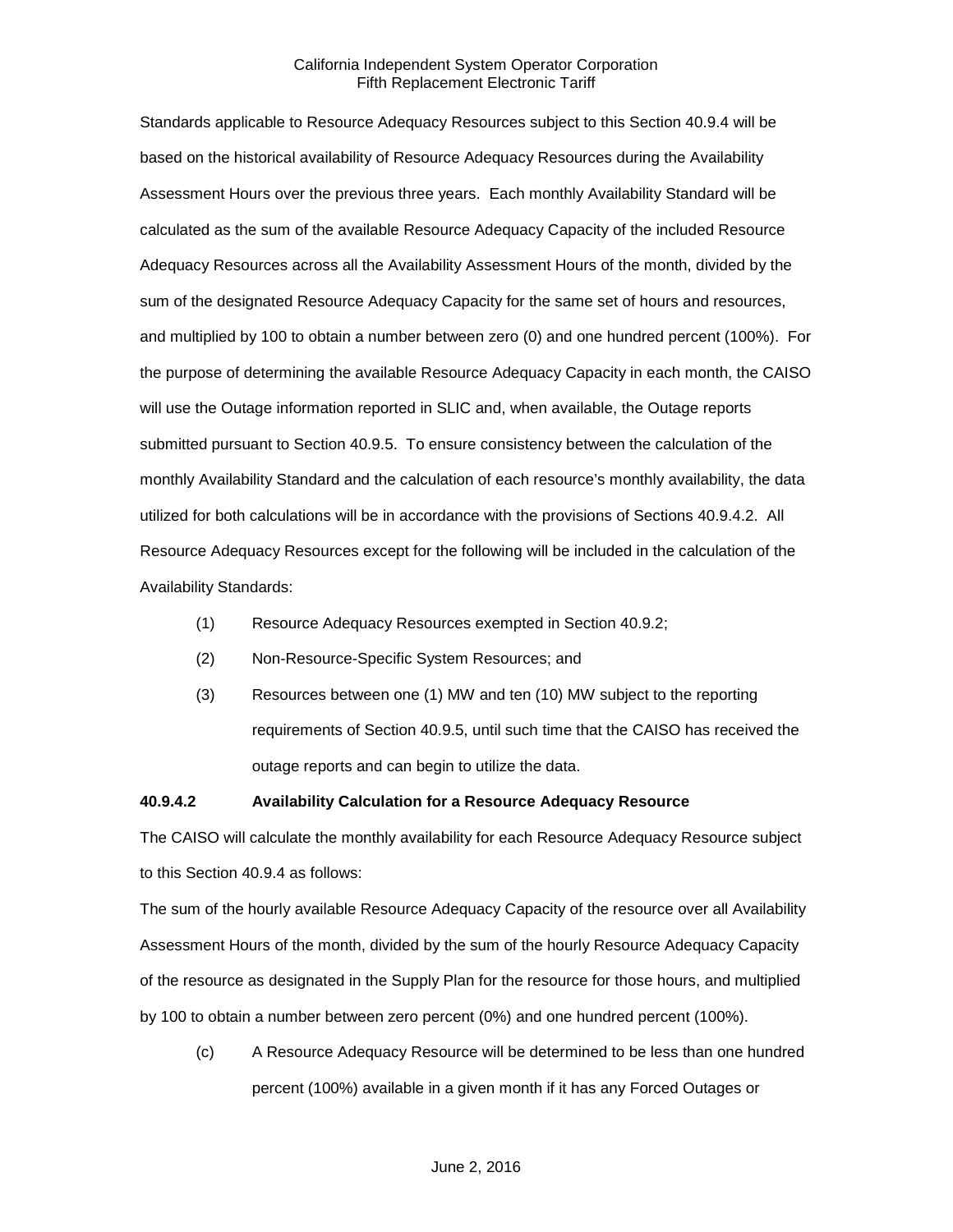temperature-related ambient de-rates that impact the availability of its designated Resource Adequacy Capacity during the Availability Assessment Hours of that month.

(d) For Resource Adequacy Resources whose Qualifying Capacity value is determined by historical output, its hourly available Resource Adequacy Capacity for each Availability Assessment Hour will be determined from three components: the total actual amount of Energy the resource delivered during that hour; Resource Adequacy Capacity of the resource as designated in its Supply Plan; and the resource's Net Qualifying Capacity as reduced for that hour by the same percentage by which any Forced Outages or temperature-related ambient derates reduced the resource's capacity from its PMax capacity. If the total actual amount of Energy delivered by the resource in an Availability Assessment Hour is greater than or equal to the amount of Resource Adequacy Capacity designated in the Supply Plan, the hourly available Resource Adequacy Capacity for the hour will equal the resource's Resource Adequacy Capacity as designated in its Supply Plan. If the total actual amount of Energy delivered by the resource in an Availability Assessment Hour is less than the amount of Resource Adequacy Capacity designated in the Supply Plan, the available Resource Adequacy Capacity of the resource for that hour will be the higher of the total actual Energy the resource delivered in that hour or the resource's Net Qualifying Capacity as reduced for that hour by the same percentage by which any Forced Outages or temperature-related ambient de-rates reduced the resource's capacity from its PMax capacity. The Resource Adequacy Capacity for each resource will be determined in accordance with the following formula:

Hourly Available Resource Adequacy Capacity = Min (RA Capacity, Max (Actual Energy, Proportional Derated Capacity))

Where: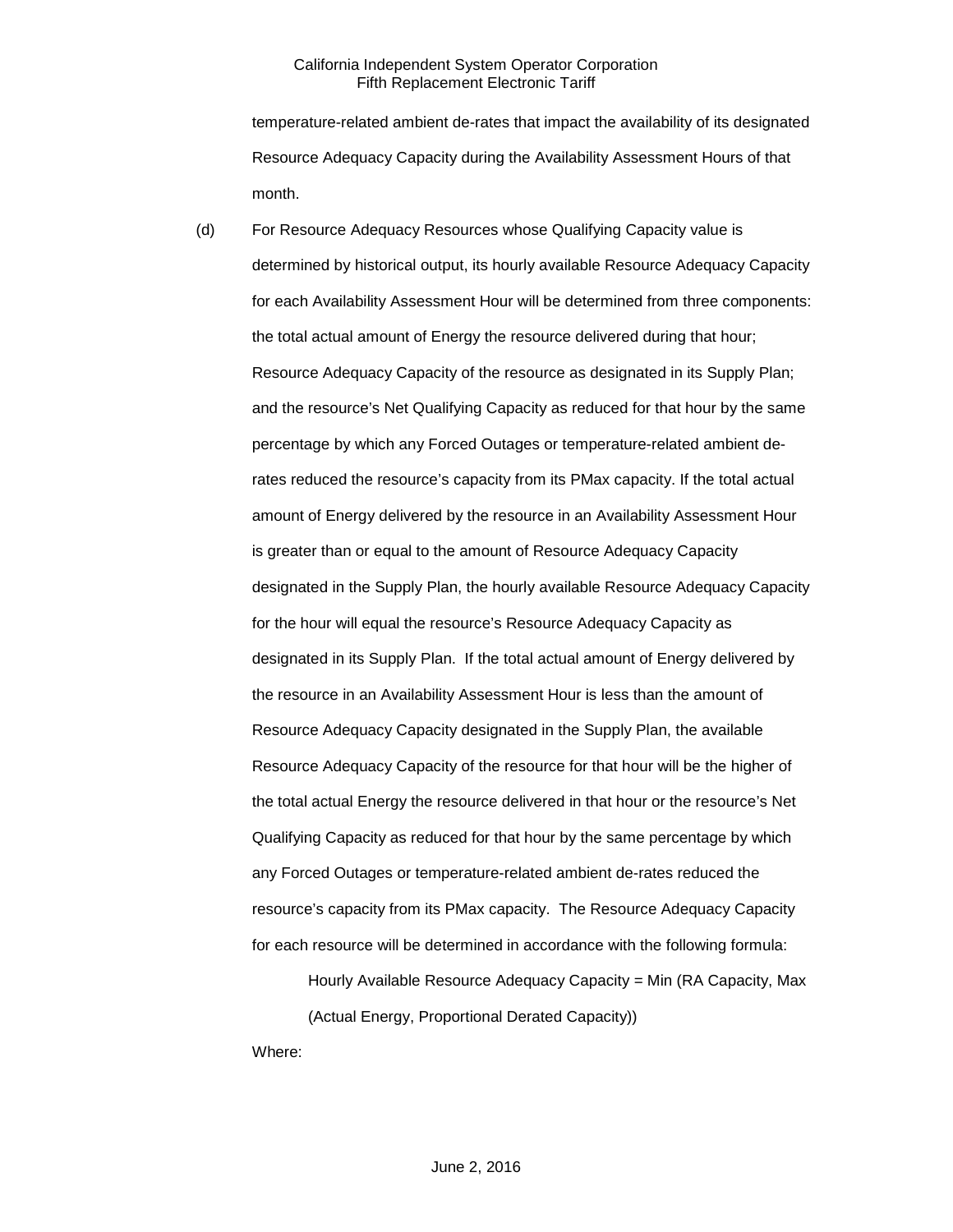RA Capacity = Resource Adequacy Capacity designated in the Supply Plan Actual Energy = Total actual Energy delivered by the resource in the Availability Assessment Hour Proportional Derated Capacity = Resource's Net Qualifying Capacity as reduced for that hour by the same percentage by which any Forced Outages or temperature-related ambient de-rates reduced the resource's capacity from its PMax capacity

If the SC for the Resource Adequacy Resource requests to convert from a Forced Outage to a Maintenance Outage in accordance with Section 9.3.3, the SC must terminate the existing Forced Outage and submit a new request for a Maintenance Outage. In the event the CAISO rejects the request to convert from a Forced Outage to a Maintenance Outage due to reliability criteria, the Outage will not be converted and the Forced Outage will continue. Outages properly submitted for temperature-related ambient derates for a Use Limited Resource will be counted against its availability only until such time as the Use Limited Resource reaches its energy limit constraint, at which time such Outages or derates will no longer count against the availability of the Use Limited Resource for the relevant month.

The start and end times used in calculating the availability of each resource each month will be the Outage time reported in the SLIC system or through the alternative reporting process of Section 40.9.5 for resources not included in the SLIC system.

## **40.9.4.2.1 RA Substitute Capacity**

(a) **Substitution Option.** A Scheduling Coordinator may provide RA Substitute Capacity for its Resource Adequacy Capacity that is on a Forced Outage or de-rate in order to mitigate the impact of the Forced Outage or de-rate on its Resource Adequacy Resource's availability calculation.

## (b) **RA Substitute Capacity Availability.**

(1) RA Substitute Capacity must be operationally available to the CAISO: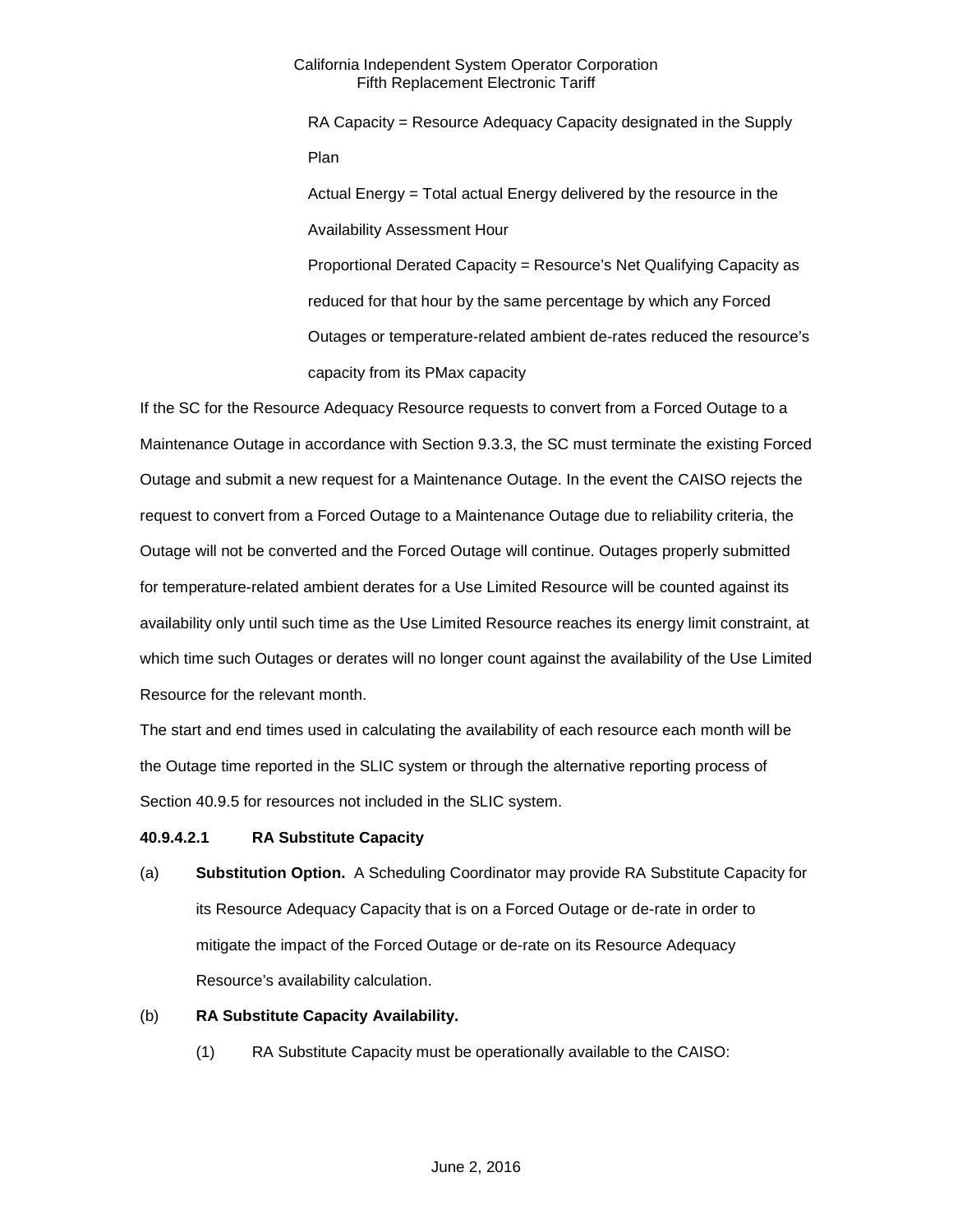- (2) Capacity on, or scheduled to be on, a Forced Outage, Approved Maintenance Outage, or de-rate, is not operationally available and shall not qualify to be RA Substitute Capacity for the duration of the period that it is unavailable.
- (3) RA Replacement Capacity, RMR Capacity, CPM Capacity, and capacity committed to be Resource Adequacy Capacity in a monthly Supply Plan shall not qualify to be RA Substitute Capacity for the duration of that commitment.
- (4) RA Substitute Capacity shall not qualify to be RA Replacement Capacity, RMR Capacity, CPM Capacity, or Resource Adequacy Capacity in a monthly Supply Plan, for the duration of the substitution.
- (5) If a resource provides RA Substitute Capacity for multiple Resource Adequacy Resources under Section 40.9.4.2.1(f), the same capacity committed as RA Substitute Capacity for one Resource Adequacy Resource shall not qualify as RA Substitute Capacity for a different Resource Adequacy Resource during the same substitution period.
- (6) RA Substitute Capacity will be treated as Resource Adequacy Capacity during the period of substitution for purposes of a Forced Outage or de-rate allocation.

## (c) **Local Capacity Area Resource Substitution.**

(1) **Pre-Qualification.** A Scheduling Coordinator for a Local Capacity Area Resource Adequacy Resource may pre-qualify alternate resources for substitution by submitting a prequalification request to the CAISO in accordance with the form and schedule specified in the Business Practice Manual. If the alternate resource is located at the same bus as the Local Capacity Area Resource Adequacy Resource for which it would substitute and has similar operational characteristics, the CAISO will approve the pre-qualification request for use of the substitute resource in the subsequent Resource Adequacy Compliance Year. To use a pre-qualified resource as RA Substitute Capacity, the Scheduling Coordinator for the Local Capacity Area Resource Adequacy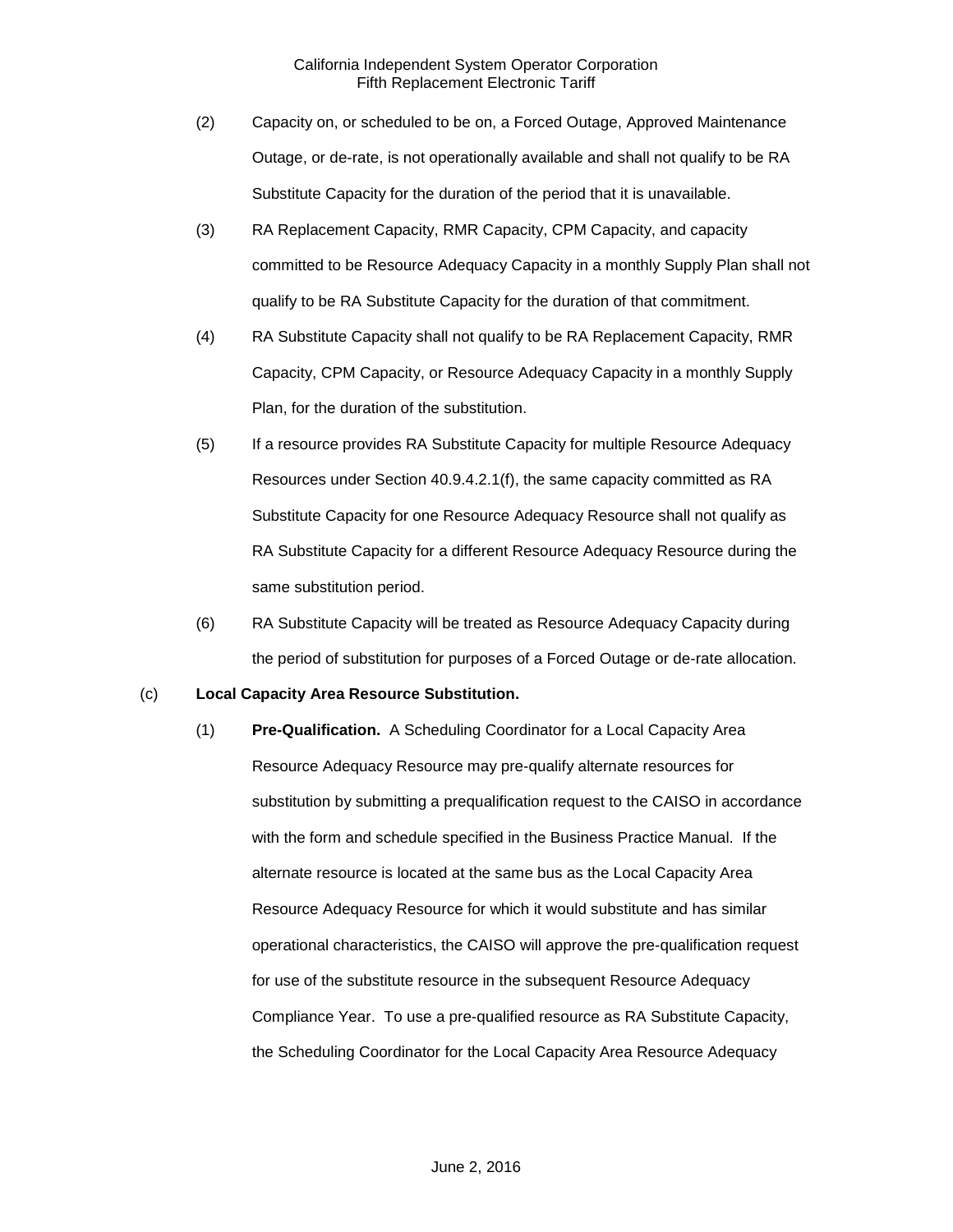Resource must submit a substitution request prior to or in real time, and the resource must meet the requirements in Section 40.9.4.2.1(b).

- (2) **Non-Pre-Qualified Substitution.** A Scheduling Coordinator for a Local Capacity Area Resource Adequacy Resource that has a Forced Outage or de-rate may, prior to the close of the Day-Ahead Market for the next Trading Day, request to provide RA Substitute Capacity from a non-pre-qualified resource. The CAISO will grant the request if the alternate resource meets the requirements in Section 40.9.4.2.1(b) and (i) is located at the same bus as the Local Capacity Area Resource Adequacy Resource and meets the CAISO's operational needs, or (ii) if not located at the same bus, is located in the same Local Capacity Area, and meets the CAISO's effectiveness and operational needs, including size of resource, as determined by the CAISO in its reasonable discretion.
- (d) **Non-Local Capacity Area Resource Substitution.** A Scheduling Coordinator for a non-Local Capacity Area Resource Adequacy Resource that has a Forced Outage or de-rate that would count against its availability under Section 40.9.4.2, may, prior to the close of the Day-Ahead Market for the next Trading Day, request to provide RA Substitute Capacity from an alternate resource. A Scheduling Coordinator for an NRS-RA Resource that has a Forced Outage or de-rate that would count against its availability under Section 40.9.4.2, may, prior to the close of the Day-Ahead Market for the next Trading Day, request to provide RA Substitute Capacity from an alternate resource that is internal to the CAISO Balancing Area Authority (which does not include a Pseudo-Tie of a Generating Unit to the CAISO Balancing Authority Area) to be used in the place of the original resource. The CAISO will grant the request if the alternative resource (i) has adequate deliverable capacity to provide the RA Substitute Capacity, (ii) meets the requirements in Section 40.9.4.2.1(b), and (iii) meets the CAISO's effectiveness and operational needs, as determined by the CAISO in its reasonable discretion.
- (e) **RA Substitute Capacity From Multiple Resources.** The Scheduling Coordinator for Resource Adequacy Capacity on a Forced Outage or de-rate may request to substitute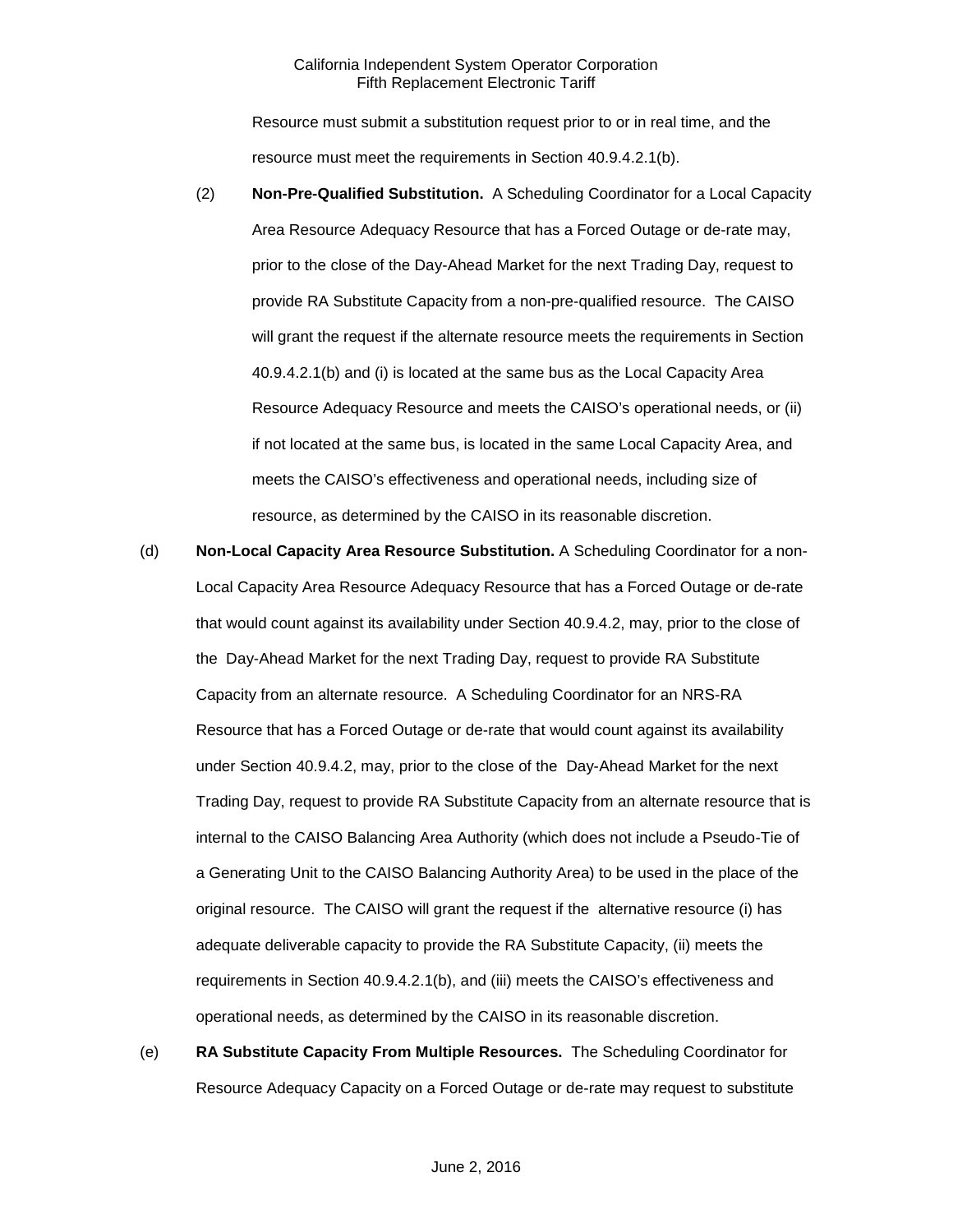that capacity with RA Substitute Capacity from multiple alternate resources, including a resource already providing RA Substitute Capacity for one or more different Resource Adequacy Resources. The request must be submitted prior to the close of the Day-Ahead Market for the next Trading Day; except that, if each alternate resource is prequalified to provide RA Substitute Capacity for that Resource Adequacy Resource and if none of the alternate resources are already providing RA Substitute Capacity for another Resource Adequacy Resource, then the substitution request may be submitted in real time. If the request incudes an alternate resource providing RA Substitute Capacity for another resource adequacy resource during the same period, that alternate resource must submit a request to provide RA Substitute Capacity in accordance with Section 40.9.4.2.1(f).

- (1) **Local Capacity Area Resources.** If the Scheduling Coordinator for an RA Local Capacity Area Resource on a Forced Outage or de-rate requests to substitute that capacity with RA Substitute Capacity from multiple resources, the CAISO will grant the request if the alternate resources are (i) located at the same bus as the Local Capacity Area Resource Adequacy Resource and pre-qualified under Section 40.9.4.2.1(c)(1), or (ii) if not located at the same bus, are located in the same Local Capacity Area and meet the CAISO's effectiveness and operational needs, as determined by the CAISO in its reasonable discretion.
- (2) **Non-Local Capacity Area Resources.** If the Scheduling Coordinator for a non-Local Capacity Area Resource Adequacy Resource or an NRS-RA Resource on a Forced Outage or de-rate requests to substitute that capacity with RA Substitute Capacity from multiple resources, the CAISO will grant the request if the alternate resources are located within the CAISO Balancing Authority Area, meet the requirements in Section 40.9.4.2.1(b), and meet the CAISO's effectiveness and operational needs, as determined by the CAISO in its reasonable discretion.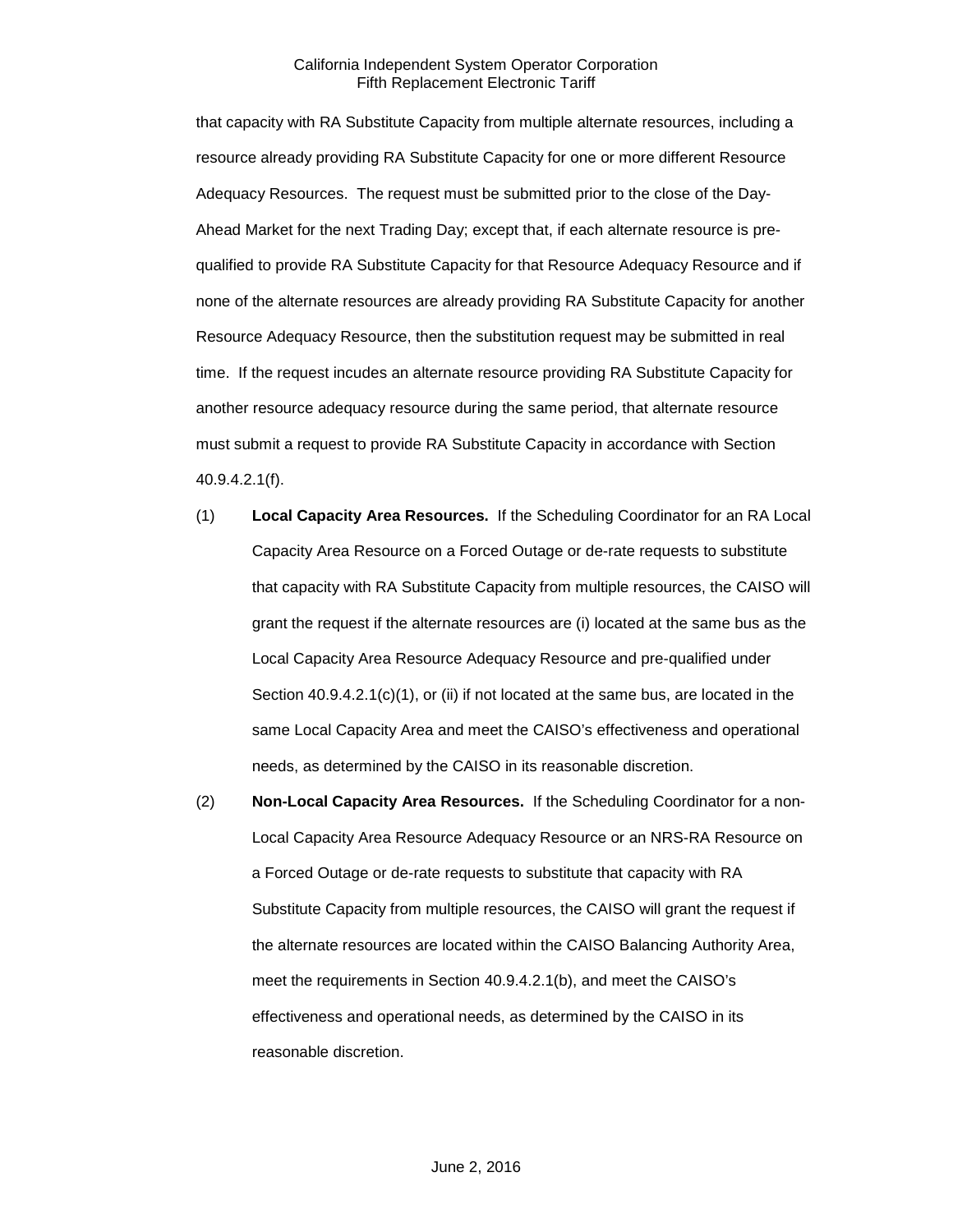(f) **Multiple Substitution By One Resource.** A resource may provide RA Substitute Capacity for no more than two Resource Adequacy Resources at the same time. The Scheduling Coordinator for a resource already providing RA Substitute Capacity may request approval to provide RA Substitute Capacity for a second Resource Adequacy Resource on a Forced Outage or de-rate through the CAISO's manual process. The request must be submitted prior to the close of the Day-Ahead Market for the next Trading Day. The CAISO will approve the request if the alternate resources are located within the CAISO Balancing Authority Area, meet the requirements in Section 40.9.4.2.1(b), and meet the CAISO's effectiveness and operational needs, as determined by the CAISO in its reasonable discretion.

## (g) **Approval of Multiple Substitution By One Resource.**

Within five Business Days of receiving the substitution request through the manual process, the CAISO will respond to the request and include approved substitutions in CAISO systems. Approved substitutions shall be effective on the start date requested for the substitution.

- (h) **Resource Adequacy Obligation.** To the extent a resource provides RA Substitute Capacity, the resource must meet and comply with all requirements in Section 40 applicable to RA Substitute Capacity for the duration of the substitution.
- (i) **Treatment of Unbid Capacity.** If the Scheduling Coordinator for RA Substitute Capacity does not submit bids or Self-Schedules for all or a portion of that capacity in accordance with Section 40.6, the CAISO --
	- (1) will treat the unbid capacity as unavailable for purposes of Section 40.9;
	- (2) will reflect that unavailability in the availability calculation under Section 40.9.4.2 for the Resource Adequacy Resource for which the RA Substitute Capacity is substituting; and
	- (3) will not submit Generated Bids for unbid RA Substitute Capacity; however, if a resource providing both RA Capacity and RA Substitute Capacity has a partial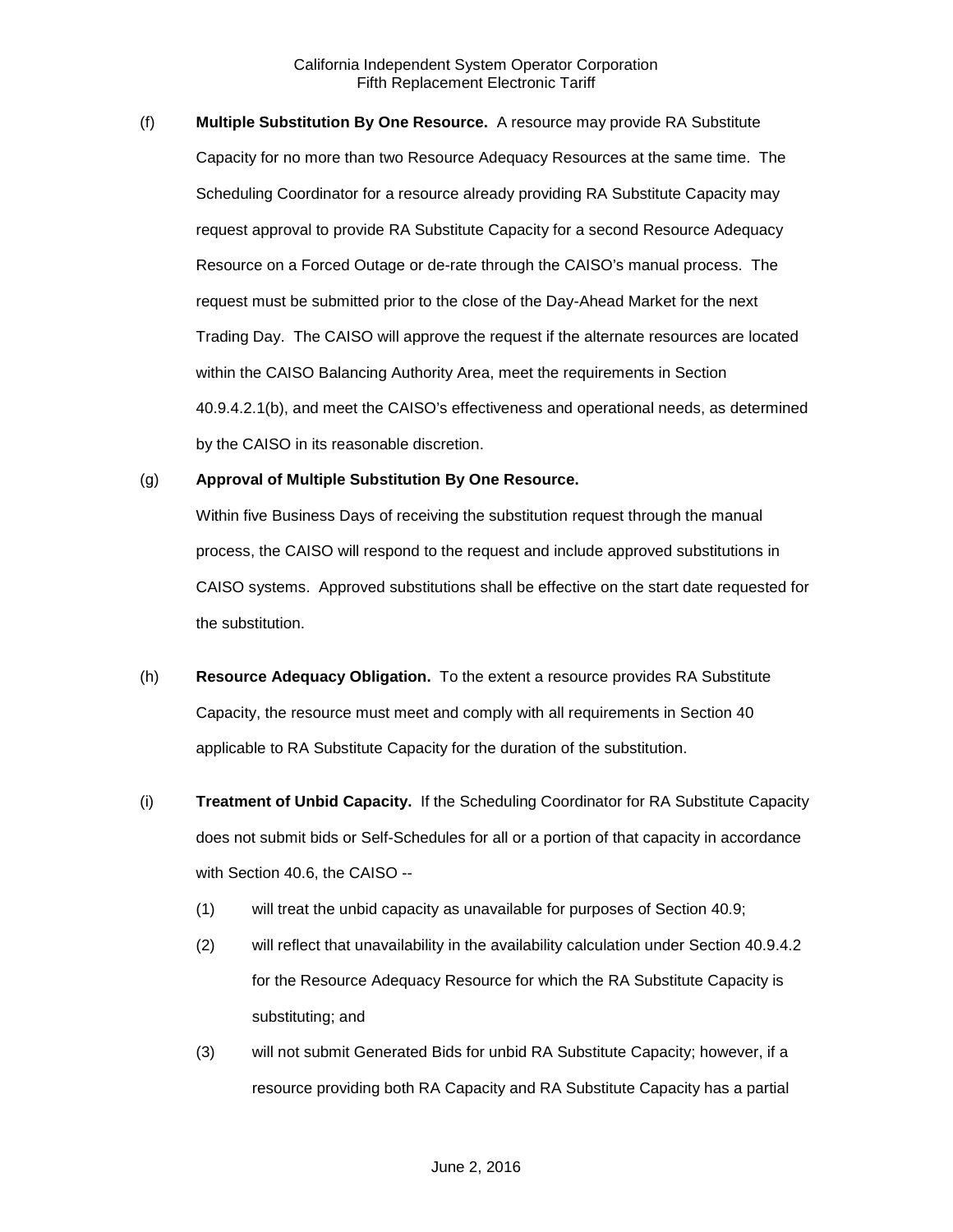Forced Outage, the CAISO will submit Generated Bids for the resource up to the MW amount of its RA Capacity commitment or its MW amount of availability, whichever is lower.

(j) Allocation of Unavailable RA Substitute Capacity. In the event the resource providing RA Substitute Capacity has an Outage or de-rate during the substitution period, the CAISO shall allocate the MW reduction in available capacity in accordance with Section 40.9.4.2.2. The allocation to any non-exempt Resource Adequacy Capacity shall be made on a pro-rata basis to each commitment of the substitute resource to provide RA Capacity, RA Replacement Capacity, RA Substitute Capacity, and CPM Capacity.

## **40.9.4.2.2 Accounting for De-Rates**

In accounting for a de-rate of a unit that has not committed one hundred percent (100%) of its Net Qualified Capacity in its Monthly Supply Plan, the CAISO will follow the following principles:

- (1) Any de-rate will be applied first to any non Resource Adequacy Capacity of the resource; and
- (2) Any de-rate to Resource Adequacy Capacity will be applied pro-rata to any contract capacity exempt under Section 40.9.2(2) and any non-exempt Resource Adequacy Capacity commitment from that resource.

## **40.9.5 Outage Reporting**

Scheduling Coordinators for Generating Units or Resource-Specific System Resources that are also Resource Adequacy Resources with a maximum output capability of one (1) MW or more, but which do not meet the requirement to provide information on Forced Outages in accordance with Section 9.3.10, shall provide equivalent availability-related information in the form and on the schedule specified in the Business Practice Manuals. This information shall identify all Forced Outages and temperature-related ambient de-rates that have occurred over the previous calendar month and shall contain all relevant details needed to enable the CAISO to perform the availability calculation for the resource in accordance with Section 40.9.4, including: the start and end times of any Outages or de-rates, the MW availability in all Availability Assessment Hours, and the causes of any Forced Outages or de-rates. Scheduling Coordinators for Resource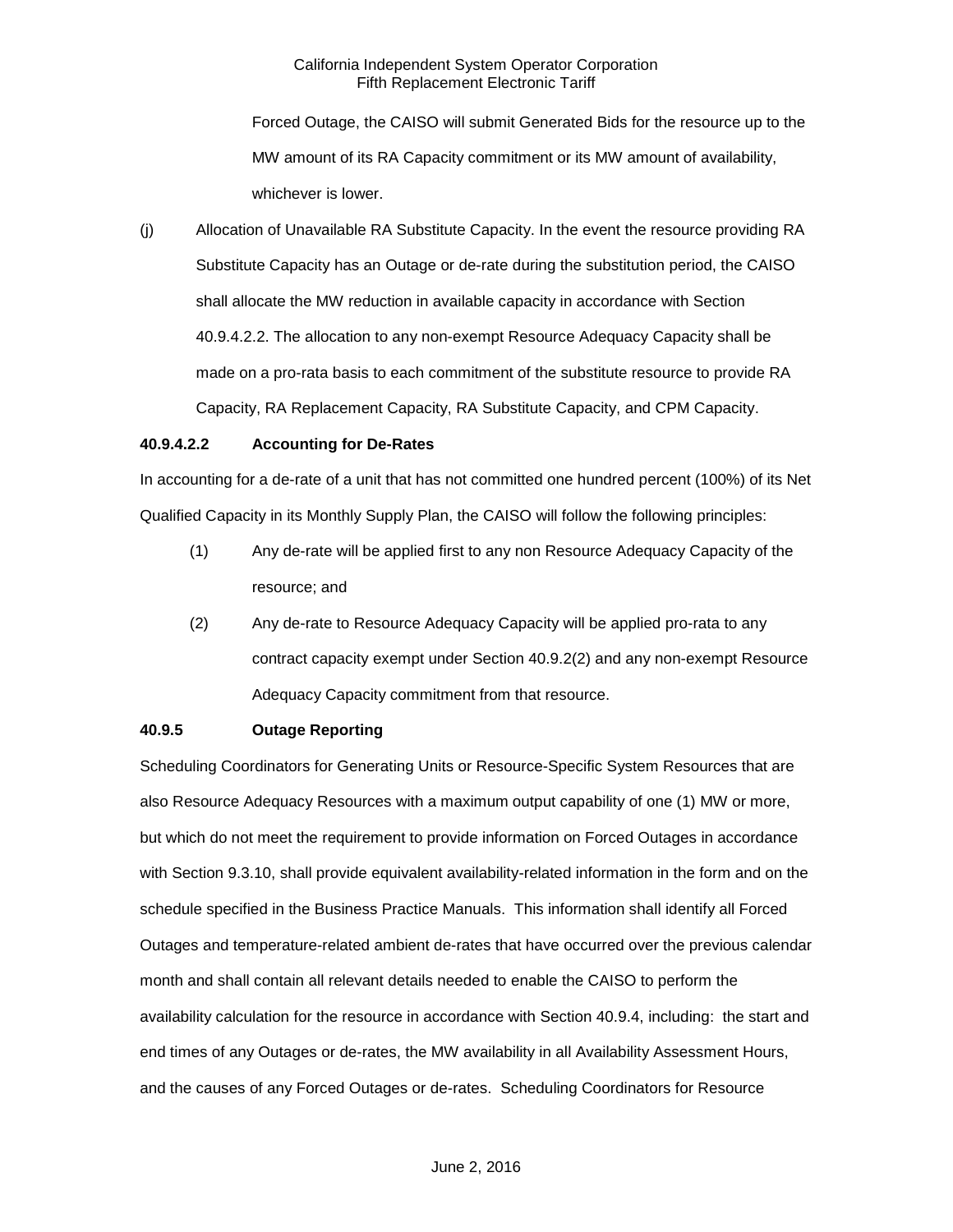Adequacy Resources whose maximum output capability is ten (10) MW or more shall report Outage-related information in accordance with the reporting obligations in Section 9.3.10.

# **40.9.6 Non-Availability Charges And Availability Incentive Payments**

A Resource Adequacy Resource that is subject to the availability assessment in accordance with Section 40.9.4 and whose monthly availability calculation under Section 40.9.4.2 is more than two and a half percent (2.5%) below the monthly Availability Standard will be subject to a Non-Availability Charge for the month. A Resource Adequacy Resource subject to Section 40.9.4 whose availability calculation under Section 40.9.4.2 is more than two and a half percent (2.5%) above the monthly Availability Standard will be eligible for an Availability Incentive Payment for the month. For Resources whose Qualifying Capacity is determined by their historical output, the CAISO will calculate but not apply through the settlements process the Non-Availability Charges or Availability Incentive Payments to Trading Days within the three months of January, February, and March 2011.

# **40.9.6.1 Determination of Resource Adequacy Capacity Subject to Non-Availability Charge**

The amount of Resource Adequacy Capacity of a Resource Adequacy Resource subject to the Non-Availability Charge will be determined as follows:

(1) A Resource Adequacy Resource with actual availability calculated in accordance with Section 40.9.4.2 that is less than the Availability Standard minus the tolerance band of two and a half percent (2.5%) for a given month will have the Non-Availability Charge assessed to that portion of its non-exempt Resource Adequacy Capacity determined in accordance with the following formula:

 $P = RA<sup>*</sup>(S - .025) - X$ 

Where:

- P = The RA Resource's RA Capacity subject to Non-Availability Charge
- $S =$  Monthly Availability Standard as a fraction, so that  $0 < S < 1.0$
- RA = The RA Resource's RA Capacity (MW) {as designated in its Supply Plan, less any exempt capacity}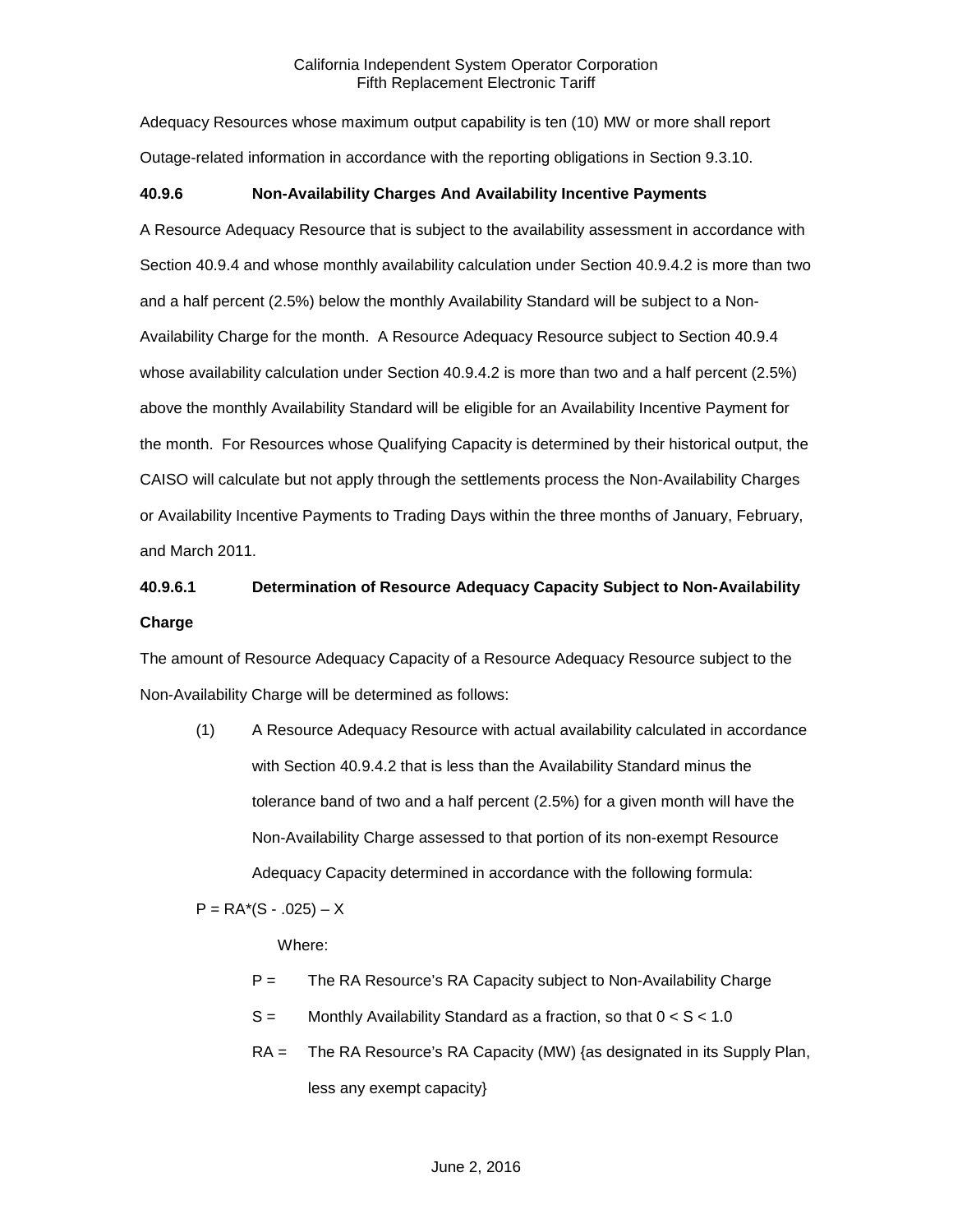- $X =$  The {mean of the} RA Resource's {hourly available RC Capacity over all Availability Assessment Hours of the month (MW).}
- (2) No Non-Availability Charge will be applied when a Resource Adequacy Resource's actual availability, calculated in accordance with Section 40.9.4.2 for a given month, is equal to or greater than the Availability Standard less two and a half percent (2.5%).
- (3) Any Forced Outage or temperature-related ambient de-rates of a resource providing RA Substitute Capacity for a Resource Adequacy Resource in accordance with Section 40.9.4.2.1 will be applied in calculating the availability of the Resource Adequacy Resource for which it is substituting.

## **40.9.6.2 Determination of the Non-Availability Charge**

The per-MW Non-Availability Charge rate will be the Monthly CPM Capacity Payment price as specified in Schedule 6 of Appendix F of this CAISO Tariff. The Non-Availability Charge for a Resource Adequacy Resource shall be determined by multiplying the resource's capacity subject to the Non-Availability Charge calculated in accordance with Section 40.9.6.1 by the Non-Availability Charge rate.

## **40.9.6.3 Availability Incentive Payment**

Scheduling Coordinators for Resource Adequacy Resources that achieve monthly availability that is more than two and a half percent (2.5%) above the monthly Availability Standard are eligible to receive the monthly Availability Incentive Payment. This payment will be funded entirely through the monthly Non-Availability Charges assessed for the same month. For each resource eligible for the Availability Incentive Payment, its eligible capacity will be that portion of its designated Resource Adequacy Capacity equal to its actual availability calculated in accordance with Section 40.9.4.2 minus the Availability Standard percent minus two and a half percent (2.5%). The monthly Availability Incentive Payment rate will equal the total Non-Availability Charges assessed for the month divided by the total Resource Adequacy Capacity eligible to receive the Availability Incentive Payment that month, provided that the Availability Incentive Payment rate shall not exceed three times the Non-Availability Charge rate. The Availability Incentive Payment the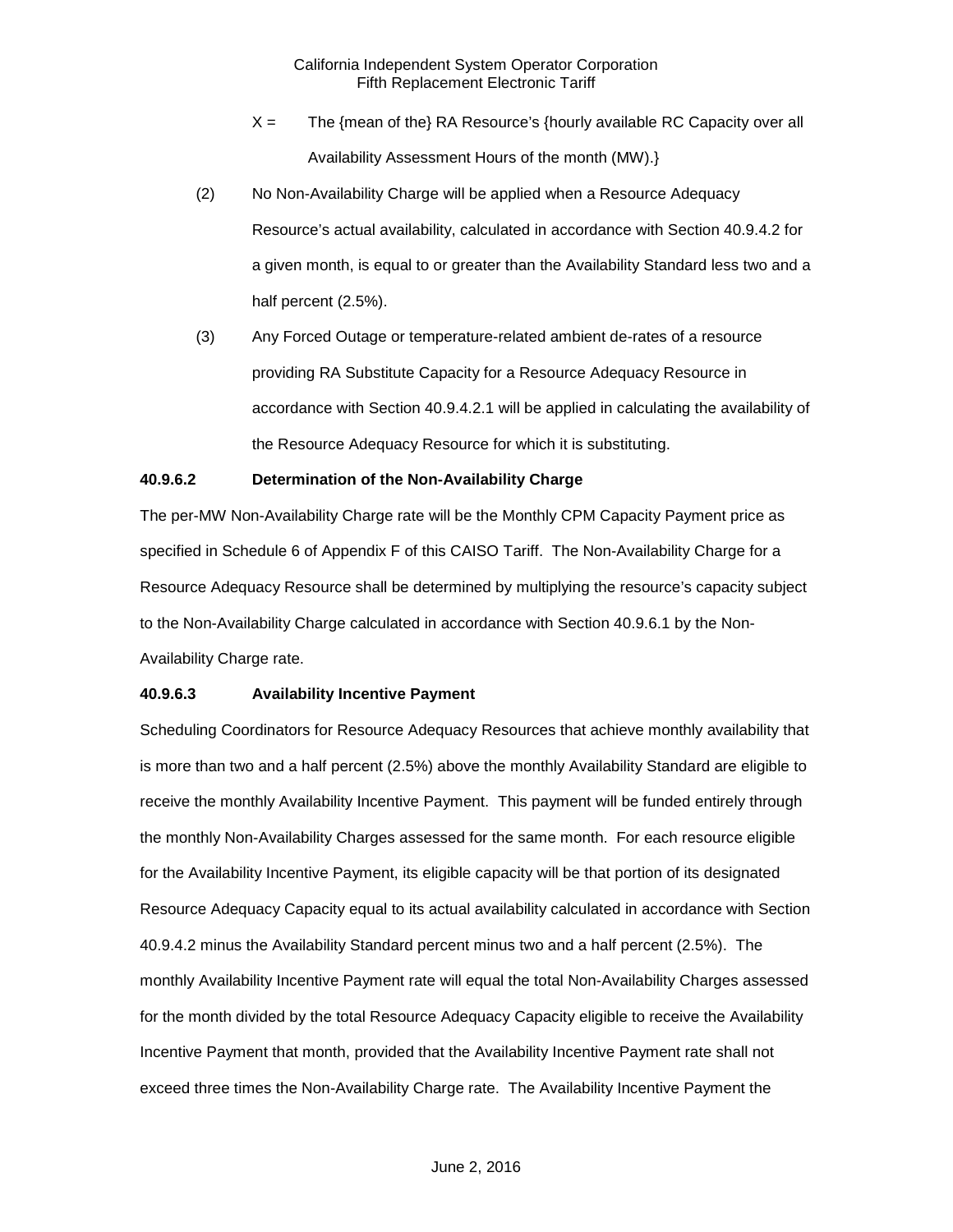CAISO shall pay to each eligible resource will equal the product of its eligible capacity and the Availability Incentive Payment rate. Any remaining Non-Availability Charge funds that are not distributed to eligible Resource Adequacy Resources will be credited against the Real-Time neutrality charge to metered CAISO Demand for that Trade Month.

#### **40.9.6.4 Monthly Settlement**

The CAISO shall calculate and settle Non-Availability Charges and Availability Incentive Payments on a Trade Month basis so that all Non-Availability Charges collected for a Trade Month are allocated in accordance with Section 40.9.6.3 for that same Trade Month.

#### **40.9.7 Assessment For NRS-RA Resources**

Non-Resource-Specific System Resources that provide Resource Adequacy Capacity will comprise a distinct category for purposes of the CAISO's Availability Standards program. This category will utilize the same Availability Standard determined for other Resource Adequacy Resources in accordance with Section 40.9.4.1, but will have its own availability calculations, as well as a separate account for settling Non-Availability Charges and Availability Incentive Payments.

# **40.9.7.1 Availability Standard for NRS-RA Resources**

Through Resource Adequacy Compliance Year 2015, the monthly Availability Standard for the non-Resource-Specific System Resources that provide Resource Adequacy Capacity will be the Availability Standard determined in accordance with Section 40.9.4.1. Beginning with Resource Adequacy Compliance year 2016, the monthly Availability Standard for the non-Resource-Specific System Resources that provide Resource Adequacy Capacity will be based on historical availability for the Availability Assessment Hours over the previous three years. Each monthly Availability Standard will be calculated as the sum of the available Resource Adequacy Capacity of the included non-Resource-Specific System Resources across all Availability Assessment Hours of the month, divided by the sum of the designated Resource Adequacy Capacity for the same set of hours and resources, and multiplied by one hundred (100) to obtain a number between zero (0) and one hundred (100) percent. For non-Resource-Specific System Resources that provide Resource Adequacy Capacity subject to a Subset-of-Hours Contract, the sum of the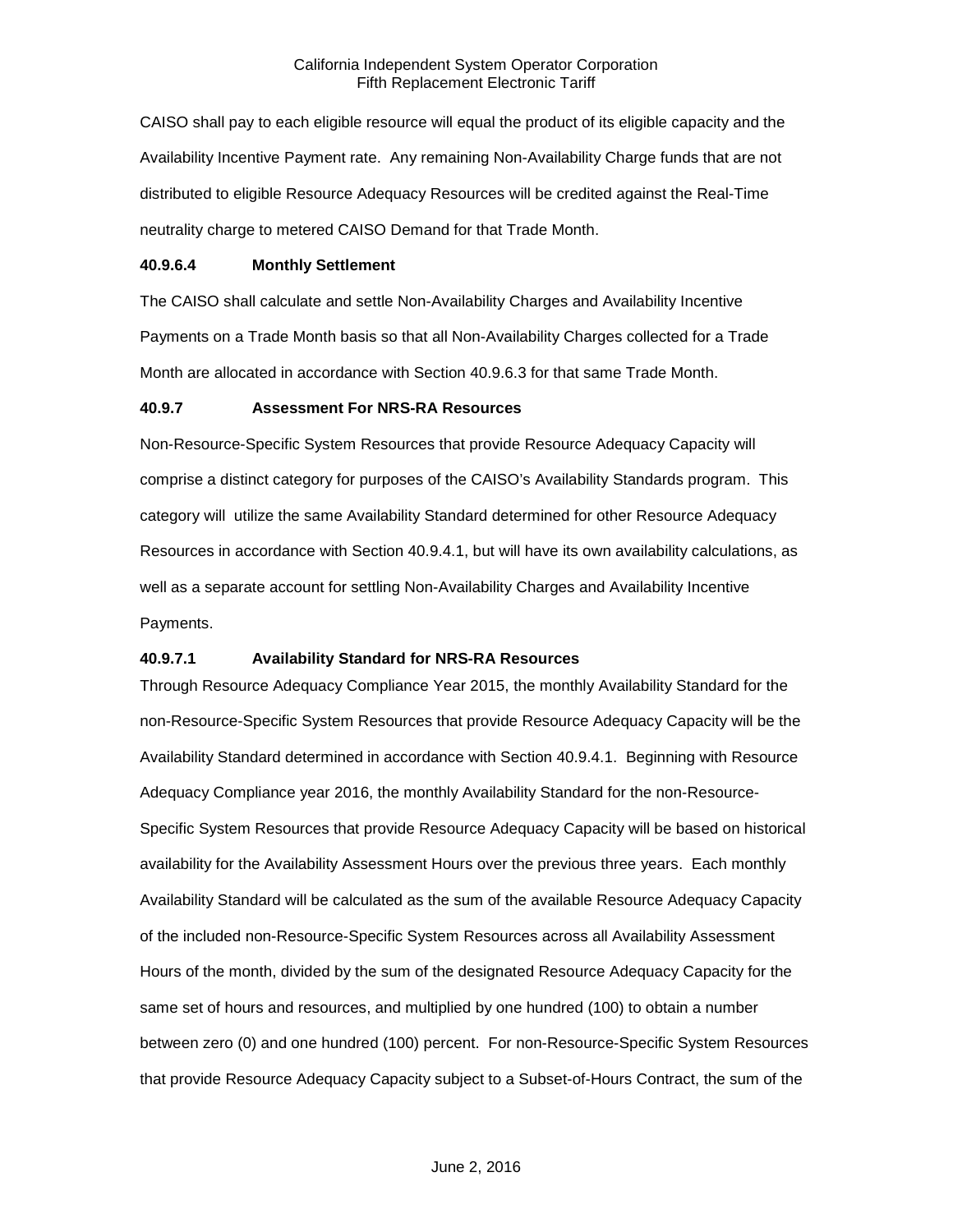available Resource Adequacy Capacity will be based on the Availability Assessment Hours of the month that overlap the hours during which the resource is contractually obligated to make the Resource Adequacy Capacity available to the CAISO. The Availability Standard applicable to a non-Resource Specific System Resource shall not include any hours in which the resource was prohibited by Section 30.8 from bidding across an out-of-service transmission path at its designated Scheduling Point. A non-Resource Specific System Resource providing Resource Adequacy Capacity whose monthly availability calculation under Section 40.9.7.2 is more than two and a half (2.5) percent below the monthly Availability Standard will be subject to a Non-Availability Charge for the month. A non-Resource Specific System Resource providing Resource Adequacy Capacity whose monthly availability calculation under Section 40.9.7.2 is more than two and a half (2.5) percent above the monthly Availability Standard will be eligible for Availability Incentive Payments. Non-Resource-Specific System Resources will not be included in the calculation of the Availability Standards for other Resource Adequacy Resources as determined in Section 40.9.4.

#### **40.9.7.2 Availability Calculation for NRS-RA Resources**

The availability of Resource Adequacy Capacity provided by a non-Resource-Specific System Resource will be calculated as the sum of the MW-hours of the resource's available Resource Adequacy Capacity over all Availability Assessment Hours of the month, divided by the sum of the resource's designated non-exempt hourly Resource Adequacy Capacity for all Availability Assessment Hours, times one hundred (100) to obtain a number between zero (0) and one hundred (100) percent. For non-Resource-Specific System Resources that provide Resource Adequacy Capacity subject to a Subset-of-Hours Contract, the sum of the available Resource Adequacy Capacity will be based on the Availability Assessment Hours of the month that overlap the hours during which the resource is contractually obligated to make the Resource Adequacy Capacity available to the CAISO. The Scheduling Coordinator for Resource Adequacy Capacity provided by non-Resource-Specific System Resources is expected to secure sufficient transmission rights to deliver the Resource Adequacy Capacity to its designated CAISO Scheduling Point. In determining monthly availability of a non-Resource-Specific System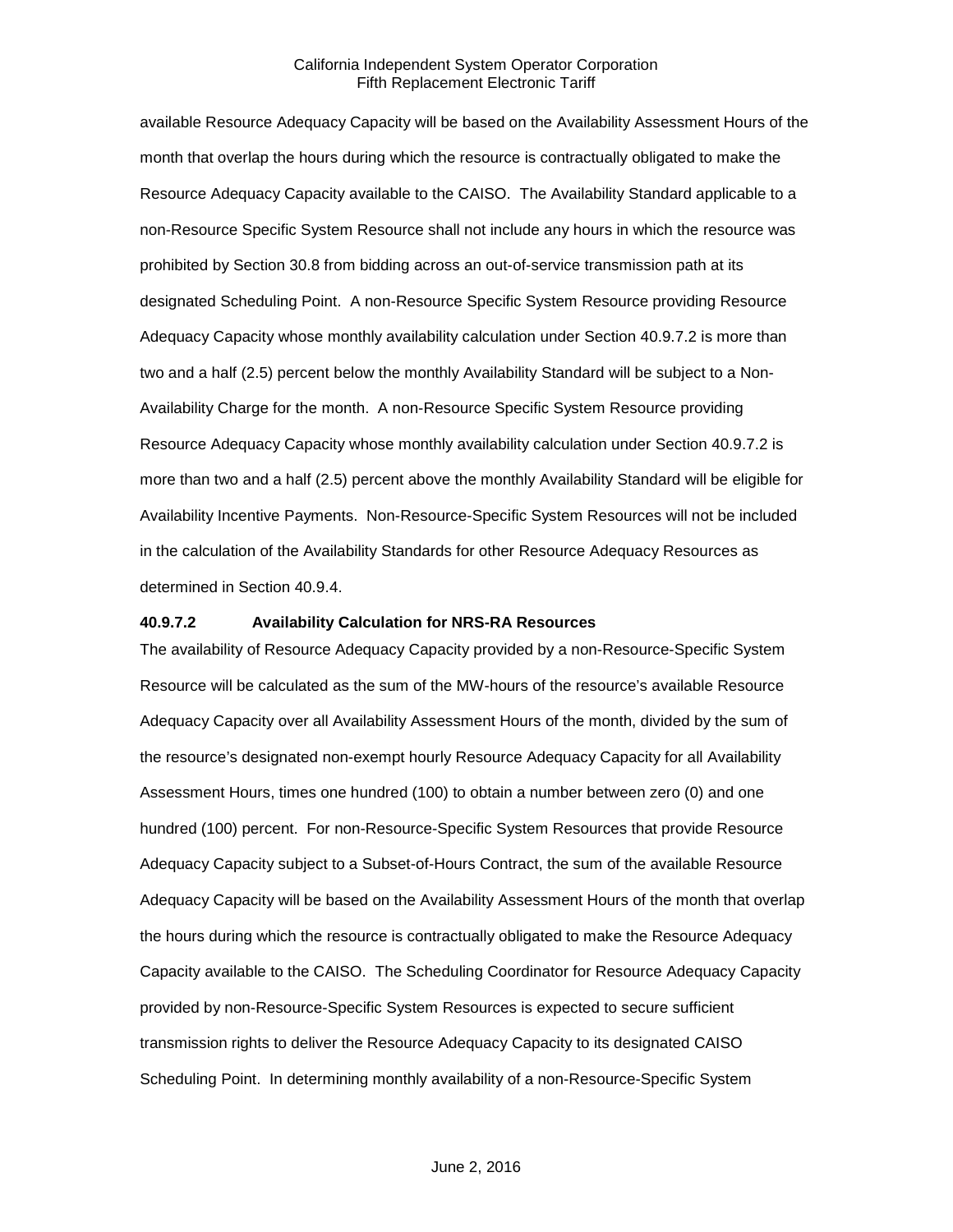Resource under Section 40.9.7.2, any hours in which the resource was prohibited by Section 30.8 from bidding across an out-of-service transmission path at its designated Scheduling Point will be excluded from the calculation. Scheduling Coordinators for non-Resource-Specific System Resources must submit a monthly report of such hours occurring under Section 30.8, in the format and manner described in the Business Practice Manual for Reliability Requirements.

# **40.9.7.3 Determination of Non-Availability Charges and Availability Incentive Payments for NRS-RA Resources**

A Non-Resource-Specific System Resource that provides Resource Adequacy Capacity and whose actual availability calculated in accordance with Section 40.9.7.2 is less than the Availability Standard defined in Section 40.9.7.1 minus the tolerance band of two and one-half (2.5) percent for a given month shall be assessed a Non-Availability Charge. This charge for such a resource shall apply to that portion of the resource's designated non-exempt Resource Adequacy Capacity equal to one hundred (100) percent minus the ratio of its actual availability calculated in accordance with Section 40.9.7.2 to the Availability Standard minus two and onehalf (2.5) percent. The Non-Availability Charge will then equal the resource's applicable capacity that is subject to Non-Availability Charges multiplied by the a Non-Availability Charge rate equal to the Monthly CPM Capacity Payment price as specified in Schedule 6 of Appendix F of this CAISO Tariff.

Funds collected for Non-Availability Charges pursuant to this Section 40.9.7.3 in a Trade Month will be used to provide Availability Incentive Payments to non-Resource-Specific System Resources providing Resource Adequacy Capacity that exceed the Availability Standard established in Section 40.9.7.1 plus the tolerance band of two and one-half (2.5) percent for that same Trade Month. The funds will be distributed to each such resource in proportion to the resource's share of the total non-exempt Resource Adequacy Capacity provided by non-Resource-Specific System Resources that are eligible for Availability Incentive Payments or the month.

Any Availability Incentive Payment to a non-Resource-Specific System Resource providing Resource Adequacy Capacity under this Section 40.9.7.3 will be capped at three times the Non-Availability Charge rate multiplied by the amount of the resource's non-exempt Resource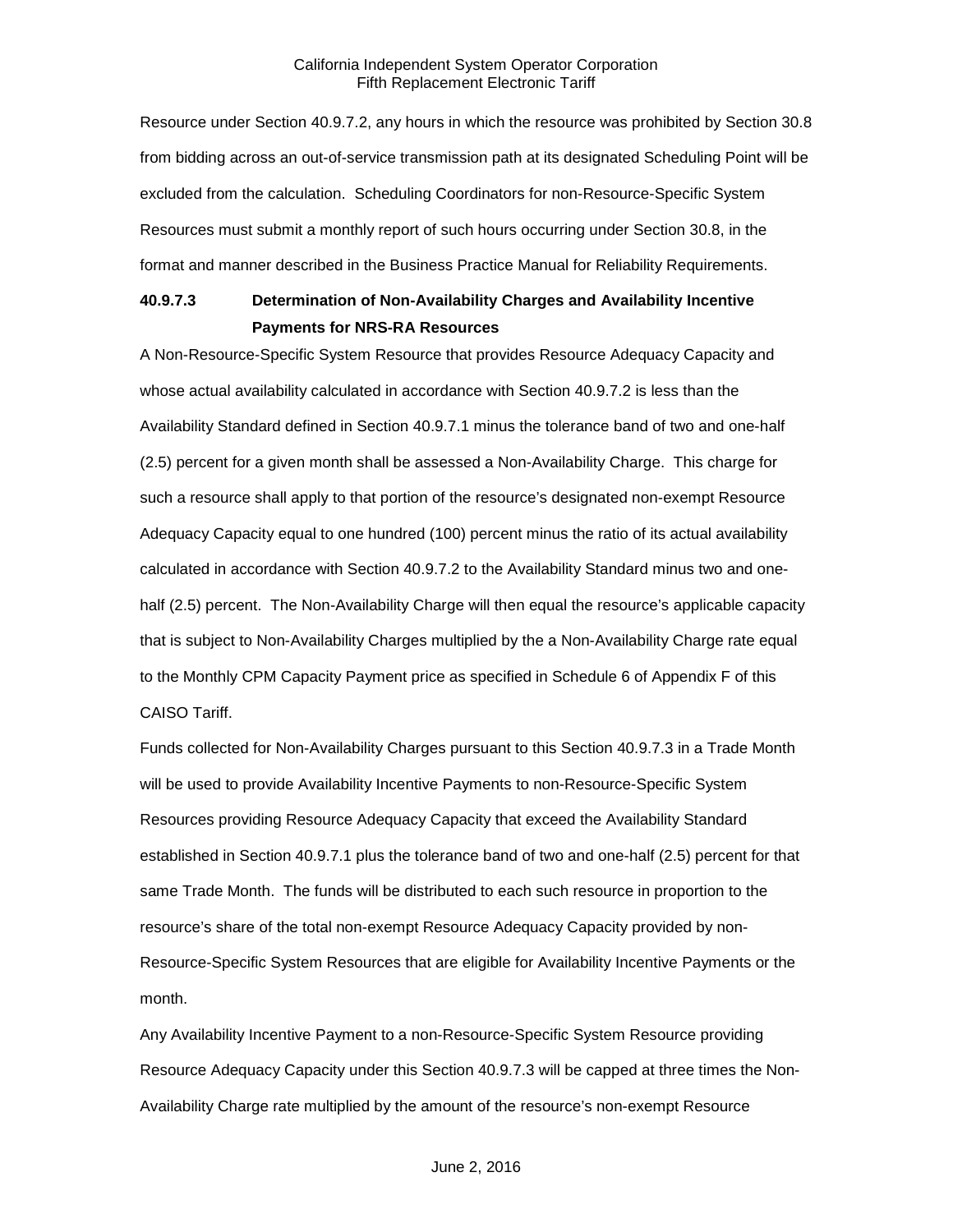Adequacy Capacity. Any remaining monthly surplus of Non-Availability Charges from non-Resource-Specific System Resources providing Resource Adequacy Capacity in a Trade Month will be credited against the Real-Time neutrality charge for that Trade Month in accordance with Section 11.5.2.3. Only revenues received from the assessment of Non-Availability Charges to non-Resource-Specific System Resources providing Resource Adequacy Capacity will be used to fund Availability Incentive Payments for non-Resource-Specific System Resources providing Resource Adequacy Capacity.

# **40.9.8 Reporting**

By July 1 of each year, the CAISO will provide an informational report that will be posted on the CAISO Website and include the following information: (1) the Availability Standard value for each month of the year and (2) information on the average actual availability each month of Resource Adequacy Resources, the total amount of Non-Availability Charges assessed and the total amount of Availability Incentive Payments made.

# **40.10 Flexible RA Capacity**

## **40.10.1 Flexible Capacity Needs Assessment**

The CAISO shall annually conduct a study to determine the Flexible Capacity Need of the CAISO Balancing Authority Area for each month of the next calendar year and provide the results of the study in the Flexible Capacity Needs Assessment.

## **40.10.1.1 Process**

- (a) **Schedule.** The CAISO shall conduct the study pursuant to the schedule set forth in the Business Practice Manual, which shall include a process for stakeholders to review and provide input on the study methodology and assumptions and on the draft study results.
- (b) **Completion and Distribution.** The CAISO shall provide the final results of the Flexible Capacity Needs Assessment to each Local Regulatory Authority in the CAISO Balancing Authority Area and post the Flexible Capacity Needs Assessment on the CAISO Website no later than 120 days prior to the date that the annual Flexible RA Capacity Plans must be submitted under Section 40.

# **40.10.1.2 Required Information From LSEs**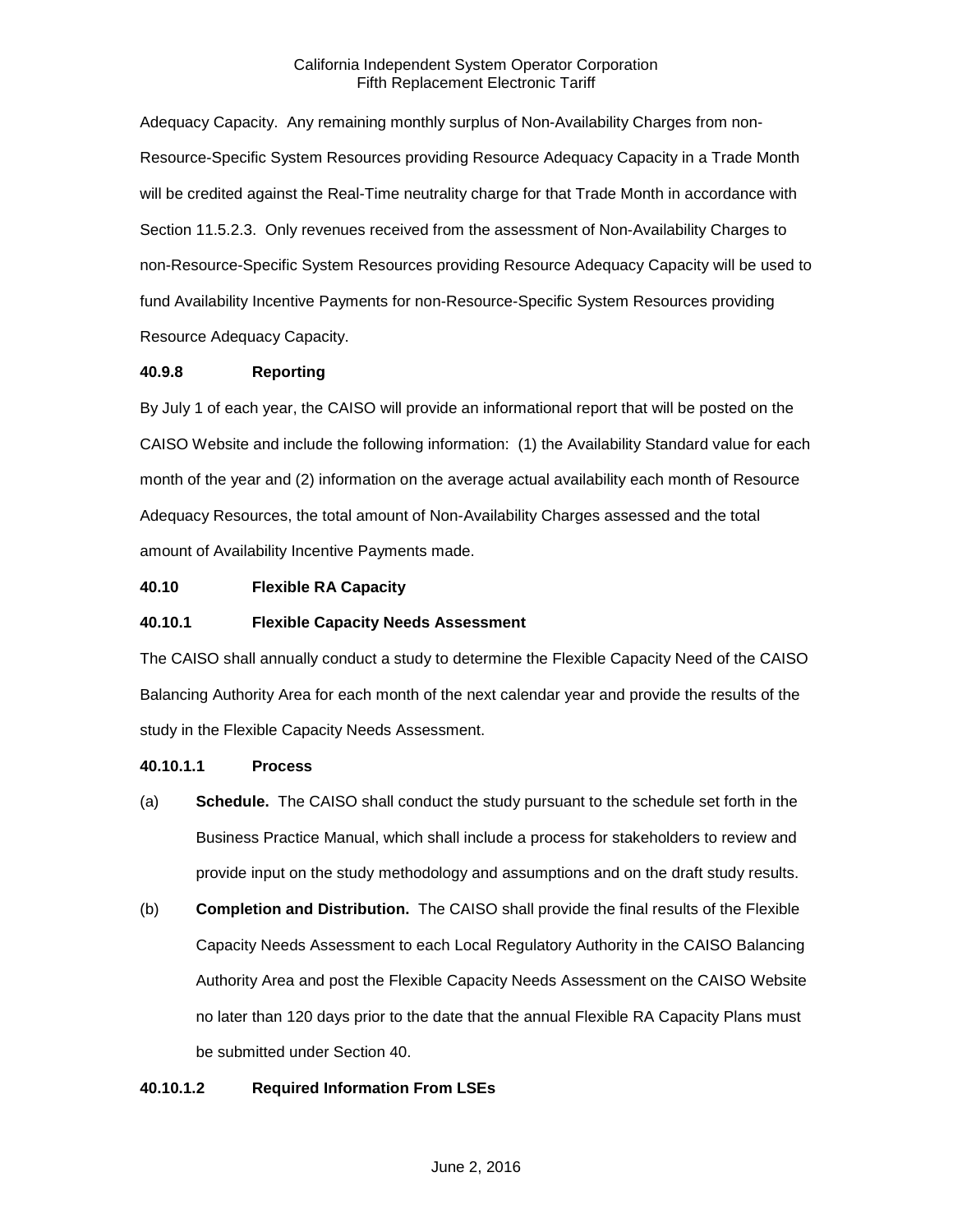- (a) **Submission Requirement.** The Scheduling Coordinator for each Load Serving Entity in the CAISO Balancing Authority Area shall submit the information required by this Section, no later than January 15 each year, for use in the CAISO's study to generate minute-byminute net-load data that will be used to determine the Maximum Three-Hour Net-Load Ramp for each month.
- (b) **Required Information.** The Scheduling Coordinator for each Load Serving Entity in the CAISO Balancing Authority Area must submit information that --
	- (1) covers the calendar year in which the information is submitted and each year in the next five-year period;
	- (2) identifies each wind and solar resource connected to the CAISO Controlled Grid, and distributed wind and solar resources, that is owned, in whole or in part, by the Load Serving Entity, or under contractual commitment to the Load Serving Entity, for all or a portion of its capacity;
	- (3) indicates the status of the resource as either in service or in development with its expected commercial operation date;
	- (4) for each wind and solar resource, specifies the MWs of installed capacity, renewable energy area location, MWs of flexible capacity owned by or contractually committed to the Load Serving Entity, and other information required by the Business Practice Manual;
	- (5) describes the balancing services, if any, provided by another balancing authority area for a wind or solar resource that is located outside of the CAISO Balancing Authority Area and that is owned by or contractually committed to the Load Serving Entity; and
	- (6) forecasts the MW of installed, behind-the-meter solar capacity in the Load Serving Entity's service area or part of its forecast served load.
- (c) **Confidential Treatment.** The CAISO will treat the resource-specific information provided under Section 40.10.1.2(b) as confidential under Section 20.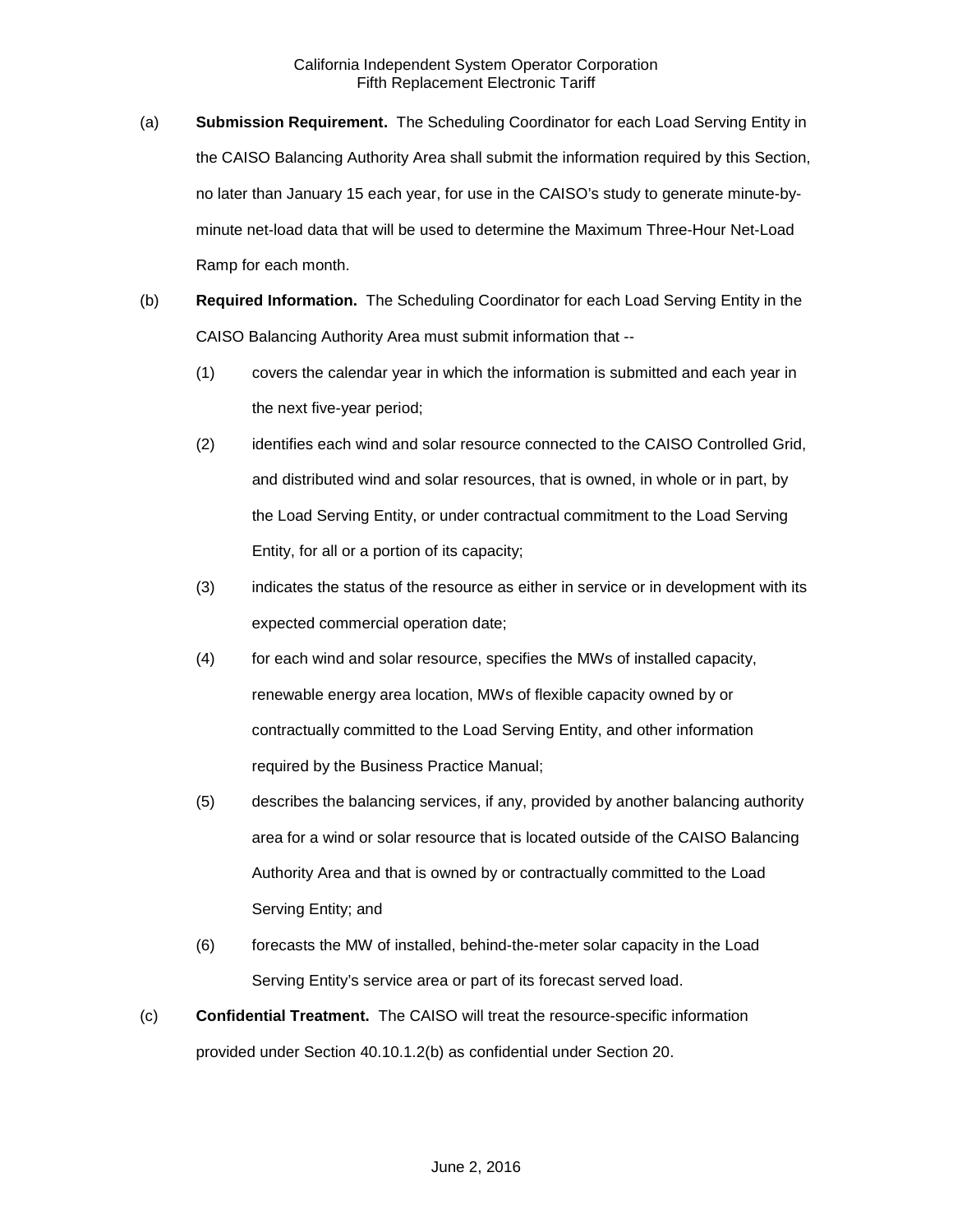(d) **Aggregated Information.** In addition to the required resource-specific information, the Scheduling Coordinator for each Load Serving Entity in the CAISO Balancing Authority Area shall submit the information required in Section 40.10.1.2(b) on an aggregated basis, as described in the Business Practice Manual, for inclusion in the Flexible Capacity Needs Assessment that will be posted on the CAISO Website.

#### **40.10.1.2.1 Incomplete or Inaccurate Information.**

- (a) **Rerun of Study.** If the CAISO finds that a Load Serving Entity submitted incomplete or inaccurate information under Section 40.10.1.2(b), which was used in the calculation of the Flexible Capacity Need for the next calendar year, the CAISO may rerun its study using corrected information to recalculate Flexible Capacity Need for the entire year.
- (b) **Criteria for Rerun.** The CAISO will not rerun its study to recalculate the Flexible Capacity Need unless:
	- (1) the incomplete or inaccurate information represents a net error in excess of either (i) 200 MW; or (ii) one percent of the total MWs of wind and solar capacity submitted under Section 40.10.1.2(b) for any month; and
	- (2) the CAISO has sufficient time to obtain corrected information and complete rerunning the study for the next calendar year by May 1.
- (c) **Revised Flexible Capacity Need.** If the CAISO determines that the requirements in Sections 40.10.1.2.1(a) and (b) are met, the CAISO will recalculate the Flexible Capacity Need for the next calendar year and will no later than May 1 post a revised Flexible Capacity Needs Assessment on the CAISO Website.

## **40.10.1.3 Flexible Capacity Need Methodology**

The CAISO shall conduct the study to determine the Flexible Capacity Need for the system for each month of the next calendar year as follows:

(1) forecast the minute-to-minute system load and net-load using actual load data, as adjusted for monthly peak load growth, and generation profiles for wind and solar resources that are in-service or expected to be in-service during the study period;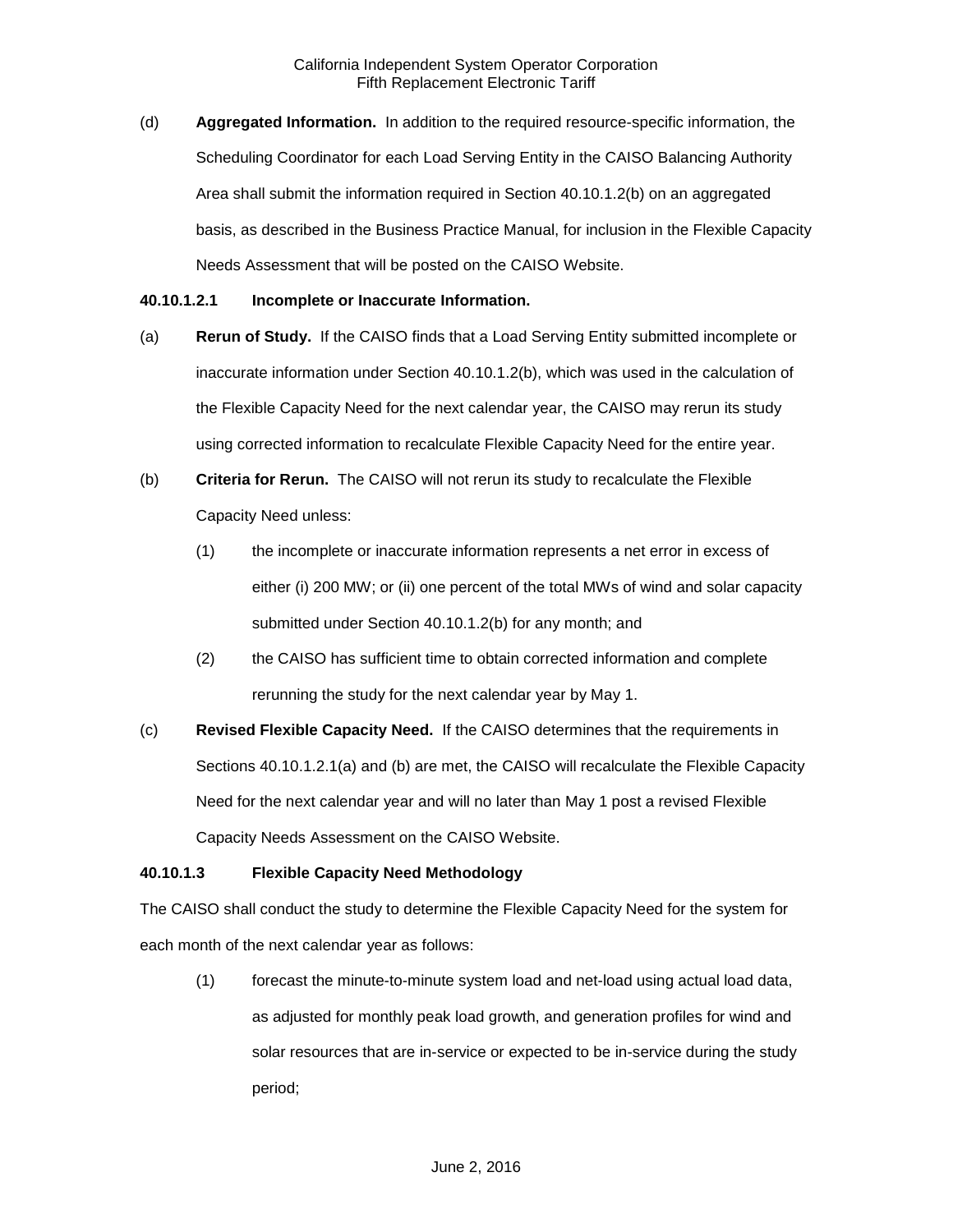- (2) calculate the Maximum Three-Hour Net-Load Ramp for each month using the forecasted minute-to-minute system net-load;
- (3) determine the higher of the most severe single contingency or 3.5 percent of forecasted peak load for each month;
- (4) may include a forecast adjustment, as described in Section 40.10.1.4; and
- (5) compute the resultant Flexible Capacity Need for each month based on the sum of the Maximum Three-Hour Net-Load Ramp, and the higher of the most severe single contingency or 3.5 percent of the forecasted monthly peak load.

## **40.10.1.4 Flexible Capacity Need Forecast Adjustment**

- (a) The Flexible Capacity Need determination may include a positive or negative forecast adjustment to capture a systemic difference between the value determined in Section 40.10.1.3(3) and the historic amount of Operating Reserves met by Flexible Capacity:
- (b) The CAISO will determine the need for a forecast adjustment in consultation with the CPUC and other Local Regulatory Authorities, and as part of the stakeholder process under Section 40.10.1.1; and
- (c) The amount of the forecast adjustment calculated for each month shall not exceed the forecasted monthly peak Operating Reserves multiplied by the difference between (i) the historic percentage of Operating Reserves met by Flexible RA Capacity and (ii) the percentage calculation that results from dividing the quantity determined in Section 40.10.1.3(3) by the forecasted monthly peak Operating Reserves.

## **40.10.1.5 Flexible Capacity Category Need**

- (a) The CAISO shall calculate the total system amount of Flexible Capacity needed in each Flexible Capacity Category, for each month of the next calendar year to ensure that forecast system operational needs will be met, as follows:
	- (1) The minimum quantity of Flexible Capacity needed in the Flexible Capacity Category for base ramping resources for each month will be calculated on a seasonal basis based on the system ramping characteristics identified in the Flexible Capacity Needs Assessment and the changes in MWs of the Maximum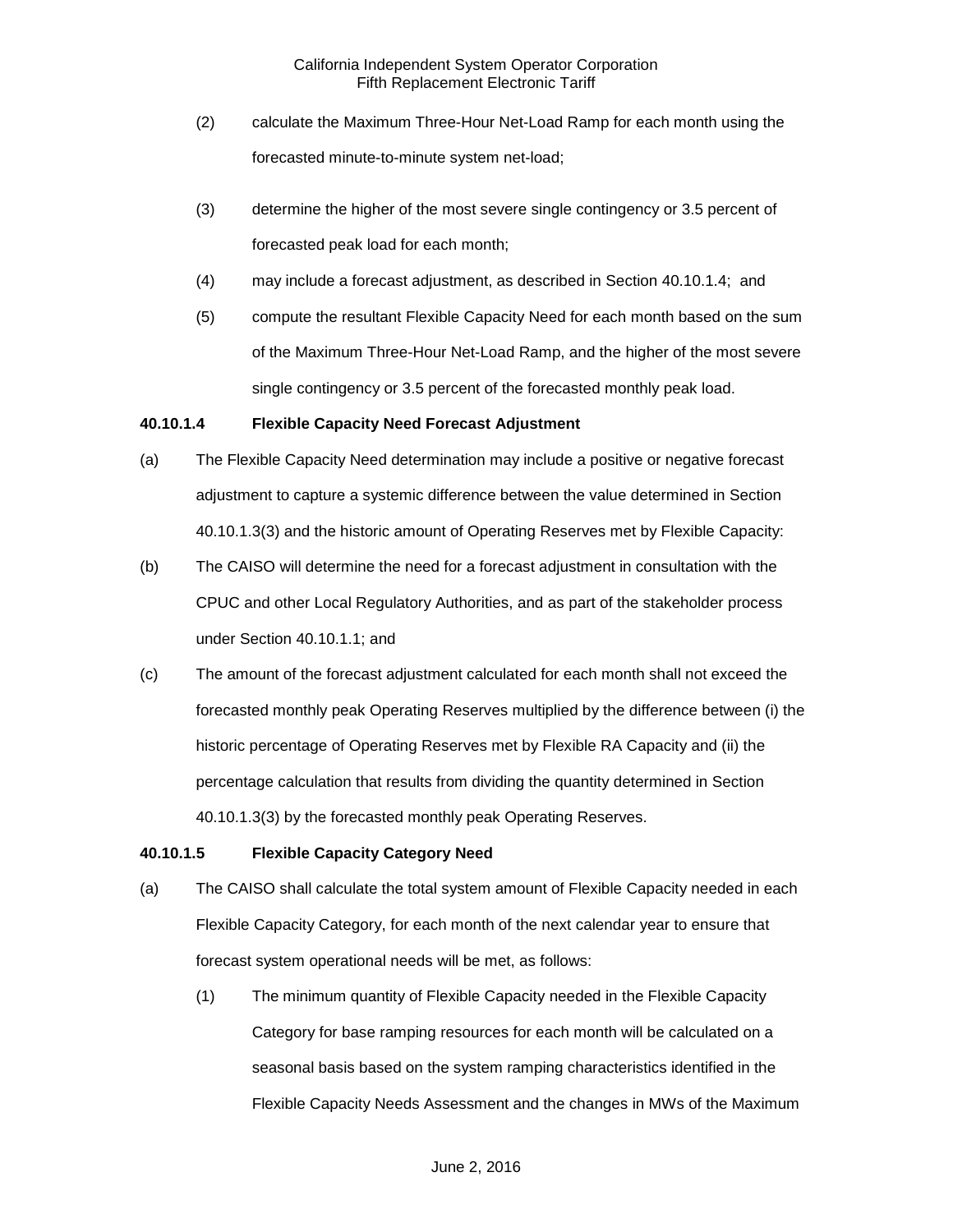Secondary Three-Hour Net-Load Ramps for each month within a season, and will be specified in MW and as the percentage of total Flexible Capacity Needs.

- (2) The maximum quantity of Flexible Capacity in the Flexible Capacity Category for peak ramping resources will be calculated for each month as the difference between the minimum quantity needed in the Flexible Capacity Category for base ramping resources and the total Flexible Capacity Need, and will be specified in MW and as the percentage of total Flexible Capacity Needs.
- (3) The maximum quantity of Flexible Capacity in the Flexible Capacity Category for super-peak ramping resources will be five percent of the total Flexible Capacity Need.
- (b) The CAISO shall provide the results of the Flexible Capacity Category need determination with the Flexible Capacity Needs Assessment.

# **40.10.2 Allocation of Flexible Capacity Need**

The CAISO will calculate each Local Regulatory Authority's allocable share of the total system Flexible Capacity Need, and the contribution of each of the Local Regulatory Authority's jurisdictional Load Serving Entities to the Maximum Three-Hour Net-Load Ramp used to calculate its share of the total system Flexible Capacity Need. The CAISO shall provide these calculations to each Local Regulatory Authority no later than 120 days prior to the date that the annual Flexible RA Capacity Plans must be submitted under Section 40. Nothing in this Section 40 obligates any individual Load Serving Entity to demonstrate that it has procured Flexible Capacity Resources to satisfy a minimum or maximum quantity needed, as applicable, within each Flexible Capacity Category.

# **40.10.2.1 Calculation of LRA Allocations**

(a) **Allocation of Maximum Three-Hour Net-Load Ramp.** The CAISO will calculate the Local Regulatory Authority's allocable share of the Flexible Capacity Need as the average of the sum of its jurisdictional Load Serving Entities' change in load, minus the change in wind output, minus the change in solar PV output, minus the change in solar thermal output during the five highest three-hour net-load changes in the month.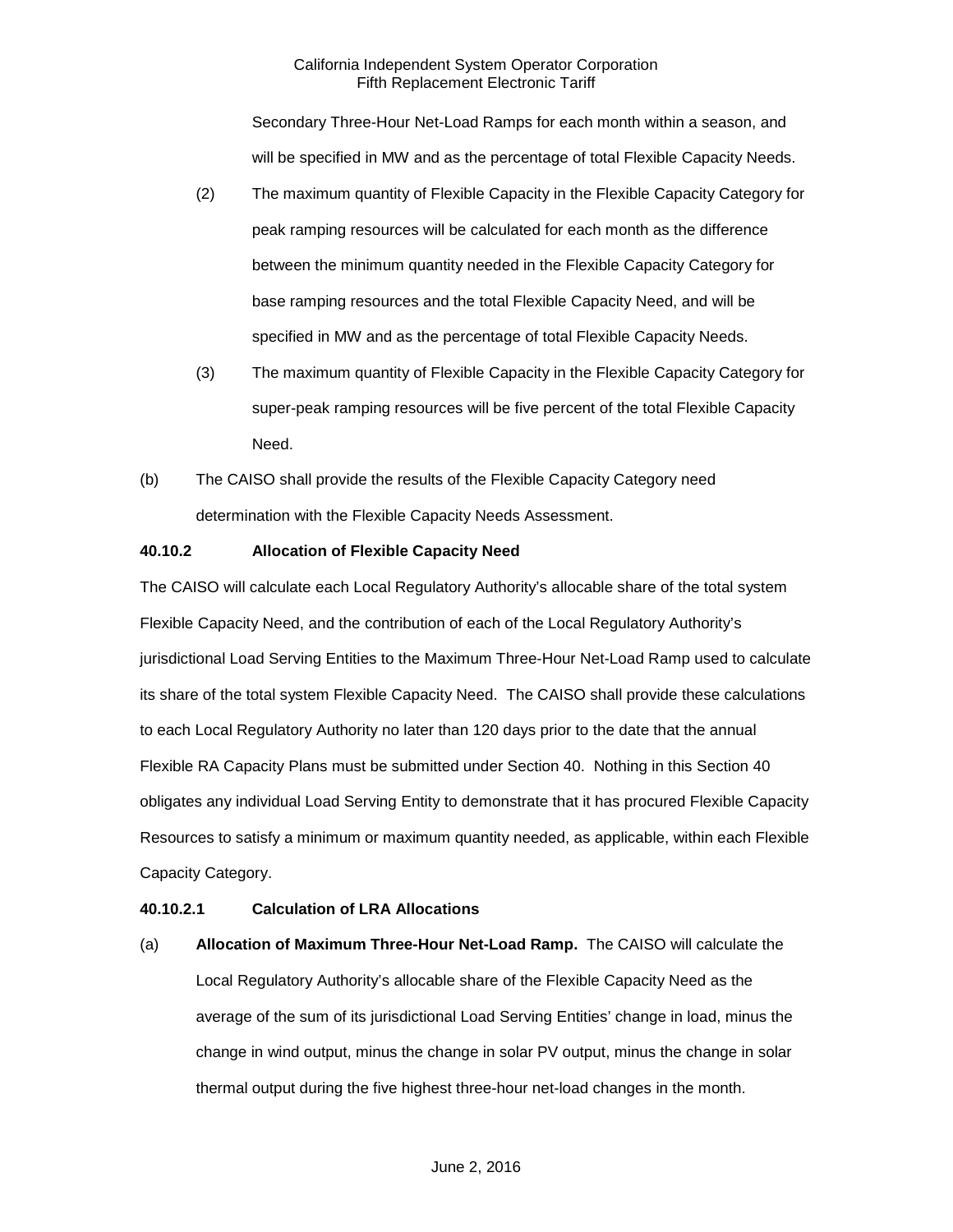- (b) **Allocation of MSSC or Forecasted Peak Load.** The CAISO will determine the higher of the most severe single contingency or 3.5 percent of forecasted peak load for each Load Serving Entity based on the respective Load Serving Entity's peak load ratio share, and calculate each Local Regulatory Authority's allocable share based on the sum of its jurisdictional Load Serving Entities' shares.
- (c) **Allocation of Forecast Adjustment.** If the CAISO includes a forecast adjustment in its draft study results, it will allocate the forecast adjustment using the same methodology set forth in Section 40.10.2.1(b).

## **40.10.2.2 Allocation to Load-Following MSS**

The CAISO will calculate the allocable share of the Flexible Capacity Need for each Loadfollowing MSS in accordance with the provisions for Local Regulatory Authorities in Section 40.10.2. The CAISO will deduct the Flexible Capacity Need allocated to each Load-following MSS from the calculation to determine whether a cumulative deficiency in Flexible RA Capacity exists under Section 43.2.7.

## **40.10.3 Flexible Capacity Categories**

**40.10.3.1 Flexible Capacity Category Calculation.** A resource qualifies to provide Flexible RA Capacity in each Flexible Capacity Category for which it meets the qualifications set forth in this Section 40.10.3.

## **40.10.3.2 Flexible Capacity Category-- Base Ramping Resources**

- (a) **Resource Criteria.** Base ramping resources must meet all of the following criteria, except as provided in Sections 40.10.3.2(b) and (c) --
	- (1) The resource must be capable of providing Flexible RA Capacity to the CAISO Markets through Economic Bids for Energy and Economic Bids for Ancillary Services that are not flagged as Contingency Only in the Day-Ahead Market, if and to the extent the resource is certified to provide Ancillary Services, submitted daily for the 17-hour period from 5:00 a.m. through 10:00 p.m.;
	- (2) The resource must be capable of providing Energy for a minimum of six hours up to its full Effective Flexible Capacity value including PMin;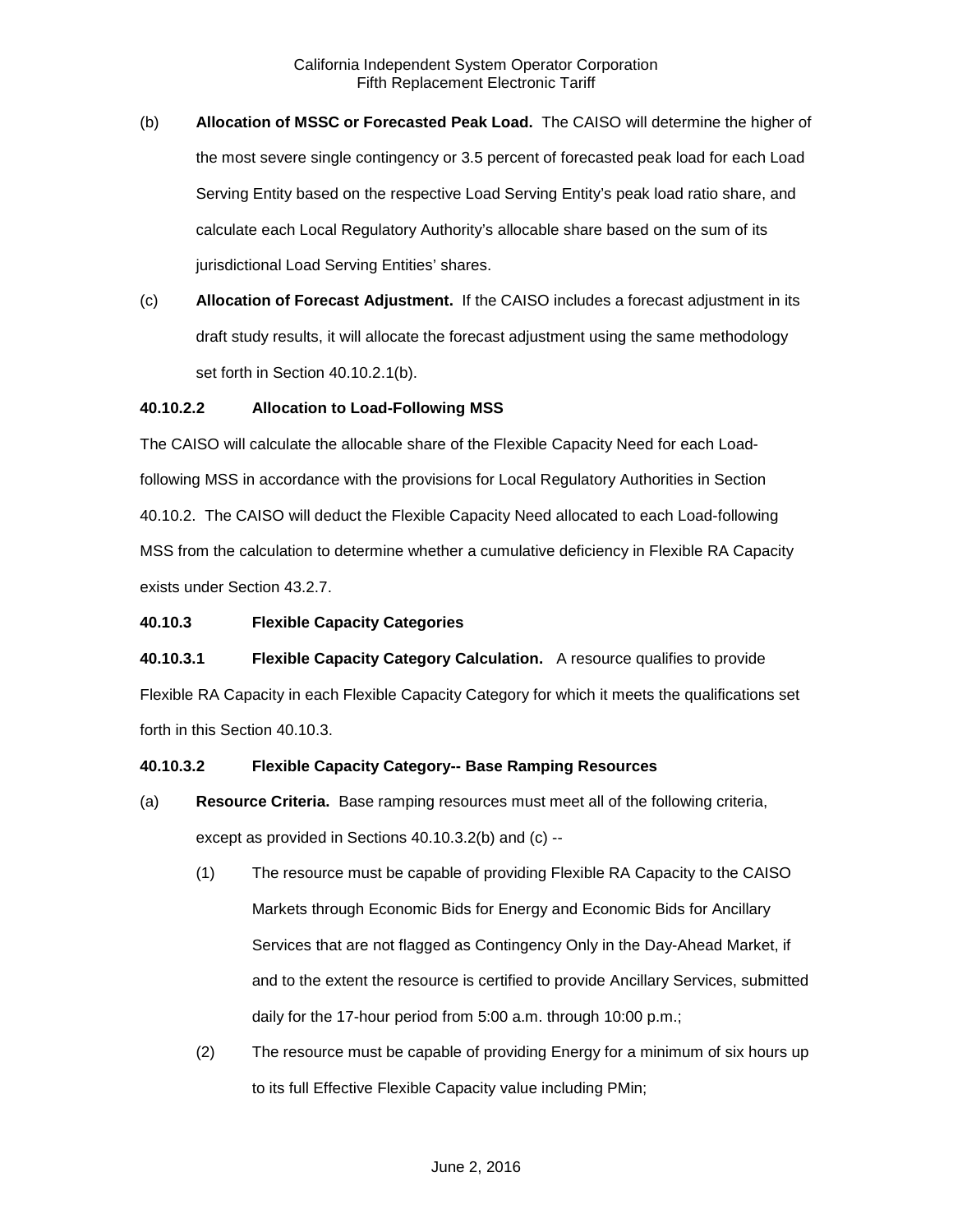- (3) The resource must be capable of being available seven days a week;
- (4) The resource must be able to provide the minimum of (i) two Start-Ups per day for every day of the month or sixty Start-Ups per month, or (ii) the number of Start-Ups allowed by its operational limits, including minimum up and minimum down time; and
- (5) The resource must not have annual or monthly limitations on the number of Start-Ups or the amount of energy produced that, on a daily basis, are lower than the requirements in Section 40.10.3.2(a)(1) through (4).

#### (b) **Use-Limited Resource**

- (1) A Use-Limited Resource may be included in this category if it meets the criteria in Section 40.10.3.2(a), except that use-limited resources providing Flexible RA Capacity are not required to submit bids for Ancillary Services in the Day-Ahead Market or the Real-Time Market.
- (2) A Load Serving Entity may include in this category a combined resource consisting of two Use-Limited Resources that do not individually meet the minimum operational and availability requirements but in combination meet the criteria in Section 40.10.3.2(a).
- (3) The Flexible RA Capacity amount for the combined resource will be less than or equal to the lowest Effective Flexible Capacity value shown on the Resource Flexible RA Capacity Plan for a resource in the combination.
- (4) The combined resource shall be subject to the must-offer obligation in Section 40.10.6.1(e)(2) for the Flexible RA Capacity amount shown on the monthly Resource Flexible RA Capacity Plan for the combination.
- (c) **Non-Generator Resource.** A Non-Generator Resource that elects to provide Flexible RA Capacity may be included in this category if it meets the criteria in Section 40.10.3.2(a). A Non-Generator Resource that elects to provide Flexible RA Capacity and Regulation Energy Management is not eligible to be included in this category.

## **40.10.3.3 Flexible Capacity Category -- Peak Ramping Resources**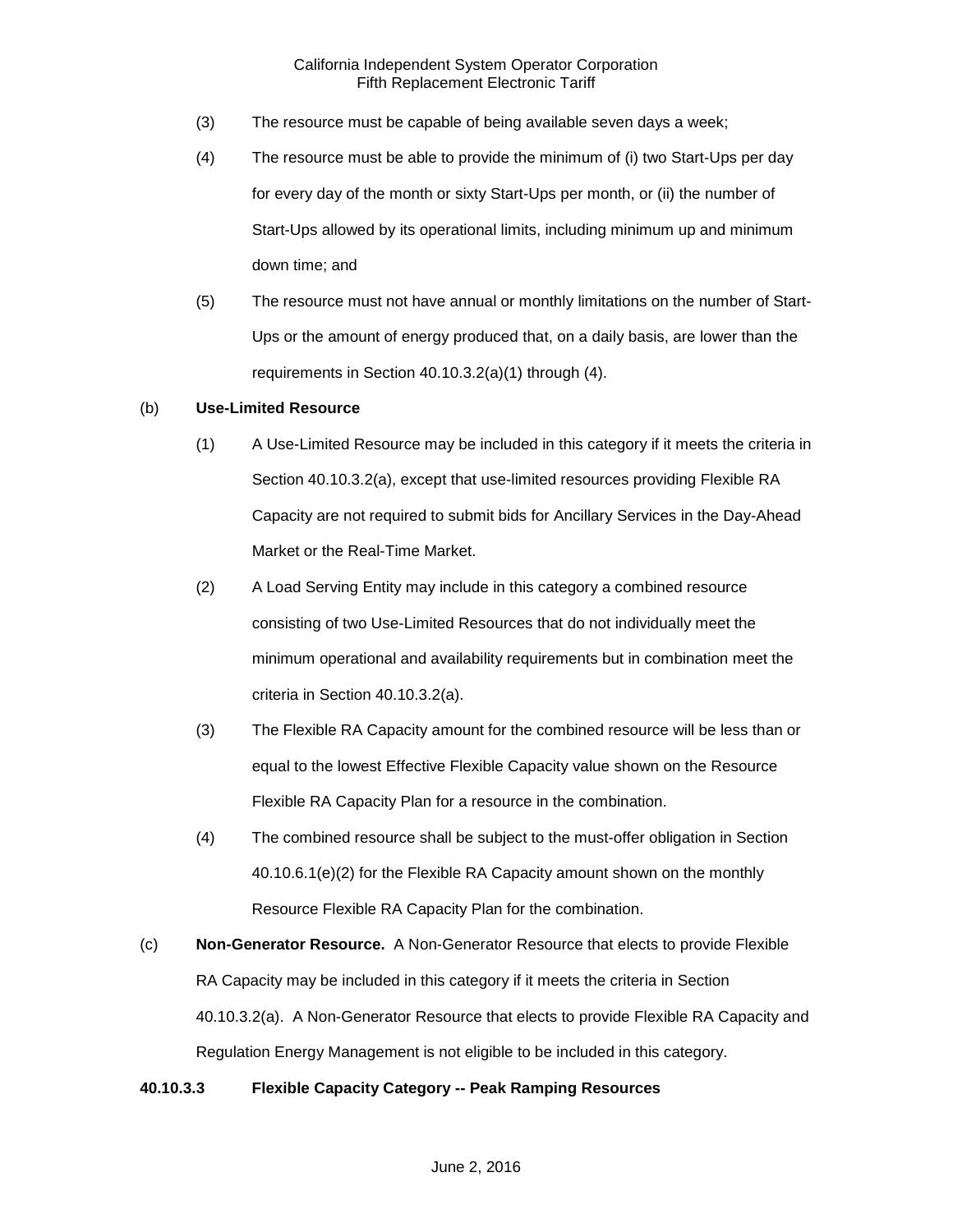- (a) **Resource Criteria.** Peak ramping resources must meet all of the following criteria, except as provided in Sections 40.10.3.3(b) and (c) --
	- (1) The resource must be capable of providing Flexible RA Capacity to the CAISO Markets through Economic Bids for Energy and Economic Bids for Ancillary Services that are not flagged as Contingency Only in the Day-Ahead Market, if and to the extent the resource is certified to provide Ancillary Services, which must be submitted daily for a five-hour period to be determined by the CAISO on a seasonal basis;
	- (2) The resource must be capable of providing Energy for a minimum of three continuous hours up to its full Effective Flexible Capacity value including PMin;
	- (3) The resource must be capable of being available seven days a week.
	- (4) The resource must be capable of at least one Start-Up per day; and
	- (5) The resource must not have annual or monthly limitations on the number of unit Start-Ups or the amount of energy produced that, on a daily basis, are lower than the requirements in Section 40.10.3.3(a)(1) through (4).

## (b) **Use-Limited Resource.**

- (1) A Use-Limited Resource may be included in this category if it meets the criteria in Section 40.10.3.3(a), except that use-limited resources providing Flexible RA Capacity are not required to submit bids for Ancillary Services in the Day-Ahead Market or the Real-Time Market.
- (2) A Load Serving Entity may include in this category a combined resource consisting of two Use-Limited Resources that do not individually meet the minimum operational and availability requirements but in combination meet the criteria in Section 40.10.3.3(a).
- (3) The Flexible RA Capacity amount for the combined resource will be less than or equal to the lowest Effective Flexible Capacity value shown on the Resource Flexible RA Capacity Plan for a resource in the combination.
- (4) The combined resource shall be subject to the must-offer obligation in Section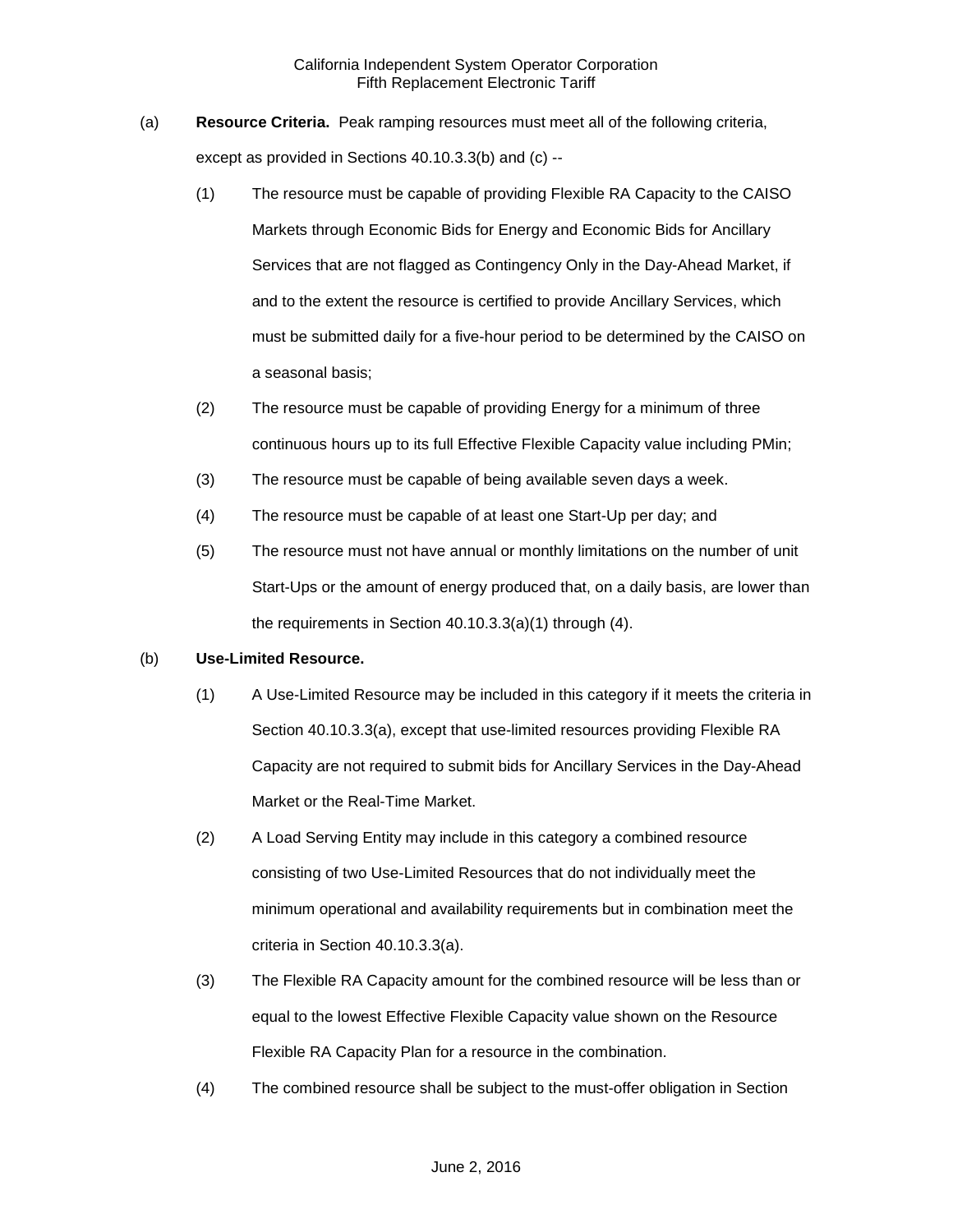40.10.6.1(e)(2) for the Flexible RA Capacity amount shown on the monthly Resource Flexible RA Capacity Plan for the combination.

- (c) **Non-Generator Resource.** A Non-Generator Resource that elects to provide Flexible RA Capacity may be included in this category if it meets the criteria in Section 40.10.3.3(a). A Non-Generator Resource that elects to provide Flexible RA Capacity and Regulation Energy Management is not eligible to be included in this category.
- (d) **Base Ramping Resource.** A resource that meets the qualifications of the Flexible Capacity Category for base ramping resources also qualifies to be included in this category as a peak ramping resource; however, a resource that meets only the qualifications of a peak ramping resource does not qualify as a base ramping resource.

# **40.10.3.4 Flexible Capacity Category -- Super-Peak Ramping Resources.**

- (a) **Resource Criteria.** Super-peak ramping resources must meet all of the following criteria, except as provided in Sections 40.10.3.4(b), (c) and (d) --
	- (1) The resource must be capable of providing Flexible RA Capacity to the CAISO Markets through Economic Bids for Energy and Economic Bids for Ancillary Services Bids that are not flagged as Contingency Only in the Day-Ahead Market, if and to the extent the resource is certified to provide Ancillary Services, which must be submitted each weekday that is not holiday, for a five-hour period to be determined by the CAISO on a seasonal basis;
	- (2) The resource must be capable of providing Energy for a minimum of three continuous hours up to its full Effective Flexible Capacity value including PMin;
	- (3) The resource must be capable of being available on weekdays that are not holidays, as defined in the Business Practice Manual;
	- (4) The resource must be capable of at least one Start-Up per day; and
	- (5) The resource must be capable of responding to at least five CAISO dispatches per month, during the five-hour period of the must offer obligation, for the resource to Start-Up.

## (b) **Use-Limited Resource.**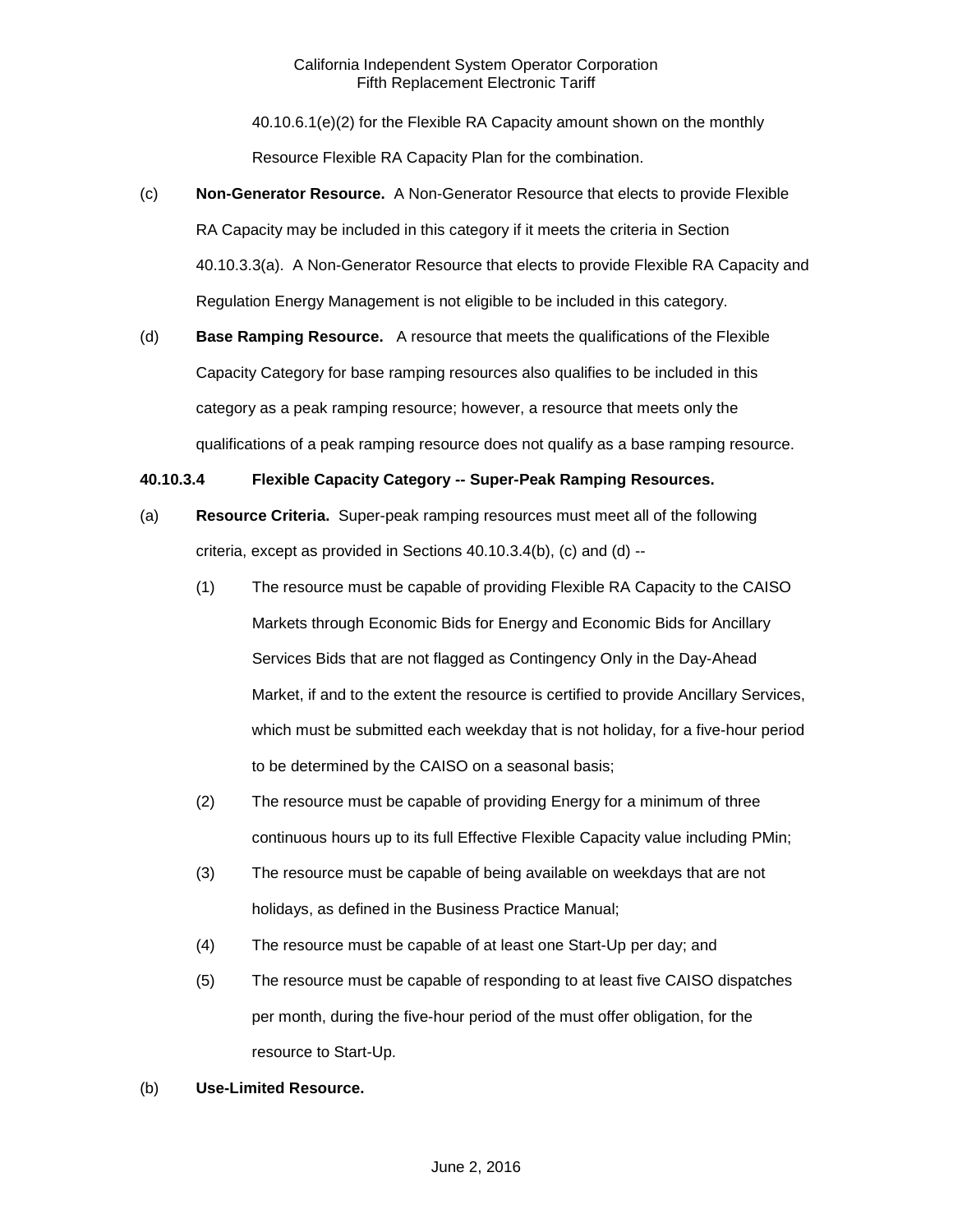- (1) A Use-Limited Resource may be included in this category if it meets the criteria in Section 40.10.3.4(a), except that use-limited resources providing Flexible RA Capacity are not required to submit bids for Ancillary Services in the Day-Ahead Market or the Real-Time Market.
- (2) A Load Serving Entity may include in this category a combined resource consisting of two Use-Limited Resources that do not individually meet the minimum operational and availability requirements but in combination meet the criteria in Section 40.10.3.4(a).
- (3) The Flexible RA Capacity amount for the combined resource will be less than or equal to the lowest Effective Flexible Capacity value shown on the Resource Flexible RA Capacity Plan for a resource in the combination.
- (4) The combined resource shall be subject to the must-offer obligation in Section 40.10.6.1(e)(2) for the Flexible RA Capacity amount shown on the monthly Resource Flexible RA Capacity Plan for the combination.
- (c) **Non-Generator Resource.** A Non-Generator Resource may be included in this category if it meets the criteria in Section 40.10.3.4(a) and is not registered in the CAISO's Master File as a Regulation Energy Management resource.
- (d) **Non-Generator Resource, Regulation Energy Management.** A Non-Generator Resource that is a Regulation Energy Management resource may be included in this category if it meets the following criteria --
	- (1) The resource must be capable of providing Regulation Energy Management to the CAISO Markets through Economic Bids for Regulation Up and Regulation Down submitted daily for a 17-hour period from 5:00 a.m. through 10:00 p.m.;
	- (2) The resource shall not submit bids to provide Energy;
	- (3) The resource must be capable of being available seven days a week;
	- (4) The resource must be capable of unlimited Start-Ups per day; and
	- (5) The resource must be registered as a Non-Generator Resource providing Regulation Energy Management in the CAISO's Master File.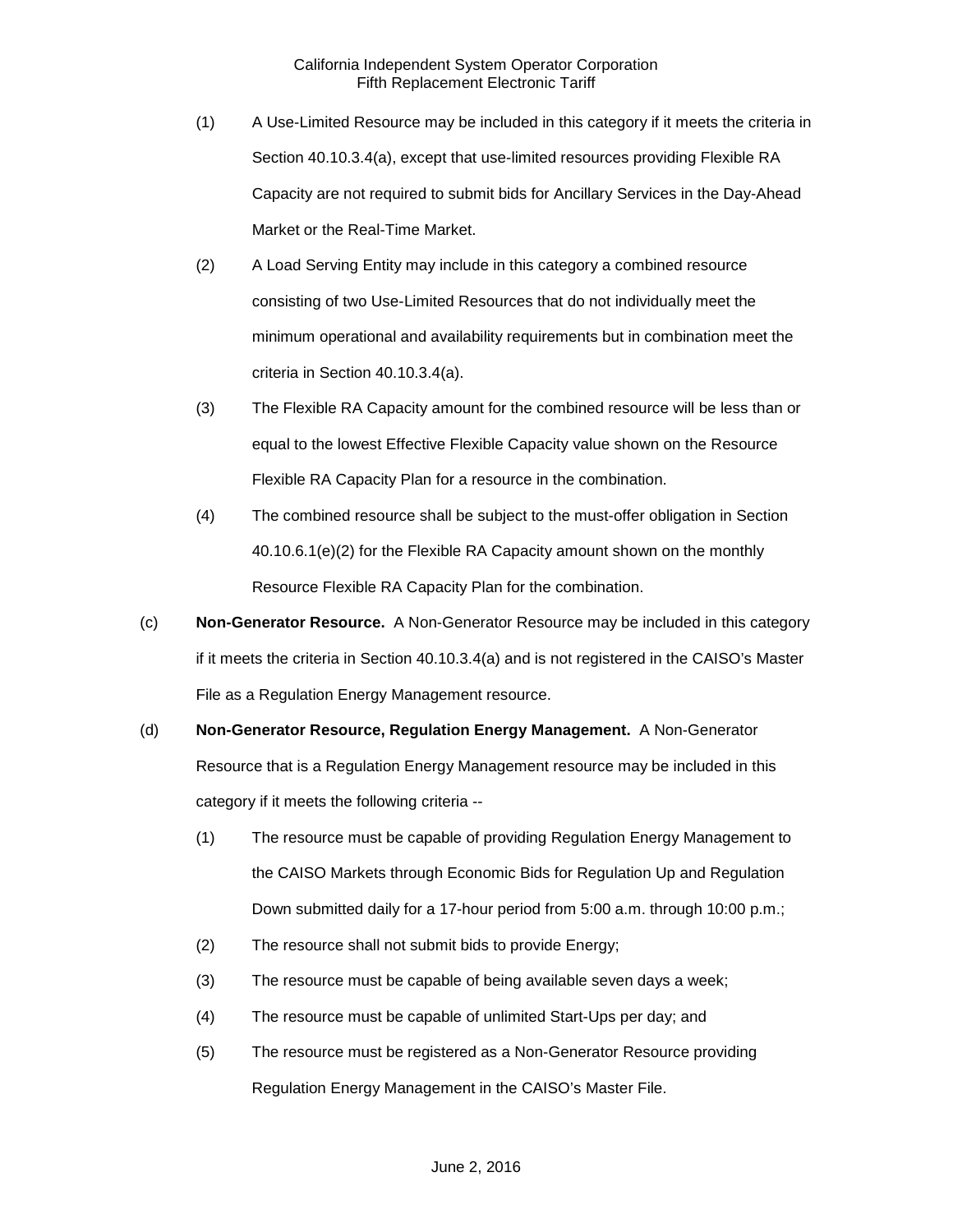# (e) **Base Ramping and Peak Ramping Resources.** A resource that meets the

qualifications of the Flexible Capacity Category for base ramping resources or peak ramping resources also qualifies to be included in this category as a super-peak ramping resource; however, a resource that meets only the qualifications of a super-peak ramping resource does not qualify as a base ramping resource or a peak ramping resource.

## **40.10.3.5 Flexible Capacity Category By Resource**

The CAISO will provide to the Scheduling Coordinator of each resource a non-binding determination of the Flexible Capacity Category with the highest qualifications for which the resource qualifies to provide Flexible Capacity, as provided in Section 40.10.4.

# **40.10.3.6 Non-Eligible Resources**

Intertie resources and imports, other than Pseudo-Ties and Dynamic Scheduled resources, are not eligible to provide Flexible RA Capacity.

# **40.10.4 Effective Flexible Capacity**

The CAISO shall calculate the Effective Flexible Capacity value for each resource. The CAISO shall publish the draft and final lists of the Effective Flexible Capacity values for such resources and the Flexible Capacity Categories for which each resource qualifies to provide Flexible Capacity on the CAISO Website each year in accordance with the schedule for publishing the Net Qualifying Capacity values, as set forth in the BPM, for use in the next calendar year.

# **40.10.4.1 Effective Flexible Capacity Calculation**

- (a) **Flexible Resources.** The CAISO will calculate the Effective Flexible Capacity value of a resource, for use (i) if a Local Regulatory Authority has not established criteria for calculating the Effective Flexible Capacity value for eligible resource types, and (ii) for determining if a cumulative deficiency exists under Sections 43.2.7(a) and (b), as follows, except as provided in Sections 40.10.4.1 (b) through (f) --
	- (1) If the Start-Up Time of the resource is greater than 90 minutes, the Effective Flexible Capacity value shall be the weighted average ramp rate of the resource calculated from PMin to Net Qualifying Capacity multiplied by 180 minutes. The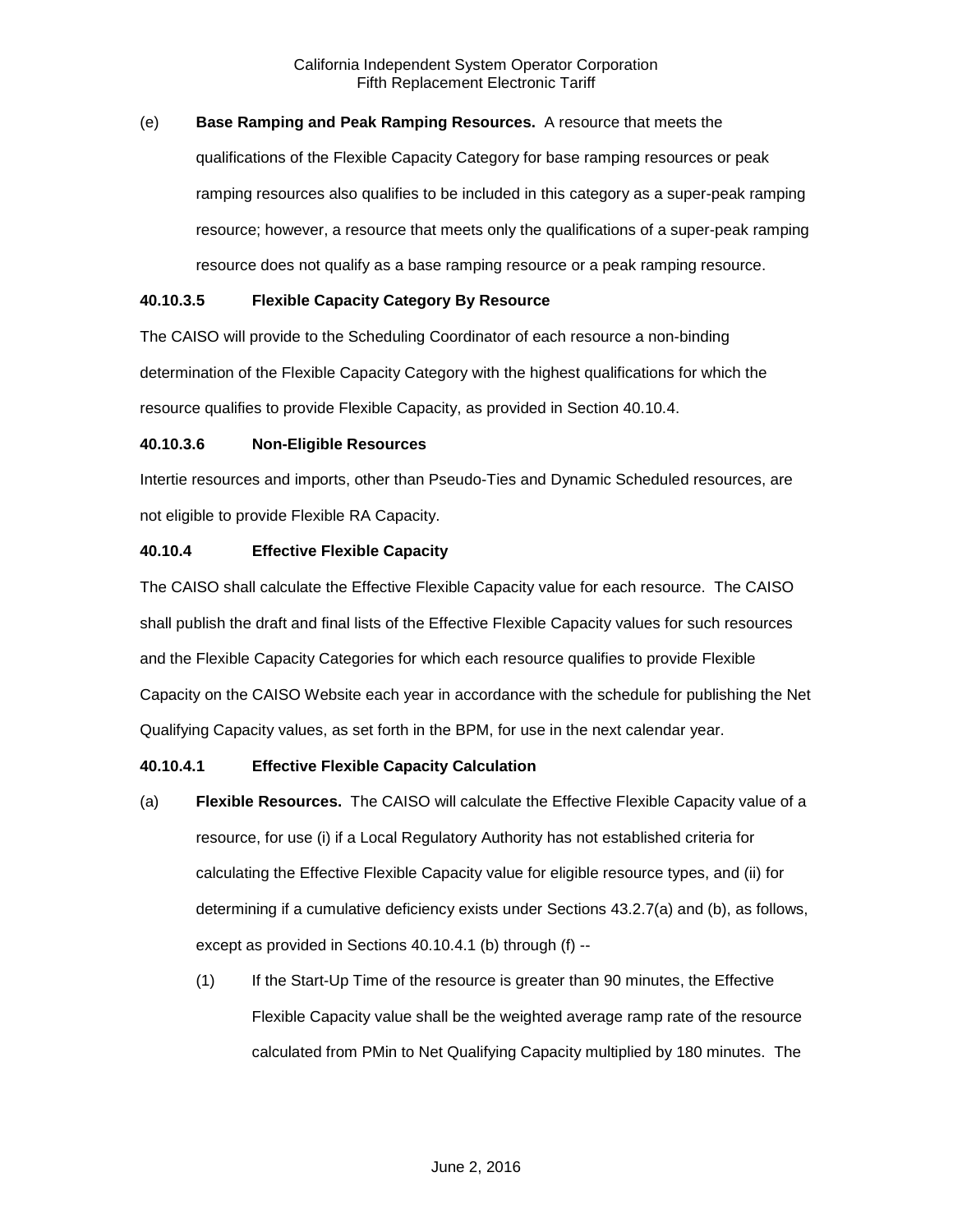Effective Flexible Capacity shall not exceed the difference between the PMin and PMax of the resource.

- (2) If the Start-Up Time of the resource is less than or equal to 90 minutes, the Effective Flexible Capacity value shall be the weighted average ramp rate of the resource calculated from zero to Net Qualifying Capacity multiplied by 180 minutes. The Effective Flexible Capacity shall not exceed the Net Qualifying Capacity of the resource.
- (b) **Hydroelectric Generating Unit.** The Effective Flexible Capacity of a hydroelectric generating unit will be the amount of capacity from which the resource can produce Energy consistently for 6 hours based upon the resource's physical storage capacity, which shall not exceed its Net Qualifying Capacity.
- (c) **Proxy Demand Response Resource.** The Effective Flexible Capacity of a Proxy Demand Response Resource will be based on the resource's actual MWs of load modification in response to a dispatch by the CAISO during a test event. In determining the Effective Flexible Capacity of a Proxy Demand Response Resource, the CAISO will --
	- (1) conduct the test at a random time during the flexible capacity must-offer obligation period for the resource;
	- (2) use the baseline load data, as described in the CAISO Tariff or Business Practice Manual, to measure the load modification for the Proxy Demand Response Resource being tested; and
	- (3) pay the resource's bid price for the testing period.
- (d) **Energy Storage Resource.** The Effective Flexible Capacity value for an energy storage resource will be determined as follows --
	- (1) for an energy storage resource that provides Flexible RA Capacity but not Regulation Energy Management, the Effective Flexible Capacity value will be the MW output range the resource can provide over three hours of charge/discharge while constantly ramping.
	- (2) for an energy storage resource that provides Flexible RA Capacity and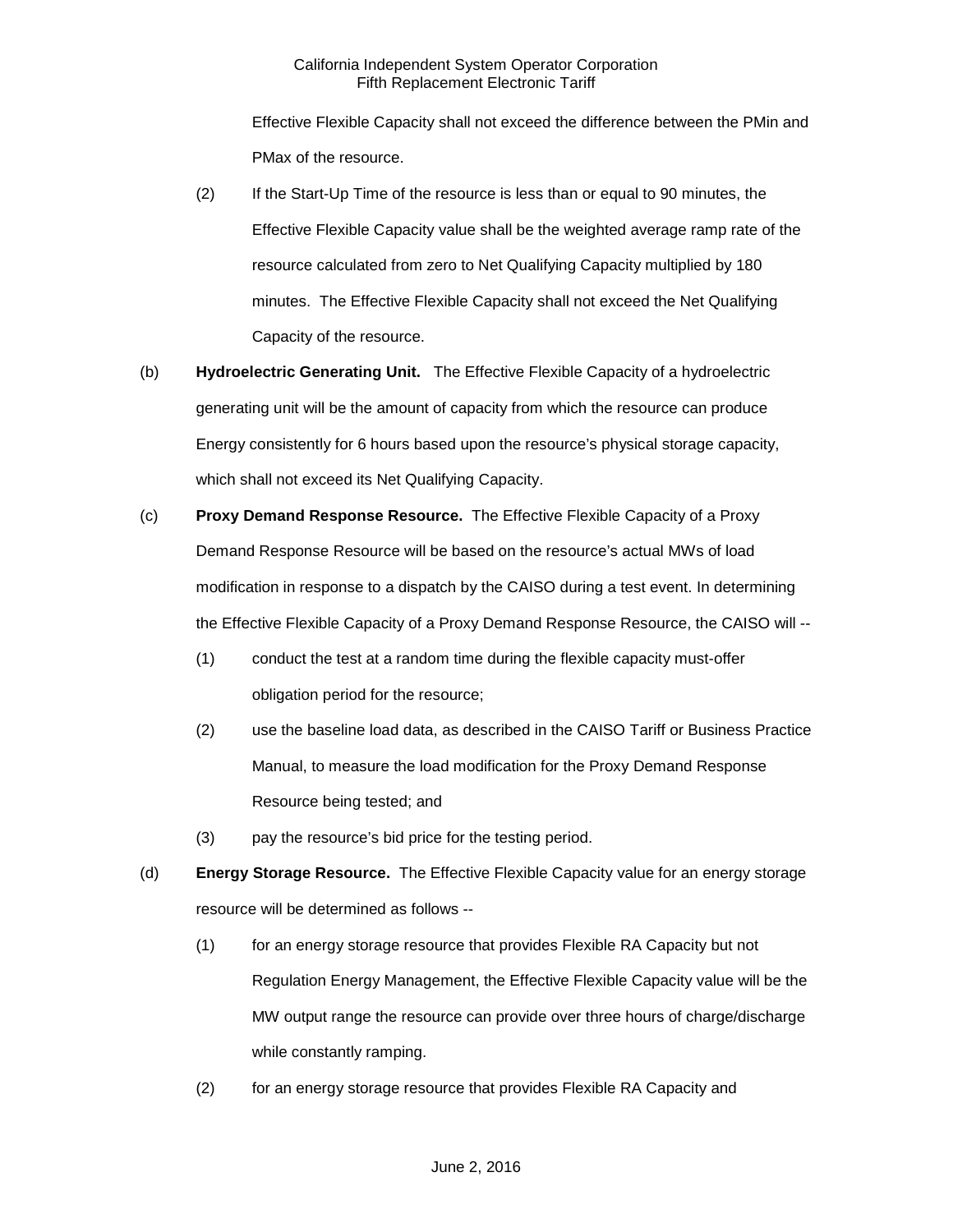Regulation Energy Management, the Effective Flexible Capacity value will be the resource's 15-minute energy output capability.

- (e) **Multi-Stage Generating Resource.** The Effective Flexible Capacity value for a Multi-Stage Generating Resource will be calculated using the longest Start-Up Time of the resource's configuration that has the lowest PMin.
- (f) **Combined Heat and Power Resource.** The Effective Flexible Capacity value of a Combined Heat and Power Resource will be the lesser of (i) the resource's Net Qualifying Capacity, or (ii) the MW difference between the CHP resource's maximum output and its minimum operating level, such quantity not to exceed the quantity of generating capacity capable of being delivered over a three-hour period.

# **40.10.4.2 EFC Omission or Correction**

- (a) **Draft List.** The posted draft list of Effective Flexible Capacity values may be modified only as follows –
	- (1) If the Scheduling Coordinator for a resource that was not included on the draft list of Effective Flexible Capacity values seeks to have the resource included on the list, it must no later than September 1 submit a request to the CAISO either showing that the resource meets the criteria in Section in 40.10.4.1 or is capable of meeting the criteria, and provide documentation to enable the CAISO to determine the resource's Effective Flexible Capacity pursuant to the criteria in Section 40.10.4.1.
	- (2) If the Scheduling Coordinator for a resource that was included on the draft list of Effective Flexible Capacity values seeks to change the value for that resource, it must submit documentation no later than September 1 that supports such a change.
	- (3) The CAISO will review the information submitted and notify the Scheduling Coordinator whether the change was accepted at least 15 days prior to posting the final list of Effective Flexible Capacity values on the CAISO Website.
- (b) **Final List.** The CAISO will post on the CAISO Website the final list of Effective Flexible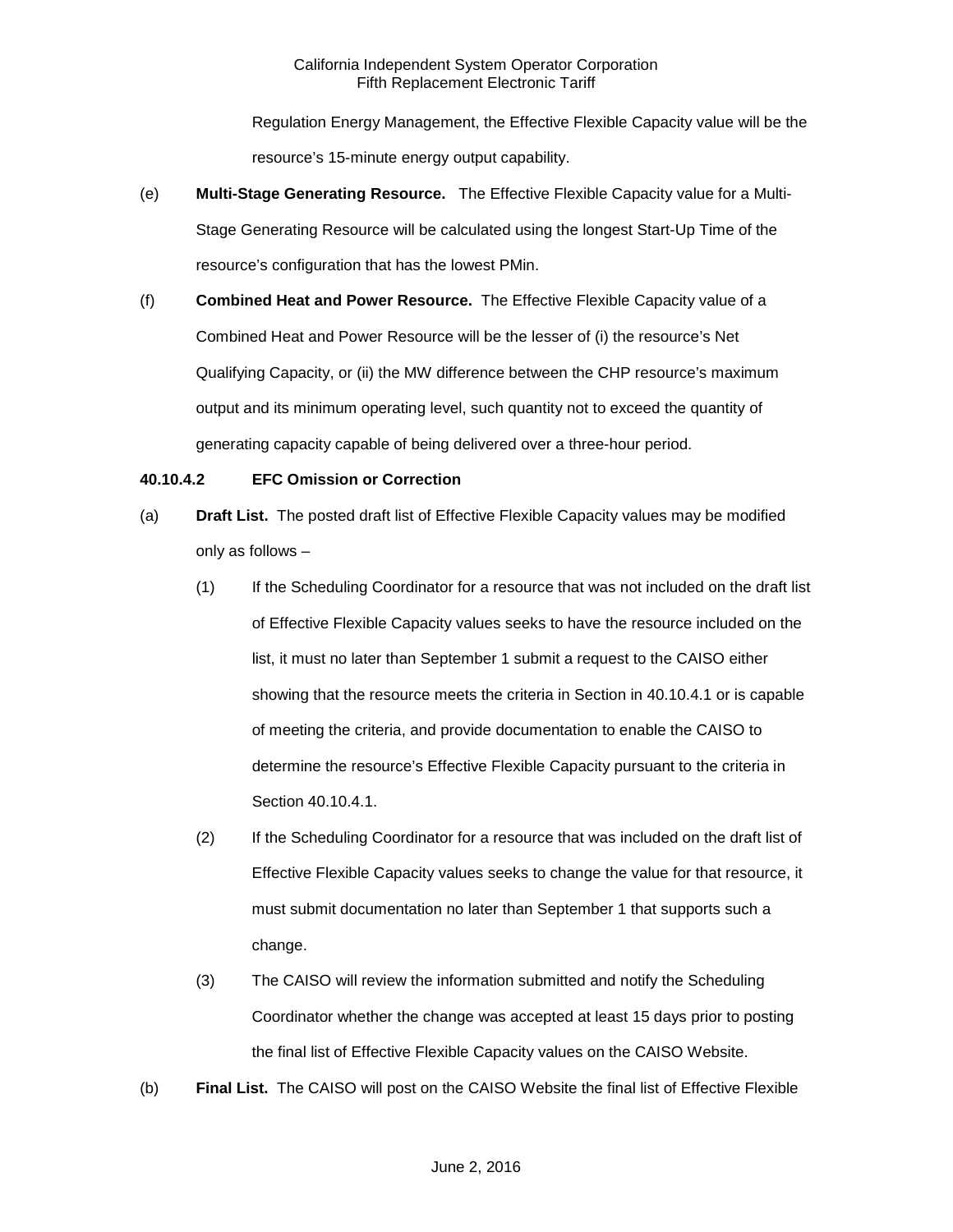Capacity values for resources that are in service or that are under construction with an expected in service date during the year and the Flexible Capacity Categories for which each resource qualifies to provide Flexible Capacity. The final list shall be used for the next calendar year and shall not be changed during that year, except as follows –

- (1) If the Net Qualifying Capacity or PMax of a resource included on the final list increases or decreases during the year, and that value is changed in the Master File, the Scheduling Coordinator for the resource may request that the Effective Flexible Capacity value be recalculated to account for the change; or
- (2) If a resource identified as under construction on the final list, or other new resource, achieves commercial operation during the year, the Scheduling Coordinator for the resource may request that the CAISO calculate and add its Effective Flexible Capacity value and the Flexible Capacity Categories for which the resource qualifies to provide Flexible Capacity to the final list as an in-service resource.
- (c) **Disputes.** Any disputes as to the CAISO's determination regarding Effective Flexible Capacity shall be subject to the CAISO ADR Procedure.

# **40.10.5 Flexible RA Capacity Plans**

## **40.10.5.1 LSE Flexible RA Capacity Plans**

- (a) **Submission Requirement.** A Scheduling Coordinator must submit annual and monthly LSE Flexible RA Capacity Plans for each Load Serving Entity it represents.
- (b) **Annual Plan.** Each annual LSE Flexible RA Capacity Plan must
	- (1) demonstrate that the Load Serving Entity has procured for each month at least 90 percent of the annual Flexible RA Capacity requirement determined by the CAISO; or the amount of Flexible RA Capacity required by the Load Serving Entity's Local Regulatory Authority, if the Local Regulatory Authority has set such requirement;
	- (2) identify the resources the Load Serving Entity intends to rely on to provide the Flexible RA Capacity, but need not identify the flexible resource adequacy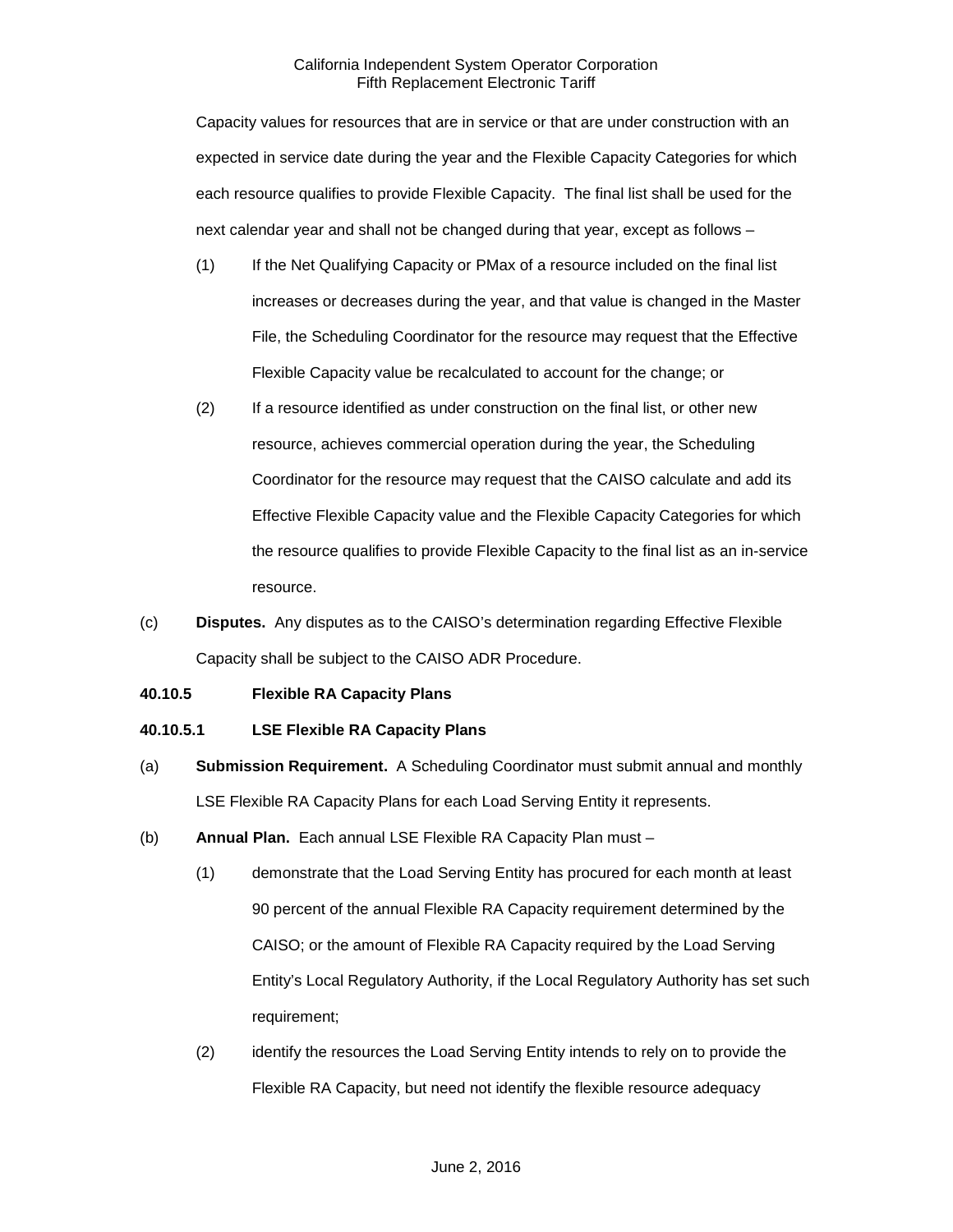categories; and

- (3) include all information and be submitted no later than the last Business Day in October, in accordance with the reporting requirements and schedule set forth in the Business Practice Manual.
- (c) **Monthly Plan.** The monthly LSE Flexible RA Capacity Plan must --
	- (1) demonstrate that the Load Serving Entity procured 100 percent of the total monthly Flexible RA Capacity requirement determined by the CAISO; or the monthly amount of Flexible RA Capacity required by the Local Regulatory Authority, if the Local Regulatory Authority has set such requirement;
	- (2) include information for purposes of the validation under Section 40.10.5.3(a) and the evaluation for cumulative deficiency under Section 40.10.5.3(c) that shows the MW of Flexible RA Capacity the Load Serving Entity designates based on the total monthly requirement determined by the CAISO within the minimum or maximum quantity, as applicable, for each Flexible Capacity Category; or only if the Local Regulatory Authority has established its own flexible capacity requirement, shows the MW of Flexible RA Capacity the Load Serving Entity designates based on the total monthly requirement determined by the Local Regulatory Authority within the minimum or maximum quantity for each Flexible Capacity Category required by the Local Regulatory Authority, if applicable;
	- (3) identify all resources the Load Serving Entity will rely on to provide the Flexible RA Capacity and for each resource specify the Flexible Capacity Category in which the Flexible RA Capacity will be provided; and
	- (4) include all information and be submitted to the CAISO at least 45 days in advance of the first day of the month covered by the plan, in accordance with the reporting requirements and schedule set forth in the Business Practice Manual.
- (d) **Correction to Monthly Plan.** The Scheduling Coordinator for the Load Serving Entity may submit at any time from 45 days through 11 days in advance of the first day of the month covered by the plan, a revision to its monthly LSE Flexible RA Capacity Plan to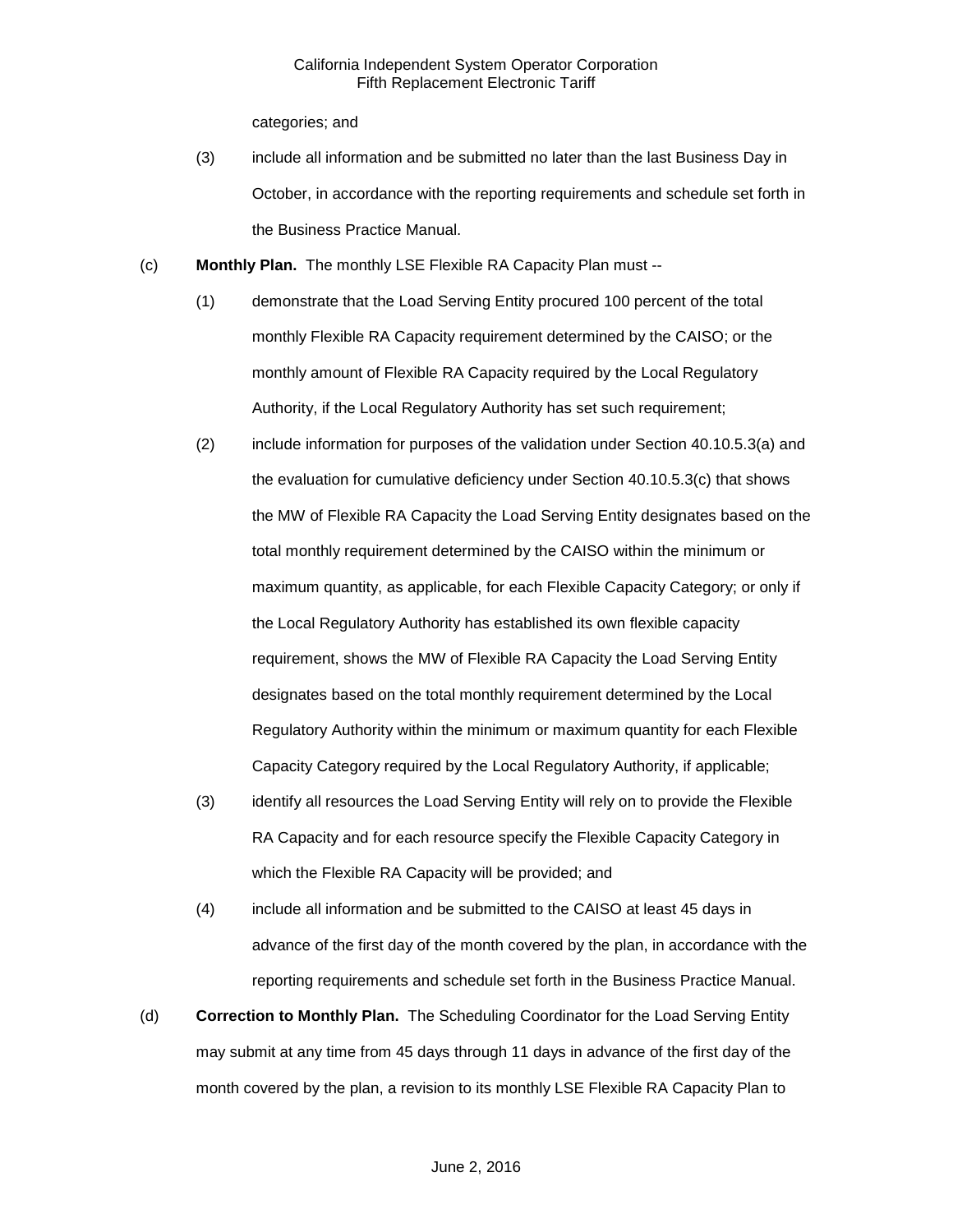correct an error in the plan. The CAISO will not accept any revisions to a monthly LSE Flexible RA Capacity Plan from 10 days in advance of the relevant month through the end of the month, unless the Scheduling Coordinator for the Load Serving Entity demonstrates good cause for the change and explains why it was not possible to submit the change earlier.

## **40.10.5.1.1 Load-Following MSS**

- (1) Each Load-following MSS Load Serving Entity for which the CAISO has calculated an allocable share of the Flexible Capacity Need under Section 40.10.2.2 must submit annual and monthly LSE Flexible RA Capacity Plans pursuant to this Section 40.10.5.1 to identify the Flexible RA Capacity it is using to satisfy such requirement.
- (2) The Load-following MSS must increase the Flexible RA Capacity in its monthly plan by the MW amount of Capacity for a Variable Energy Resource that is initially shown as being included in the Load-following MSS Load Serving Entity's resource portfolio in the information required pursuant to Section 40.10.1.2, but is subsequently not included in the current MSS resource portfolio at the time the monthly LSE Flexible RA Capacity Plan is due for the applicable month.

## **40.10.5.2 Resource Flexible RA Capacity Plans**

- (a) **Submission Requirement.** A Scheduling Coordinator must submit annual and monthly Resource Flexible RA Capacity Plans for each resource it represents that provides Flexible RA Capacity; except that an annual plan is not required for 2015.
- (b) **Annual Plan.** The annual Resource Flexible RA Capacity Plan shall --
	- (1) verify the resource's agreement to provide Flexible RA Capacity during the next Resource Adequacy Compliance Year; and
	- (2) include all information and be submitted no later than the last Business Day in October, in accordance with the reporting requirements and schedule set forth in the Business Practice Manual.
- (c) **Monthly Plan.** The monthly Resource Flexible RA Capacity Plan shall --
	- (1) verify the resource's agreement to provide Flexible RA Capacity during the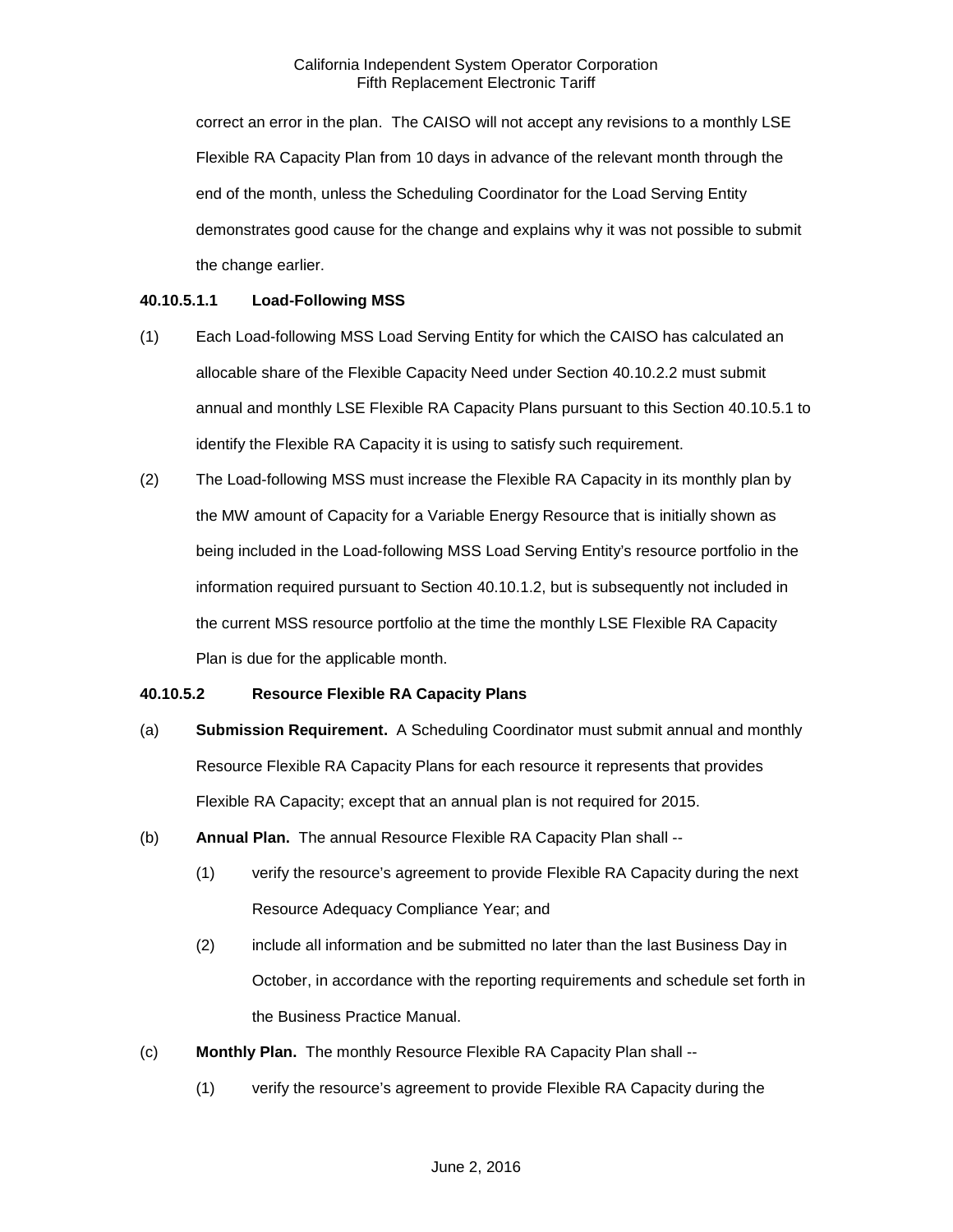month;

- (2) include an affirmative representation by the Scheduling Coordinator submitting the plan that the CAISO is entitled to rely on the accuracy of the information provided in the plan to perform those functions set forth in this Section 40; and
- (3) include all information and be submitted to the CAISO at least 45 days in advance of the first day of the month covered by the plan, in accordance with the reporting requirements and schedule set forth in the Business Practice Manual.
- (d) **Correction to Monthly Plan.** The Scheduling Coordinator for the resource may correct an error in the plan by submitting a revision to its monthly Resource Flexible RA Capacity Plan at any time from 45 days through 11 days in advance of the first day of the month covered by the plan. The CAISO will not accept any revisions to a monthly Resource Flexible RA Capacity Plan from 10 days in advance of the relevant month through the end of the month, unless the Scheduling Coordinator for the Resource demonstrates good cause for the change and explains why it was not possible to submit the change earlier.

# **40.10.5.3 Review of Flexible RA Capacity Plans**

#### (a) **Validation For Deficiency In An Individual LSE Plan.**

- (1) If the Local Regulatory Authority has not established its own flexible capacity procurement requirements, the CAISO will validate the annual and monthly LSE Flexible RA Capacity Plans for that Local Regulatory Authority's jurisdictional Load Serving Entities, and will use the Effective Flexible Capacity value for each resource calculated under Section 40.10.4. The CAISO will determine whether each Load Serving Entity met its annual or monthly total Flexible RA Capacity Requirement, and for the monthly LSE Flexible RA Capacity Plan, whether it met the total monthly requirement within the minimum or maximum quantity, as applicable, for each Flexible Capacity Category.
- (2) If the Local Regulatory Authority has established its own flexible capacity procurement requirements, the CAISO will not validate the individual LSE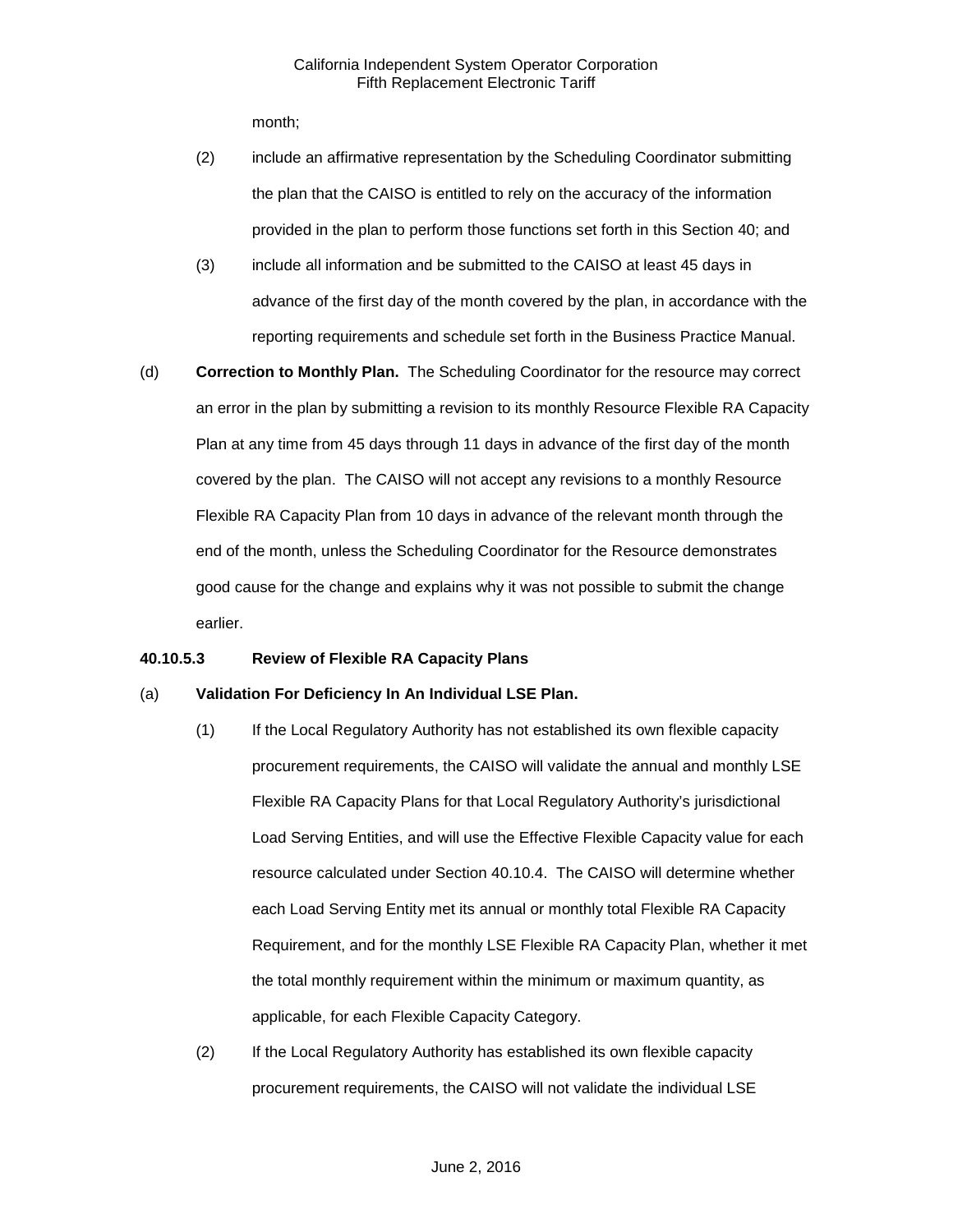Flexible Capacity Plans for that Local Regulatory Authority's jurisdictional Load Serving Entities.

(b) **Identification of Discrepancy.** The CAISO will compare all LSE Flexible RA Capacity Plans and Resource Flexible RA Capacity Plans to identify any discrepancy in the Resource Adequacy Resources listed or the amount of the Resource Adequacy Capacity committed.

## (c) **Evaluation For Cumulative Deficiency.**

- (1) The CAISO will evaluate the annual LSE Flexible RA Capacity Plans of all Load Serving Entities on a cumulative basis to determine whether the total amount of Flexible RA Capacity shown in the plans meets 90 percent of the annual Flexible Capacity Need determined by the CAISO pursuant to Section 40.10.1 or whether a cumulative deficiency may exist under Section 43.2.7(a).
- (2) The CAISO will evaluate the monthly Flexible RA Capacity Plans of all Load Serving Entities to determine whether (i) the total amount of Flexible RA Capacity shown in the plans, limited to the maximum monthly requirement for each category, meets the applicable monthly Flexible Capacity Need determined by the CAISO pursuant to Section 40.10.1 or whether a cumulative deficiency may exist under Section 43.2.7(b)(1); or (ii) the total amount of Flexible RA Capacity shown in the base ramping Flexible Capacity Category in the plans meets the minimum monthly requirement for the base ramping Flexible Capacity Category determined by the CAISO pursuant to Section 40.10.1.5 or whether a cumulative deficiency may exist under Section 43.2.7(b)(2).
- (d) **Calculation of Flexible RA Capacity.** The CAISO will calculate the amount of Flexible RA Capacity included in the annual and monthly Flexible RA Capacity Plans using the MW amount of Flexible RA Capacity for each resource designated in a plan as a Flexible RA Capacity Resource up to the Effective Flexible Capacity value for the resource calculated under Section 40.10.4.
- (e) **Allocated Flexible RA Capacity Requirement.** The CAISO will calculate the Load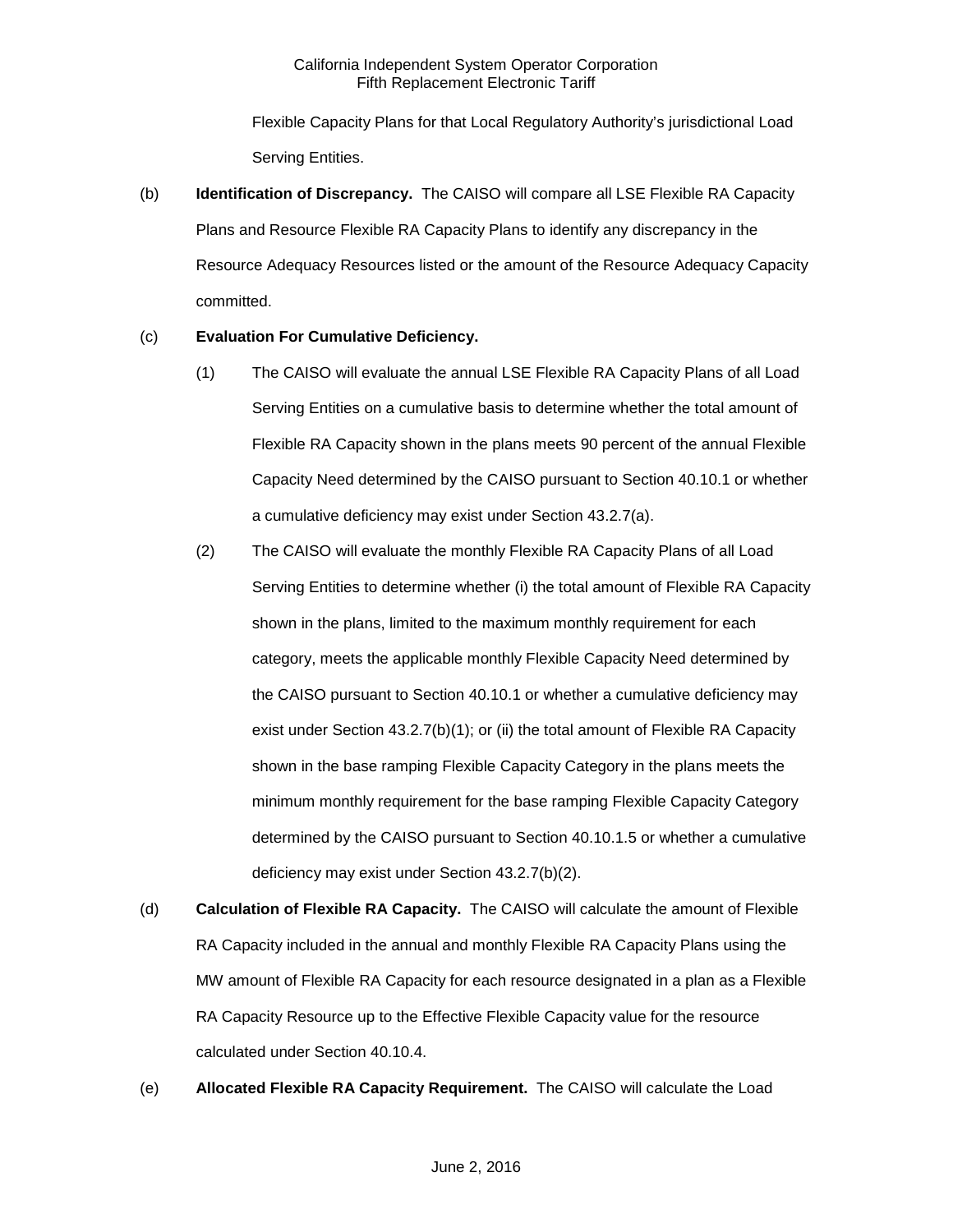Serving Entity's allocated annual and monthly Flexible RA Capacity Requirement --

- (1) For Load Serving Entities within a Local Regulatory Authority that has not adopted its own allocation methodology, the CAISO will calculate the Load Serving Entity's allocated requirement based on the CAISO's allocation methodology set forth in Section 40.10.2.
- (2) For Load Serving Entities within a Local Regulatory Authority that has adopted its own allocation methodology, the CAISO will use that Local Regulatory Authority's methodology for the Local Regulatory Authority's jurisdictional Load Serving Entities.

# **40.10.5.4 Deficiency in LSE Flexible RA Capacity Plan**

- (a) **Finding and Notification.** If the CAISO's validation under Section 40.10.5.3(a) finds either (i) that the total amount of Flexible RA Capacity included in an annual or monthly LSE Flexible RA Capacity Plan is not sufficient to satisfy the Load Serving Entity's allocated Flexible RA Capacity Requirement or (ii) that the total monthly requirement in a monthly LSE Flexible RA Capacity Plan was not met within the minimum or maximum quantity, as applicable, for each Flexible Capacity Category, the CAISO will --
	- (1) notify the relevant Scheduling Coordinator, and the Local Regulatory Authority or federal agency with jurisdiction over the relevant Load Serving Entity, in an attempt to resolve any deficiency in accordance with the procedures set forth in the Business Practice Manual; and
	- (2) provide the notice at least 25 days in advance of the first day of the month covered by the plan and include the reasons the CAISO believes a deficiency exists.
- (b) **Resolved Deficiency.** If the CAISO issues a notice of deficiency under Section 40.10.5.4(a), and the deficiency is resolved, the Scheduling Coordinator for the Load Serving Entity shall –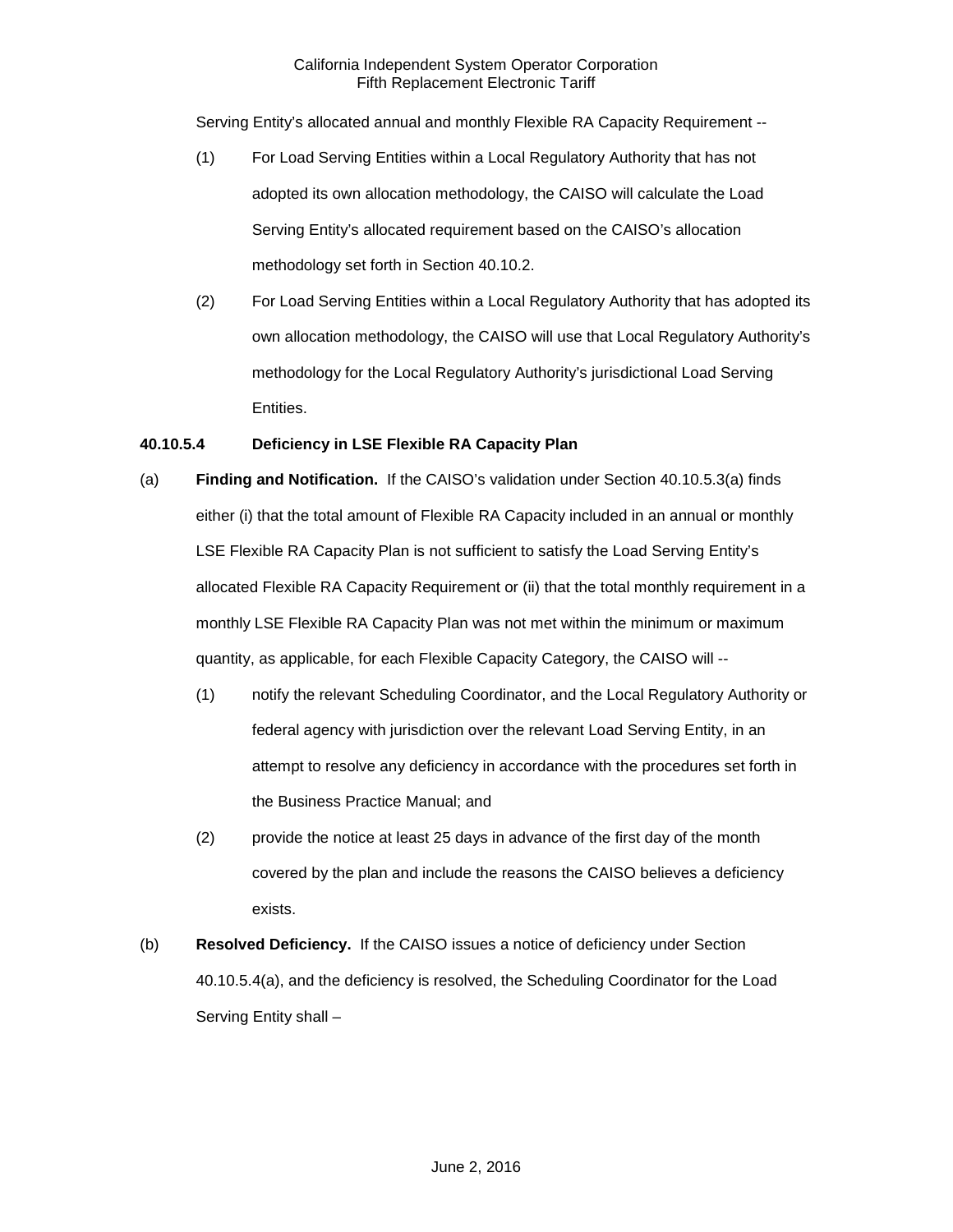#### California Independent System Operator Corporation Fifth Replacement Electronic Tariff

- (1) demonstrate, no less than 11 days prior to the first day of the month covered by the LSE Flexible RA Capacity Plan, that the identified deficiency is cured by submitting a revised LSE Flexible RA Capacity Plan, or
- (2) advise the CAISO that the Load Serving Entity's Local Regulatory Authority, or federal agency, as appropriate, has determined that no deficiency exists.
- (c) **Unresolved Deficiency.** If the CAISO issues a notice of deficiency under Section 40.10.5.4(a) and is not advised that the deficiency is resolved, the CAISO will use the information contained in the Resource Flexible RA Capacity Plan to set the obligations of resources under Section 40.10 and/or to assign any costs incurred under this Section 40 and Section 43.

#### **40.10.5.5 Discrepancy Between Flexible RA Capacity Plans.**

- (a) **Finding and Notification.** If the CAISO's review under Section 40.10.5.3(b) finds a discrepancy between an LSE Flexible RA Capacity Plan and a Resource Flexible RA Capacity Plan, the CAISO will --
	- (1) notify the relevant Scheduling Coordinators of the mismatch in an attempt to resolve the discrepancy in accordance with the procedures set forth in the Business Practice Manual; and
	- (2) provide the notice at least 25 days in advance of the first day of the month covered by the plans and include the reasons the CAISO believes a discrepancy exists.
- (b) **Resolved Discrepancy.** If the CAISO issues a notice of discrepancy under Section 40.10.5.5(a) and the discrepancy is resolved, the Scheduling Coordinator must provide the CAISO with a revised LSE Flexible RA Capacity Plan or Resource Flexible RA Capacity Plan, as applicable, no less than 11 days prior to the first day of the month covered by the plans.
- (c) **Unresolved Discrepancy.** If the CAISO issues a notice of discrepancy under Section 40.10.5.5(a) and is not advised that the discrepancy is resolved, the CAISO will use the information contained in the Resource Flexible RA Capacity Plan to set the obligations of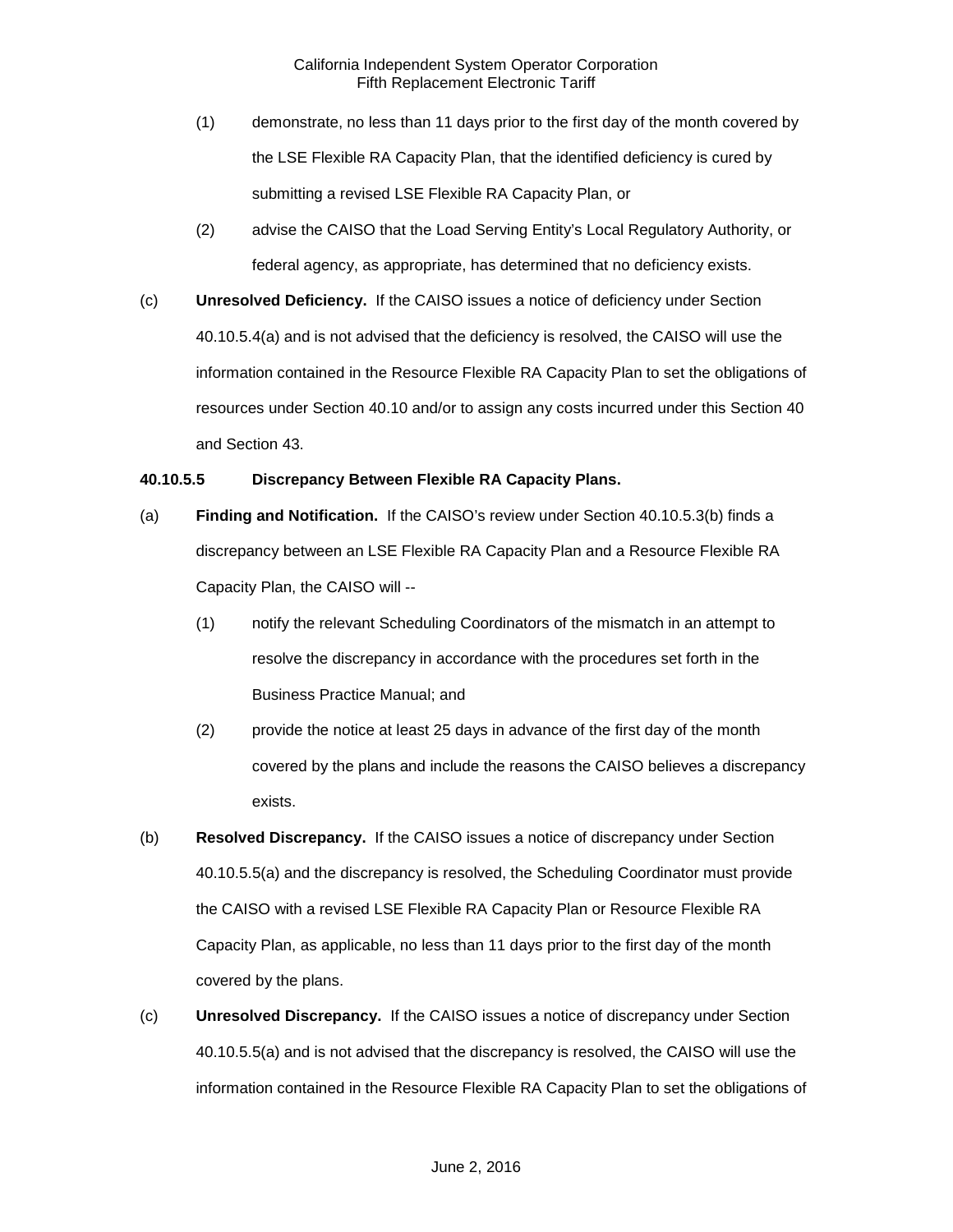resources under Section 40.10 and/or to assign any costs incurred under this Section 40 and Section 43.

## **40.10.5.6 LRA Deficiency.**

- (a) **Finding and Notification.** If the CAISO's evaluation under Section 40.10.5.3(c) finds a cumulative deficiency in Flexible RA Capacity, the CAISO will --
	- (1) identify each Local Regulatory Authority that did not meet its allocable share of the Flexible Capacity Need using the cumulative amount of Flexible RA Capacity that the Local Regulatory Authority's jurisdictional Load Serving Entities included in their annual and monthly Flexible RA Capacity Plans in total and, for the monthly Flexible RA Capacity Plans, in each Flexible Capacity Category;
	- (2) identify each Load Serving Entity that (i) is subject to the jurisdiction of a Local Regulatory Authority that did not meet its allocable share of the Flexible Capacity Need under Section 40.10.5.6, and (ii) did not include sufficient Flexible RA Capacity in an annual or monthly plan to meet its allocated Flexible RA Capacity Requirement or did not meet the monthly requirement within the minimum or maximum quantity, as applicable, for each Flexible Capacity Category, based on the allocation methodology of the Local Regulatory Authority if it has established its own methodology for allocating the Flexible Capacity Need to its jurisdictional Load Serving Entities;
	- (3) notify each Local Regulatory Authority identified under Section 40.10.5.6(a)(1) and the Scheduling Coordinator for each Load Serving Entity identified under Section 40.10.5.6(a)(2) of the cumulative deficiency in an attempt to resolve any deficiency in accordance with the procedures set forth in the Business Practice Manual; and
	- (4) provide the notice at least 25 days in advance of the first day of the month covered by the plan and include the reasons the CAISO believes a cumulative deficiency exists.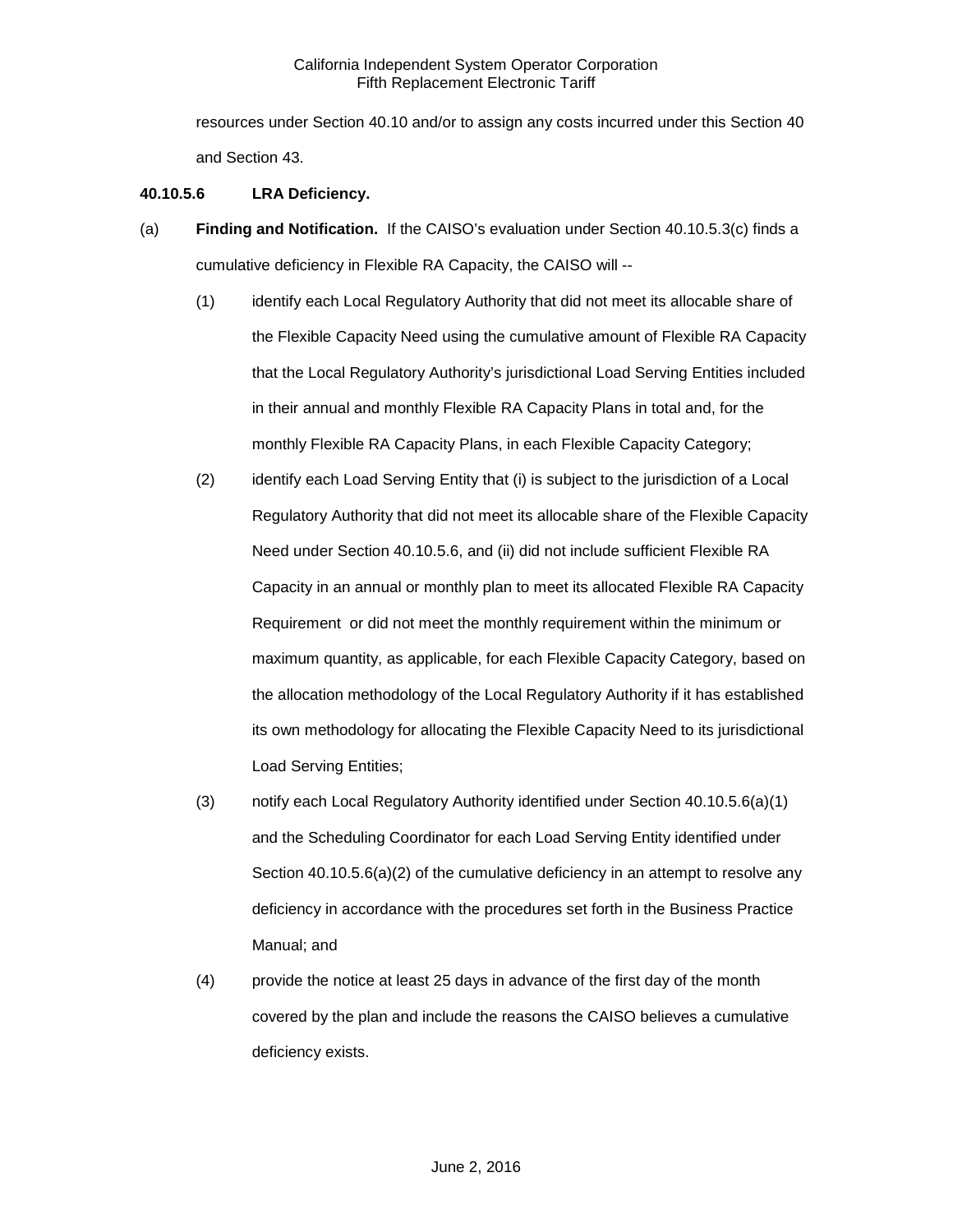- (b) **Resolved Deficiency.** If the CAISO provides a notice of cumulative deficiency under Section 40.10.5.6(a), and the deficiency is resolved, the Scheduling Coordinator for the Load Serving Entity shall demonstrate, no less than 11 days prior to the first day of the month covered by the LSE Flexible RA Capacity Plan, that the identified deficiency is cured by submitting a revised LSE Flexible RA Capacity Plan.
- (c) **Unresolved Deficiency.** If the CAISO provides a notice of deficiency under Section 40.10.5.6(a) and is not advised that the deficiency is resolved, the CAISO will use the information contained in the Resource Flexible RA Capacity Plan to set the obligations of resources under Section 40.10 and/or to assign any costs incurred under this Section 40 and Section 43.

#### **40.10.6 Flexible RA Capacity Must-Offer Obligation**

#### **40.10.6.1 Day-Ahead and Real-Time Availability**

- (a) **Must-Offer Obligation.** The Scheduling Coordinator for a resource supplying Flexible RA Capacity must submit Economic Bids for Energy for the full amount of the resource's Flexible RA Capacity, and Economic Bids for Ancillary Services that are not flagged as Contingency Only in the Day-Ahead Market for the full amount of the resource's Flexible RA Capacity that is certified to provide Ancillary Services, in the Day-Ahead Market and the Real-Time Market for the applicable Trading Hours that is capable of being economically dispatched as follows, except as provided in Section 40.10.6.1(e) through(h) --
	- (1) Flexible Capacity Category for base ramping resources the 17-hour period from 5:00 a.m. to 10:00 p.m., seven days a week;
	- (2) Flexible Capacity Category for peak ramping resources the five-hour period determined for each season by the CAISO's Flexible Capacity Needs Assessment, seven days a week; and
	- (3) Flexible Capacity Category for super-peak ramping resources the five-hour period determined for each season by the CAISO's Flexible Capacity Needs Assessment, weekdays, except holidays and as provided in Section 40.10.6.1(h),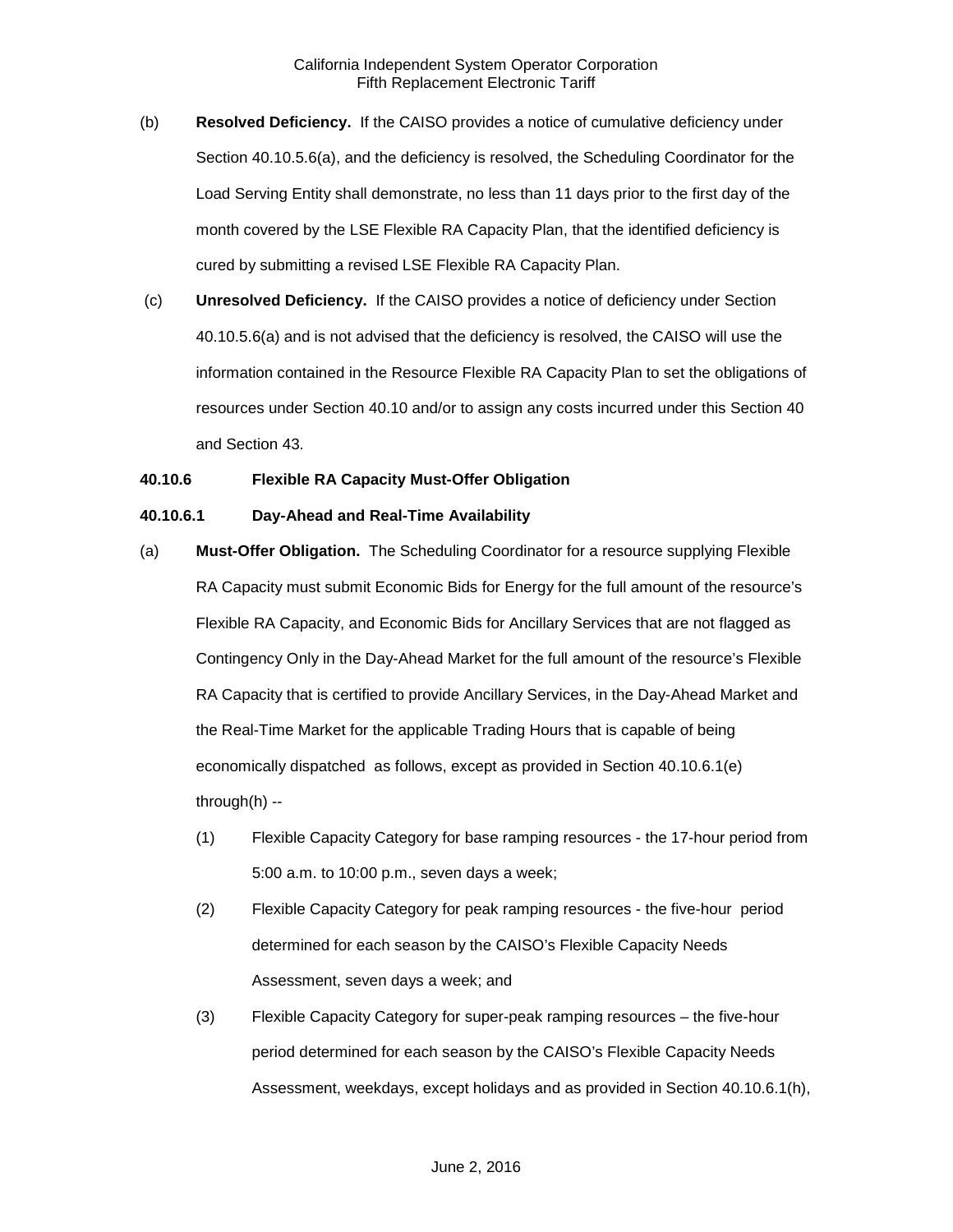#### California Independent System Operator Corporation Fifth Replacement Electronic Tariff

until the resource receives during the five-hour period of the must offer obligation and responds to five CAISO dispatches for Start-Up during the month, after which the resource will not be subject to a must-offer obligation as a super-peak ramping resource for the remainder of that month; however, any other must-offer obligations for Resource Adequacy Capacity will still apply.

- (b) **Availability Requirement.** During the period of the applicable must-offer obligation, a Flexible RA Capacity Resource must be operationally available except for limitations specified in the Master File, legal or regulatory prohibitions or as otherwise required by this CAISO Tariff or by Good Utility Practice.
- (c) **Co-optimization.** Through the IFM co-optimization process, the CAISO will utilize available Flexible RA Capacity to provide Energy or Ancillary Services in the most efficient manner to clear the Energy market, manage congestion and procure required Ancillary Services.
- (d) **Participation in RUC.** A Flexible RA Capacity Resource must participate in the RUC to the extent that the resource has available Flexible RA Capacity that is not reflected in an IFM Schedule. Resource Adequacy Capacity participating in RUC will be optimized using a zero dollar (\$0/MW-hour) RUC Availability Bid. Flexible RA Capacity selected in RUC will not be eligible to receive a RUC Availability Payment.
- (e) **Use-Limited Resources.** 
	- (1) A Use-Limited Resource providing Flexible RA Capacity must be capable of responding to Dispatch Instructions and, consistent with its use-limitations, must submit Economic Bids for Energy for the full amount of its Flexible RA Capacity in the Day-Ahead Market and the Real-Time Market for the Trading Hours applicable to the resource's Flexible Capacity Category for that month for the Trading Hours that it is capable of being economically dispatched.
	- (2) The Scheduling Coordinator for the Use-Limited Resources designated as a combined resource under Section 40.10.3.2(b), 40.10.3.3(b) or 40.10.3.4(b) must submit Economic Bids for Energy for either resource for the full amount of the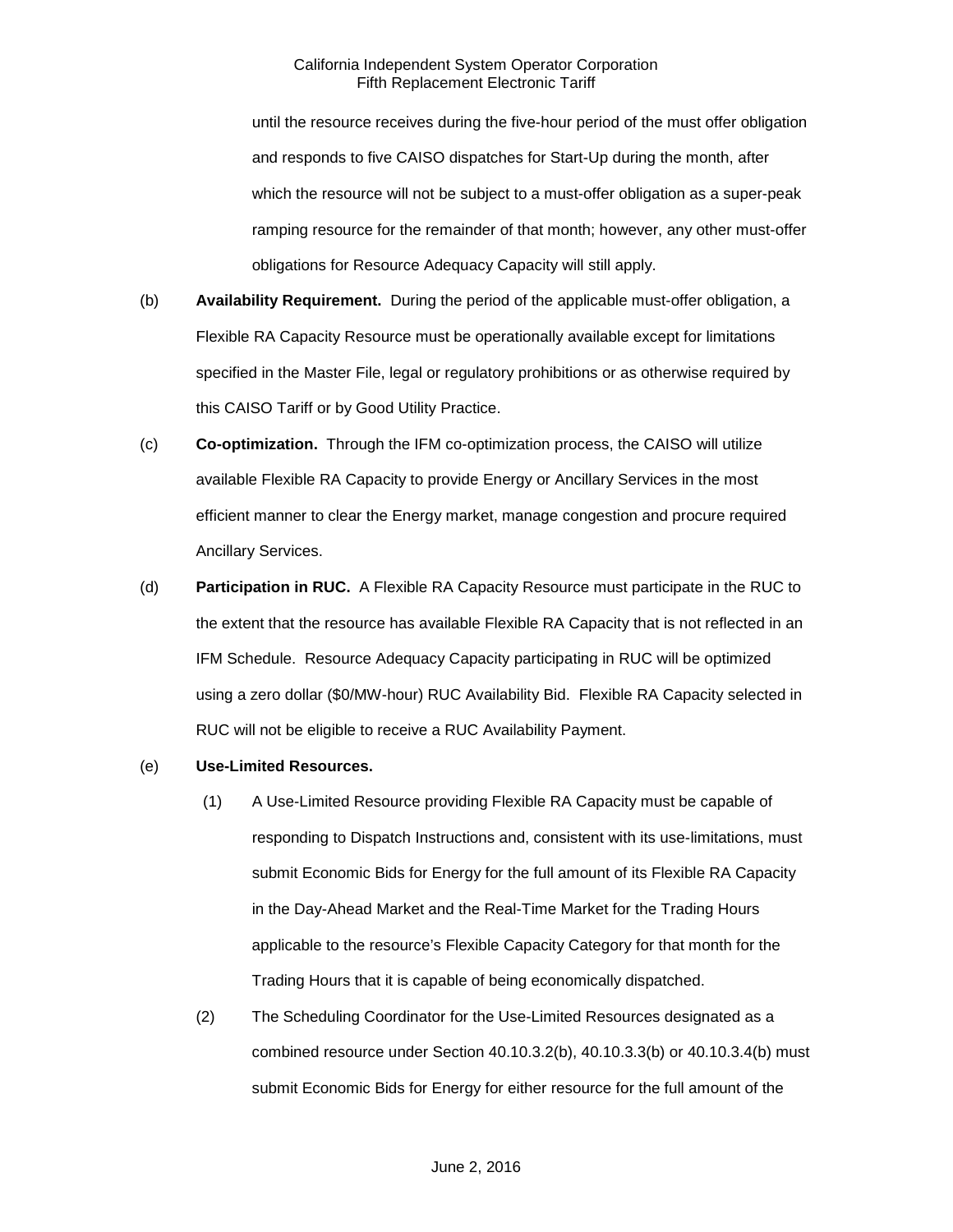Flexible RA Capacity required by the applicable must-offer obligation; however, Economic Bids for Energy must be submitted for only one resource in the combination per Trade Day.

## (f) **Short, Medium or Long Start Units**.

- (1) Short Start Units or Medium Start Units providing Flexible RA Capacity that do not have an IFM Schedule or a RUC Schedule for any of their Resource Adequacy Capacity for a given Trading Hour are required to participate in the Real-Time Market consistent with the provisions in Section 40.6.3 that apply to Short Start Units providing RA Capacity.
- (2) Long Start Units providing Flexible RA Capacity that do not have an IFM Schedule or a RUC Schedule for any of their Resource Adequacy Capacity for a given Trading Hour are required to participate in the Real-Time Market consistent with the provisions in Section 40.6.7 that apply to Long Start Units providing RA Capacity.
- (3) If availability is required under Section 40.6.3 or 40.6.7, the Scheduling Coordinator for the resource must submit to the RTM for that Trading hour for which the resource is capable of responding to Dispatch Instructions: (i) Energy Bids for the full amount of the available Flexible RA Capacity, including capacity for which it has submitted Ancillary Services Bids; and (ii) Ancillary Services Bids for the full amount of its Flexible RA Capacity that is certified to provide Ancillary Services, and for each Ancillary Service for which the resource is certified, including capacity for which it has submitted Energy Bids.
- (g) **Extremely Long-Start Resources.** Flexible RA Capacity Resources that are Extremely Long-Start Resources must be available to the CAISO by complying with the Extremely Long-Start Commitment Process under Section 31.7 or otherwise committing the resource upon instruction from the CAISO, if physically capable. Once an Extremely Long-Start Resource is committed by the CAISO, it is subject to the provisions of Section